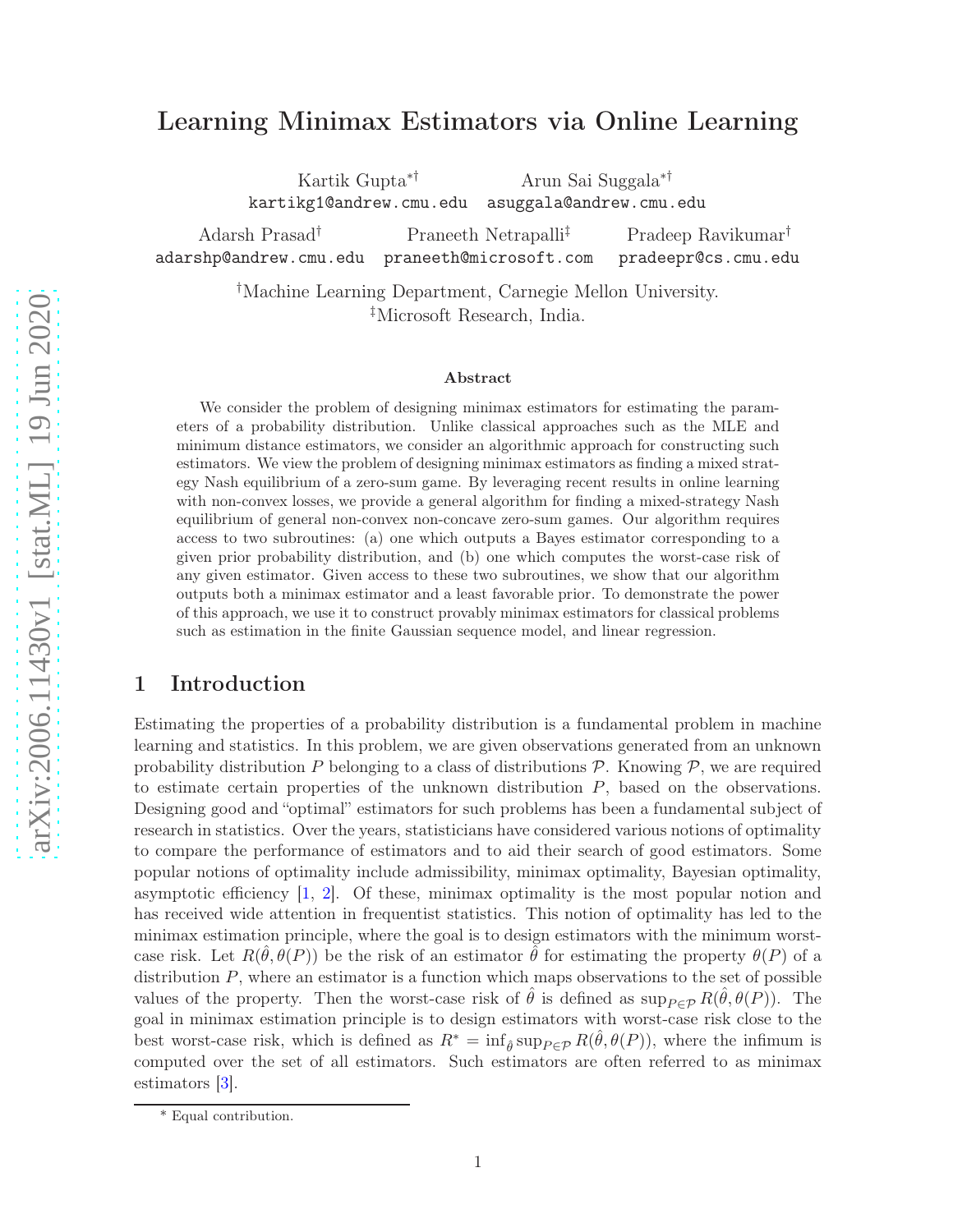Classical Estimators. A rich body of work in statistics has focused on studying the minimax optimality properties of classical estimators such as the maximum likelihood estimator (MLE), Bayes estimators, and minimum contrast estimators (MCEs) [\[4,](#page-28-3) [5](#page-28-4), [6](#page-28-5), [7,](#page-28-6) [8](#page-28-7), [9](#page-28-8)]. Early works in this line have considered parametric estimation problems and focused on the asymptotic setting, where the number of observations approaches infinity, for a fixed problem dimension. In a series of influential works, Hájek and Le Cam showed that under certain regularity conditions on the parametric estimation problem, MLE is asymptotically minimax whenever the risk is measured with respect to a convex loss function [\[4](#page-28-3), [5\]](#page-28-4). Later works in this line have considered both parametric and non-parametric estimation problems in the non-asymptotic setting and studied the minimax rates of estimation. In a series of works, Birgé [\[7,](#page-28-6) [8\]](#page-28-7) showed that under certain regularity conditions on the model class  $P$  and the estimation problem, MLE and MCEs are approximately minimax w.r.t Hellinger distance.

While these results paint a compelling picture of classical estimators, we highlight two key problem settings where they tend to be rate inefficient (that is, achieve sub-optimal worst-case risk) [\[8](#page-28-7), [10](#page-28-9)]. The first is the so-called high dimensional sampling setting, where the number of observations is comparable to the problem dimension, and under which, classical estimators can be highly sub-optimal. In some recent work, Jiao et al. [\[11\]](#page-28-10) considered the problem of entropy estimation in discrete distributions and showed that the MLE (plug-in rule) is suboptimal in the high dimensional regime. Similarly, Cai and Low [\[12](#page-28-11)] considered the problem of estimation of non-smooth functional  $\frac{1}{d} \sum_{i=1}^d |\theta_i|$  from an observation  $Y \sim \mathcal{N}(\theta, I_d)$  and showed that the MLE is sub-optimal. The second key setting where classical estimators tend to be sub-optimal is when the risk  $R(\hat{\theta}, \theta(P))$  is measured w.r.t "non-standard" losses that have a very different behavior compared to standard losses such as Kullback-Leibler (KL) divergence. For example, consider the MLE, which can be viewed as a KL projection of the empirical distribution of observations onto the class of distributions  $P$ . By its design, we expect it to be minimax when the risk is measured w.r.t KL divergence and other related metrics such as Hellinger distance [\[8](#page-28-7)]. However, for loss metrics which are not aligned with KL, one can design estimators with better performance than MLE, by taking the loss into consideration. This phenomenon is better illustrated with the following toy example. Suppose  $\mathcal P$  is the set of multivariate normal distributions in  $\mathbb{R}^d$  with identity covariance, and suppose our goal is to estimate the mean of a distribution  $P \in \mathcal{P}$ , given n observations drawn from it. If the risk of estimating  $\theta$  as  $\tilde{\theta}$  is measured w.r.t the following loss  $\|\tilde{\theta} - \theta - c\|_2^2$ , for some constant c, then it is easy to see that MLE has a worst-case risk greater than  $||c||_2^2$ . Whereas, the minimax risk  $R^*$  is equal to  $d/n$ , which is achieved by an estimator obtained by shifting the MLE by c. While the above loss is unnatural, such a phenomenon can be observed with natural losses such as  $\ell_q$  norms for  $q \in (0,1)$  and asymmetric losses.

Bespoke Minimax Estimators. For problems where classical estimators are not optimal, designing a minimax estimator can be challenging. Numerous works in the literature have attempted to design minimax estimators in such cases. However the focus of these works is on specific problems [\[11](#page-28-10), [12,](#page-28-11) [13,](#page-28-12) [14](#page-28-13)], and there is no single estimator which is known to be optimal for a wide range of estimation problems. For example, Jiao et al. [\[11](#page-28-10)], Wu and Yang [\[15](#page-28-14)] considered the problem of entropy estimation for discrete distributions and provided a minimax estimator in the high-dimensional setting. Cai and Low [\[12](#page-28-11)] considered the problem of estimating a non-smooth functional in high dimensions and provided a minimax estimator. While these results are impressive, the techniques used in these works are tailored towards specific problems and do not extend to other problems. So, a natural question that arises in this context is, how should one go about constructing minimax estimators for problems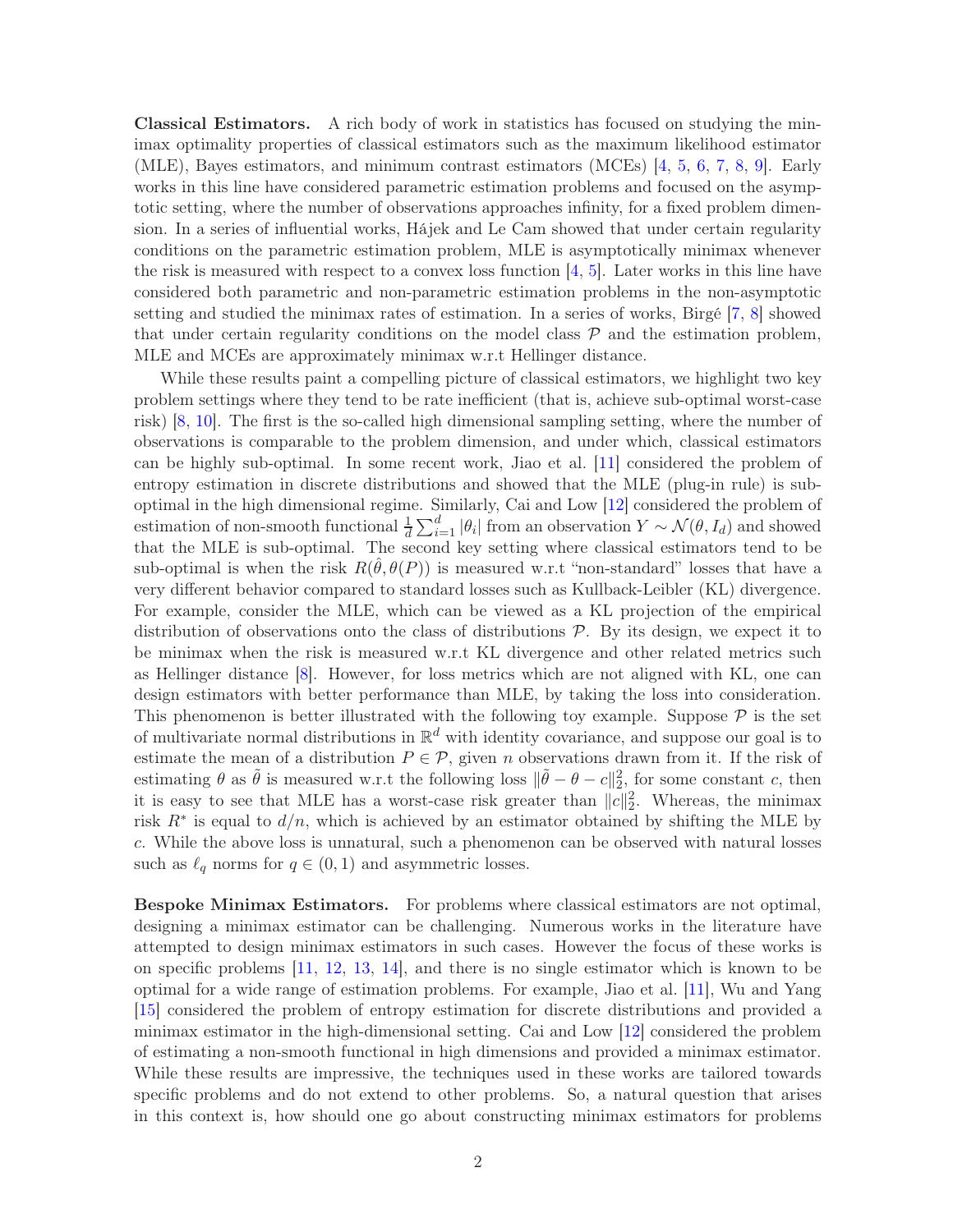where none of the classical estimators are optimal? Unfortunately, our current understanding of minimax estimators does not provide any concrete guidelines on designing such estimators.

Minimax Estimation via Solving Statistical Games. In this work, we attempt to tackle the problem of designing minimax estimators from a game-theoretic perspective. Instead of the usual two-step approach of first designing an estimator and then certifying its minimax optimality, we take a more direct approach and attempt to directly solve the following min-max statistical game:  $\inf_{\hat{\theta}} \sup_{P \in \mathcal{P}} R(\hat{\theta}, \theta(P))$ . Since the resulting estimators are solutions to the min-max game, they are optimal by construction. Such a direct approach for construction of minimax estimators has certain advantages over the classical estimators. First, the technique itself is very general and can *theoretically* be used to construct minimax estimators for any estimation problem. Second, a direct approach often results in *exact* minimax estimators with  $R^*$  +  $o(1)$  worst-case risk. In contrast, classical estimators typically achieve  $O(1)R^*$  worst-case risk, which is constant factors worse than the direct approach. Finally, a direct approach can make effective use of any available side information about the problem, to construct estimators with better worst-case risk than classical estimators. For example, consider the problem of mean estimation given samples drawn from an unknown Gaussian distribution. If it is known a priori that the true mean lies in a bounded set, then a direct approach for solving the minmax statistical game results in estimators with better performance than classical estimators. Several past works have attempted to directly solve the min-max game associated with the estimation problem [see [16](#page-28-15), and references therein]. We discuss these further in Section [2](#page-3-0) after providing some background, but in gist, existing approaches either focus on specific problems or are applicable only to simple estimation problems.

This Work. In this work, we rely on recent advances in online learning and game theory to directly solve the min-max statistical game. Recently, online learning techniques have been widely used for solving min-max games. For example, Freund and Schapire [\[17\]](#page-29-0) relied on these techniques to find equilibria in min-max games that arise in the context of boosting. Similar techniques have been explored for robust optimization by Chen et al. [\[18](#page-29-1)], Feige et al. [\[19](#page-29-2)]. In this work, we take a similar approach and provide an algorithm for solving statistical games. A critical distinction of statistical games, in contrast to the typical min-max games studied in the learning and games literature, is that the domain of all possible measurable estimators is extremely large, the set of possible parameters need not be convex, and the loss function need not be convex-concave. We show that it is nonetheless possible to finesse these technical caveats and solve the statistical game, provided we are given access to two subroutines: a Bayes estimator subroutine which outputs a Bayes estimator corresponding to any given prior, and a subroutine which computes the worst-case risk of any given estimator. Given access to these two subroutines, we show that our algorithm outputs both a minimax estimator and a least favorable prior. The minimax estimator output by our algorithm is a randomized estimator which is an ensemble of multiple Bayes estimators. When the loss function is convex - which is the case for a number of commonly used loss functions - the randomized estimator can be transformed into a deterministic minimax estimator. For problems where the two subroutines are efficiently implementable, our algorithm provides an efficient technique to construct minimax estimators. While implementing the subroutines can be computationally hard in general, we show that the computational complexity can be significantly reduced for a wide range of problems satisfying certain invariance properties.

To demonstrate the power of this technique, we use it to construct provably minimax estimators for the classical problems of finite dimensional Gaussian sequence model and linear regression. In the problem of Gaussian sequence model, we are given a single sample drawn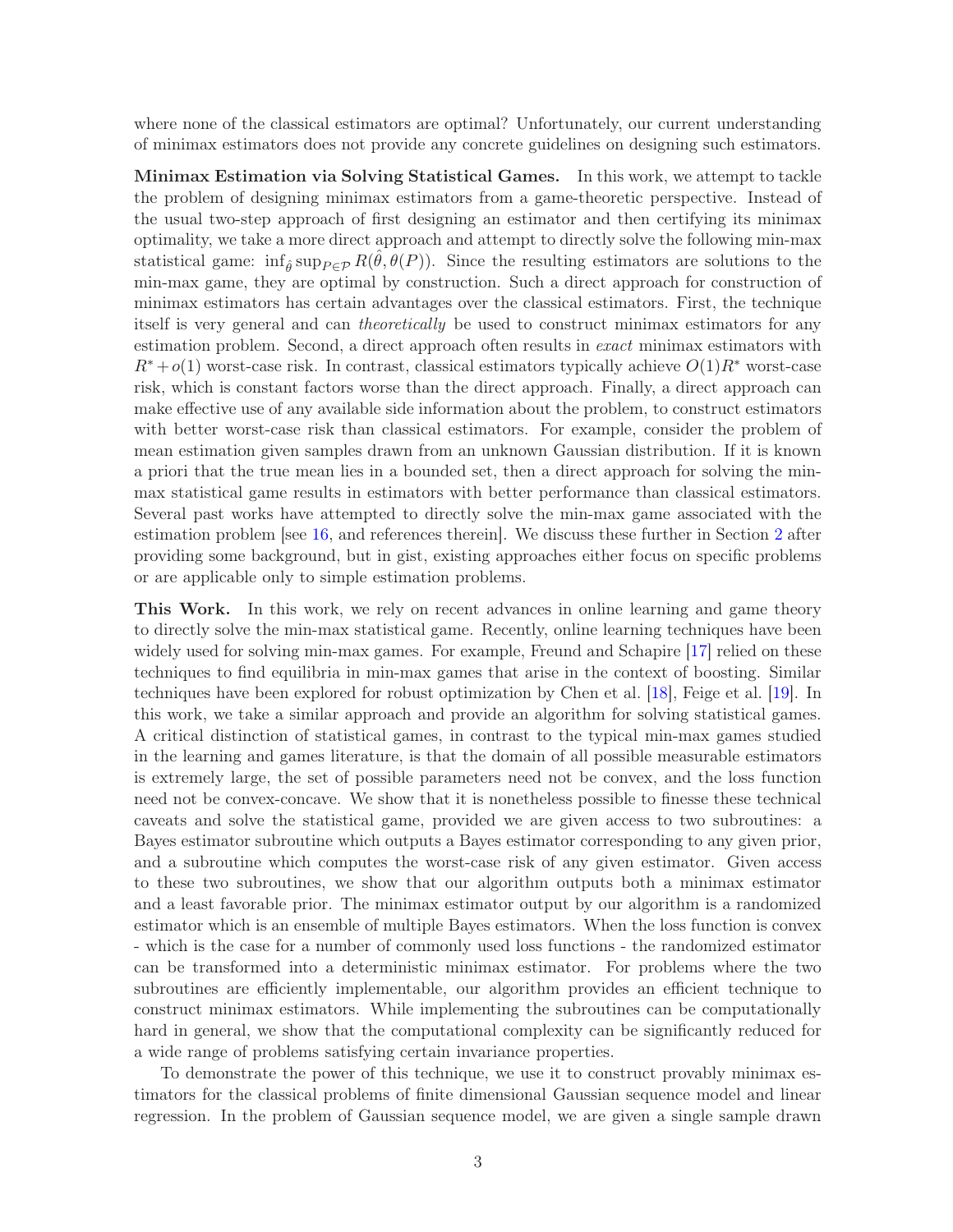from a normal distribution with mean  $\theta$  and identity covariance, where  $\theta \in \mathbb{R}^d$ ,  $\|\theta\|_2 \leq B$ . Our goal is to estimate  $\theta$  well under squared-error loss. This problem has received much attention in statistics because of its simplicity and connections to non-parametric regression [\[20\]](#page-29-3). Surprisingly, however, the exact minimax estimator is unknown for the case when  $B \geq 1.16\sqrt{d}$ [\[21](#page-29-4), [22](#page-29-5), [23\]](#page-29-6). In this work, we show that our technique can be used to construct provably minimax estimators for this problem, for general B. To further demonstrate that our technique is widely applicable, we present empirical evidence showing that our algorithm can be used to construct estimators for covariance and entropy estimation which match the performance of existing minimax estimators.

Outline. We conclude this section with a brief outline of the rest of the paper. In Section [2,](#page-3-0) we provide necessary background on online learning and minimax estimation. In Section [3,](#page-8-0) we introduce our algorithm for solving statistical games. In Sections [4,](#page-12-0) [5,](#page-16-0) [6](#page-18-0) we utilize our algorithm to construct provably minimax estimators for finite dimensional Gaussian sequence model and linear regression. In Section [9](#page-22-0) we study the empirical performance of our algorithm on a variety of statistical estimation problems. We defer technical details to the Appendix. Finally, we conclude in Section [10](#page-27-0) with a discussion of future directions and some open problems.

## <span id="page-3-0"></span>2 Background and Problem Setup

In this section, we formally introduce the problem of minimax statistical estimation and review the necessary background on online learning.

### 2.1 Minimax Estimation and Statistical Games

Let  $\mathcal{P} = \{P_{\theta} : \theta \in \Theta \subseteq \mathbb{R}^d\}$  be a parametric family of distributions. In this work, we assume  $\Theta$  is a compact set. Let  $\mathbb{X}^n = \{X_1, \ldots X_n\} \in \mathcal{X}^n$  be *n* independent samples drawn from some unknown distribution  $P_{\theta} \in \mathcal{P}$ . Given  $\mathbb{X}^n$ , our goal is to estimate the unknown parameter  $\theta$ . A deterministic estimator  $\hat{\theta}$  of  $\theta$  is any measurable function from  $\mathcal{X}^n$  to  $\Theta$ . We denote the set of deterministic estimators by  $D$ . A randomized estimator is given by a probability measure on the set of deterministic estimators. Given  $\mathbb{X}^n$ , the unknown parameter  $\theta$  is estimated by first sampling a deterministic estimator according to this probability measure and using the sampled estimator to predict  $\theta$ . Since any randomized estimator can be identified by a probability measure on  $\mathcal{D}$ , we denote the set of randomized estimators by  $\mathcal{M}_{\mathcal{D}}$ , the set of all probability measures on D. Let  $M : \Theta \times \Theta \to \mathbb{R}$  be a measurable loss function such that  $M(\theta', \theta)$  measures the cost of an estimate  $\theta'$  when the true parameter is  $\theta$ . Define the risk of an estimator  $\hat{\theta}$  for estimating  $\theta$  as  $R(\hat{\theta}, \theta) \stackrel{\text{def}}{=} \mathbb{E}\left[M(\hat{\theta}(\mathbb{X}^n), \theta)\right]$ , where the expectation is taken with respect to randomness from  $\mathbb{X}^n$  and the estimator  $\hat{\theta}$ . The worst-case risk of an estimator  $\hat{\theta}$  is defined as  $\sup_{\theta \in \Theta} R(\hat{\theta}, \theta)$  and the minimax risk is defined as the best worst-case risk that can be achieved by any estimator

<span id="page-3-1"></span>
$$
R^* \stackrel{\text{def}}{=} \inf_{\hat{\theta} \in \mathcal{M}_{\mathcal{D}}} \sup_{\theta \in \Theta} R(\hat{\theta}, \theta). \tag{1}
$$

<span id="page-3-2"></span>Any estimator whose worst case risk is equal to the minimax risk is called a minimax estimator. We refer to the above min-max problem as a *statistical game*. Often, we are also interested in deterministic minimax estimators, which are defined as estimators with worst case risk equal to

$$
\inf_{\hat{\theta}\in\mathcal{D}}\sup_{\theta\in\Theta}R(\hat{\theta},\theta). \tag{2}
$$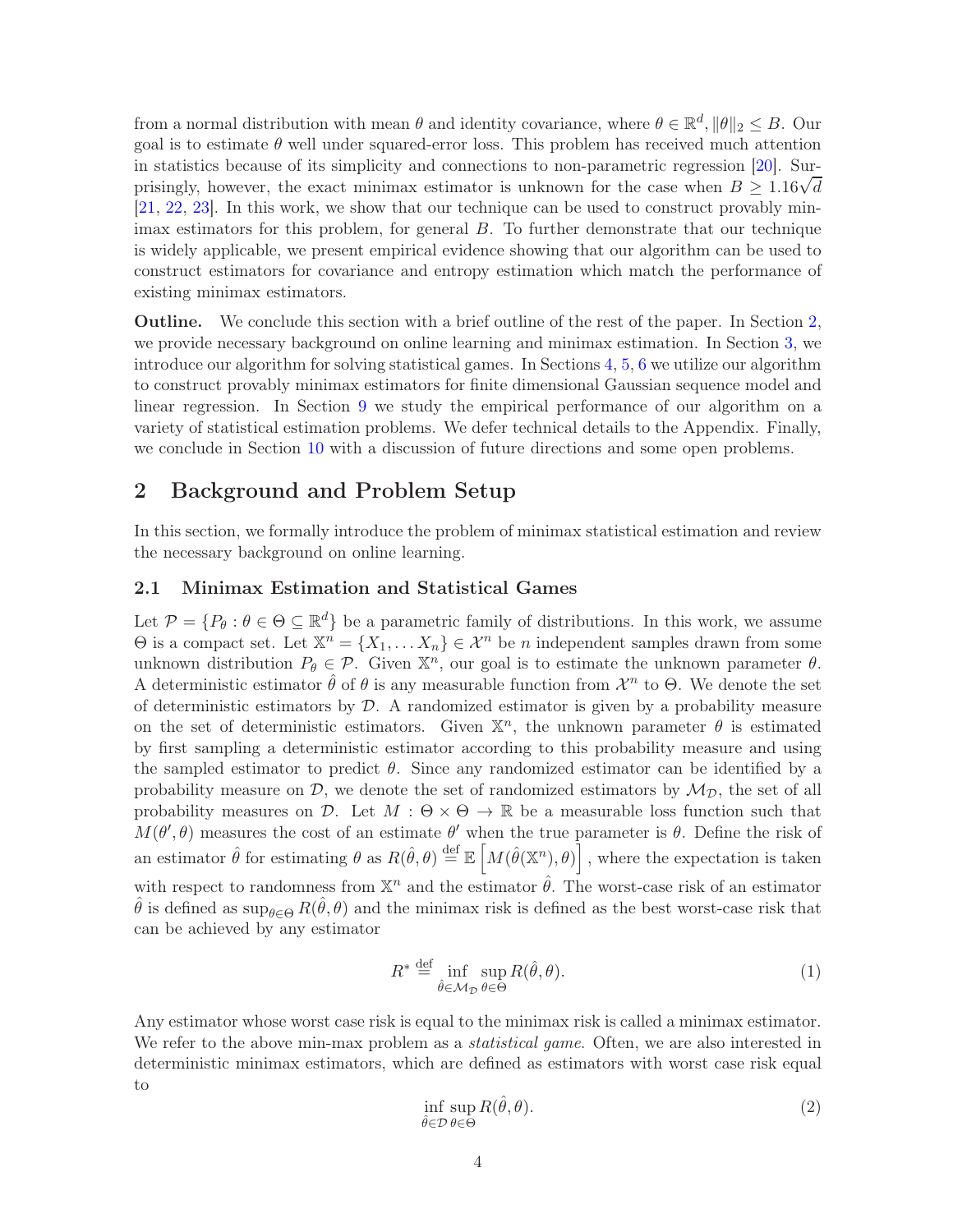From the perspective of game theory, the optimality notion in Equation [\(1\)](#page-3-1) is referred to as the *minmax* value of the game. This is to be contrasted with the *maxmin* value of the game  $\sup_{\theta \in \Theta} \inf_{\hat{\theta} \in \mathcal{M}_{\mathcal{D}}} R(\hat{\theta}, \theta)$ . In general, these two quantities are **not** equal, but the following relationship always holds:

<span id="page-4-0"></span>
$$
\sup_{\theta \in \Theta} \inf_{\hat{\theta} \in \mathcal{M}_{\mathcal{D}}} R(\hat{\theta}, \theta) \le \inf_{\hat{\theta} \in \mathcal{M}_{\mathcal{D}}} \sup_{\theta \in \Theta} R(\hat{\theta}, \theta). \tag{3}
$$

In statistical games, for typical choices of loss functions,  $\sup_{\theta \in \Theta} \inf_{\hat{\theta} \in \mathcal{M}_{\mathcal{D}}} R(\hat{\theta}, \theta) = 0$ , whereas  $\inf_{\hat{\theta}\in\mathcal{M}_{\mathcal{D}}} \sup_{\theta\in\Theta} R(\hat{\theta},\theta) > 0$ ; that is, the minmax value is strictly greater than maxmin value of the game. So we cannot in general reduce computing the minmax value to computing the maxmin value.

Linearized Statistical Games. Without any additional structure such as convexity, computing the values of min-max games is difficult in general. So it is common in game theory to consider a *linearized game* in the space of probability measures, which is in general betterbehaved. To set up some notation, for any probability distribution P, define  $R(\hat{\theta}, P)$  as  $\mathbb{E}_{\theta \sim P}\left[R(\hat{\theta}, \theta)\right]$ . In the context of statistical games, a linearized game has the following form:

<span id="page-4-1"></span>
$$
\inf_{\hat{\theta}\in\mathcal{M}_{\mathcal{D}}} \sup_{P\in\mathcal{M}_{\Theta}} R(\hat{\theta}, P),\tag{4}
$$

where  $\mathcal{M}_{\Theta}$  is the set of all probability measures on  $\Theta$ . The minmax and maxmin values of the linearized game and the original game in Equation [\(1\)](#page-3-1) are related as follows

$$
\sup_{\theta \in \Theta} \inf_{\hat{\theta} \in \mathcal{M}_{\mathcal{D}}} R(\hat{\theta}, \theta) \le \sup_{P \in \mathcal{M}_{\Theta}} \inf_{\hat{\theta} \in \mathcal{M}_{\mathcal{D}}} R(\hat{\theta}, P) \le \inf_{\hat{\theta} \in \mathcal{M}_{\mathcal{D}}} \sup_{P \in \mathcal{M}_{\Theta}} R(\hat{\theta}, P) \stackrel{(a)}{=} \inf_{\hat{\theta} \in \mathcal{M}_{\mathcal{D}}} \sup_{\theta \in \Theta} R(\hat{\theta}, \theta),
$$

where (a) holds because for any estimator  $\hat{\theta}$ ,  $\sup_{P \in \mathcal{M}_{\Theta}} R(\hat{\theta}, P)$  is equal to  $\sup_{\theta \in \Theta} R(\hat{\theta}, \theta)$ . Thus, the minmax values of the original and linearized statistical games are equal. Any estimator whose worst-case risk is equal to the minmax value of the linearized game is a minimax estimator. The maxmin values of the original and linearized statistical games are however in general different. In particular, as discussed above, the maxmin value of the original statistical game is usually equal to zero. The maxmin value of the *linearized game* however has a deep connection to Bayesian estimation.

Note that  $R(\hat{\theta}, P)$  is simply the integrated risk of the estimator  $\hat{\theta}$  under prior  $P \in \mathcal{M}_{\Theta}$ . Any estimator which minimizes  $R(\hat{\theta}, P)$  is called the Bayes estimator for P, and the corresponding minimum value is called Bayes risk. Though the set of all possible measurable estimators is in general vast, in what might be surprising from an optimization or game-theoretic viewpoint, the Bayes estimator can be characterized simply as follows. Letting  $P(\cdot|\mathbb{X}^n)$  be the posterior distribution of  $\theta$  given the data  $\mathbb{X}^n$ , a Bayes estimator of P can be found by minimizing the posterior risk

$$
\hat{\theta}_P(\mathbb{X}^n) \in \underset{\tilde{\theta} \in \Theta}{\text{argmin}} \, \mathbb{E}_{\theta \sim P(\cdot | \mathbb{X}^n)} \left[ M(\tilde{\theta}, \theta) \right]. \tag{5}
$$

Certain mild technical conditions need to hold for  $\hat{\theta}_P$  to be measurable and for it to be a Bayes estimator [\[16](#page-28-15)]. We detail these conditions in Appendix [A,](#page-31-0) which incidentally are all satisfied for the problems considered in this work. A least favourable prior is defined as any prior which maximizes the Bayes risk; that is,  $\tilde{P}$  is LFP if  $\inf_{\hat{\theta} \in \mathcal{M}_{\mathcal{D}}} R(\hat{\theta}, \tilde{P}) = \sup_{P \in \mathcal{M}_{\Theta}} \inf_{\hat{\theta} \in \mathcal{M}_{\mathcal{D}}} R(\hat{\theta}, P)$ . Thus, LFPs solve for the maxmin value of the linearized statistical game. Any prior whose Bayes risk is equal to the maxmin value of the linearized game is an LFP.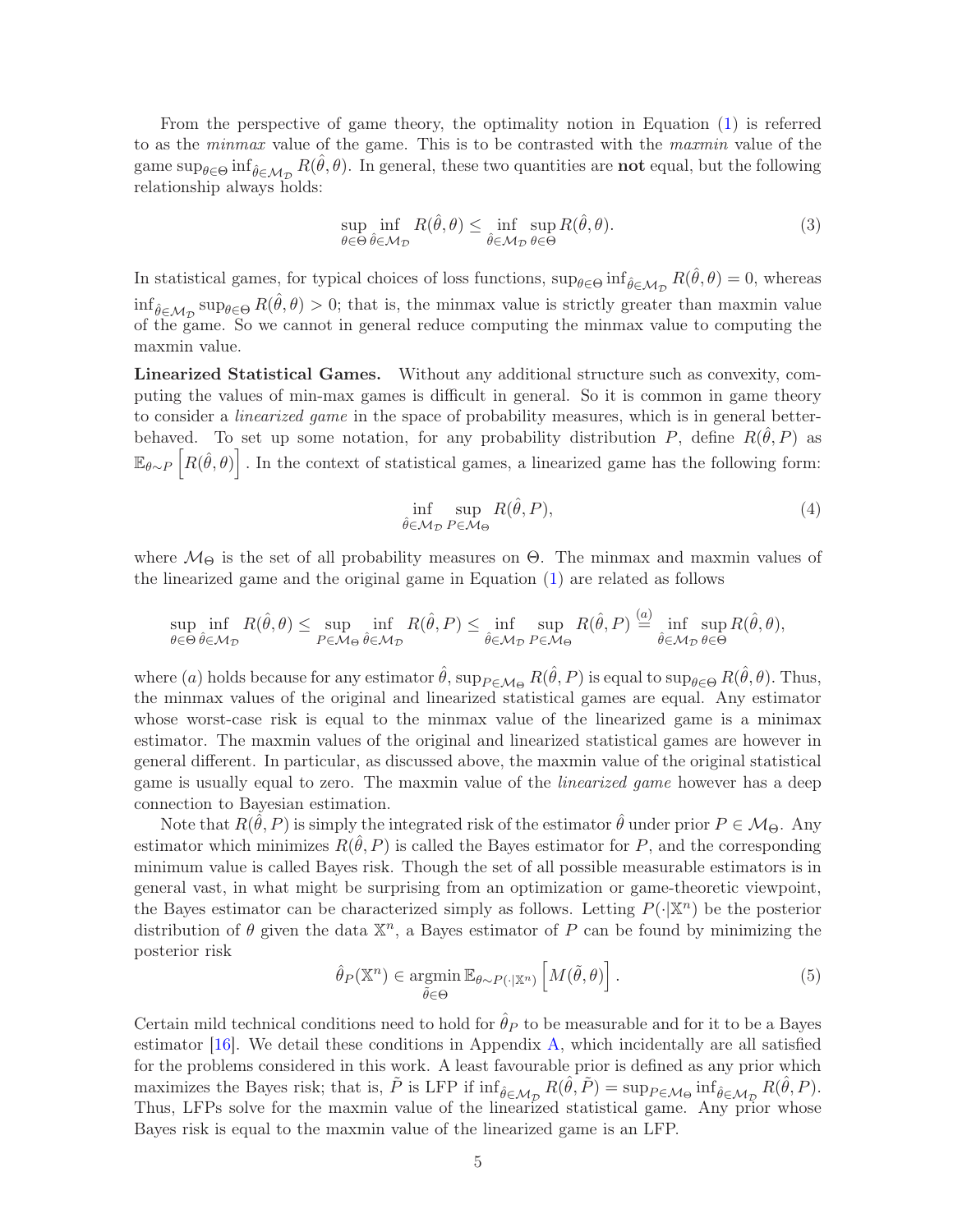Nash Equilibrium. Directly solving for the minmax or maxmin values of the (linearized) min-max games is in general computationally hard, in large part because: (a) these values need not be equal, which limits the set of possible optimization algorithms, and (b) the optimal solutions need not be stable, which makes it difficult for simple optimization problems. It is thus preferable that the two values are equal<sup>[2](#page-5-0)</sup>, and the solutions be stable, which is formalized by the game-theoretic notion of a *Nash equilibrium* (NE).

For the original statistical game in Equation [\(1\)](#page-3-1), a pair  $(\hat{\theta}^*, \theta^*) \in M_{\mathcal{D}} \times \Theta$  is called a pure strategy NE, if the following holds

$$
\sup_{\theta \in \Theta} R(\hat{\theta}^*, \theta) \le R(\hat{\theta}^*, \theta^*) \le \inf_{\hat{\theta} \in \mathcal{M}_{\mathcal{D}}} R(\hat{\theta}, \theta^*) = \inf_{\hat{\theta} \in \mathcal{D}} R(\hat{\theta}, \theta^*),
$$

where the equality follows since the optimum of a linear program over a convex hull can always be attained at an extreme point. Intuitively, this says that there is no incentive for any player to change their strategy while the other player keeps hers unchanged. Note that whenever a pure strategy NE exists, the minmax and maxmin values of the game are equal to each other:

$$
\inf_{\hat{\theta}\in\mathcal{M}_{\mathcal{D}}}\sup_{\theta\in\Theta} R(\hat{\theta},\theta) \leq \sup_{\theta\in\Theta} R(\hat{\theta}^*,\theta) \leq R(\hat{\theta}^*,\theta^*) \leq \inf_{\hat{\theta}\in\mathcal{M}_{\mathcal{D}}} R(\hat{\theta},\theta^*) \leq \sup_{\theta\in\Theta}\inf_{\hat{\theta}\in\mathcal{M}_{\mathcal{D}}} R(\hat{\theta},\theta).
$$

Since the RHS is always upper bounded by the LHS from [\(3\)](#page-4-0), the inequalities above are all equalities.

As we discussed above, the maxmin and minmax values of the statistical game in Equation [\(1\)](#page-3-1) are in general not equal to each other, so that a pure strategy NE will typically not exist for the statistical game [\(1\)](#page-3-1). Instead what often exists is a mixed strategy NE, which is precisely a pure strategy NE of the linearized game. That is,  $(\hat{\theta}^*, P^*) \in M_{\mathcal{D}} \times M_{\Theta}$  is called a mixed strategy NE of statistical game [\(1\)](#page-3-1), if

$$
\sup_{\theta \in \Theta} R(\hat{\theta}^*, \theta) = \sup_{P \in \mathcal{M}_{\Theta}} R(\hat{\theta}^*, \theta) \le R(\hat{\theta}^*, P^*) \le \inf_{\hat{\theta} \in \mathcal{M}_{\mathcal{D}}} R(\hat{\theta}, P^*) = \inf_{\hat{\theta} \in \mathcal{D}} R(\hat{\theta}, P^*).
$$

As with the original game, if  $(\hat{\theta}^*, P^*)$  is a pure strategy NE of the linearized game of [\(1\)](#page-3-1), aka, a mixed strategy NE of [\(1\)](#page-3-1), then the minmax and maxmin values of the linearized game are equal to each other, and, moreover  $\hat{\theta}^*$  is a minimax estimator and  $P^*$  is an LFP. Conversely, if  $\hat{\theta}^*$  is a minimax estimator, and  $P^*$  is an LFP, and the minmax and maxmin values of [\(4\)](#page-4-1) are equal to each other, then  $(\hat{\theta}^*, P^*)$  is a mixed strategy NE of [\(1\)](#page-3-1). These just follow from similar sandwich arguments as with the original game, which we add for completeness in Appendix [B.](#page-31-1)

In gist, it might be computationally easier to recover the mixed strategy NE of the statistical game, assuming they exist, and doing so, would recover minimax estimators and LFPs. In this work, we are thus interested in imposing mild conditions on the statistical game so that a mixed strategy NE exists, and under this setting, develop tractable algorithms to estimate the mixed strategy NE.

Existence of NE. We now briefly discuss sufficient conditions for the existence of NE. As discussed earlier, a pure strategy NE does not exist for statistical games in general. So, here we focus on existence of mixed strategy NE. In a seminal work, Wald [\[24\]](#page-29-7) studied the conditions for existence of a mixed strategy NE, and showed that a broad class of statistical games have mixed strategy NE. Suppose every distribution in the model class  $\mathcal P$  is absolutely continuous, Θ is compact, and the loss M is a bounded, non-negative function. Then minmax and maxmin

<span id="page-5-0"></span><sup>2</sup> John Von Neumann, a founder of game theory, has said he could not foresee there even being a theory of games without a theorem that equates these two values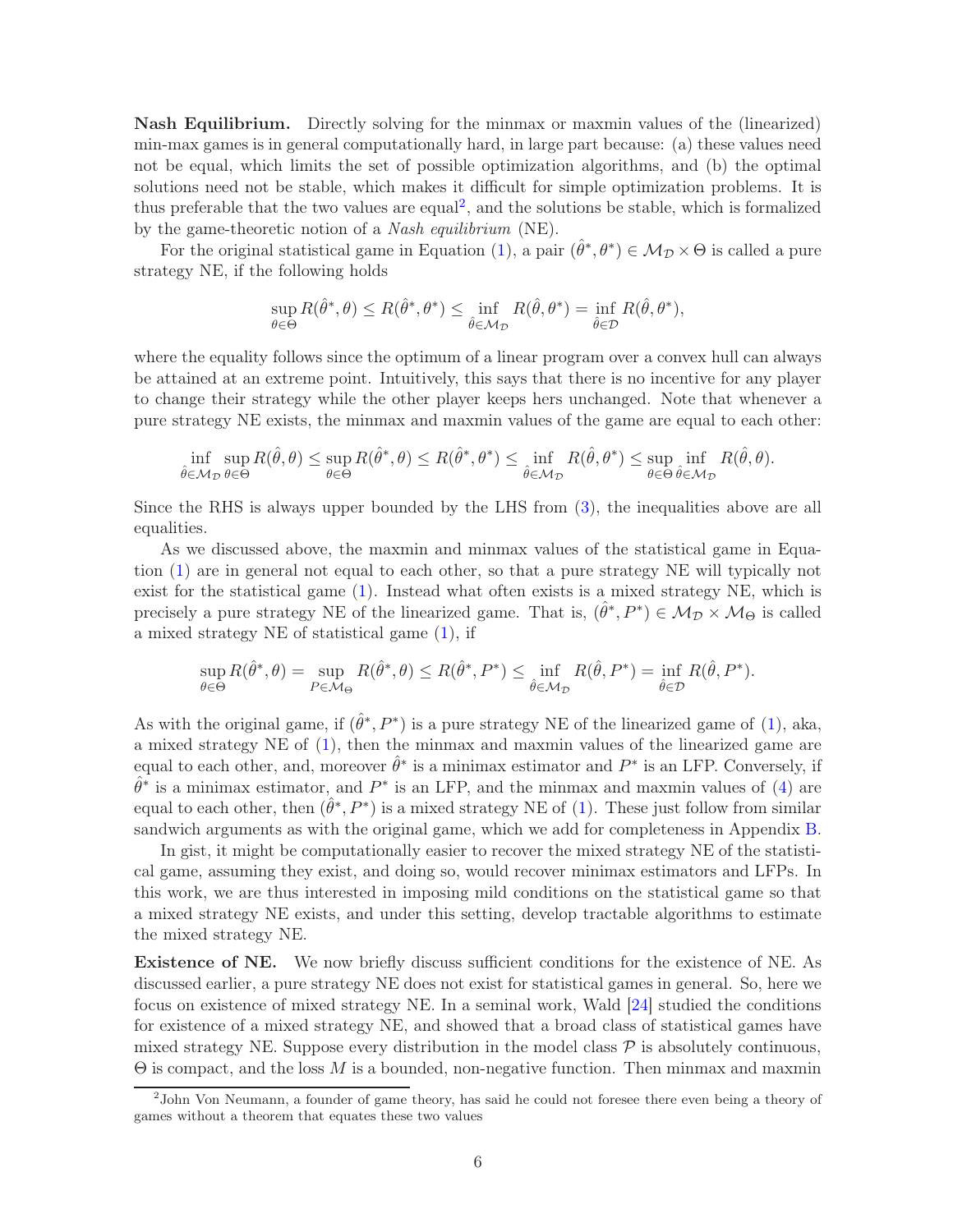values of the linearized game are equal. Moreover, a minimax estimator with worst-case risk equal to  $R^*$  exists. Under the additional condition of compactness of  $P$ , [\[24\]](#page-29-7) showed that an LFP exists as well. Thus, based on our previous discussion, this implies the game has a mixed strategy NE. In this work, we consider a different and simpler set of conditions on the statistical game. We assume that  $\Theta$  is compact and the risk  $R(\hat{\theta}, \theta)$  is Lipschitz in its second argument. Under these assumptions, we show that the minmax and maxmin values of the linearized game in Equation [\(4\)](#page-4-1) are equal to each other. Such results are known as minimax theorems and have been studied in the past [\[24](#page-29-7), [25,](#page-29-8) [26](#page-29-9)]. However, unlike past works that rely on fixed point theorems, we rely on a constructive learning-style proof to prove the minimax theorem, where we present an algorithm which outputs an approximate NE of the statistical game. Under the additional condition that the risk  $R(\hat{\theta}, \theta)$  is bounded, we show that the statistical game has a minimax estimator and an LFP.

Computation of NE. Next, we discuss previous numerical optimization techniques for computing a mixed strategy NE of the statistical game. Note that this is a difficult computational problem: minimizing over the domain of all possible estimators, and maximizing over the set of all probability measures on Θ. Nonetheless, several works in statistics have attempted to tackle this problem  $[16]$ . One class of techniques involves reducing the set of estimators D via admissibility considerations to a small enough set. Given this restricted set of estimators, they can then directly calculate a minimax test for some testing problems; see for instance Hald [\[27](#page-29-10)]. A drawback of these approaches is that they are restricted to simple estimation problems for which the set of admissible estimators are easy to construct. Another class of techniques for constructing minimax estimators relies on the properties of LFPs [\[20,](#page-29-3) [28](#page-29-11)]. When the parameter set  $\Theta$  is a compact subset of  $\mathbb{R}$ , and when certain regularity conditions hold, it is well known that LFPs are supported on a finite set of points [\[16,](#page-28-15) [29](#page-29-12)]. Based on this result, Nelson [\[30](#page-29-13)], Kempthorne [\[31\]](#page-29-14) propose numerical approaches to determine the support points of LFPs and the probability mass that needs to be placed on these points. However, these approaches are restricted to 1-dimensional estimation problems and are not broadly applicable. In a recent work, Luedtke et al. [\[32](#page-29-15)] propose heuristic approaches for solving statistical games using deep learning techniques. In particular, they use neural networks to parameterize the statistical game and solve the resulting game using local search techniques such as alternating gradient descent. However, these approaches are not guaranteed to find minimax estimators and LFPs and can lead to undesirable equilibrium points. They moreover parameterize estimators via neural networks whose inputs are a simple concatenation of all the samples, which is not feasible for large n.

In our work, we develop numerical optimization techniques that rely on online learning algorithms (see Section [2.2\)](#page-6-0). Though the domains as well as the setting of the statistical game are far more challenging than typically considered in learning and games literature, we reduce the problem of designing minimax estimators to a purely computational problem of efficient implementation of certain optimization subroutines. For the wide range of problems where these subroutines can be efficiently implemented, our algorithm provides an efficient and scalable technique for constructing minimax estimators.

### <span id="page-6-0"></span>2.2 Online Learning

The online learning framework can be seen as a repeated game between a learner/decisionmaker and an adversary. In this framework, in each round  $t$ , the learner makes a prediction  $\mathbf{x}_t \in \mathcal{X}$ , where  $\mathcal{X} \subseteq \mathbb{R}^d$ , and the adversary chooses a loss function  $f_t : \mathcal{X} \to \mathbb{R}$  and observe each others actions. The goal of the learner is to choose a sequence of actions  $\{\mathbf x_t\}_{t=1}^T$  so that the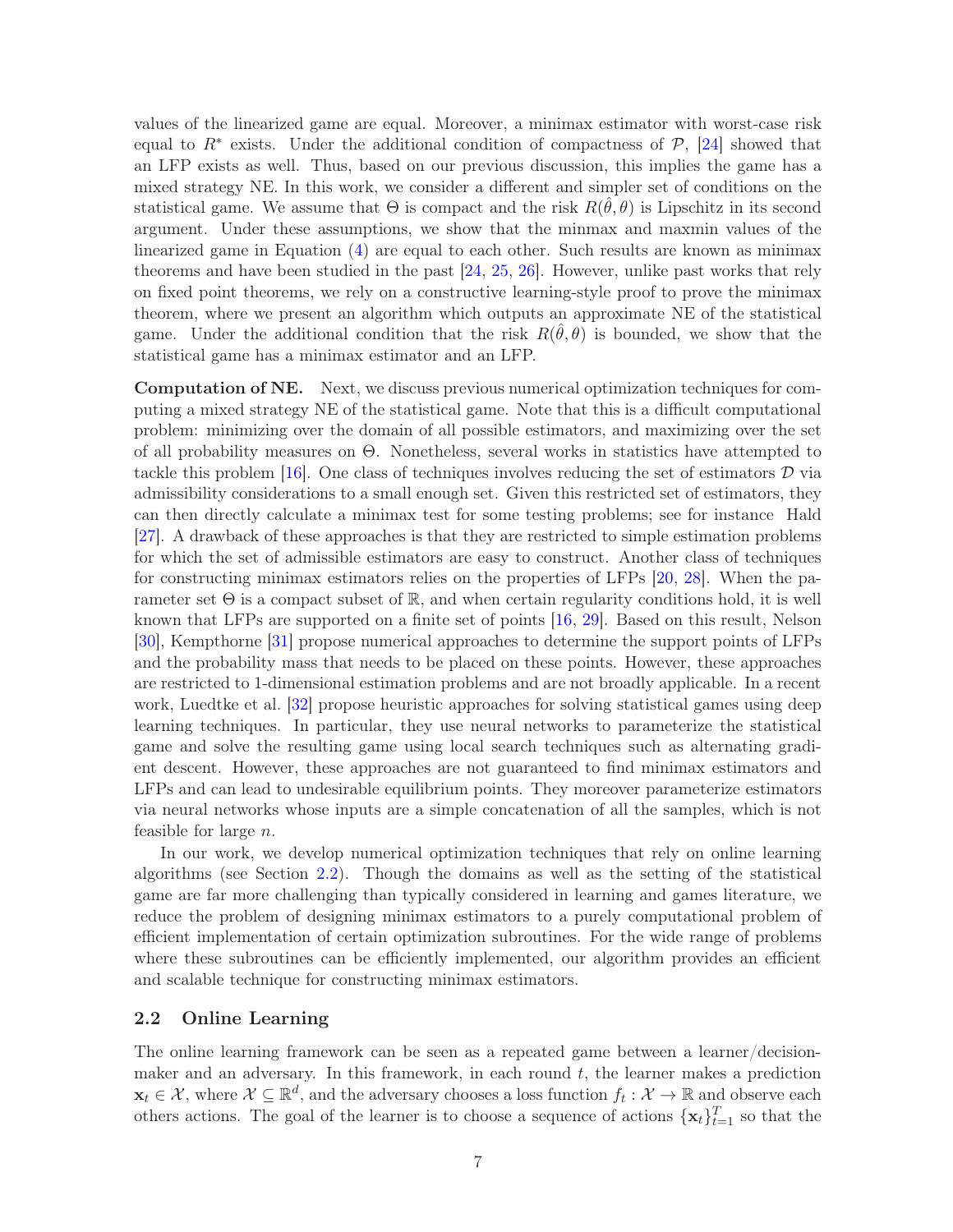cumulative loss  $\sum_{t=1}^{T} f_t(\mathbf{x}_t)$  is minimized. The benchmark with which the cumulative loss will be compared is called the best fixed policy in hindsight, which is given by  $\inf_{\mathbf{x}\in\mathcal{X}} \sum_{t=1}^T f_t(\mathbf{x})$ . This results in the following notion of regret, which the learner aims to minimize

$$
\sum_{t=1}^{T} f_t(\mathbf{x}_t) - \inf_{\mathbf{x} \in \mathcal{X}} \sum_{t=1}^{T} f_t(\mathbf{x}).
$$

When the domain  $\mathcal X$  is compact, and convex, and the loss functions  $f_t$  are convex: Under this simple setting, a number of efficient algorithms for regret minimization have been studied. Some of these include Follow the Regularized Leader (FTRL) [\[33](#page-29-16), [34\]](#page-29-17), Follow the Per-turbed Leader (FTPL) [\[35](#page-29-18)]. In FTRL, one predicts  $\mathbf{x}_t$  as  $\operatorname{argmin}_{\mathbf{x} \in \mathcal{X}} \sum_{i=1}^{t-1} f_i(\mathbf{x}) + r(\mathbf{x})$ , where r is a strongly convex regularizer. In FTPL, one predicts  $\mathbf{x}_t$  as  $\mathbb{E}_{\sigma} \left[ \operatorname{argmin}_{\mathbf{x} \in \mathcal{X}} \sum_{i=1}^{t-1} f_i(\mathbf{x}) - \langle \sigma, \mathbf{x} \rangle \right],$ where  $\sigma$  is a random perturbation drawn from some appropriate probability distribution such as exponential distribution. These algorithms are known to achieve the optimal  $O(\sqrt{T})$  regret in the convex setting [\[34](#page-29-17), [36](#page-30-0)].

When  $\mathcal X$  is compact, but either the domain or the loss functions  $f_t$  are non-convex: Under this setting, no deterministic algorithm can achieve sub-linear regret (i.e., regret which grows slower than  $T$ ) [\[36](#page-30-0), [37](#page-30-1)]. In such cases one has to rely on randomized algorithms to achieve sub-linear regret. In randomized algorithms, in each round  $t$ , the learner samples the prediction  $x_t$  from a distribution  $P_t \in \mathcal{M}_{\mathcal{X}}$ , where  $\mathcal{M}_{\mathcal{X}}$  is the set of all probability distributions supported on  $\mathcal{X}$ . The goal of the learner is to choose a sequence of distributions  ${P_t}_{t=1}^T$  to minimize the expected regret  $\sum_{t=1}^T \mathbb{E}_{\mathbf{x} \sim P_t} [f_t(\mathbf{x})] - \inf_{\mathbf{x} \in \mathcal{X}} \sum_{t=1}^T f_t(\mathbf{x})$ . An alternative perspective of such randomized algorithms is as deterministic algorithms solving a *linearized problem* in the space of probability distributions, with loss functions  $f_t(P) = \mathbb{E}_{\mathbf{x} \sim P} [f_t(\mathbf{x})]$ , and rely on algorithms for online convex learning. For example, by relying of FTRL, one predicts  $P_t$  as  $\operatorname{argmin}_{P \in \mathcal{M}_{\mathcal{X}}} \sum_{i=1}^{t-1} \tilde{f}_i(P) + r(P)$ , for some strongly convex regularizer  $r(P)$ . When  $r(P)$ is the negative entropy of  $P$ , Krichene et al. [\[38](#page-30-2)] show that the resulting algorithm achieves  $O(\sqrt{dT \log T})$  expected regret. Another technique to solve the linearized problem is via the FTPL algorithm [\[36](#page-30-0), [39\]](#page-30-3). In this algorithm,  $P_t$  is given by the distribution of the random variable  $\mathbf{x}_t(\sigma)$ , which is a minimizer of  $\sum_{i=1}^{t-1} f_i(\mathbf{x}) - \langle \sigma, \mathbf{x} \rangle$ . Here,  $\sigma$  is a random perturbation drawn from some appropriate probability distribution. In recent work, Suggala and Netrapalli  $[36]$  $[36]$  show that this algorithm achieves  $O(\sqrt{d^3T})$  expected regret.

Without any assumptions on X or the loss functions  $f_t$ . A key caveat with statistical games is that the domain of all possible measurable estimators is not bounded and is an infinite-dimensional space. Thus, results as discussed above from the learning and games literature are not applicable to such a setting. In particular, regret bounds of FTRL and FTPL scale with the dimensionality of the domain, which is infinite in this case. But there is a very simple strategy that is applicable without making any assumptions on the domain whatsoever, but under the provision that  $f_t$  was known to the learner ahead of round t. Then, an optimal strategy for the learner is to predict  $\mathbf{x}_t$  as simply a minimizer of  $f_t(\mathbf{x})$ . It is easy to see that this algorithm, known as Best Response (BR), has 0 regret. While this is an impractical algorithm in the framework of online learning, it can be used to solve min-max games, as we will see in Section [3.](#page-8-0)

FTPL. We will be making use of the FTPL algorithm in the sequel, so we now describe this in a bit more detail. In this algorithm, the learner predicts  $\mathbf{x}_t$  as a minimizer of  $\sum_{i=1}^{t-1} f_i(\mathbf{x}) - \langle \sigma, \mathbf{x} \rangle$ ,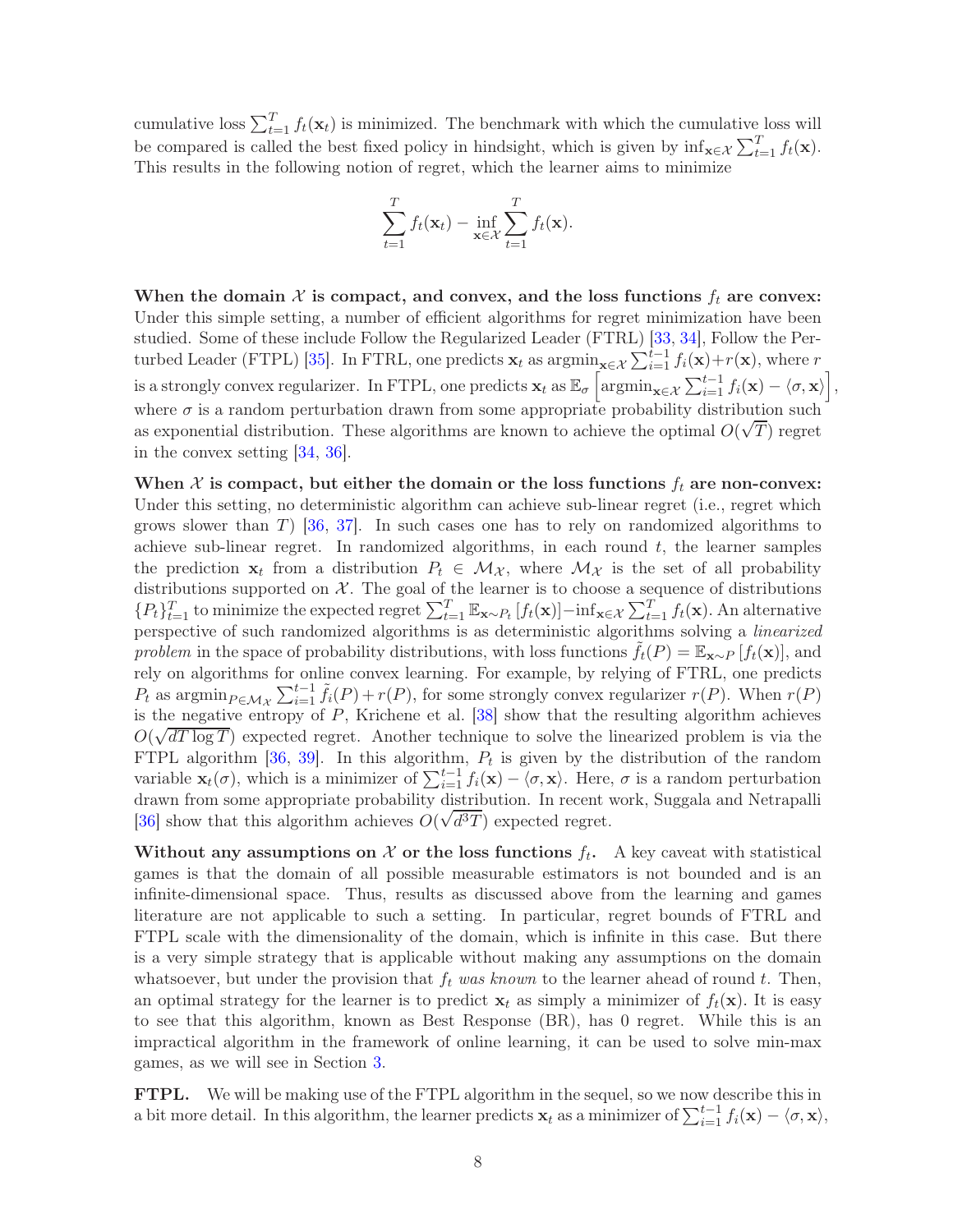where  $\sigma \in \mathbb{R}^d$  is a random perturbation such that  $\{\sigma_j\}_{j=1}^d \stackrel{i.i.d}{\sim} \text{Exp}(\eta)$  and  $\text{Exp}(\eta)$  is the exponential distribution with parameter  $\eta^3$  $\eta^3$ . When the domain X is bounded and loss functions  $\{f_t\}_{t=1}^T$  are Lipschitz (not necessarily convex), FTPL achieves  $O(\sqrt{d^3T})$  expected regret, for appropriate choice of  $\eta$  [\[36](#page-30-0)]. A similar regret bound holds even when  $x_t$  is an approximate minimizer of  $\sum_{i=1}^{t-1} f_i(\mathbf{x}) - \langle \sigma, \mathbf{x} \rangle$ . Suppose for any  $t \in \mathbb{N}$ ,  $\mathbf{x}_t$  is such that

$$
\sum_{i=1}^{t-1} f_i(\mathbf{x}_t) - \langle \sigma, \mathbf{x}_t \rangle \leq \inf_{\mathbf{x} \in \mathcal{X}} \sum_{i=1}^{t-1} f_i(\mathbf{x}) - \langle \sigma, \mathbf{x} \rangle + (\alpha + \beta \|\sigma\|_1),
$$

where  $\alpha, \beta$  are positive constants. Then FTPL achieves  $O(T^{1/2} + \alpha T + \beta T^{3/2})$  expected regret for appropriate choice of  $\eta$  (see Appendix [C](#page-32-0) for more details).

## <span id="page-8-0"></span>3 Minimax Estimation via Online Learning

In this section, we present our algorithm for computing a mixed strategy NE of the statistical game in Equation [\(1\)](#page-3-1) (equivalently a pure strategy NE of the linearized game in Equation [\(4\)](#page-4-1)). A popular and widely used approach for solving min-max games is to rely on online learning algorithms [\[33](#page-29-16), [37](#page-30-1)]. In this approach, the minimization player and the maximization player play a repeated game against each other. Both the players rely on online learning algorithms to choose their actions in each round of the game, with the objective of minimizing their respective regret. The following proposition shows that this repeated game play converges to a NE.

<span id="page-8-2"></span>Proposition 3.1. *Consider a repeated game between the minimization and maximization players in Equation* [\(4\)](#page-4-1). Let  $(\hat{\theta}_t, P_t)$  be the actions chosen by the players in iteration t. Suppose *the actions are such that the regret of each player satisfies*

$$
\sum_{t=1}^{T} R(\hat{\theta}_t, P_t) - \inf_{\hat{\theta} \in \mathcal{D}} \sum_{t=1}^{T} R(\hat{\theta}, P_t) \le \epsilon_1(T),
$$
  

$$
\sup_{\theta \in \Theta} \sum_{t=1}^{T} R(\hat{\theta}_t, \theta) - \sum_{t=1}^{T} R(\hat{\theta}_t, P_t) \le \epsilon_2(T).
$$

Let  $\hat{\theta}_{\text{RND}}$  denote the randomized estimator obtained by uniformly sampling an estimator from *the iterates*  $\{\hat{\theta}_t\}_{t=1}^T$ . Define the mixture distribution  $P_{AVG}$  as  $\frac{1}{T} \sum_{i=1}^T P_i$ . Then  $(\hat{\theta}_{RND}, P_{AVG})$  is *an approximate mixed strategy NE of Equation* [\(1\)](#page-3-1)

$$
R(\hat{\theta}_{RND}, P_{AVG}) \le \inf_{\hat{\theta} \in \mathcal{D}} R(\hat{\theta}, P_{AVG}) + \frac{\epsilon_1(T) + \epsilon_2(T)}{T},
$$
  

$$
R(\hat{\theta}_{RND}, P_{AVG}) \ge \sup_{\theta \in \Theta} R(\hat{\theta}_{RND}, \theta) - \frac{\epsilon_1(T) + \epsilon_2(T)}{T}.
$$

Note that the above proposition doesn't specify an algorithm to generate the iterates  $(\hat{\theta}_t, P_t)$ . All it shows is that as long as both the players rely on algorithms which guarantee sub-linear regret, the iterates converge to a NE. As discussed in Section [2,](#page-3-0) there exist several algorithms such as FTRL, FTPL, Best Response (BR), which guarantee sub-linear regret. It is important to choose these algorithms appropriately as our choices impact the rate of

<span id="page-8-1"></span><sup>&</sup>lt;sup>3</sup>Recall, X is an exponential random variable with parameter  $\eta$  if  $P(X > s) = \exp(-\eta s)$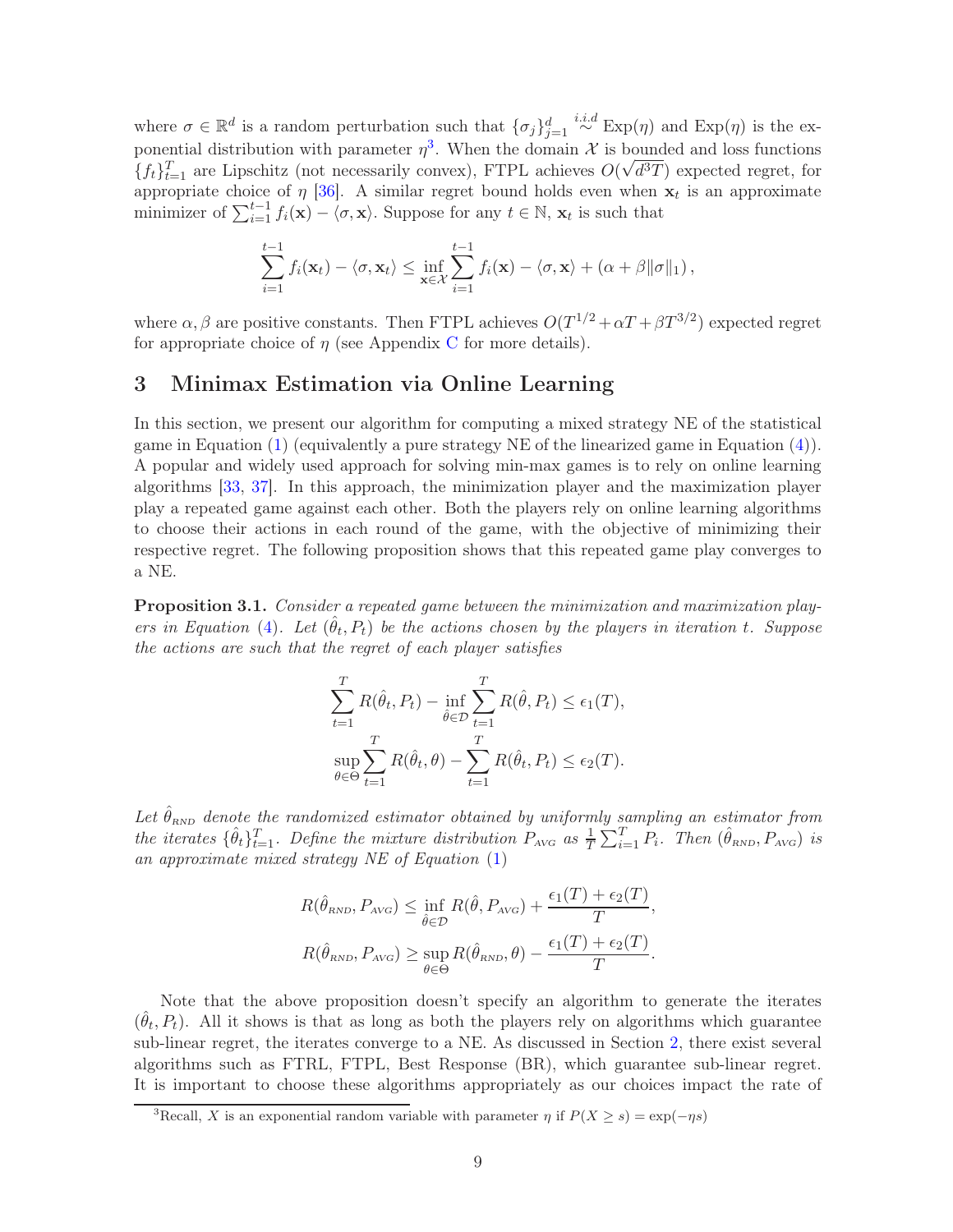convergence to a NE and also the computational complexity of the resulting algorithm. First, consider the minimization player, whose domain  $\mathcal{M}_{\mathcal{D}}$  is the set of all probability measures over D. Note that  $D$ , the set of all deterministic estimators, is an infinite dimensional space. So, algorithms such as FTRL, FTPL, whose regret bounds depend on the dimension of the domain, can not guarantee sub-linear regret. So the minimization player is forced to rely on BR, which has 0 regret. Recall, in order to use BR, the minimization player requires the knowledge of the future action of the opponent. This can be made possible in the context of min-max games by letting the minimization player choose her action after the maximization player reveals her action. Next, consider the maximization player. Since the minimization player is relying on BR, the maximization player has to rely on either FTRL or FTPL to choose her action<sup>[4](#page-9-0)</sup>. In this work we choose the FTPL algorithm studied by [\[36](#page-30-0)]. Our choice is mainly driven by the computational aspects of the algorithm. Each iteration of the FTRL algorithm of Krichene et al. [\[38](#page-30-2)] involves sampling from a general probability distribution. Whereas, each iteration of the FTPL algorithm requires minimization of a non-convex objective. While both sampling and optimization are computationally hard in general, the folklore is that optimization is relatively easier than sampling in many practical applications.

We now describe our algorithm for computing a pure strategy NE of Equation [\(4\)](#page-4-1). In iteration t, the maximization player chooses distribution  $P_t$  using FTPL.  $P_t$  is given by the distribution of the random variable  $\theta_t(\sigma)$ , which is generated by first sampling a random vector  $\sigma \in \mathbb{R}^d$  from exponential distribution and then computing an optimizer of

$$
\sup_{\theta \in \Theta} \sum_{i=1}^{t-1} R(\hat{\theta}_i, \theta) + \langle \sigma, \theta \rangle.
$$
 (6)

The minimization player chooses  $\hat{\theta}_t$  using BR, which involves computing a minimizer of the integrated risk under prior  $P_t$ 

<span id="page-9-2"></span><span id="page-9-1"></span>
$$
\inf_{\hat{\theta}\in\mathcal{D}} R(\hat{\theta}, P_t). \tag{7}
$$

Very often, computing exact optimizers of the above problems is infeasible. Instead, one can only compute approximate optimizers. To capture the error from this approximation, we introduce the notion of approximate optimization oracles/subroutines.

**Definition 3.1** (Maximization Oracle). A function  $\mathcal{O}_{\alpha,\beta}^{\max}(\cdot)$  is called  $(\alpha,\beta)$ -approximate maximization oracle, if for any set of estimators  $\{\hat{\theta}_i\}_{i=1}^T$  and perturbation  $\sigma$ , it returns  $\theta' \in \Theta$  which satisfies the following inequality

$$
\sum_{i=1}^T R(\theta', \theta) + \langle \sigma, \theta' \rangle \ge \sup_{\theta \in \Theta} \sum_{i=1}^T R(\hat{\theta}_i, \theta) + \langle \sigma, \theta \rangle - (\alpha + \beta ||\sigma||_1).
$$

We denote the output  $\theta'$  by  $\mathcal{O}_{\alpha,\beta}^{\max} (\{\hat{\theta}_i\}_{i=1}^T, \sigma)$ .

**Definition 3.2** (Minimization Oracle). A function  $\mathcal{O}_{\alpha}^{\min}(\cdot)$  is called  $\alpha$ -approximate minimization oracle, if for any probability measure P, it returns an approximate Bayes estimator  $\hat{\theta}'$ which satisfies the following inequality

$$
R(\hat{\theta}', P) \le \inf_{\hat{\theta} \in \mathcal{D}} R(\hat{\theta}, P) + \alpha.
$$

We denote the output  $\hat{\theta}'$  by  $\mathcal{O}_{\alpha}^{\min}(P)$ .

<span id="page-9-0"></span><sup>&</sup>lt;sup>4</sup>If both the players use BR, then both will wait for the other player to pick an action first. As a result, the algorithm will never proceed.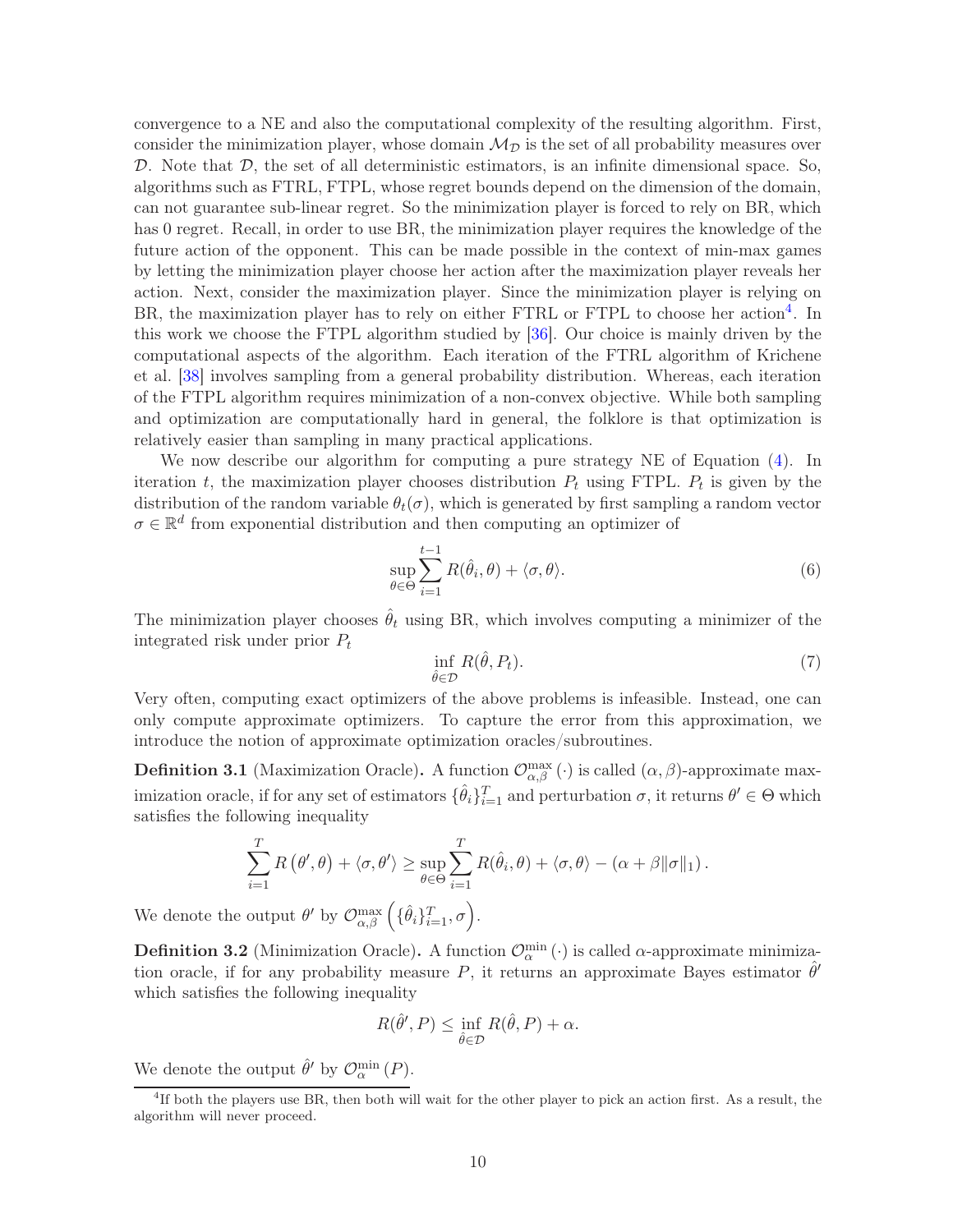#### <span id="page-10-0"></span>Algorithm 1 FTPL for statistical games

1: Input: Parameter of exponential distribution  $\eta$ , approximate optimization oracles  $\mathcal{O}^{\max}_{\alpha,\beta}\left(\cdot\right),\mathcal{O}^{\min}_{\alpha'}\left(\cdot\right)$  for problems [\(6\)](#page-9-1), [\(7\)](#page-9-2) respectively

- 3: Let  $P_t$  be the distribution of random variable  $\theta_t(\sigma)$ , which is generated as follows:
	- (i) Generate a random vector  $\sigma$  such that  $\{\sigma_j\}_{j=1}^d \stackrel{i.i.d}{\sim} \text{Exp}(\eta)$
	- (ii) Compute  $\theta_t(\sigma)$  as

$$
\theta_t(\sigma) = \mathcal{O}_{\alpha,\beta}^{\max} \left( \{\hat{\theta}_i\}_{i=1}^{t-1}, \sigma \right).
$$

4: Compute  $\hat{\theta}_t$  as

$$
\hat{\theta}_t = \mathcal{O}_{\alpha'}^{\min}(P_t).
$$

5: end for 6: **Output:**  $\{\hat{\theta}_1, \dots \hat{\theta}_T\}, \{P_1, \dots P_T\}.$ 

Given access to subroutines  $\mathcal{O}^{\max}_{\alpha,\beta}(\cdot), \mathcal{O}^{\min}_{\alpha'}(\cdot)$  for approximately solving the optimization problems in Equations [\(6\)](#page-9-1), [\(7\)](#page-9-2), the algorithm alternates between the maximization and minimization players who choose  $P_t$  and  $\hat{\theta}_t$  in each iteration. We summarize the overall algorithm in Algorithm [1.](#page-10-0) The following theorem shows that Algorithm [1](#page-10-0) converges to an approximate NE of the statistical game.

<span id="page-10-1"></span>Theorem 3.1 (Approximate NE). *Consider the statistical game in Equation* [\(1\)](#page-3-1)*. Suppose*  $\Theta \subseteq \mathbb{R}^d$  *is compact with*  $\ell_{\infty}$  *diameter*  $D$ , *i.e.*,  $D = \sup_{\theta_1, \theta_2 \in \Theta} ||\theta_1 - \theta_2||_{\infty}$ *. Suppose*  $R(\hat{\theta}, \theta)$  *is* L-Lipschitz in its second argument w.r.t  $\ell_1$  norm:

$$
\forall \hat{\theta}, \theta_1, \theta_2 \quad |R(\hat{\theta}, \theta_1) - R(\hat{\theta}, \theta_2)| \le L \|\theta_1 - \theta_2\|_1.
$$

 $Suppose Algorithm 1 is run for T iterations with approximate optimization subroutines  $\mathcal{O}_{\alpha,\beta}^{max}(\cdot),$  $Suppose Algorithm 1 is run for T iterations with approximate optimization subroutines  $\mathcal{O}_{\alpha,\beta}^{max}(\cdot),$  $Suppose Algorithm 1 is run for T iterations with approximate optimization subroutines  $\mathcal{O}_{\alpha,\beta}^{max}(\cdot),$$$$  $\mathcal{O}_{\alpha'}^{min}(\cdot)$  *for solving the maximization and minimization problems. Let*  $\hat{\theta}_{RND}$  *be the randomized estimator obtained by uniformly sampling an estimator from the iterates*  $\{\hat{\theta}_t\}_{t=1}^T$ . Define the *mixture distribution*  $P_{AVG}$  *as*  $\frac{1}{T} \sum_{i=1}^{T} P_i$ . *Then*  $(\hat{\theta}_{RND}, P_{AVG})$  *is an approximate mixed strategy NE of the statistical game in Equation* [\(1\)](#page-3-1)

$$
\sup_{\theta \in \Theta} R(\hat{\theta}_{RND}, \theta) - \epsilon \le R(\hat{\theta}_{RND}, P_{AVG}) \le \inf_{\hat{\theta} \in \mathcal{D}} R(\hat{\theta}, P_{AVG}) + \epsilon,
$$
  
where  $\epsilon = O\left(\eta d^2 + \frac{d(\beta T + D)}{\eta T} + \alpha + \alpha'\right)$ .

As an immediate consequence of Theorem [3.1,](#page-10-1) we show that the minmax and maxmin values of the statistical game in Equation [\(4\)](#page-4-1) are equal to each other. Moreover, when the risk is bounded, we show that the statistical game [\(1\)](#page-3-1) has minimax estimators and LFPs.

<span id="page-10-2"></span>Corollary 3.1 (Minimax Theorem). *Consider the setting of Theorem [3.1.](#page-10-1) Then*

$$
\inf_{\hat{\theta}\in\mathcal{M}_{\mathcal{D}}} \sup_{P\in\mathcal{M}_{\Theta}} R(\hat{\theta}, P) = \sup_{P\in\mathcal{M}_{\Theta}} \inf_{\hat{\theta}\in\mathcal{M}_{\mathcal{D}}} R(\hat{\theta}, P) =: R^*.
$$

*Furthermore, suppose the risk*  $R(\hat{\theta}, \theta)$  *is a bounded function and*  $\Theta$  *is compact w.r.t the following metric:*  $\Delta_M(\theta_1, \theta_2) = \sup_{\theta \in \Theta} |M(\theta_1, \theta) - M(\theta_2, \theta)|$ . *Then there exists a minimax estimator*  $\hat{\theta}^* \in \mathcal{M}_{\mathcal{D}}$  whose worst-case risk satisfies

$$
\sup_{\theta \in \Theta} R(\hat{\theta}^*, \theta) = R^*,
$$

<sup>2:</sup> for  $t = 1 \dots T$  do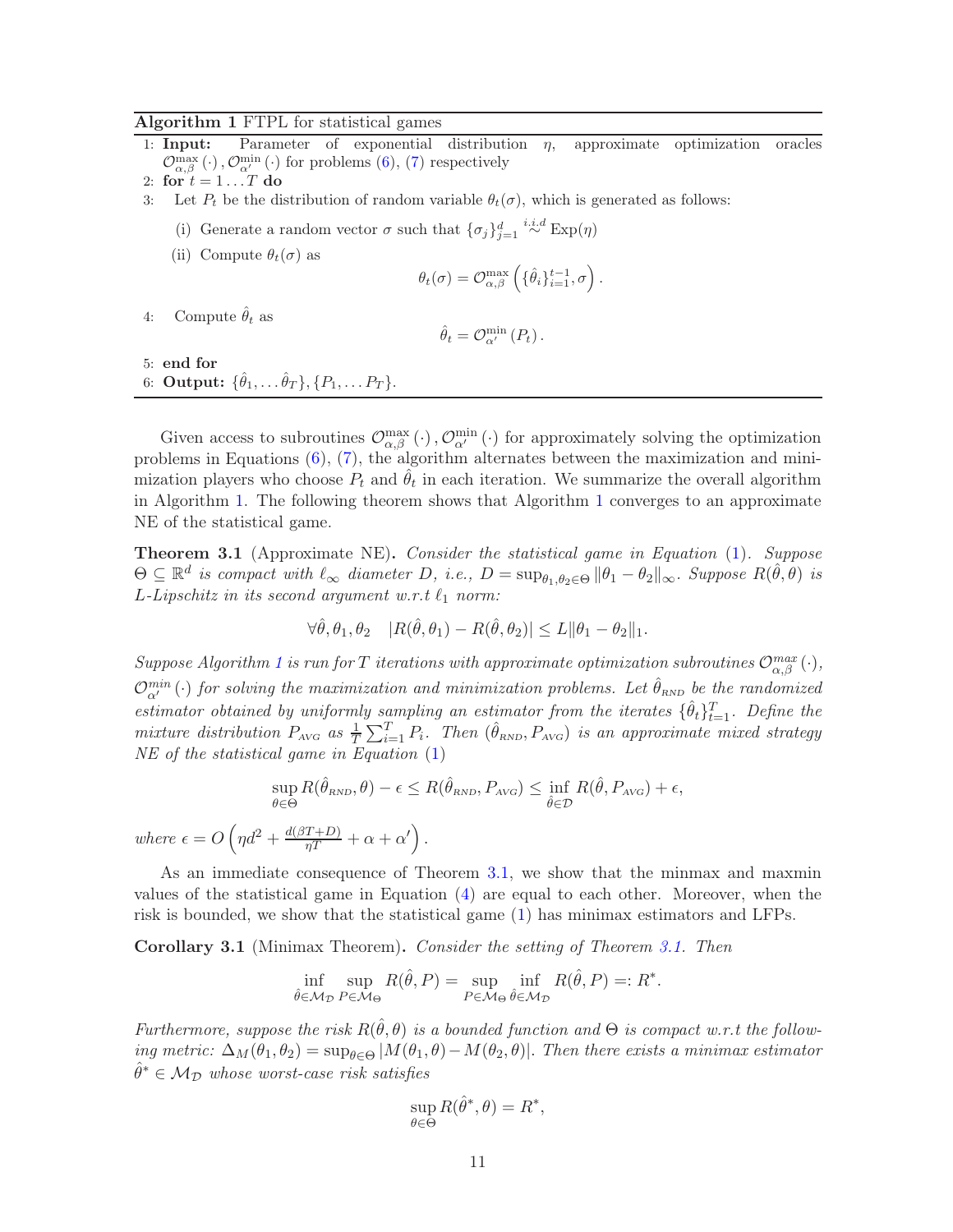and there exists a least favorable prior  $P^* \in \mathcal{M}_{\Theta}$  whose Bayes risk satisfies

$$
\inf_{\hat{\theta}\in\mathcal{D}} R(\hat{\theta}, P^*) = R^*.
$$

We note that the assumption on compactness of  $\Theta$  w.r.t  $\Delta_M$  is mild and holds whenever  $Θ$  is compact w.r.t  $\ell_2$  norm and M is a continuous function. As another consequence of Theorem [3.1,](#page-10-1) we show that Algorithm [1](#page-10-0) outputs approximate minimax estimators and LFPs.

<span id="page-11-0"></span>Corollary 3.2. *Consider the setting of Theorem [3.1.](#page-10-1) Suppose Algorithm [1](#page-10-0) is run with*  $\eta = \sqrt{\frac{1}{dL^2T}}$ . *Then the worst-case risk of*  $\hat{\theta}_{RND}$  *satisfies* 

$$
\sup_{\theta \in \Theta} R(\hat{\theta}_{RND}, \theta) \leq R^* + O(d^{\frac{3}{2}}LT^{-\frac{1}{2}} + \alpha + \alpha' + \beta d^{\frac{3}{2}}LT^{\frac{1}{2}}).
$$

*Moreover,* Pavg *is approximately least favorable with the associated Bayes risk satisfying*

$$
\inf_{\hat{\theta}\in\mathcal{D}} R(\hat{\theta}, P_{\text{AVG}}) \ge R^* - O(d^{\frac{3}{2}}LT^{-\frac{1}{2}} + \alpha + \alpha' + \beta d^{\frac{3}{2}}LT^{\frac{1}{2}}).
$$

*In addition, suppose the loss* M *used in the computation of risk is convex in its first argument.* Let  $\hat{\theta}_{AVG}$  be the deterministic estimator which is equal to the mean of the probability distribution *associated with*  $\hat{\theta}_{RND}$ *. Then the worst-case risk of*  $\hat{\theta}_{AVG}$  *satisfies* 

$$
\sup_{\theta \in \Theta} R(\hat{\theta}_{\text{AVG}}, \theta) \le R^* + O(d^{\frac{3}{2}}LT^{-\frac{1}{2}} + \alpha + \alpha' + \beta d^{\frac{3}{2}}LT^{\frac{1}{2}}),
$$

and  $\hat{\theta}_{AVG}$  *is an approximate Bayes estimator for prior*  $P_{AVG}$ .

*Remark* 3.1 (Near Optimal Estimator)*.* Corollary [3.2](#page-11-0) shows that when the approximation error of the optimization oracles is sufficiently small and when  $T$  is large enough, Algorithm [1](#page-10-0) outputs a minimax estimator with worst-case risk  $(1 + o(1))R^*$ . This improves upon the approximate minimax estimators that are usually designed in statistics, which have a worstcase risk of  $O(1)R^*$ .

*Remark* 3.2 (Deterministic Minimax Estimators)*.* For general non-convex loss functions, Algorithm [1](#page-10-0) only provides a randomized minimax estimator. Given this, a natural question that arises is whether there exist efficient algorithms for finding a deterministic minimax estimator. Unfortunately, even with access to the optimization subroutines used by Algorithm [1,](#page-10-0) finding a deterministic minimax estimator can be NP-hard [see Theorem 9 of [18](#page-29-1)]

*Remark* 3.3 (Implementation Details). Note that the estimators  $\{\hat{\theta}_i\}_{i=1}^T$  and distributions  ${P_i}_{i=1}^T$  ${P_i}_{i=1}^T$  ${P_i}_{i=1}^T$  output by Algorithm 1 are infinite dimensional objects and can not in general be stored using finitely many bits. However, in practice, we use independent samples generated from  $P_i$  as its proxy and only work with these samples. Since  $\hat{\theta}_i$  is a Bayes estimator for prior  $P_i$ , it can be approximately computed using samples from  $P_i$ . This process of approximating  $P_i$  with its samples introduces some approximation error and the number of samples used in this approximation need to be large enough to ensure Algorithm [1](#page-10-0) returns a minimax estimator. For the problems of finite Gaussian sequence model and linear regression studied in Sections [5,](#page-16-0) [6,](#page-18-0) we show that  $poly(d)$  samples suffice to ensure a minimax estimator.

*Remark* 3.4 (Computation of the Oracles)*.* We now consider the computational aspects involved in the implementation of optimization oracles used by Algorithm [1.](#page-10-0) Recall that the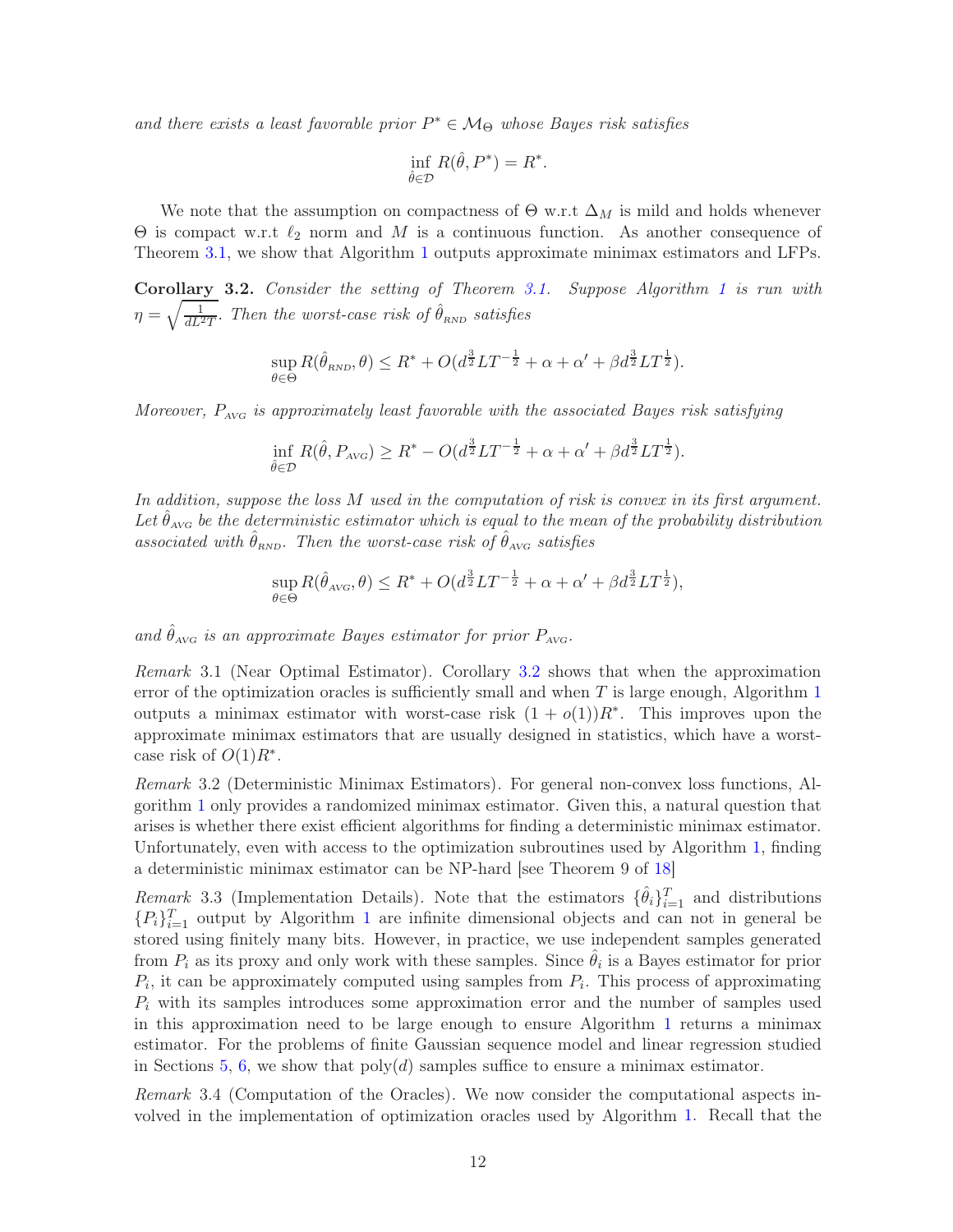maximization oracle, given any estimator, computes its worst-case risk with some linear perturbation. Since this objective could potentially be non-concave, maximizing it can take exponential time in the worst-case. And recall that the minimization oracle computes the Bayes estimator given some prior distribution. Implementation of this minimization oracle can also be computationally expensive in the worst case. While the worst case complexities are prohibitive, for a number of problems, one can make use of *the problem structure* to efficiently implement these oracles in polynomial time.

In particular, we leverage symmetry and invariance properties of the statistical games to reduce the complexity of optimization oracles, while controlling their approximation errors; see Section [4.](#page-12-0) We further consider the case where there is no structure in the problem, other than the existence of finite-dimensional sufficient statistics for the statistical model. This allows one to reduce the computational complexity of the minimization oracle by replacing the optimization over  $\mathcal D$  in Equation [\(7\)](#page-9-2) with universal function approximators such as neural networks. Moreover, one can use existing global search techniques to implement the maximization oracle. While such a heuristic approach can reduce the computational complexity of the oracles, bounding their approximation errors can be hard (recall, the worst-case risk of our estimator depends on the approximation error of the optimization oracles). Nevertheless, in later sections, we empirically demonstrate that the estimators from this approach have superior performance over many existing estimators which are known to be approximately minimax.

We briefly discuss some classical work that can be leveraged for efficient implementation of optimization oracles, albeit for specific models or settings. For several problems, it can be shown that there exists an approximate minimax estimator in some restricted space of estimators such as linear or polynomial functions of the data [\[12](#page-28-11), [40](#page-30-4), [41](#page-30-5)]. Such results can be used to reduce the space of estimators in the statistical game [\(1\)](#page-3-1). By replacing  $\mathcal{M}_{\mathcal{D}}$  in Equation (1) with the restricted estimator space, one can greatly reduce the computational complexity of the optimization oracles. Another class of results relies on analyses of convergence of posterior distributions. As a key instance, when the number of samples  $n$  is much larger than the dimension d, it is well known that the posterior distribution behaves like a normal distribution, whenever the prior has sufficient mass around the true parameter  $[42]$ . Such a property can be used to efficiently implement the minimization oracle.

## <span id="page-12-0"></span>4 Invariance of Minimax Estimators and LFPs

In this section, we show that whenever the statistical game satisfies certain invariance properties, the computational complexity of the optimization oracles required by Algorithm [1](#page-10-0) can be greatly reduced. We first present a classical result from statistics about the invariance properties of minimax estimators.When the statistical game in Equation [\(2\)](#page-3-2) is invariant to group transformations, the *invariance theorem* says that there exist minimax estimators which are also invariant to these group transformations [\[16,](#page-28-15) [43\]](#page-30-7). Later, we utilize this result to reduce the computational complexity of the oracles required by Algorithm [1.](#page-10-0)

We first introduce the necessary notation and terminology to formally state the invariance theorem. We note that the theorem stated here is tailored for our setting and more general versions of the theorem can be found in Kiefer  $|43|$ . Let G be a compact group of transformations on  $\mathcal{X} \times \Theta$  which acts component wise; that is, for each  $g \in G$ ,  $g(X, \theta)$  can be written as  $(g_1X, g_2\theta)$ , where  $g_1, g_2$  are transformations on  $\mathcal{X}, \Theta$ . With a slight abuse of notation we write  $gX, g\theta$  in place of  $g_1X, g_2\theta$ . We assume that the group action is continuous, so that the functions  $(g, X) \to gX$  and  $(g, \theta) \to g\theta$  are continuous. Finally, let  $\mu$  be the unique left Haar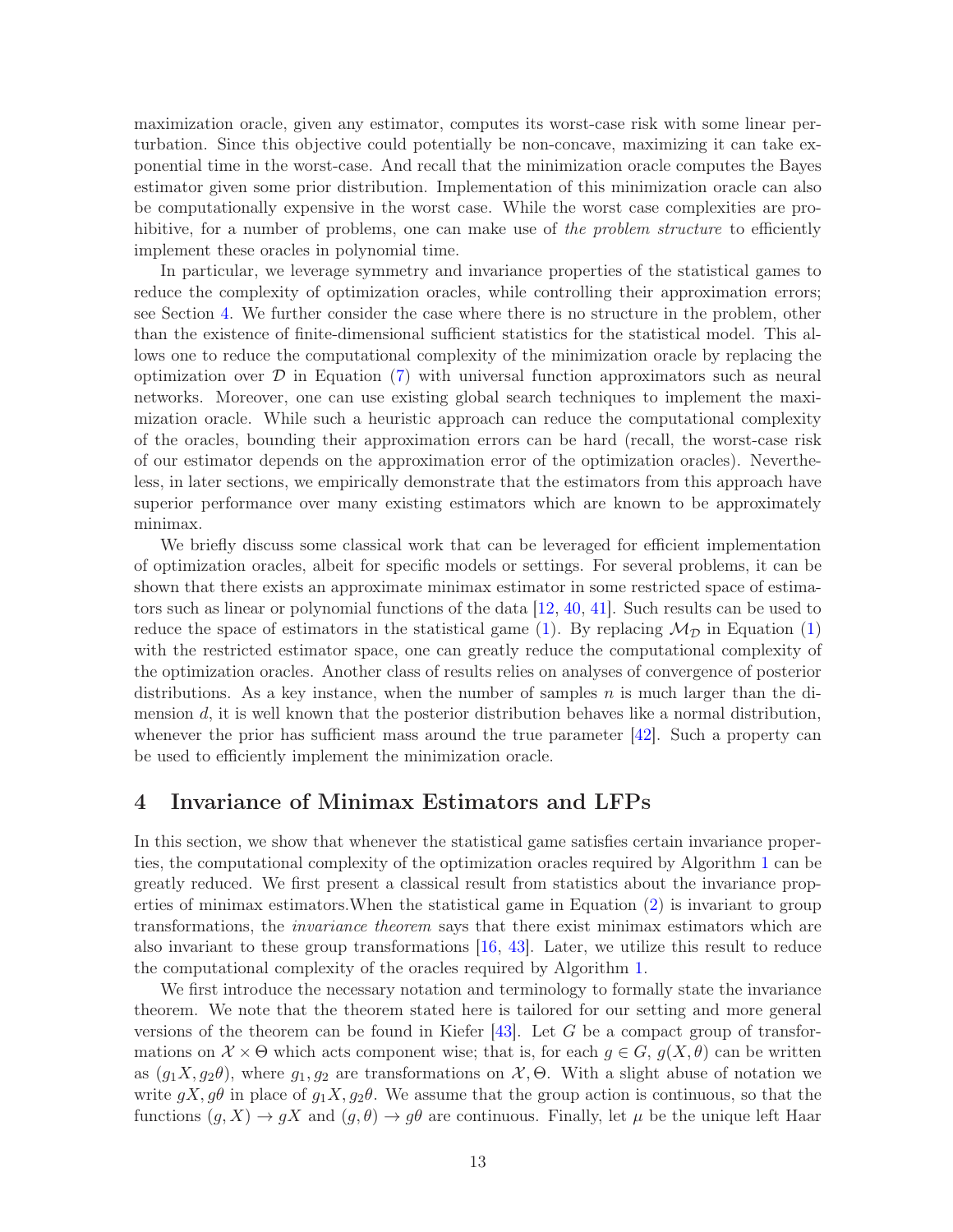measure on G with  $\mu(G) = 1$ . We now formally define "invariant statistical games", "invariant" estimators" and "invariant probability measures".

Definition 4.1 (Invariant Game). A statistical game is invariant to group transformations G, if the following two conditions hold for each  $g \in G$ 

- for all  $\theta \in \Theta$ ,  $g\theta \in \Theta$ . Moreover, the probability distribution of  $gX$  is  $P_{q\theta}$ , whenever the distribution of X is  $P_{\theta}$ .
- $M(q\theta_1, q\theta_2) = M(\theta_1, \theta_2)$ , for all  $\theta_1, \theta_2 \in \Theta$ .

Definition 4.2 (Invariant Estimator). A deterministic estimator  $\hat{\theta}$  is invariant if for each  $g \in G$ ,  $\hat{\theta}(g\mathbb{X}^n) = g\hat{\theta}(\mathbb{X}^n)$ , where  $g\mathbb{X}^n = \{gX_1, \ldots gX_n\}$ .

**Definition 4.3** (Invariant Measure). Let  $\mathcal{B}(\Theta)$  be the Borel  $\sigma$ -algebra corresponding to the parameter space Θ. A measure  $\nu$  on  $(\Theta, \mathcal{B}(\Theta))$  is invariant if for all  $g \in G$  and any measurable set  $A \in \mathcal{B}(\Theta)$ ,  $\nu(gA) = \nu(A)$ .

Example 4.1. Consider the problem of estimating the mean of a Gaussian distribution. Given n samples  $X_1, \ldots X_n$  drawn from  $\mathcal{N}(\theta, I_{d \times d})$ , our goal is to estimate the unknown parameter θ. Suppose the parameter space is given by  $\Theta = \{\theta' : ||\theta'||_2 \leq B\}$  and the risk of any estimator is measured w.r.t squared  $L_2$  loss. Then it is easy to verify that the problem is invariant to transformations of the orthogonal group  $\mathbb{O}(d) = \{U : UU^{T} = U^{T}U = I\}.$ 

We now present the main result concerning the existence of invariant minimax estimators.A more general version of the result can be found in [\[43\]](#page-30-7).

<span id="page-13-1"></span>Theorem 4.1 (Invariance). *Consider the statistical game in Equation* [\(1\)](#page-3-1)*. Suppose the game is invariant to group transformations* G*. Suppose the loss metric* M *is convex in its first argument.* Then for any deterministic estimator  $\hat{\theta}$ , there exists an estimator  $\hat{\theta}_G$  which is *invariant to group transformations* G*, with worst-case risk no larger than the worst-case risk*  $of \theta$ 

$$
\sup_{\theta \in \Theta} R(\hat{\theta}_G, \theta) \le \sup_{\theta \in \Theta} R(\hat{\theta}, \theta).
$$

This shows that there exists a minimax estimator which is invariant to group transformations. We now utilize this invariance property to reduce the complexity of the optimization oracles. Let  $\Theta = \bigcup_{\beta} \Theta_{\beta}$  be the partitioning of  $\Theta$  into equivalence classes under the equivalence  $\theta_1 \sim \theta_2$ , if  $\theta_1 = g\theta_2$  for some  $g \in G$ . The quotient space of  $\Theta$  is defined as the set of equivalence classes of the elements of Θ under the above defined equivalence and is given by  $\Theta/G = {\Theta_{\beta}}_{\beta}$ . For an invariant estimator  $\hat{\theta}$ , we define  $R_G(\hat{\theta}, \Theta_{\beta})$  as  $R(\hat{\theta}, \theta_{\beta})$  for any  $\theta_{\beta} \in \Theta_{\beta}$ . Note that this is well defined because for invariant estimators  $R(\hat{\theta}, \theta_1) = R(\hat{\theta}, \theta_2)$  whenever  $\theta_1 \sim \theta_2$  (see Lemma [E.1\)](#page-37-0). Our main result shows that Equation [\(1\)](#page-3-1) can be reduced to the following simpler objective

<span id="page-13-0"></span>
$$
\inf_{\hat{\theta}\in\mathcal{M}_{\mathcal{D},G}}\sup_{\Theta_{\beta}\in\Theta/G}R_G(\hat{\theta},\Theta_{\beta}),\tag{8}
$$

where  $\mathcal{M}_{\mathcal{D},G}$  represents the set of randomized estimators which are invariant to group transformations G. This shows that the outer minimization over the set of all estimators in Equation [\(1\)](#page-3-1) can be replaced with a minimization over just the invariant estimators. Moreover, the inner maximization over the entire parameter space  $\Theta$  can be replaced with a maximization over the smaller quotient space  $\Theta/G$ , which in many examples we study here is a one or two-dimensional space, irrespective of the dimension of Θ.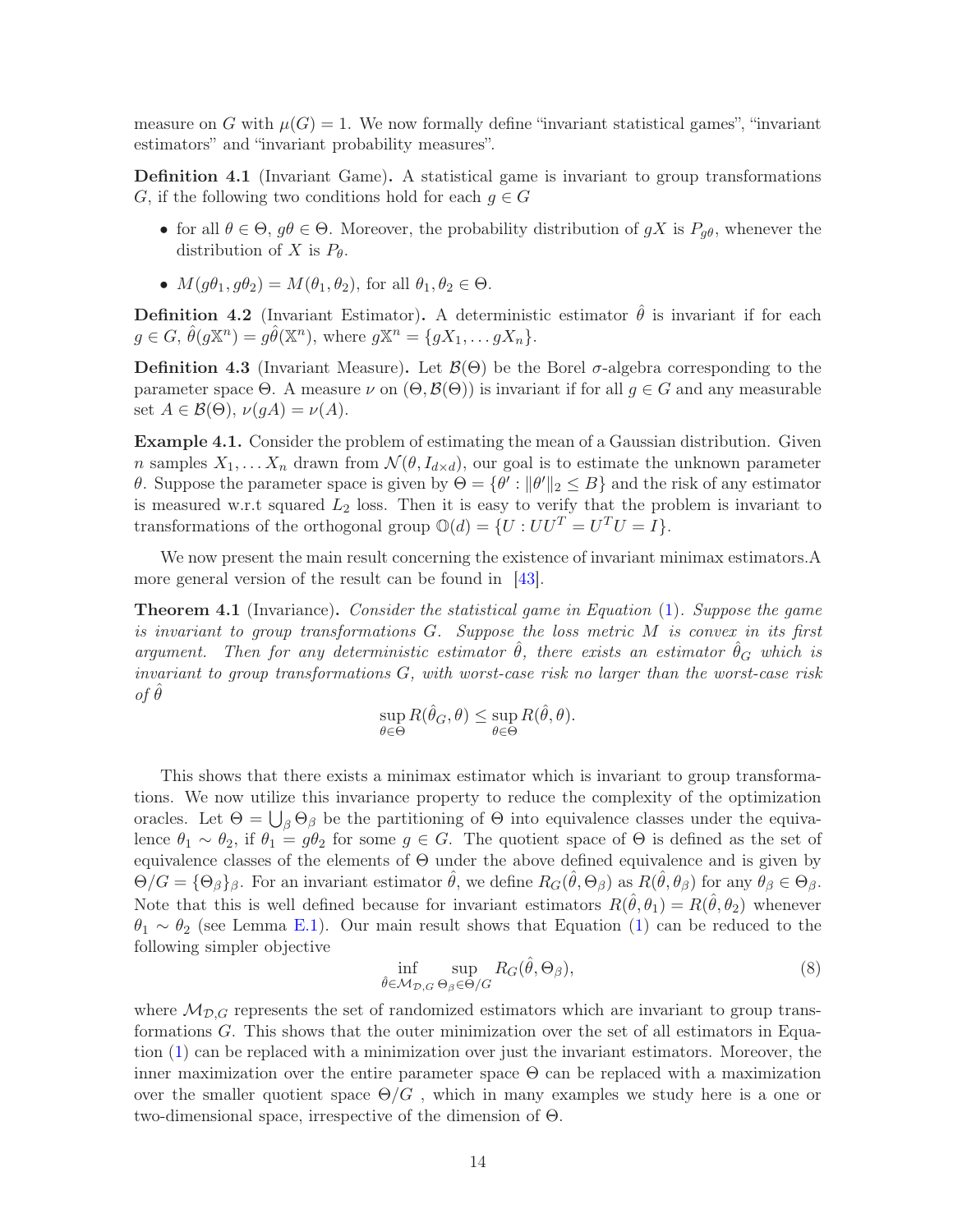<span id="page-14-0"></span>Theorem 4.2. *Suppose the statistical game in Equation* [\(1\)](#page-3-1) *is invariant to group transformations* G*. Moreover, suppose the loss metric* M *is convex in its first argument. Then,*

$$
\inf_{\hat{\theta}\in\mathcal{M}_{\mathcal{D}}}\sup_{\theta\in\Theta}R(\hat{\theta},\theta)=\inf_{\hat{\theta}\in\mathcal{M}_{\mathcal{D},G}}\sup_{\Theta_{\beta}\in\Theta/G}R_G(\hat{\theta},\Theta_{\beta}).
$$

*Moreover, given any*  $\epsilon$ -*approximate mixed strategy NE of the reduced statistical game* [\(8\)](#page-13-0), one *can reconstruct an*  $\epsilon$ -*approximate mixed strategy NE of the original statistical game* [\(1\)](#page-3-1).

We now demonstrate how Theorem [4.2](#page-14-0) can be used on a variety of fundamental statistical estimation problems.

#### <span id="page-14-2"></span>4.1 Finite Gaussian Sequence Model

In the finite Gaussian sequence model, we are given a single sample  $X \in \mathbb{R}^d$  sampled from a Gaussian distribution  $\mathcal{N}(\theta, I)$ . We assume the parameter  $\theta$  has a bounded  $L_2$  norm and satisfies  $\|\theta\|_2 \leq B$ . Our goal is to design an estimator for  $\theta$  which is minimax with respect to squared-error loss. This results in the following min-max problem

$$
\inf_{\hat{\theta}\in\mathcal{M}_{\mathcal{D}}}\sup_{\|\theta\|_2\leq B} R(\hat{\theta},\theta)\equiv \mathbb{E}_{X\sim\mathcal{N}(\theta,I)}\left[\|\hat{\theta}(X)-\theta\|_2^2\right].\tag{9}
$$

<span id="page-14-3"></span>**Theorem 4.3.** Let  $\mathbb{O}(d) = \{U : UU^T = U^TU = I\}$  be the group of  $d \times d$  orthogonal matrices *with matrix multiplication as the group operation. The statistical game in Equation* [\(9\)](#page-14-1) *is invariant under the action of*  $\mathbb{O}(d)$ *, where the action of*  $q \in \mathbb{O}(d)$  *on*  $(X, \theta)$  *is defined as*  $g(X, \theta) = (gX, g\theta)$ *. Moreover, the quotient space*  $\Theta/\mathbb{O}(d)$  *is homeomorphic to the real interval* [0, B] *and the reduced statistical game is given by*

<span id="page-14-4"></span><span id="page-14-1"></span>
$$
\inf_{\hat{\theta}\in\mathcal{M}_{\mathcal{D},G}}\sup_{b\in[0,B]} R(\hat{\theta},b\mathbf{e}_1),\tag{10}
$$

where  $e_1$  *is the first standard basis vector in*  $\mathbb{R}^d$  *and*  $\mathcal{M}_{\mathcal{D},G}$  *represents the set of randomized estimators which are invariant to the actions of orthogonal group.*

The theorem shows that the supremum in the reduced statistical game [\(8\)](#page-13-0) is over a bounded interval on the real line. So the maximization oracle in this case can be efficiently implemented using grid search over the interval  $[0, B]$ . In Section [5](#page-16-0) we use this result to obtain estimators for Gaussian sequence model which are provably minimax and can be computed in polynomial time.

Estimating a few co-ordinates. Here, we again consider with the Gaussian sequence model described above, but we are now interested in the estimation of only a subset of the co-ordinates of  $\theta$ . Without loss of generality, we assume these are the first k coordinates. The loss M is the squared  $L_2$  loss on the first k coordinates. The following Theorem presents the invariance properties of this problem. It relies on the group  $\mathbb{O}(k) \times \mathbb{O}(d-k)$ , which is defined as the set of orthogonal matrices of the form  $g = \begin{bmatrix} g_1 & 0 \\ 0 & g_2 \end{bmatrix}$  $0 \t g_2$ where  $g_1 \in \mathbb{O}(k)$  and  $g_2 \in \mathbb{O}(d-k)$ .

<span id="page-14-5"></span>Theorem 4.4. *The statistical game described above is invariant under the action of the group*  $\mathbb{O}(k)\times\mathbb{O}(d-k)$ *. Moreover, the quotient space*  $\Theta/\mathbb{O}(k)\times\mathbb{O}(d-k)$  *is homeomorphic to the ball of radius* B *centered at origin in* R <sup>2</sup> *and the reduced statistical game is given by*

<span id="page-14-6"></span>
$$
\inf_{\hat{\theta}\in\mathcal{M}_{\mathcal{D},G}}\sup_{b_1^2+b_2^2\leq B^2} R(\hat{\theta},[b_1\mathbf{e}_{1,k},b_2\mathbf{e}_{1,d-k}]),\tag{11}
$$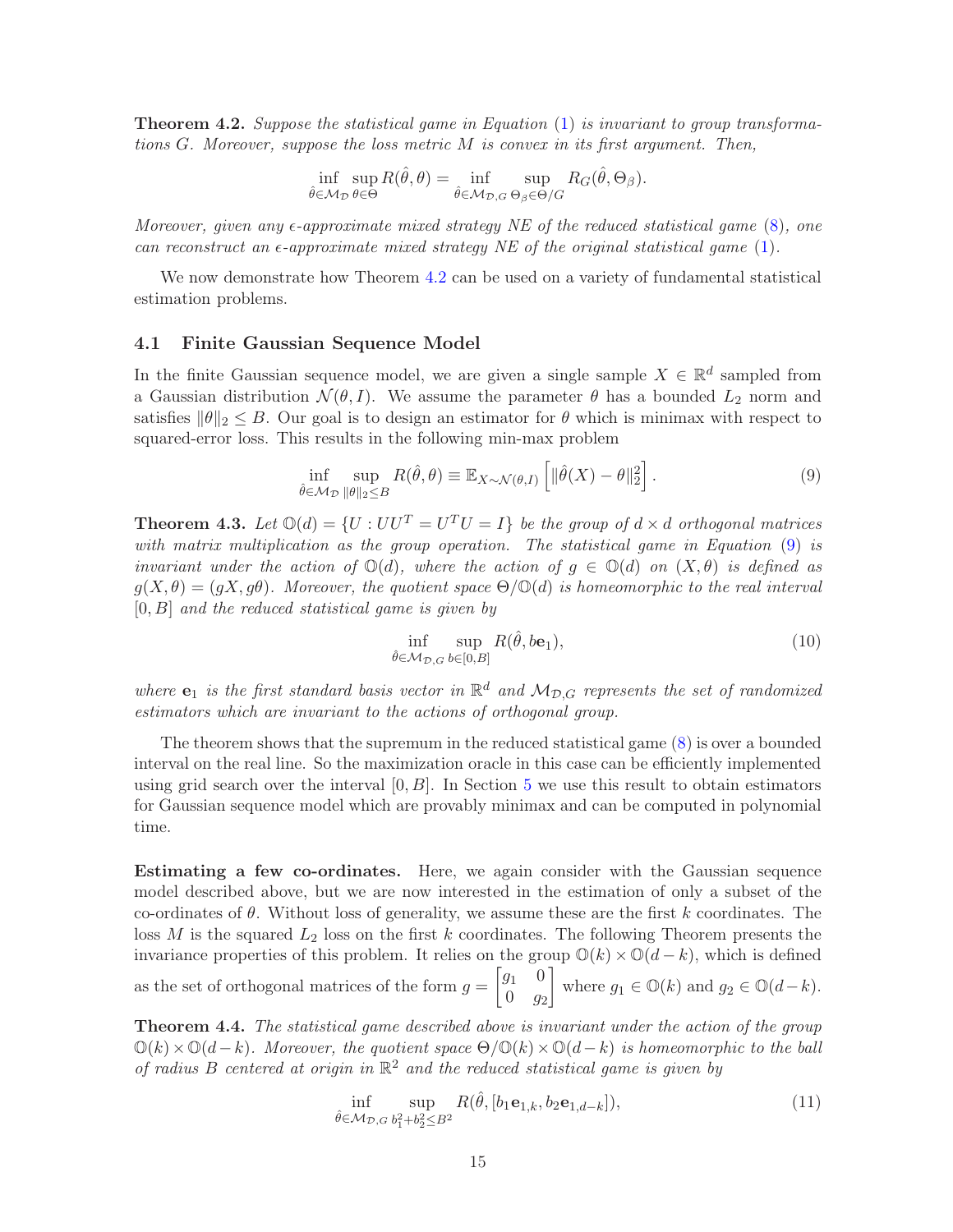where  $e_{1,k}$  is the first standard basis vector in  $\mathbb{R}^k$  and  $\mathcal{M}_{\mathcal{D},G}$  represents the set of randomized *estimators which are invariant to the actions of orthogonal group.*

### <span id="page-15-1"></span>4.2 Linear Regression

In the problem of linear regression with random design we are given  $n$  independent samples  $D_n = \{(X_i, Y_i)\}_{i=1}^n$  generated from a linear model  $Y_i = X_i^T \theta^* + \epsilon_i$ , where  $X_i \sim \mathcal{N}(0, I)$ , and  $\epsilon_i \sim \mathcal{N}(0, 1)$ . We assume the true regression vector is bounded and satisfies  $\|\theta^*\|_2 \leq B$ . Our goal is to design minimax estimator for estimating  $\theta^*$  from  $D_n$ , w.r.t squared error loss. This leads us to the following min-max problem

<span id="page-15-0"></span>
$$
\inf_{\hat{\theta}\in\mathcal{M}_{\mathcal{D}}}\sup_{\|\theta\|_2\leq B} R(\hat{\theta},\theta)\equiv \mathbb{E}_{D_n}\left[||\hat{\theta}(D_n)-\theta||_2^2\right].\tag{12}
$$

<span id="page-15-2"></span>Theorem 4.5. *The statistical game in Equation* [\(12\)](#page-15-0) *is invariant under the action of the orthogonal group*  $\mathbb{O}(d)$ *, where the action of*  $g \in \mathbb{O}(d)$  *on*  $((X, Y), \theta)$  *is defined as*  $g((X, Y), \theta)$  $((qX, Y), q\theta)$ *. Moreover, the quotient space*  $\Theta/\mathbb{O}(d)$  *is homeomorphic to the interval* [0, B] *and the reduced statistical game is given by*

<span id="page-15-3"></span>
$$
\inf_{\hat{\theta}\in\mathcal{M}_{\mathcal{D},G}}\sup_{b\in[0,B]} R(\hat{\theta},b\mathbf{e}_1),\tag{13}
$$

where  $\mathcal{M}_{\mathcal{D},G}$  represents the set of randomized estimators which are invariant to the actions of *orthogonal group.*

### <span id="page-15-4"></span>4.3 Normal Covariance Estimation

In the problem of normal covariance estimation we are given n independent samples  $\mathbb{X}^n$  =  $\{X_i\}_{i=1}^n$  drawn from  $N(0, \Sigma)$ . Here, we assume that the true  $\Sigma$  has a bounded operator norm and satisfies  $\|\Sigma\|_2 \leq B$ . Our goal is to construct an estimator for  $\Sigma$  which is minimax w.r.t the entropy loss, which is defined as

$$
M(\Sigma_1, \Sigma_2) = \text{tr}(\Sigma_1^{-1} \Sigma_2) - \log |\Sigma_1^{-1} \Sigma_2| - d.
$$

This leads us to the following min-max problem

$$
\inf_{\hat{\Sigma}\in\mathcal{M}_{\mathcal{D}}}\sup_{\Sigma\in\Xi}R(\hat{\Sigma},\Sigma)\equiv\mathbb{E}_{\mathbb{X}^n}\left[M(\hat{\Sigma}(\mathbb{X}^n),\Sigma)\right],\tag{14}
$$

where  $\Xi = {\Sigma : ||\Sigma||_2 \leq B}.$ 

<span id="page-15-6"></span>Theorem 4.6. *The statistical game defined by normal covariance estimation with entropy loss is invariant under the action of the orthogonal group*  $\mathbb{O}(d)$ *, where the action of*  $q \in$  $\mathbb{O}(d)$  *on*  $(X, \Sigma)$  *is defined as*  $g(X_i, \Sigma) = (gX_i, g\Sigma g^T)$ *. Moreover the quotient space*  $\Xi/\mathbb{O}(d)$  *is homeomorphic to*  $\Xi_G = \{ \lambda \in \mathbb{R}^d : B \geq \lambda_1 \geq \ldots \lambda_d > 0 \}$  *and the reduced statistical game is given by*

$$
\inf_{\hat{\Sigma}\in\mathcal{M}_{\mathcal{D},G}}\sup_{\lambda\in\Xi_G} R(\hat{\Sigma},Diag(\lambda)),\tag{15}
$$

<span id="page-15-5"></span>*where Diag*( $\lambda$ ) *is the diagonal matrix whose diagonal entries are given by*  $\lambda$  *and*  $M_{\mathcal{D},G}$  *represents the set of randomized estimators which are invariant to the actions of orthogonal group.*

The theorem shows that the maximization problem over  $\Xi$  can essentially be reduced to an optimization problem over a d-dimensional space.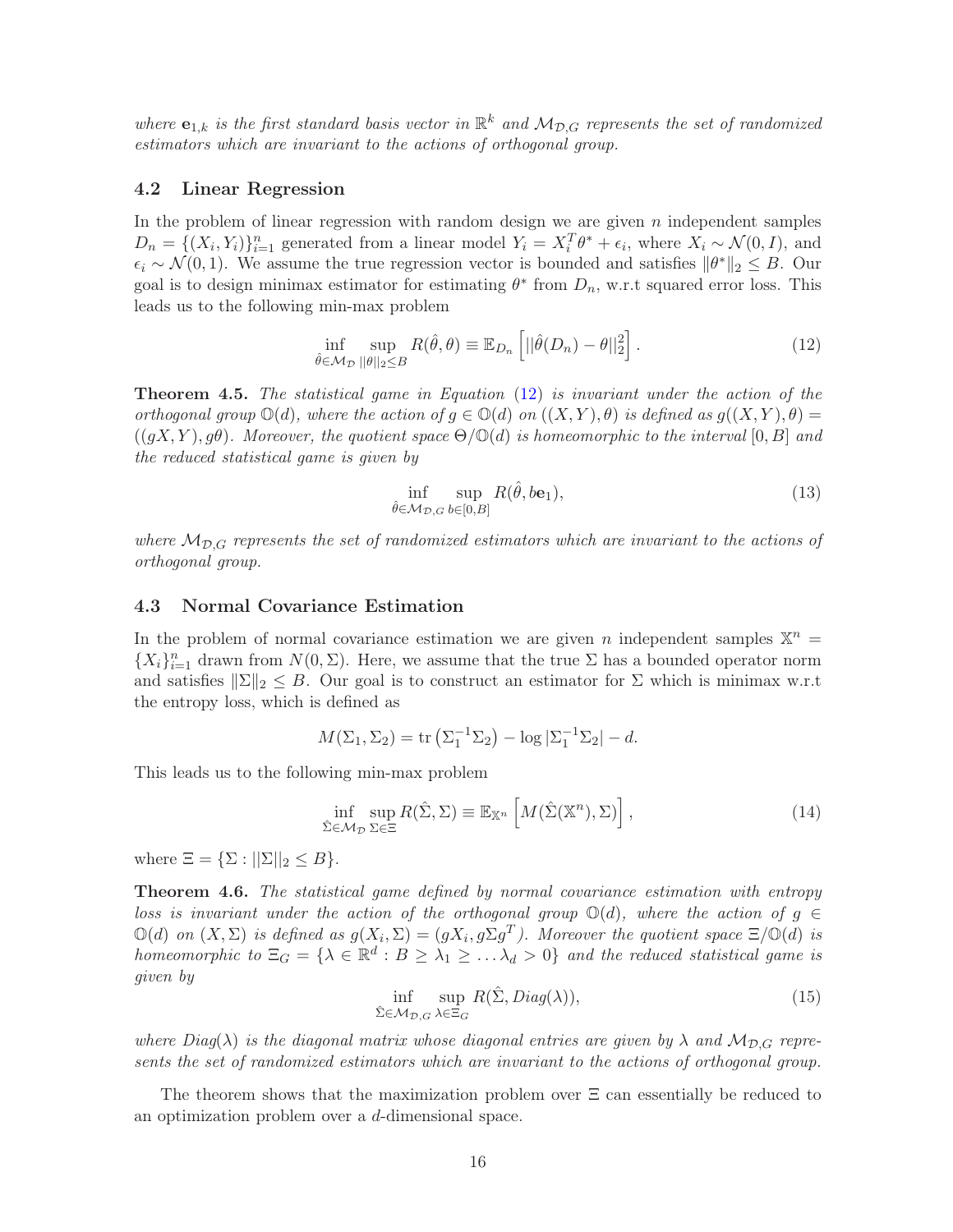### <span id="page-16-2"></span>4.4 Entropy estimation

In the problem of entropy estimation, we are given n samples  $\mathbb{X}^n = \{X_1, \ldots X_n\}$  drawn from a discrete distribution  $P = (p_1, \ldots, p_d)$ . Here, the domain of each  $X_i$  is given by  $\mathcal{X} = \{1, 2, \ldots, d\}$ . Our goal is to estimate the entropy of P, which is defined as  $f(P) = -\sum_{i=1}^{d} p_i \log_2 p_i$ , under the squared error loss. This leads us to the following min-max problem

$$
\inf_{\hat{f}\in\mathcal{M}_{\mathcal{D}}}\sup_{P\in\mathcal{P}}R(\hat{f},P)\equiv\mathbb{E}_{\mathbb{X}^n}\left[\left(\hat{f}(\mathbb{X}^n)-f(P)\right)^2\right],\tag{16}
$$

where  $\mathcal P$  is the set of all probability distributions supported on d elements.

<span id="page-16-4"></span>Theorem 4.7. *The statistical game in Equation* [\(16\)](#page-16-1) *is invariant to the action of the permutation group*  $\mathbb{S}_d$ . The quotient space  $\mathcal{P}/\mathbb{S}_d$  *is homeomorphic to*  $\mathcal{P}_G = \{P \in \mathbb{R}^d : 1 \ge p_1 \ge \ldots \ge p_d\}$  $p_d \geq 0$ ,  $\sum_i p_i = 1$ } and the reduced statistical game is given by

<span id="page-16-3"></span><span id="page-16-1"></span>
$$
\inf_{\hat{f}\in\mathcal{M}_{\mathcal{D},G}}\sup_{P\in\mathcal{P}_G}R(\hat{f},P),\tag{17}
$$

where  $\mathcal{M}_{\mathcal{D},G}$  represents the set of randomized estimators which are invariant to the actions of *permutation group.*

## <span id="page-16-0"></span>5 Finite Gaussian Sequence Model

In this section we consider the finite Gaussian sequence model described in Section [4.1](#page-14-2) and use Algorithm [1](#page-10-0) to construct a provably minimax estimator, which can be computed in polynomial time. This problem has received a lot of attention in statistics because of its simplicity, relevance and its connections to non-parametric regression [see Chapter 1 of [44](#page-30-8)]. When the radius of the domain B is smaller than  $1.15\sqrt{d}$ , Marchand and Perron [\[23\]](#page-29-6) show that the Bayes estimator with uniform prior on the boundary is a minimax estimator for the problem. For larger values of B, the exact minimax estimator is unknown. Several works have attempted to understand the properties of LFP in such settings [\[45\]](#page-30-9) and constructed approximate minimax estimators [\[21](#page-29-4)]. In this work, we rely on Algorithm [1](#page-10-0) to construct an exact minimax estimator and an LFP, for any value of  $B, d$ .

Recall, in Theorem [4.3](#page-14-3) we showed that the original min-max statistical game can be reduced to the simpler problem in Equation [\(10\)](#page-14-4) To use Algorithm [1](#page-10-0) to find a Nash equilibrium of the reduced game, we need efficient implementation of the required optimization oracles and a bound on their approximation errors. The optimization problems corresponding to the oracles in Equations  $(6)$ ,  $(7)$  are given as follows

$$
\hat{\theta}_t \leftarrow \underset{\hat{\theta} \in \mathcal{D}_G}{\operatorname{argmin}} \mathbb{E}_{b \sim P_t} \left[ R(\hat{\theta}, b\mathbf{e}_1) \right], \quad b_t(\sigma) \leftarrow \underset{b \in [0, B]}{\operatorname{argmax}} \sum_{i=1}^{t-1} R(\hat{\theta}_i, b\mathbf{e}_1) + \sigma b,
$$

where  $\mathcal{D}_G$  is the set of deterministic invariant estimators and  $P_t$  is the distribution of random variable  $b_t(\sigma)$ . We now present efficient techniques for implementing these oracles (Algorithms [2,](#page-17-0) [3\)](#page-17-1). Since the maximization problem is a 1 dimensional optimization problem, grid search can be used to compute an approximate maximizer. The approximation error of the resulting oracle depends on the grid width and the number of samples used to compute the expectation in the risk  $R(\hat{\theta}, b\mathbf{e}_1)$ . Later, we show that  $\text{poly}(d, B)$  grid points and samples suffice to have a small approximation error. The minimization problem, which requires finding an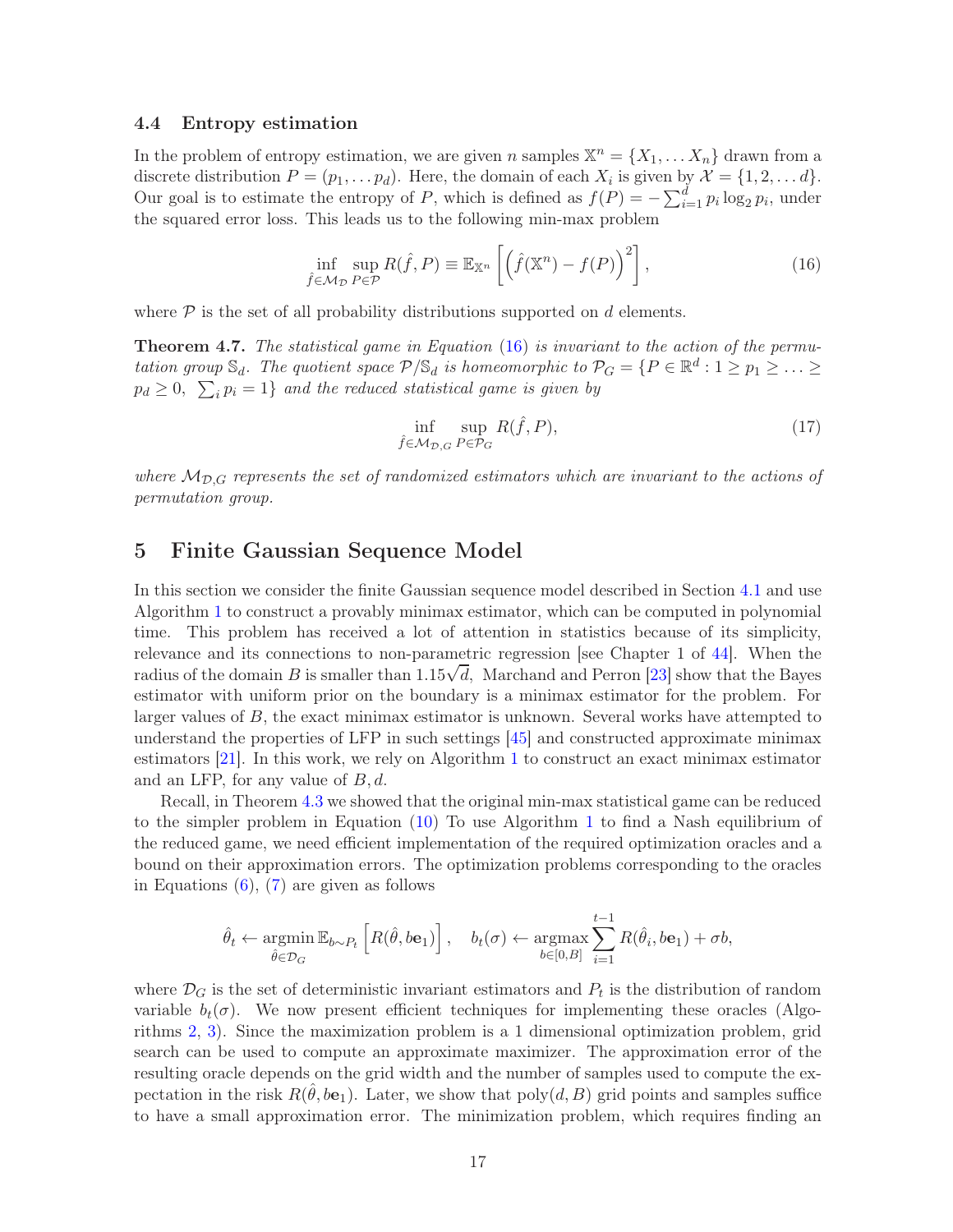### <span id="page-17-0"></span>Algorithm 2 Maximization Oracle

- 1: **Input:** Estimators  $\{\hat{\theta}_i\}_{i=1}^{t-1}$ , perturbation  $\sigma$ , grid width w, number of samples for computation of expected risk  $R(\hat{\theta}, \theta)$ :  $N_1$
- 2: Let  $\{b_1, b_2 \ldots b_{B/w}\}$  be uniformly spaced points on  $[0, B]$
- 3: for  $j = 1 \dots B/w$  do
- 4: **for**  $i = 1...t-1$  **do**<br>5: **Generate**  $N_1$  inde
- 5: Generate  $N_1$  independent samples  $\{X_k\}_{k=1}^{N_1}$  from the distribution  $\mathcal{N}(b_j \mathbf{e}_1, I)$
- 6: Estimate  $R(\hat{\theta}_i, b_j \mathbf{e}_1)$  as  $\frac{1}{N_1} \sum_{k=1}^{N_1} ||\hat{\theta}_i(X_k) b\mathbf{e}_1||_2^2$ .
- 7: end for
- 8: Evaluate the objective at  $b_i$  using the above estimates

9: end for

10: **Output:**  $b_i$  which maximizes the objective

### <span id="page-17-1"></span>Algorithm 3 Minimization Oracle

- 1: **Input:** Samples  ${b_i}_{i=1}^{N_2}$  generated from distribution  $P_t$ .
- 2: For any X, compute  $\hat{\theta}_t(X)$  as

$$
\left(\frac{\sum_{i=1}^{N_2} w_i b_i A(b_i ||X||_2)}{\sum_{i=1}^{N_2} w_i}\right) \frac{X}{\|X\|_2},
$$

where  $A(\gamma) = \frac{I_{d/2}(\gamma)}{I_{d/2-1}(\gamma)}$ ,  $w_i = b_i^{2-d/2}$  $\int_{i}^{2-d/2} e^{-b_i^2/2} I_{d/2-1}(b_i ||X||_2)$ , and  $I_{\nu}$  is the modified Bessel function of the first kind of order  $\nu$ 

invariant estimator minimizing the integrated risk under any prior  $P_t$ , can also be efficiently implemented. As shown in Proposition [5.1](#page-17-2) below, the minimizer has a closed-form expression which depends on  $P_t$  and modified Bessel functions. To compute an approximate minimizer of the problem, we approximate  $P_t$  with its samples and rely on the closed-form expression. The approximation error of this oracle depends on the number of samples used to approximate  $P_t$ . We again show that  $poly(d, B)$  samples suffice to have a small approximation error.

<span id="page-17-2"></span>**Proposition 5.1.** The optimizer  $\hat{\theta}_t$  of the minimization problem defined above has the follow*ing closed-form expression*

$$
\hat{\theta}_t(X) = \left(\frac{\mathbb{E}_{b \sim P_t} \left[ b^{3-d/2} e^{-b^2/2} I_{d/2}(b \|X\|_2) \right]}{\mathbb{E}_{b \sim P_t} \left[ b^{2-d/2} e^{-b^2/2} I_{d/2-1}(b \|X\|_2) \right]} \right) \frac{X}{\|X\|_2},
$$

*where*  $I_{\nu}$  *is the modified Bessel function of first kind of order*  $\nu$ *.* 

We now show that using Algorithm [1](#page-10-0) for solving objective  $(10)$  with Algorithms [2,](#page-17-0) [3](#page-17-1) as optimization oracles, gives us a provably minimax estimator and an LFP for finite Gaussian sequence model.

<span id="page-17-3"></span>Theorem 5.1. *Suppose Algorithm [1](#page-10-0) is run for* T *iterations with Algorithms [2,](#page-17-0) [3](#page-17-1) as the maximization and minimization oracles. Suppose the hyper-parameters of these algorithms are set*  $as \eta = \frac{1}{B(B+1)\sqrt{T}}, w = \frac{B}{T^{3/2}}, N_1 = \frac{T^{3^{*}}}{(B+1)^2}, N_2 = \frac{T^4}{(B+1)^2}.$  Let  $\hat{P}_t$  be the approximation of prob*ability distribution*  $P_t$  *used in the*  $t^{\text{th}}$  *iteration of Algorithm [1.](#page-10-0) Moreover, let*  $\hat{\theta}_t$  *be the output* of Algorithm [3](#page-17-1) in the  $t<sup>th</sup>$  iteration of Algorithm [1.](#page-10-0)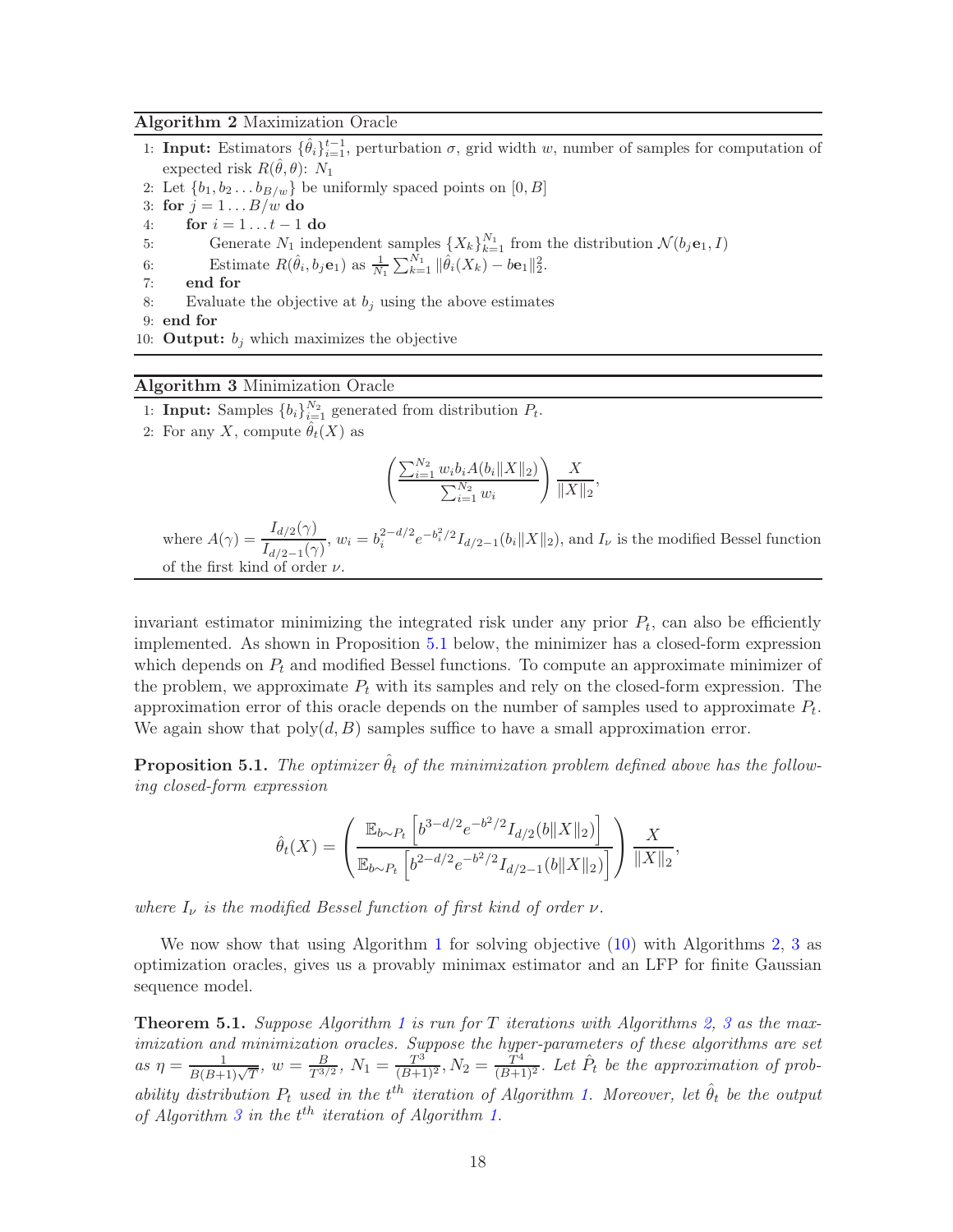*1. Then the averaged estimator*  $\hat{\theta}_{avg}(X) = \frac{1}{T} \sum_{i=1}^{T} \hat{\theta}_i(X)$  *is approximately minimax and satisfies the following worst-case risk bound with probability at least*  $1 - \delta$ 

$$
\sup_{\theta:\|\theta\|_2\leq B} R(\hat{\theta}_{avg}, \theta) \leq R^* + \tilde{O}\left(\frac{B^2(B+1)}{\sqrt{T}}\right),\,
$$

*where*  $\tilde{O}(.)$  *hides log factors and*  $R^*$  *is the minimax risk.* 

2. Define the mixture distribution  $\hat{P}_{AVG}$  as  $\frac{1}{T} \sum_{i=1}^{T} \hat{P}_{i}$ . Let  $\hat{P}_{LFP}$  be a probability distribution *over*  $\mathbb{R}^d$  *with density function defined as*  $\hat{p}_{LFP}(\theta) \propto ||\theta||_2^{1-d} \hat{P}_{AVG}(||\theta||_2)$ *, where*  $\hat{P}_{AVG}(||\theta||_2)$ *is the probability mass placed by*  $\hat{P}_{AVG}$  *at*  $\|\theta\|_2$ . Then  $\hat{P}_{LFP}$  *is approximately least favorable and satisfies the following with probability at least*  $1 - \delta$ 

$$
\inf_{\hat{\theta}\in\mathcal{D}} R(\hat{\theta}, \hat{P}_{LFP}) \ge R^* - \tilde{O}\left(\frac{B^2(B+1)}{\sqrt{T}}\right),\,
$$

*where the infimum is over the set of all estimators.*

We believe the polynomial factors in the bounds can be improved with a tighter analysis of the algorithm. The above Theorem shows that Algorithm [1](#page-10-0) learns an approximate minimax estimator in  $poly(d, B)$  time. To the best our knowledge, this is the first result providing provable minimax estimators for finite Gaussian sequence model, for any value of B.

### <span id="page-18-0"></span>6 Linear Regression

In this section we consider the linear regression problem described in Section [4.2](#page-15-1) and provide a provably minimax estimator. Recall, in Theorem [4.5](#page-15-2) we showed that the original min-max statistical game can be reduced to the simpler problem in Equation [\(13\)](#page-15-3). We now provide efficient implementations of the optimization oracles required by Algorithm [1](#page-10-0) for finding a Nash equilibrium of this game. The optimization problems corresponding to the two optimization oracles are as follows

$$
\hat{\theta}_t \leftarrow \underset{\hat{\theta} \in \mathcal{D}_G}{\operatorname{argmin}} \mathbb{E}_{b \sim P_t} \left[ R(\hat{\theta}, b\mathbf{e}_1) \right], \quad b_t(\sigma) \leftarrow \underset{b \in [0, B]}{\operatorname{argmax}} \sum_{i=1}^{t-1} R(\hat{\theta}_i, b\mathbf{e}_1) + \sigma b,
$$

where  $\mathcal{D}_G$  is the set of deterministic invariant estimators and  $P_t$  is the distribution of random variable  $b_t(\sigma)$ . Similar to the Gaussian sequence model, the maximization oracle can be efficiently implemented via a grid search over  $[0, B]$  (Algorithm [4\)](#page-19-0). The solution to the minimization problem has a closed-form expression in terms of the mean and normalization constant of Fisher-Bingham distribution, which is a distribution obtained by constraining mul-tivariate normal distributions to lie on the surface of unit sphere [\[46](#page-30-10)]. Letting  $\mathbb{S}^{d-1}$  be the unit sphere in  $\mathbb{R}^d$ , the probability density of a random variable Z distributed according to Fisher-Bingham distribution is given by

$$
p(Z; A, \gamma) = C(A, \gamma)^{-1} \exp(-Z^T A Z + \langle \gamma, Z \rangle),
$$

where  $Z \in \mathbb{S}^{d-1}$ , and  $\gamma \in \mathbb{R}^d$ ,  $A \in \mathbb{R}^{d \times d}$  are the parameters of the distribution with A being positive semi-definite and  $C(A, \gamma)$  is the normalization constant. Note that the mean of Fisher-Bingham distribution is given by  $C(A, \gamma)^{-1} \frac{\partial}{\partial \gamma} C(A, \gamma)$ . The following proposition obtains a closed-form expression for  $\hat{\theta}_t$  in terms of  $C(A, \gamma)$  and  $\frac{\partial}{\partial \gamma}C(A, \gamma)$ .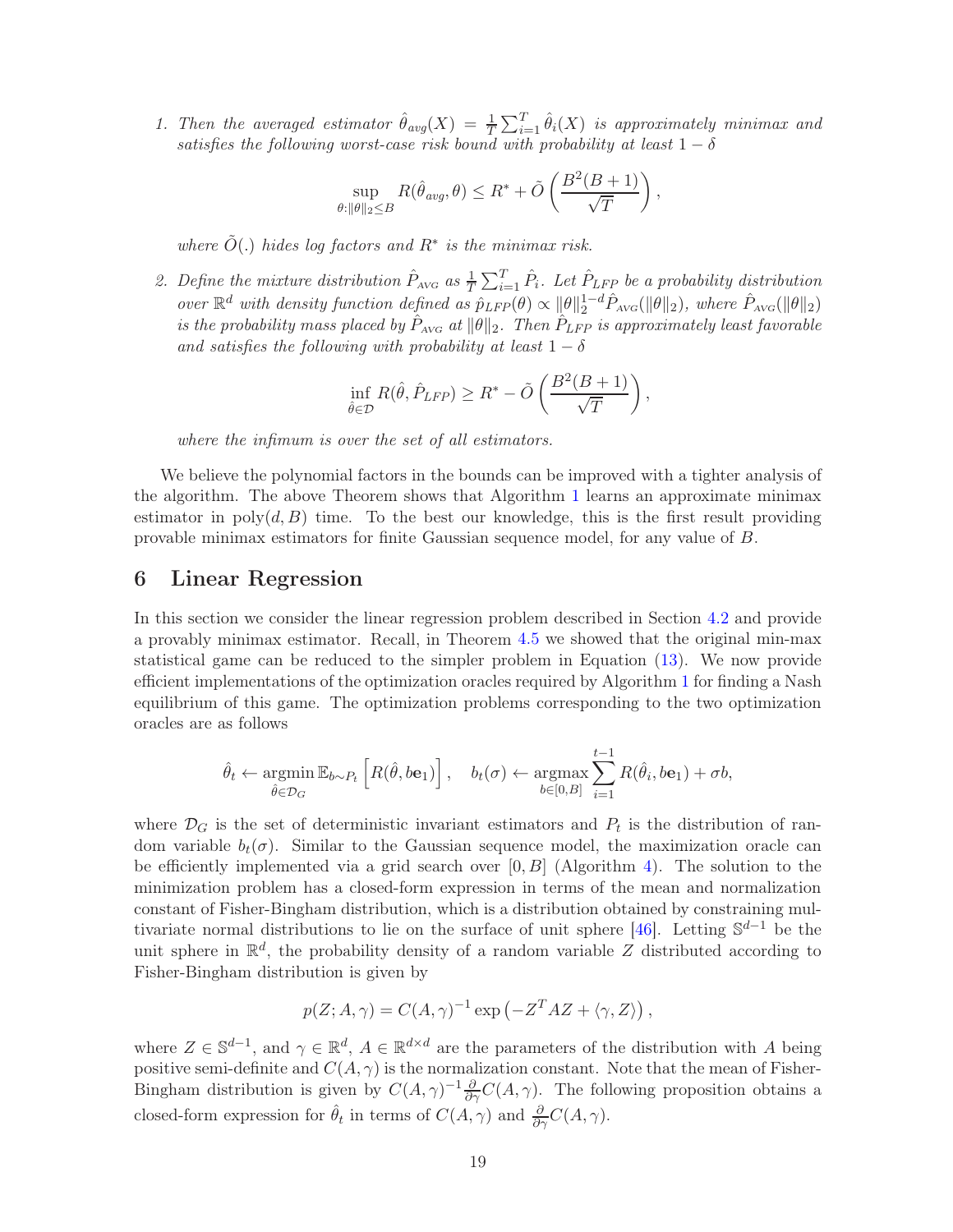#### <span id="page-19-0"></span>Algorithm 4 Regression Maximization Oracle

- 1: **Input:** Estimators  $\{\hat{\theta}_i\}_{i=1}^{t-1}$ , perturbation  $\sigma$ , grid width w, number of samples for computation of expected risk  $R(\hat{\theta}, \theta)$ :  $N_1$
- 2: Let  $\{b_1, b_2 \ldots b_{B/w}\}$  be uniformly spaced points on  $[0, B]$
- 3: for  $j = 1 \dots B/w$  do
- 4: **for**  $i = 1...t-1$  **do**<br>5: **Generate**  $N_1$  inde
- 5: Generate  $N_1$  independent datasets  $\{D_{n,k}\}_{k=1}^{N_1}$  from the linear model with true regression vector  $b_j$ **e**<sub>1</sub>
- 6: Estimate  $R(\hat{\theta}_i, b_j \mathbf{e}_1)$  as  $\frac{1}{N_1} \sum_{k=1}^{N_1} ||\hat{\theta}_i(D_{n,k}) b\mathbf{e}_1||_2^2$ .
- 7: end for
- 8: Evaluate the objective at  $b_i$  using the above estimates
- 9: end for
- 10: **Output:**  $b_i$  which maximizes the objective

### <span id="page-19-1"></span>Algorithm 5 Regression Minimization Oracle

- 1: **Input:** Samples  ${b_i}_{i=1}^{N_2}$  generated from distribution  $P_t$
- 2: For any  $D_n$ , compute  $\hat{\theta}_t(D_n)$  as

$$
\hat{\theta}_t(D_n) = \frac{\sum_{i=1}^{N_2} b_i^2 \frac{\partial}{\partial \gamma} C\left(2^{-1} b_i^2 \mathbf{X}^T \mathbf{X}, \gamma\right)\Big|_{\gamma=b_i \mathbf{X}^T \mathbf{Y}}}{\sum_{i=1}^{N_2} b_i C\left(2^{-1} b_i^2 \mathbf{X}^T \mathbf{X}, b_i \mathbf{X}^T \mathbf{Y}\right)},
$$

where 
$$
\mathbf{X} = [X_1, X_2 \dots X_n]^T
$$
 and  $\mathbf{Y} = [Y_1, Y_2 \dots Y_n]$ .

<span id="page-19-2"></span>**Proposition 6.1.** The optimizer  $\hat{\theta}_t$  of the minimization problem defined above has the follow*ing closed-form expression*

$$
\hat{\theta}_t(D_n) = \frac{\mathbb{E}_{b \sim P_t} \left[ b^2 \frac{\partial}{\partial \gamma} C \left( 2^{-1} b^2 \mathbf{X}^T \mathbf{X}, \gamma \right) \Big|_{\gamma = b \mathbf{X}^T \mathbf{Y}} \right]}{\mathbb{E}_{b \sim P_t} \left[ b C \left( 2^{-1} b^2 \mathbf{X}^T \mathbf{X}, b \mathbf{X}^T \mathbf{Y} \right) \right]},
$$

*where*  $\mathbf{X} = [X_1, X_2 \dots X_n]^T$  *and*  $\mathbf{Y} = [Y_1, Y_2 \dots Y_n]$ *.* 

We note that there exist a number of efficient techniques for computation of the mean and normalization constant of Fisher-Bingham distribution [\[46,](#page-30-10) [47](#page-30-11)]. In our experiments we rely on the technique of Kume and Wood [\[46](#page-30-10)] (we relegate the details of this technique to Appendix [G.2\)](#page-50-0). To compute an approximate optimizer of the minimization problem, we approximate  $P_t$  with its samples and rely on the above closed-form expression. Algorithm [5](#page-19-1) describes the resulting minimization oracle. We now show that using Algorithm [1](#page-10-0) for solving objective [\(13\)](#page-15-3) with Algorithms [4,](#page-19-0) [5](#page-19-1) as optimization oracles, gives us a provably minimax estimator and an LFP for linear regression.

<span id="page-19-3"></span>Theorem 6.1. *Suppose Algorithm [1](#page-10-0) is run for* T *iterations with Algorithms [4,](#page-19-0) [5](#page-19-1) as the maximization and minimization oracles. Suppose the hyper-parameters of these algorithms are set as*  $\eta = \frac{1}{P(P\sqrt{n}}$  $\frac{1}{B(B\sqrt{n+1})\sqrt{T}}, w = \frac{B}{T^{3/2}}, N_1 = \frac{T^3}{(B\sqrt{n+1})^3}$  $\frac{T^3}{(B\sqrt{n}+1)^2}, N_2 = \frac{T^4}{(B\sqrt{n}+1)^2}$  $\frac{T^4}{(B\sqrt{n}+1)^2}$ *. Let*  $\hat{P}_t$  *be the approximation of probability distribution*  $P_t$  *used in the*  $t^{th}$  *iteration of Algorithm [1.](#page-10-0) Moreover, let*  $\hat{\theta}_t$  *be the output of Algorithm [5](#page-19-1) in the*  $t^{\text{th}}$  *iteration of Algorithm [1.](#page-10-0)* 

*1. Then the averaged estimator*  $\hat{\theta}_{avg}(D_n) = \frac{1}{T} \sum_{i=1}^{T} \hat{\theta}_i(D_n)$  *is approximately minimax and*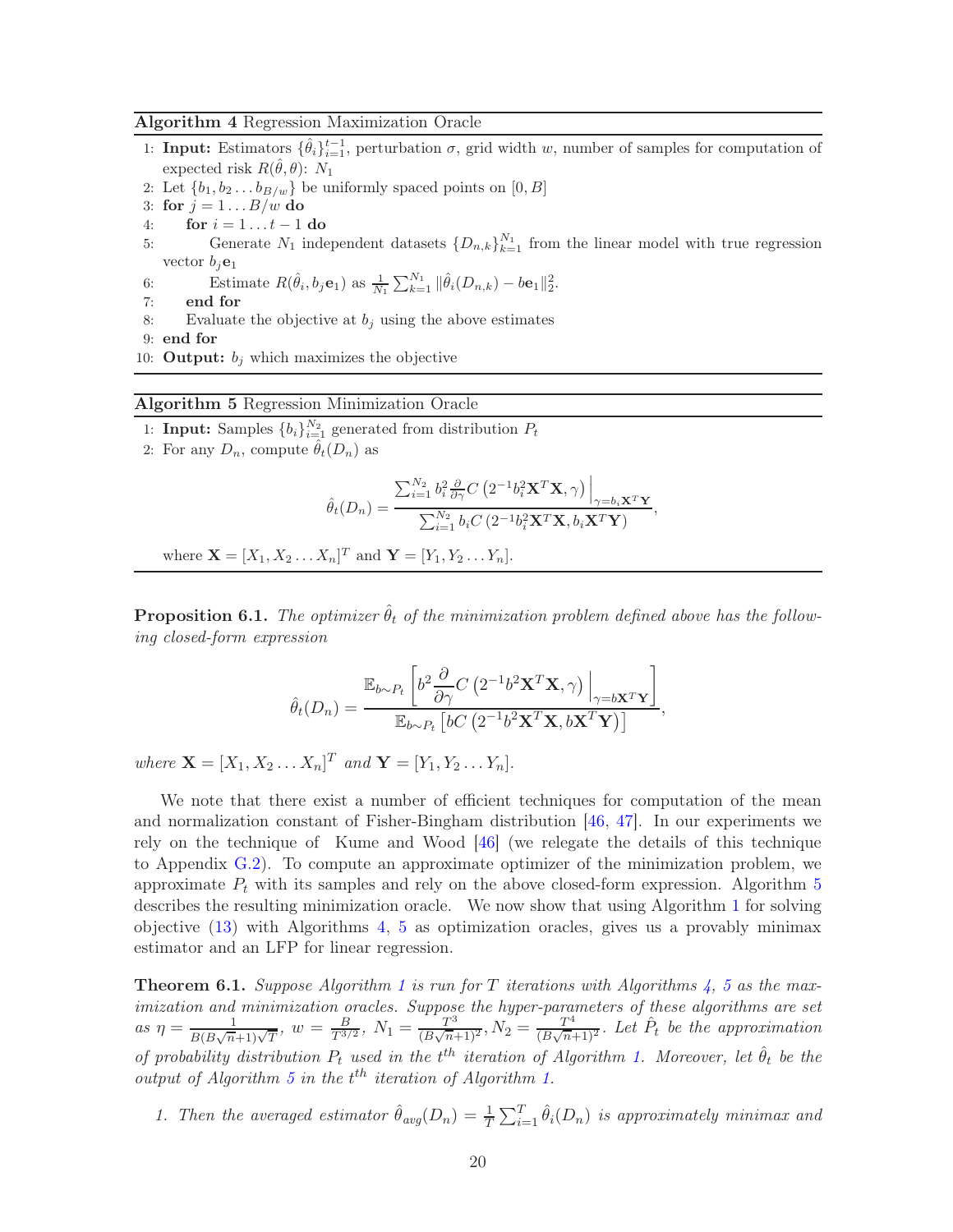*satisfies the following worst-case risk bound with probability at least*  $1 - \delta$ 

$$
\sup_{\theta: \|\theta\|_2 \leq B} R(\hat{\theta}_{avg}, \theta) \leq R^* + \tilde{O}\left(B^2(B+1)\sqrt{\frac{n}{T}}\right).
$$

2. Define the mixture distribution  $\hat{P}_{AVG}$  as  $\frac{1}{T} \sum_{i=1}^{T} \hat{P}_{i}$ . Let  $\hat{P}_{LFP}$  be a probability distribution *over*  $\mathbb{R}^d$  *with density function defined as*  $\hat{p}_{LFP}(\theta) \propto ||\theta||_2^{1-d} \hat{P}_{AVG}(||\theta||_2)$ *, where*  $\hat{P}_{AVG}(||\theta||_2)$ *is the probability mass placed by*  $\hat{P}_{AVG}$  *at*  $\|\theta\|_2$ . Then  $\hat{P}_{LFP}$  *is approximately least favorable and satisfies the following with probability at least*  $1 - \delta$ 

$$
\inf_{\hat{\theta}\in\mathcal{D}} R(\hat{\theta}, \hat{P}_{LFP}) \ge R^* - \tilde{O}\left(B^2(B+1)\sqrt{\frac{n}{T}}\right).
$$

## 7 Covariance Estimation

In this section, we consider the problem of normal covariance estimation. Recall, in Section [4.3](#page-15-4) we showed that the problem is invariant to the action of the orthogonal group and can be reduced to the simpler problem in Equation [\(15\)](#page-15-5). The optimization problems corresponding to the oracles in Equations  $(6)$ ,  $(7)$  are as follows

$$
\hat{\Sigma}_t \leftarrow \underset{\hat{\Sigma} \in \mathcal{D}_G}{\operatorname{argmin}} \mathbb{E}_{\lambda \sim P_t} \left[ R(\hat{\Sigma}, \text{Diag}(\lambda)) \right], \quad \lambda_t(\sigma) \leftarrow \underset{\lambda \in \Xi_G}{\operatorname{argmax}} \sum_{i=1}^{t-1} R(\hat{\Sigma}_i, \text{Diag}(\lambda)) + \langle \lambda, \sigma \rangle,
$$

where  $\mathcal{D}_G$  is the set of deterministic invariant estimators and  $P_t$  is the distribution of random variable  $\lambda_t(\sigma)$ . Note that the maximization problem involves optimization of a non-concave objective in d-dimensional space. So, implementing a maximization oracle with low approximation error can be computationally expensive, especially in high dimensions. Moreover, unlike finite Gaussian sequence model and linear regression, the minimization problem doesn't have a closed form expression, and it is not immediately clear how to efficiently implement a minimization oracle with low approximation error. In such scenarios, we show that one can rely on a combination of heuristics and problem structure to further reduce the computational complexity of the optimization oracles. Although relying on heuristics comes at the expense of theoretical guarantees, in later sections, we empirically demonstrate that the resulting estimators have superior performance over classical estimators. We begin by showing that the domain of the outer minimization in Equation [\(15\)](#page-15-5) can be reduced to a smaller set of estimators. Our reduction relies on Blackwell's theorem, which shows that for convex loss functions M, there exists a minimax estimator which is a function of the sufficient statistic  $[4]$ . We note that Blackwell's theorem is very general and can be applied to a wide range of problems, to reduce the computational complexity of the minimization oracle.

<span id="page-20-0"></span>**Proposition 7.1.** Consider the problem of normal covariance estimation. Let  $S_n = \frac{\sum_{i=1}^n X_i X_i^T}{n}$ *be the empirical covariance matrix and let*  $U\Delta U^T$  *be the eigen decomposition of*  $S_n$ . Then there *exists a minimax estimator which can be approximated arbitrarily well using estimators of the*  ${\hat \Sigma}_{f,g}({\mathbb X}^n)=U{\tilde \Sigma}_{f,g}(\Delta)U^T,$  where  ${\tilde \Sigma}_{f,g}(\Delta)$  is a diagonal matrix whose i<sup>th</sup> diagonal entry *is given by*

$$
\tilde{\Sigma}_{f,g,i}(\Delta) = f\left(\Delta_i, \sum_{j \neq i} g(\Delta_i, \Delta_j)\right),
$$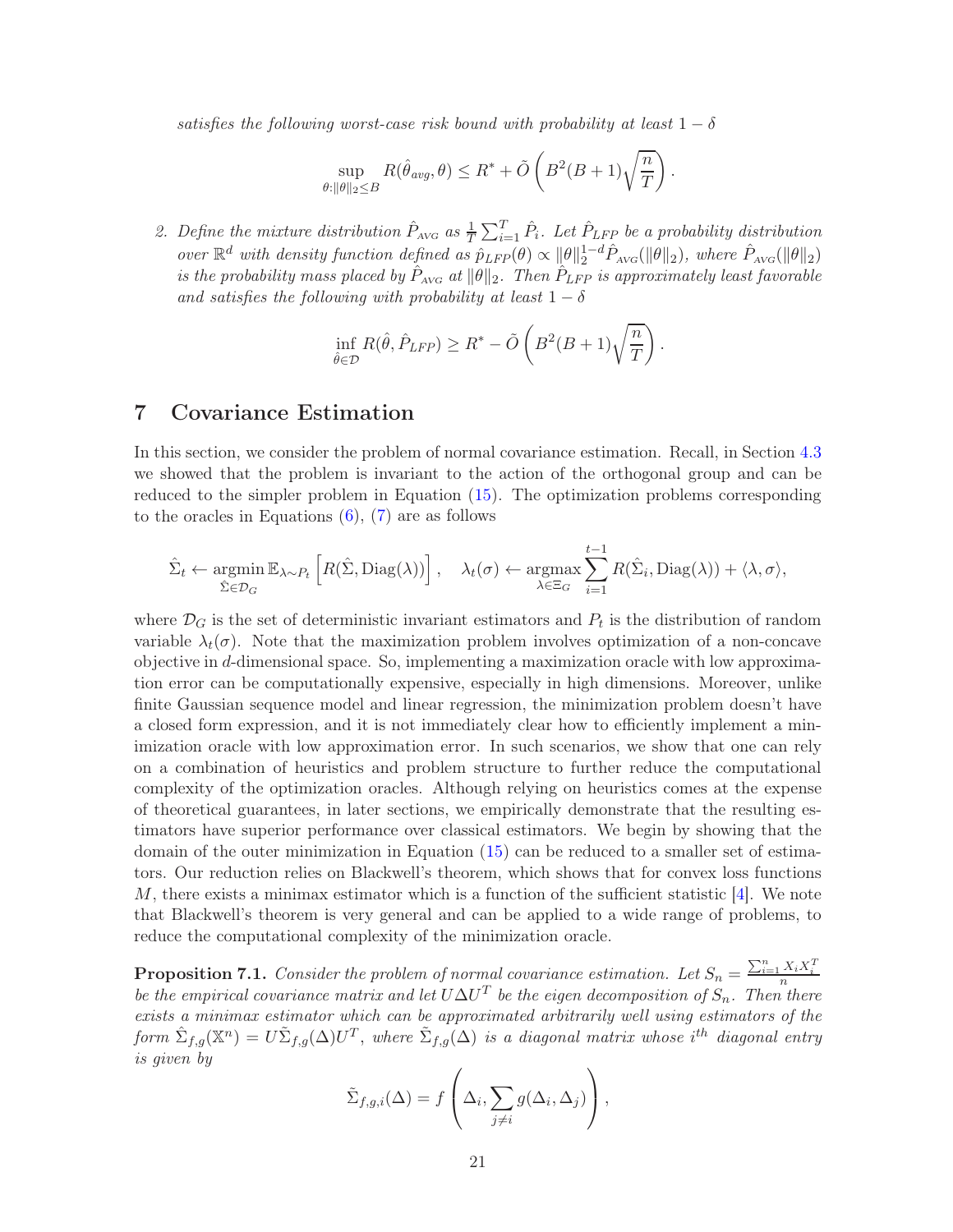<span id="page-21-0"></span> $\mathcal{L}$  *for some functions*  $f: \mathbb{R}^{d+1} \to \mathbb{R}$ ,  $g: \mathbb{R}^2 \to \mathbb{R}^d$ . Here,  $\Delta_i$  is the i<sup>th</sup> diagonal entry of  $\Delta$ . *Moreover, the optimization problem in Equation* [\(15\)](#page-15-5) *can be reduced to the following simpler problem*

$$
\inf_{\hat{\Sigma}\in\mathcal{M}_{f,g}}\sup_{\lambda\in\Xi_G} R(\hat{\Sigma},Diag(\lambda))=R^*,\tag{18}
$$

where  $\mathcal{M}_{f,g}$  *is the set of probability distributions over estimators of the form*  $\hat{\Sigma}_{f,g}$ .

We now use Algorithm [1](#page-10-0) to solve the statistical game in Equation [\(18\)](#page-21-0). The optimization problems corresponding to the two optimization oracles are given by

$$
\hat{f}_t, \hat{g}_t \leftarrow \underset{f,g}{\text{argmin}} \mathbb{E}_{\lambda \sim P_t} \left[ R(\hat{\Sigma}_{f,g}, \text{Diag}(\lambda)) \right], \quad \lambda_t(\sigma) \leftarrow \underset{\lambda \in \Xi_G}{\text{argmax}} \sum_{i=1}^{t-1} R(\hat{\Sigma}_{\hat{f}_i, \hat{g}_i}, \text{Diag}(\lambda)) + \langle \lambda, \sigma \rangle.
$$

We rely on heuristics to efficiently implement these oracles. To implement the minimization oracle, we use neural networks (which are universal function approximators) to parameterize functions  $f, g$ . Implementing the minimization oracle then boils down to the finding the parameters of these networks which minimize the objective. To implement the maximization oracle, we rely on global search techniques. In our experiments, we use DragonFly [\[48](#page-30-12)], which is a zeroth order optimization technique, to implement this oracle. Note that these heuristics do not come with any guarantees and as a result the oracles are not guaranteed to have a small approximation error. Despite this, we empirically demonstrate that the estimators learned using this approach have good performance.

## 8 Entropy Estimation

In this section, we consider the problem of entropy estimation. Recall, in Section [4.4](#page-16-2) we showed that the problem is invariant to the action of permutation group and can be reduced to the simpler problem in Equation [\(17\)](#page-16-3). Similar to the problem of covariance estimation, implementing the optimization oracles for this problem, with low approximation error, can be computationally expensive. So we again rely on heuristics and problem structure to reduce the computational complexity of optimization oracles.

<span id="page-21-2"></span>**Proposition 8.1.** *Consider the problem of entropy estimation. Let*  $\hat{P}_n = (\hat{p}_1, \dots, \hat{p}_d)$  *be the observed empirical probabilities. Then there exists a minimax estimator which can be approximated arbitrarily well using estimators of the form*  $\hat{f}_{g,h}(\hat{P}_n) = g(\sum_{i=1}^d h(\hat{p}_i))$ , *for some*  $functions g: \mathbb{R}^{d+1} \to \mathbb{R}, h: \mathbb{R} \to \mathbb{R}^{d+1}$ . Moreover, the optimization problem in Equation [\(17\)](#page-16-3) *can be reduced to the following problem*

<span id="page-21-1"></span>
$$
\inf_{\hat{f}\in\mathcal{M}_{g,h}} \sup_{P\in\mathcal{P}_G} R(\hat{f}, P) = R^*,\tag{19}
$$

where  $\mathcal{M}_{g,h}$  *is the set of probability distributions over estimators of the form*  $\hat{f}_{g,h}$ *.* 

The proof of this proposition is presented in Appendix [I.1.](#page-58-0) We now use Algorithm [1](#page-10-0) to solve the statistical game in Equation [\(19\)](#page-21-1). The optimization problems corresponding to the two optimization oracles are given by

$$
\hat{g}_t, \hat{h}_t \leftarrow \underset{g, h}{\text{argmin}} \mathbb{E}_{P \sim P_t} \left[ R(\hat{f}_{g,h}, P) \right], \quad P_t(\sigma) \leftarrow \underset{P \in \mathcal{P}_G}{\text{argmax}} \sum_{i=1}^{t-1} R(\hat{f}_{\hat{g}_i, \hat{h}_i}, P) + \langle P, \sigma \rangle,
$$

where  $P_t$  is the distribution of random variable  $P_t(\sigma)$ . To implement the minimization oracle, we use neural networks to parameterize functions  $g, h$ . To implement the maximization oracle, we rely on DragonFly.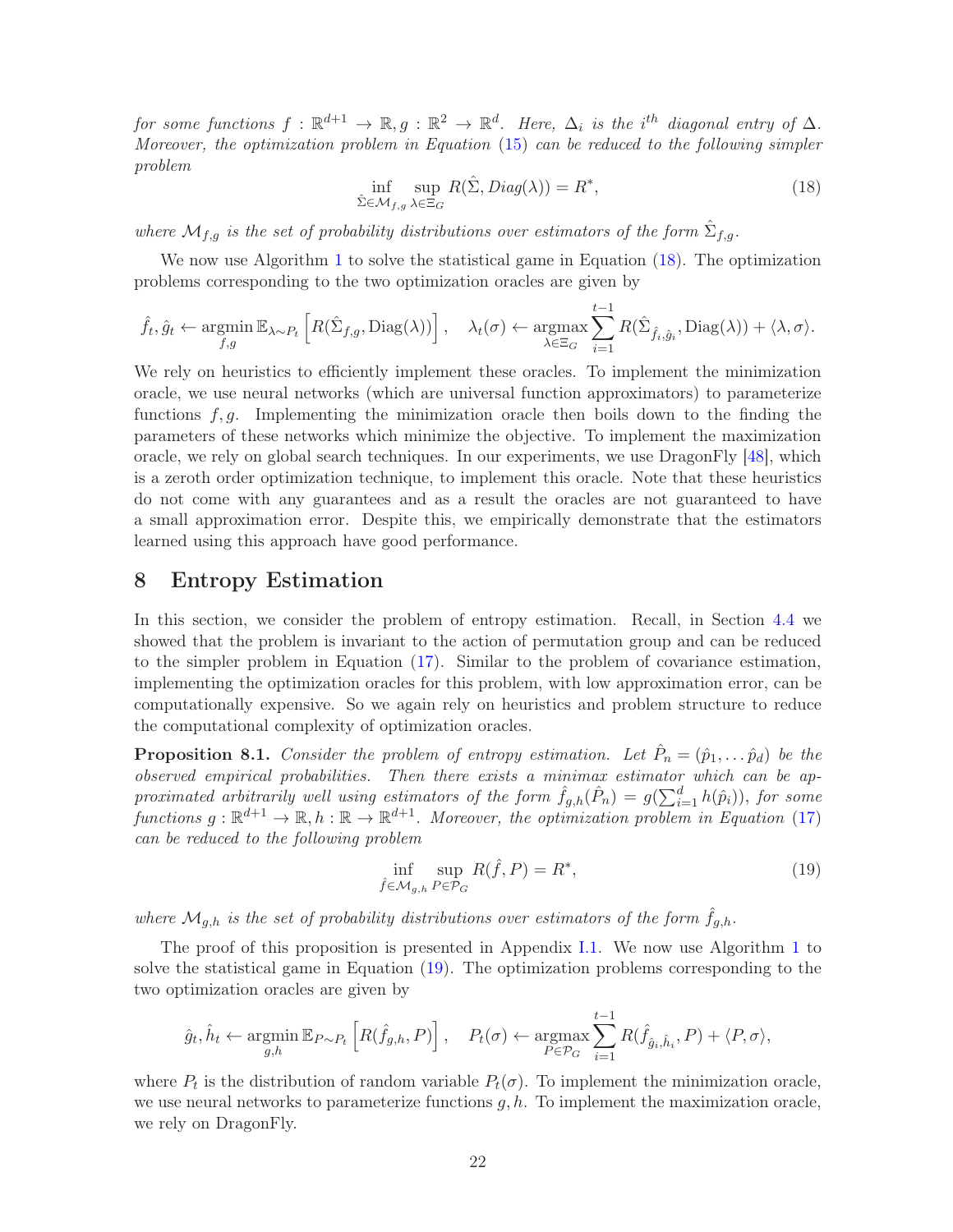## <span id="page-22-0"></span>9 Experiments

In this section, we present experiments showing performance of the proposed technique for constructing minimax estimators. While our primary focus is on the finite Gaussian sequence model and linear regression for which we provided provably minimax estimators, we also present experiments on other problems such as covariance and entropy estimation. For each of these problems, we begin by describing the setup as well as the baseline algorithms, before proceeding to a discussion of the experimental findings.

### 9.1 Finite Gaussian Sequence Model

In this section, we focus on experiments related to the finite Gaussian sequence model. We first consider the case where the risk is measured with respect to squared error loss, *i.e.,*  $M(\theta_1, \theta_2) = ||\theta_1 - \theta_2||_2^2.$ 

Proposed Technique. We use Algorithm [1](#page-10-0) with optimization oracles described in Algorithms [2,](#page-17-0) [3](#page-17-1) to find minimax estimators for this problem. We set the hyper-parameters of our algorithm as follows: number of iterations of FTPL  $T = 500$ , grid width  $w = 0.05 \times B$ , number of samples for computation of  $R(\hat{\theta}, \theta)$  in Algorithm [2](#page-17-0)  $N_1 = 1000$ , number of samples generated from  $P_t$  in Algorithm [3](#page-17-1)  $N_2 = 1000$ . We note that these are default values and were not tuned. The randomness parameter  $\eta$  in Algorithm [1](#page-10-0) was tuned using a coarse grid search. We report the performance of the following two estimators constructed using the iterates of Algorithm [1:](#page-10-0) (a) Averaged Estimator  $\hat{\theta}_{AVG}(X) = \frac{1}{T} \sum_{i=1}^{T} \hat{\theta}_i(X)$ , (b) Bayes estimator for prior 1  $\frac{1}{T}\sum_{i=1}^{T} \hat{P}_i$  which we refer to as "Bayes estimator for avg. prior". The performance of the randomized estimator  $\hat{\theta}_{RND}$  is almost identical to the performance of  $\hat{\theta}_{AVG}$ . So we do not report its performance.

**Baselines.** We compare our estimators with various baselines: (a) standard estimator  $\hat{\theta}(X)$  = X, (b) James Stein estimator  $\hat{\theta}(X) = (1 - (d-3)/||X||_2^2)^+ X$ , where  $c^+ = \max(0, c)$ , (c) projection estimator (MLE)  $\hat{\theta}(X) = \min(||X||_2, B) \frac{X}{||X||}$  $\frac{X}{\|X\|_2}$ , (d) Bayes estimator for uniform prior on the boundary; this estimator is known to be minimax for  $B \leq 1.15\sqrt{d}$ .

Worst-case Risk. We compare the performance of various estimators based on their worstcase risk. The worst-case risk of the standard estimator is equal to d. The worst case risk of all the other estimators is computed as follows. Since all these estimators are invariant to orthogonal group transformations, the risk  $R(\hat{\theta}, \theta)$  only depends on  $\|\theta\|_2$  and not its direction. So the worst-case risk can be obtained by solving the following optimization problem:  $\max_{b \in [0,B]} R(\hat{\theta}, b\mathbf{e}_1)$ , where  $\mathbf{e}_1$  is the first standard basis vector. We use grid search to solve this problem, with  $0.05 \times B$  grid width. We use  $10^4$  samples to approximately compute  $R(\hat{\theta}, b\mathbf{e}_1)$ for any  $\theta$ , b.

Duality Gap. For estimators derived from our technique, we also present the duality gap, which is defined as  $\sup_{\theta \in \Theta} R(\hat{\theta}_{AVG}, \theta) - \inf_{\hat{\theta} \in \mathcal{D}} R(\hat{\theta}, \frac{1}{T} \sum_{i=1}^{T} \hat{P}_i)$ . Duality gap quantifies the closeness of  $(\hat{\theta}_{AVG}, \frac{1}{7})$  $\frac{1}{T} \sum_{i=1}^{T} \hat{P}_i$  to a Nash equilibrium. Smaller the gap, closer we are to an equilibrium.

**Results.** Table [1](#page-23-0) shows the performance of various estimators for various values of  $d, B$ along with the duality gap for our estimator. For  $B = \sqrt{d}$ , the estimators obtained using Algorithm [1](#page-10-0) have similar performance as the "Bayes estimator for uniform prior on boundary", which is known to be minimax. For  $B = 2\sqrt{d}$ ,  $3\sqrt{d}$  for which the exact minimax estimator is unknown, we achieve better performance than baselines. Finally, we note that the duality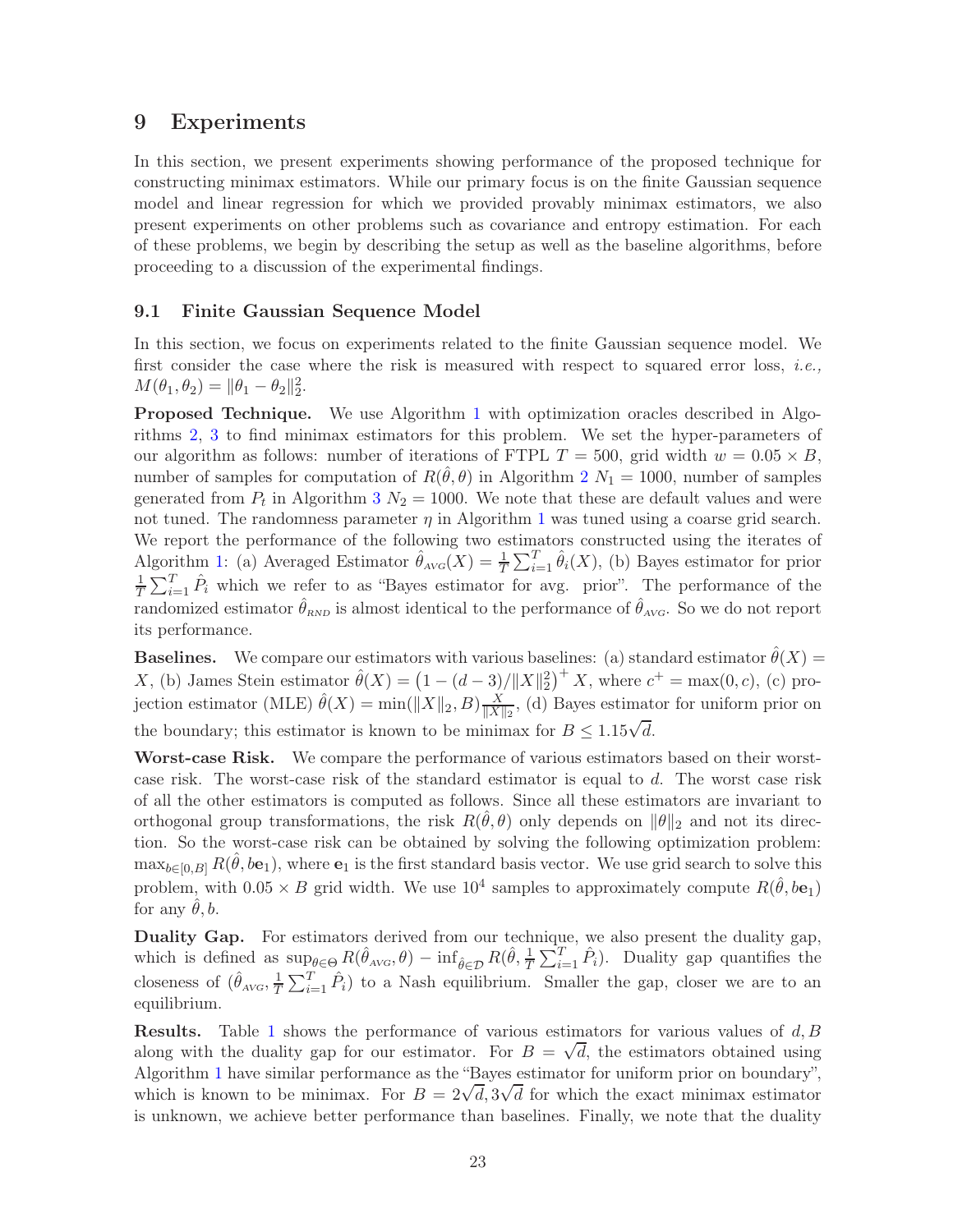<span id="page-23-0"></span>Table 1: Worst-case risk of various estimators for finite Gaussian sequence model. The risk is measured with respect to squared error loss. The worst-case risk of the estimators from Algorithm [1](#page-10-0) (last two rows) is smaller than the worst-case risk of baselines. The numbers in the brackets for Averaged Estimator represent the duality gap.

|                   |          | Worst-case Risk |          |          |                   |         |                 |          |                   |  |
|-------------------|----------|-----------------|----------|----------|-------------------|---------|-----------------|----------|-------------------|--|
|                   |          | $B = \sqrt{d}$  |          |          | $B = 1.5\sqrt{d}$ |         | $B = 2\sqrt{d}$ |          |                   |  |
| Estimator         | $d = 10$ | $d=20$          | $d=30$   | $d = 10$ | $d = 20$          | $d=30$  | $d = 10$        | $d = 20$ | $\mathrm{d} = 30$ |  |
| Standard          | 10       | 20              | 30       | 10       | 20                | 30      | 10              | 20       | 30                |  |
| James Stein       | 6.0954   | 11.2427         | 16.073   | 7.9255   | 15.0530           | 21.3410 | 8.7317          | 16.6971  | 24.7261           |  |
| Projection        | 8.3076   | 17.4788         | 26.7873  | 10.3308  | 20.3784           | 30.2464 | 10.1656         | 20.2360  | 30.3805           |  |
| Bayes estimator   |          |                 |          |          |                   |         |                 |          |                   |  |
| for uniform prior | 4.8559   | 9.9909          | 14.8690  | 11.7509  | 23.4726           | 35.2481 | 24.5361         | 49.0651  | 73.3158           |  |
| on boundary       |          |                 |          |          |                   |         |                 |          |                   |  |
| Averaged          | 4.7510   | 9.7299          | 14.8790  | 6.7990   | 13.8084           | 20.5704 | 7.8504          | 15.6686  | 23.8758           |  |
| Estimator         | (0.1821) | (0.2973)        | (0.0935) | (0.0733) | (0.2442)          | 0.0087  | (0.3046)        | (0.2878) | (0.6820)          |  |
| Bayes estimator   | 4.9763   | 10.1273         | 14.8128  | 6.7866   | 13.8200           | 20.3043 | 7.8772          | 15.6333  | 23.5954           |  |
| for avg. prior    |          |                 |          |          |                   |         |                 |          |                   |  |

gap numbers presented in the table can be made smaller by running our algorithm for more iterations. When the dimension  $d = 1$ , Donoho et al. [\[40](#page-30-4)] derived lower bounds for the minimax risk, for various values of B. In Table [2,](#page-23-1) we compare the worst risk of our estimator with these established lower bounds. It can be seen that the worst case risk of our estimator is close to the lower bounds.

Table 2: Comparison of the worst case risk of  $\hat{\theta}_{AVG}$  with established lower bounds from [\[40\]](#page-30-4) for finite Gaussian sequence model with  $d = 1$ .

<span id="page-23-1"></span>

|                                                 |       | $B = 1   B = 2   B = 3   B = 4$ |       |       |
|-------------------------------------------------|-------|---------------------------------|-------|-------|
| Worst case risk of<br><b>Averaged Estimator</b> | 0.456 | 0.688                           | 0.799 | 0.869 |
| Lower bound                                     | 0.449 | 0.644                           | 0.750 | 0.814 |

### 9.1.1 Estimating a few coordinates

In this section we again consider the finite Gaussian sequence model, but with a different risk. We now measure the risk on only the first k coordinates:  $M(\theta_1, \theta_2) = \sum_{i=1}^k (\theta_1(i) - \theta_2(i))^2$ . We present experimental results for  $k = 1, d/2$ .

Proposed Technique. Following Theorem [4.4,](#page-14-5) the original min-max objective can be reduced to the simpler problem in Equation [\(11\)](#page-14-6). We use similar optimization oracles as in Algorithms [2,](#page-17-0) [3,](#page-17-1) to solve this problem. The maximization problem is now a 2D optimization problem for which we use grid search. The minimization problem, which requires computation of Bayes estimators, can be solved analytically and has similar expression as the Bayes estimator in Algorithm [3](#page-17-1) (see Appendix [F.3](#page-48-0) for details). We use a 2D grid of  $0.05B$  width and length in the maximization oracle. We use the same hyper-parameters as above and run FTPL for 10000 iterations for  $k = 1$  and 4000 iterations for  $k = d/2$ .

Worst-case Risk. We compare our estimators with the same baselines described in the previous section. For the case of  $k = 1$ , we also compare with the best linear estimator, which is known to be approximately minimax with worst case risk smaller than 1.25 times the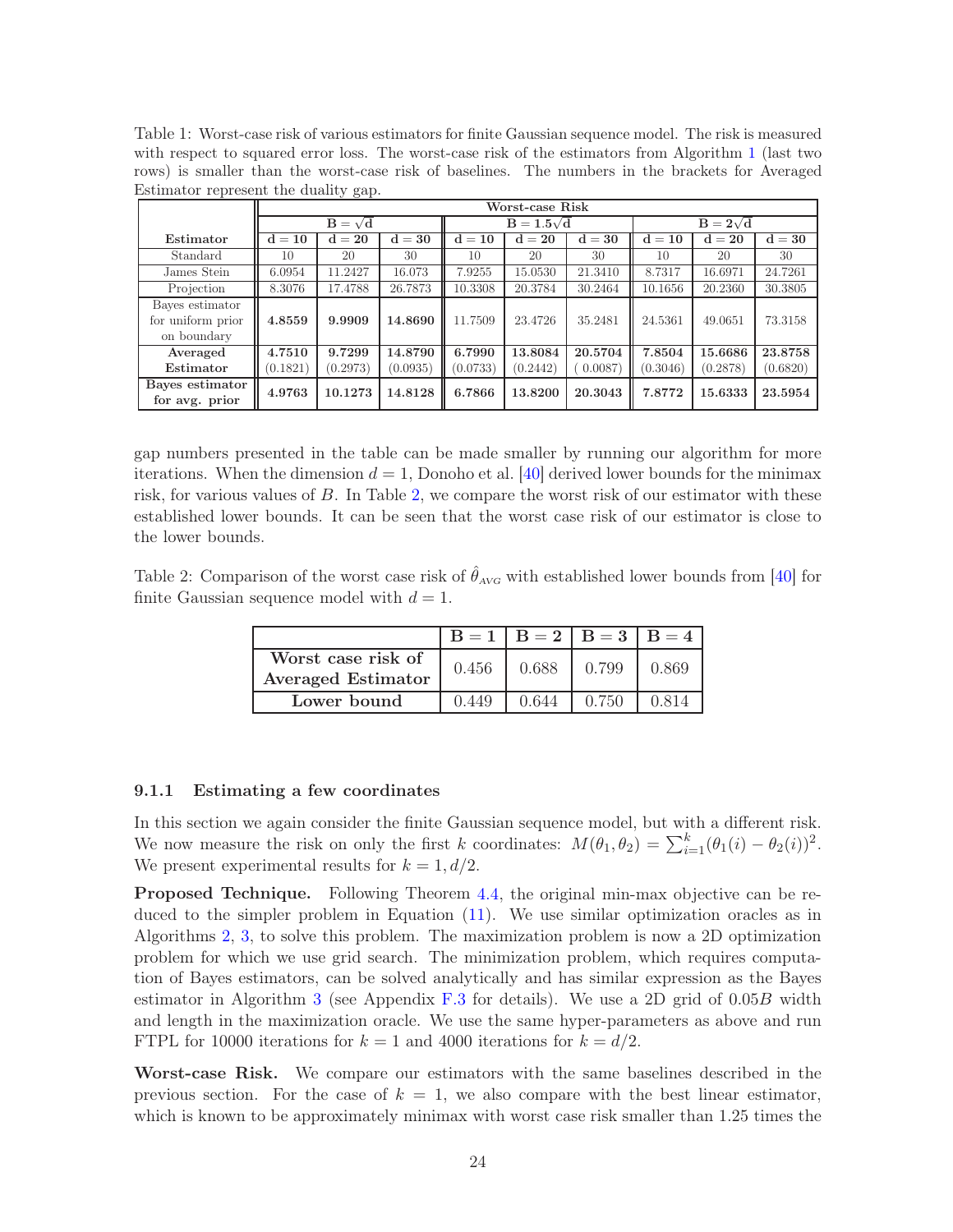|                                      | Worst-case Risk       |                         |          |  |                             |  |                            |  |                            |                             |                            |          |  |
|--------------------------------------|-----------------------|-------------------------|----------|--|-----------------------------|--|----------------------------|--|----------------------------|-----------------------------|----------------------------|----------|--|
|                                      | $k = 1, B = \sqrt{d}$ |                         |          |  | $k = 1$ , $B = 2\sqrt{d}$   |  |                            |  |                            | $k = 1$ , $B = 3\sqrt{d}$   |                            |          |  |
| Estimator                            | $d = 10$              | $d=20$                  | $d = 30$ |  | $\mathbf{d} = \mathbf{10}$  |  | $\mathbf{d} = \mathbf{20}$ |  | $d = 30$                   | $\mathbf{d} = \mathbf{10}$  | $d=20$                     | $d = 30$ |  |
| Standard Estimator                   |                       |                         |          |  |                             |  |                            |  |                            |                             |                            |          |  |
| James-Stein Estimator                | 2.3796                | 4.9005                  | 7.3489   |  | 2.5087                      |  | 4.9375                     |  | 7.3760                     | 2.4288                      | 4.8951                     | 7.3847   |  |
| Projection Estimator                 | 1.0055                | 1.4430                  | 2.0424   |  | 1.0263                      |  | 1.1051                     |  | 1.5077                     | 1.0288                      | 1.0310                     | 1.0202   |  |
| Best Linear Estimator                | 0.9091                | 0.9524                  | 0.9677   |  | 0.9756                      |  | 0.9877                     |  | 0.9917                     | 0.9890                      | 0.9945                     | 0.9963   |  |
| Bayes Estimator for<br>average prior | 0.7955                | 0.8565                  | 0.8996   |  | 0.9160                      |  | 0.9496                     |  | 0.9726                     | 0.9611                      | 1.0007                     | 1.0172   |  |
| <b>Averaged Estimator</b>            | 0.7939                | 0.8579                  | 0.8955   |  | 0.9104                      |  | 0.9497                     |  | 0.9724                     | 0.9640                      | 1.0003                     | 1.0101   |  |
|                                      |                       |                         |          |  | Worst-case Risk             |  |                            |  |                            |                             |                            |          |  |
|                                      |                       | $k = d/2, B = \sqrt{d}$ |          |  | $k = d/2$ , $B = 2\sqrt{d}$ |  |                            |  |                            | $k = d/2$ , $B = 3\sqrt{d}$ |                            |          |  |
| Estimator                            | $d = 10$              | $d=20$                  | $d=30$   |  | $d = 10$                    |  | $d=20$                     |  | $\mathbf{d} = \mathbf{30}$ | $d = 10$                    | $\mathbf{d} = \mathbf{20}$ | $d = 30$ |  |
| Standard Estimator                   | 5                     | 10                      | 15       |  | 5                           |  | 10                         |  | 15                         | 5.                          | 10                         | 15       |  |
| James-Stein Estimator                | 4.1167                | 7.9200                  | 11.6892  |  | 5.0109                      |  | 9.7551                     |  | 14.6568                    | 5.0281                      | 10.0155                    | 14.9390  |  |
| Projection Estimator                 | 7.1096                | 15.8166                 | 24.8158  |  | 30.3166                     |  | 66.1806                    |  | 103.0456                   | 73.4834                     | 156.5076                   | 241.1031 |  |
| Bayes Estimator for<br>average prior | 3.2611                | 6.5834                  | 9.8189   |  | 4.2477                      |  | 8.6564                     |  | 13.0606                    | 4.6359                      | 9.2773                     | 13.9678  |  |
| <b>Averaged Estimator</b>            | 3.2008                | 6.4763                  | 9.7763   |  | 4.2260                      |  | 8.6421                     |  | 13.0353                    | 4.6413                      | 9.2760                     | 13.9446  |  |

<span id="page-24-0"></span>Table 3: Worst-case risk of various estimators for bounded normal mean estimation when the risk is evaluated with respect to squared loss on the first k coordinates.

minimax risk [\[49\]](#page-30-13). Since all these estimators, except the best linear estimator, are invariant to the transformations of group  $\mathbb{O}(k) \times \mathbb{O}(d-k)$ , the max risk of these estimators can be written as  $\max_{b_1^2+b_2^2\leq B^2} R(\hat{\theta}, [b_1\mathbf{e}_{1,k}, b_2\mathbf{e}_{1,d-k}])$ . We solve this problem using 2D grid search. The worst case risk of best linear estimator has a closed form expression.

Results. Table [3](#page-24-0) shows the performance of various estimators for various values of d, B. It can be seen that for  $B = \sqrt{d}$ , our estimators have better performance than other baselines. The performance difference goes down for large  $B$ , which is as expected. In order to gain insights about the estimator learned by our algorithm, we plot the contours of  $\theta_{AVG}(X)$  in Figure [1,](#page-24-1) for the  $k = 1$  case, where the risk is measured on the first coordinate. It can be seen that when  $X(1)$  is close to 0, irrespective of other coordinates, the estimator just outputs  $X(1)$  as its estimate of  $\theta(1)$ . When  $X(1)$  if far from 0, by looking along the corresponding vertical line, the estimator can be seen as outputting a shrinked version of  $X(1)$ , where the amount of shrinkage increases with the norm of  $X(2:d)$ . Note that this is unlike James Stein estimator which shrinks vectors with smaller norm more than larger norm vectors.



<span id="page-24-1"></span>Figure 1: Contour plots of the estimator learned using Algorithm [1](#page-10-0) when the risk is evaluated on the first coordinate. x axis shows the first coordinate of  $X$ , which is the input to the estimator.  $y$  axis shows the norm of the rest of the coordinates of X. The contour bar shows  $\hat{\theta}(1)$ , the first co-ordinate of the output of the estimator.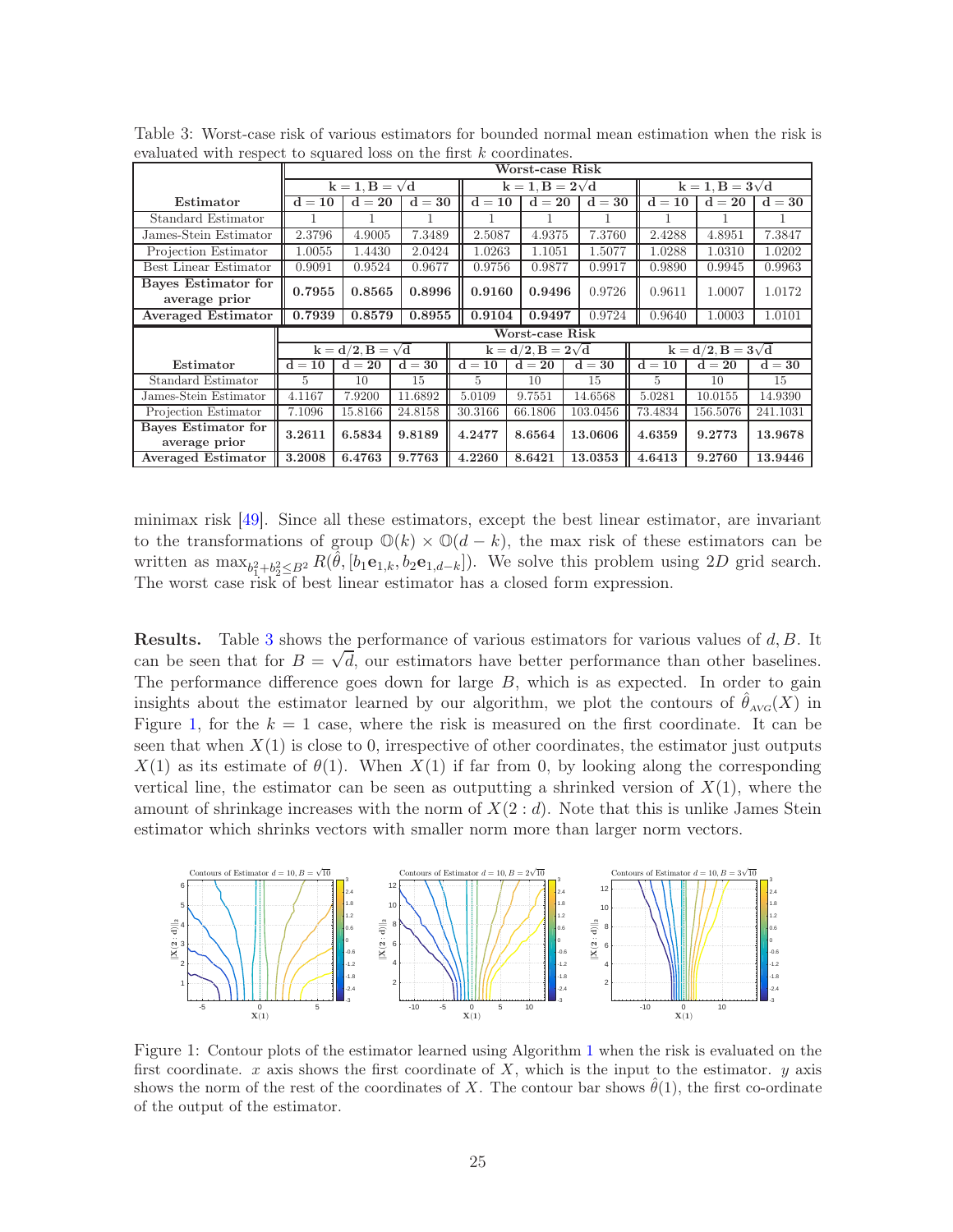### 9.2 Linear Regression

In this section we present experimental results on linear regression. We use Algorithm [1](#page-10-0) with optimization oracles described in Algorithms [4,](#page-19-0) [5](#page-19-1) to find minimax estimators for this problem. We use the same hyper-parameter settings as finite Gaussian sequence model, and run Algorithm [1](#page-10-0) for  $T = 500$  iterations. We compare the worst-case risk of minimax estimators obtained using our algorithm for various values of  $(n, d, B)$ , with ordinary least squares (OLS) and ridge regression estimators. Since all the estimators are invariant to the transformations of orthogonal group  $\mathbb{O}(d)$ , the max risk can be written as  $\max_{b\in[0,B]} R(\hat{\theta}, b\mathbf{e}_1)$ , which can be efficiently computed using grid search. Table [4](#page-25-0) presents the results from this experiment. It can be seen that we achieve better performance than ridge regression for small values of  $n/d$ , B. For large values of  $n/d$ , B, the performance of our estimator approaches ridge regression. The duality gap numbers presented in the Table suggest that the performance of our estimator can be improved for larger values of  $n/d, B$ , by choosing better hyper-parameters.

|                                   | Worst-case Risk |          |                                                |                                     |                 |                                   |          |          |  |
|-----------------------------------|-----------------|----------|------------------------------------------------|-------------------------------------|-----------------|-----------------------------------|----------|----------|--|
|                                   |                 |          | $n = 1.5 \times d$ , $B = 0.5 \times \sqrt{d}$ | $n = 1.5 \times d$ , $B = \sqrt{d}$ |                 |                                   |          |          |  |
| Estimator                         | $d=5$           | $d = 10$ | $d=15$                                         | $d=20$                              | $d = 5$         | $d = 10$                          | $d = 15$ | $d=20$   |  |
| <b>OLS</b>                        | 5.0000          | 2.5000   | 2.5000                                         | 2.2222                              | 5.0000          | 2.5000                            | 2.5000   | 2.2222   |  |
| Ridge regression                  | 0.6637          | 0.9048   | 1.1288                                         | 1.1926                              | 1.3021          | 1.4837                            | 1.6912   | 1.6704   |  |
| Averaged                          | 0.5827          | 0.8275   | 0.9839                                         | 1.0946                              | 1.2030          | 1.4615                            | 1.6178   | 1.6593   |  |
| Estimator                         | (0.0003)        | (0.0052) | (0.0187)                                       | (0.0404)                            | (0.0981)        | (0.1145)                          | (0.1768) | (0.1863) |  |
| Bayes estimator<br>for avg. prior | 0.5827          | 0.8275   | 0.9844                                         | 1.0961                              | 1.1750          | 1.4621                            | 1.6265   | 1.6674   |  |
|                                   |                 |          |                                                |                                     |                 |                                   |          |          |  |
|                                   |                 |          |                                                |                                     | Worst-case Risk |                                   |          |          |  |
|                                   |                 |          | $n = 2 \times d$ , $B = 0.5 \times \sqrt{d}$   |                                     |                 | $n = 2 \times d$ , $B = \sqrt{d}$ |          |          |  |
| Estimator                         | $d=5$           | $d = 10$ | $d = 15$                                       | $d=20$                              | $d=5$           | $d = 10$                          | $d = 15$ | $d=20$   |  |
| <b>OLS</b>                        | 1.2500          | 1.1111   | 1.0714                                         | 1.053                               | 1.2500          | 1.1111                            | 1.0714   | 1.053    |  |
| Ridge regression                  | 0.5225          | 0.6683   | 0.7594                                         | 0.8080                              | 0.8166          | 0.8917                            | 0.9305   | 0.9608   |  |
| Averaged                          | 0.4920          | 0.5991   | 0.6873                                         | 0.7339                              | 0.8044          | 0.8615                            | 0.9388   | 0.9621   |  |
| Estimator                         | (0.0038)        | (0.0309) | (0.0485)                                       | (0.0428)                            | (0.0647)        | (0.0854)                          | (0.0996) | (0.1224) |  |

<span id="page-25-0"></span>Table 4: Worst-case risk of various estimators for linear regression. The performance of ridge is obtained by choosing the best regularization parameter. The numbers in the brackets for Averaged Estimator represent the duality gap.

## 9.3 Covariance Estimation

In this section we present experimental results on normal covariance estimation.

Minimization oracle. In our experiments we use neural networks, which are universal function approximators, to parameterize functions  $f, g$  in Equation [\(18\)](#page-21-0). To be precise, we use two layer neural networks to parameterize each of these functions. Implementing the minimization oracle then boils down to finding the parameters of these networks which minimize  $\mathbb{E}_{\lambda \sim P_t} \left[ R(\hat{\Sigma}_{f,g}, \text{Diag}(\lambda)) \right]$ . In our experiments, we use stochastic gradient descent to learn these parameters.

Baselines. We compare the performance of the estimators returned by Algorithm [1](#page-10-0) for various values of  $(n, d, B)$ , with empirical covariance  $S_n$  and the James Stein estimator [\[50](#page-30-14)] which is defined as  $K_n \Delta_{JS} K_n^T$ , where  $K_n$  is a lower triangular matrix such that  $S_n = K_n K_n^T$ and  $\Delta_{JS}$  is a diagonal matrix with  $i^{th}$  diagonal element equal to  $\frac{1}{n+d-2i+1}$ .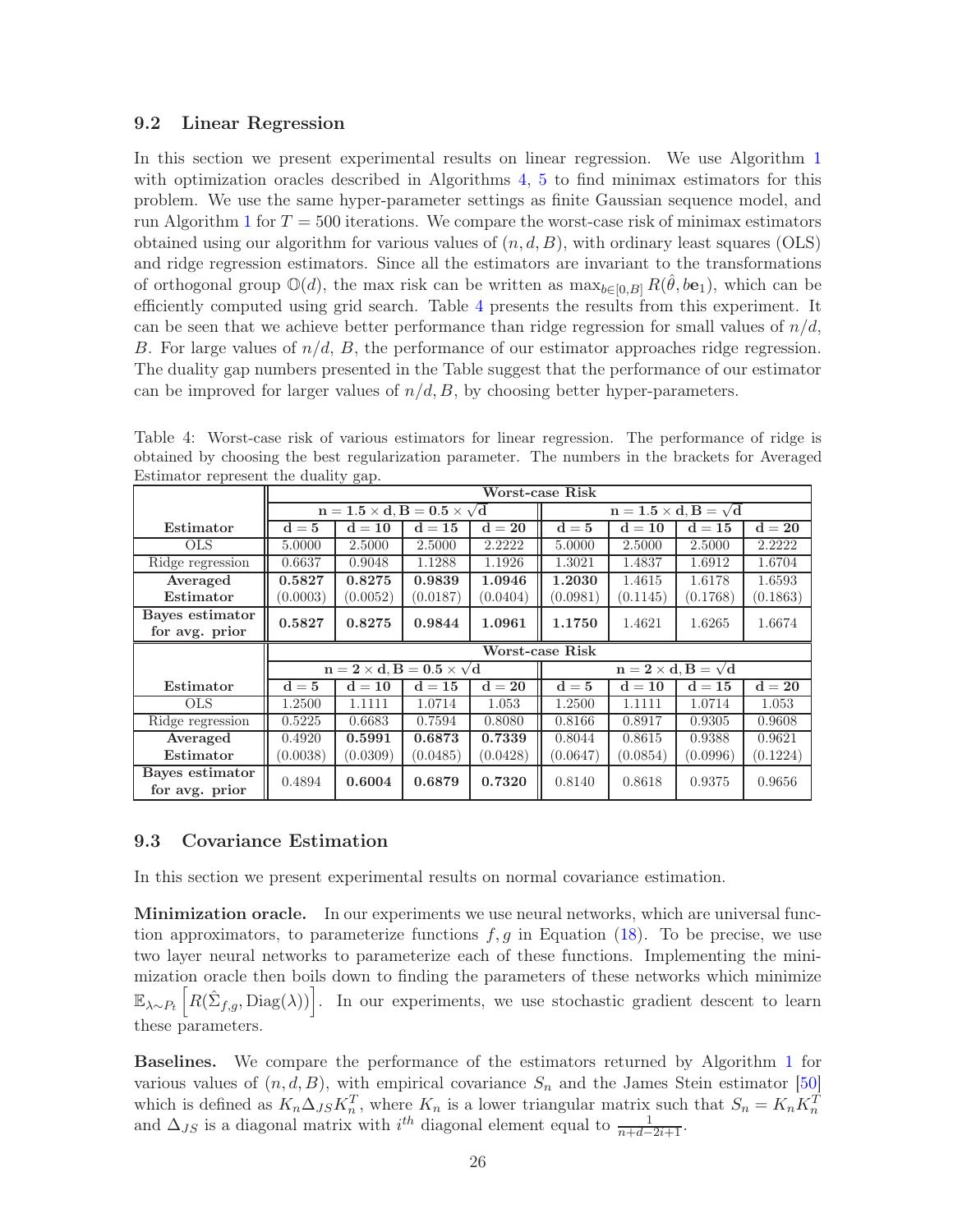Results. We use worst-case risk to compare the performance of various estimators. To compute the worst-case risk, we again rely on DragonFly. We note that the worst-case computed using this approach may be inaccurate as DragonFly is not guaranteed to return a global optimum. So, we also compare the risk of various estimators at randomly generated  $\Sigma$ 's (see Appendix [J\)](#page-58-1). Table [5](#page-26-0) presents the results from this experiment. It can be seen that our estimators outperform empirical covariance for almost all the values of  $n, d, B$  and outperform James Stein estimator for small values of  $n/d$ , B. For large values of  $n/d$ , B, our estimator has similar performance as JS. In this setting, we believe the performance of our estimators can be improved by running the algorithm with better hyper-parameters.

| Dragonery and the risks computed at randomly generated $\omega$ s. |         |                              |                            |                              |                            |                              |                              |          |  |  |  |
|--------------------------------------------------------------------|---------|------------------------------|----------------------------|------------------------------|----------------------------|------------------------------|------------------------------|----------|--|--|--|
|                                                                    |         | Worst-case Risk              |                            |                              |                            |                              |                              |          |  |  |  |
|                                                                    |         | $n = 1.5 \times d$ , $B = 1$ |                            | $n = 1.5 \times d$ . $B = 2$ |                            | $n = 1.5 \times d$ , $B = 4$ | $n = 1.5 \times d$ , $B = 8$ |          |  |  |  |
| Estimator                                                          | $d = 5$ | $d=10$                       | $d=5$                      | $\mathbf{d} = \mathbf{10}$   | $d=5$                      | $d = 10$                     | $d=5$                        | $d = 10$ |  |  |  |
| Empirical Covariance                                               | 2.5245  | 5.1095                       | 2.5245                     | 5.1095                       | 2.5245                     | 5.1095                       | 2.5245                       | 5.1095   |  |  |  |
| James-Stein Estimator                                              | 2.1637  | 4.1704                       | 2.1637                     | 4.1704                       | 2.1637                     | 4.1704                       | 2.1637                       | 4.1704   |  |  |  |
| <b>Averaged Estimator</b>                                          | 1.8686  | 3.1910                       | 1.9371                     | 3.7019                       | 2.0827                     | 4.2454                       | 2.1416                       | 3.9864   |  |  |  |
|                                                                    |         |                              |                            |                              | Worst-case Risk            |                              |                              |          |  |  |  |
|                                                                    |         | $n = 2 \times d$ , $B = 1$   |                            | $n = 2 \times d$ . $B = 2$   |                            | $n = 2 \times d$ , $B = 4$   | $n = 2 \times d$ . $B = 8$   |          |  |  |  |
| Estimator                                                          | $d=5$   | $d = 10$                     | $d=5$                      | $d = 10$                     | $d=5$                      | $d = 10$                     | $d=5$                        | $d = 10$ |  |  |  |
| Empirical Covariance                                               | 1.8714  | 3.4550                       | 1.8714                     | 3.4550                       | 1.8714                     | 3.4550                       | 1.8714                       | 3.4550   |  |  |  |
| James-Stein Estimator                                              | 1.6686  | 2.9433                       | 1.6686                     | 2.9433                       | 1.6686                     | 2.9433                       | 1.6686                       | 2.9433   |  |  |  |
| <b>Averaged Estimator</b>                                          | 1.2330  | 2.1944                       | 1.5237                     | 2.6471                       | 1.6050                     | 3.0834                       | 1.6500                       | 2.9907   |  |  |  |
|                                                                    |         | Worst-case Risk              |                            |                              |                            |                              |                              |          |  |  |  |
|                                                                    |         | $n = 3 \times d$ , $B = 1$   | $n = 3 \times d$ , $B = 2$ |                              | $n = 3 \times d$ . $B = 4$ |                              | $n = 3 \times d$ , $B = 8$   |          |  |  |  |
| Estimator                                                          | $d=5$   | $d = 10$                     | $d=5$                      | $d = 10$                     | $d=5$                      | $d = 10$                     | $d=5$                        | $d = 10$ |  |  |  |
| Empirical Covariance                                               | 1.1425  | 2.1224                       | 1.1425                     | 2.1224                       | 1.1425                     | 2.1224                       | 1.1425                       | 2.1224   |  |  |  |
| James-Stein Estimator                                              | 1.0487  | 1.9068                       | 1.0487                     | 1.9068                       | 1.0487                     | 1.9068                       | 1.0487                       | 1.9068   |  |  |  |
| <b>Averaged Estimator</b>                                          | 0.8579  | 1.3731                       | 0.9557                     | 1.7151                       | 1.0879                     | 1.9174                       | 1.2266                       | 2.0017   |  |  |  |

<span id="page-26-0"></span>Table 5: Worst-case risk of various estimators for covariance estimation for various configurations of  $(n, d, B)$ . The worst-case risks are obtained by taking a max of the worst-case risk estimate from DragonFly and the risks computed at randomly generated  $\Sigma$ 's.

### 9.4 Entropy Estimation

In this section, we consider the problem of entropy estimation described in Section [4.4.](#page-16-2) Similar to covariance estimation, we use two layer neural networks to parameterize functions  $q, h$  in Equation [\(19\)](#page-21-1). Implementing the minimization oracle then boils down to finding the parameters of these networks which minimize  $\mathbb{E}_{P \sim P_t} \left[ R(\hat{f}_{g,h}, P) \right]$ . We use stochastic gradient descent to solve this optimization problem.

Baselines. We compare the performance of the estimators returned by Algorithm [1](#page-10-0) for various values of  $(n, d)$ , with the plugin MLE estimator  $-\sum_{i=1}^{d} \hat{p}_i \log \hat{p}_i$ , and the minimax rate optimal estimator of Jiao et al. [\[11\]](#page-28-10) (JVHW). The plugin estimator is known to be suboptimal in the high dimensional regime, where  $n < d$  [\[11\]](#page-28-10).

Results. We compare the performance of various estimators based on their worst-case risk computed using DragonFly. Since DragonFly is not guaranteed to compute the worst-case risk, we also compare the estimators based on their risk at randomly generated distributions (see Appendix [J\)](#page-58-1). Table [6](#page-27-1) presents the worst-case risk numbers. It can be seen that the plugin MLE estimator has a poor performance compared to JVHW and our estimator. Our estimator has similar performance as JVHW, which is the best known minimax estimator for entropy estimation. We believe the performance of our estimator can be improved with better hyper-parameters. 27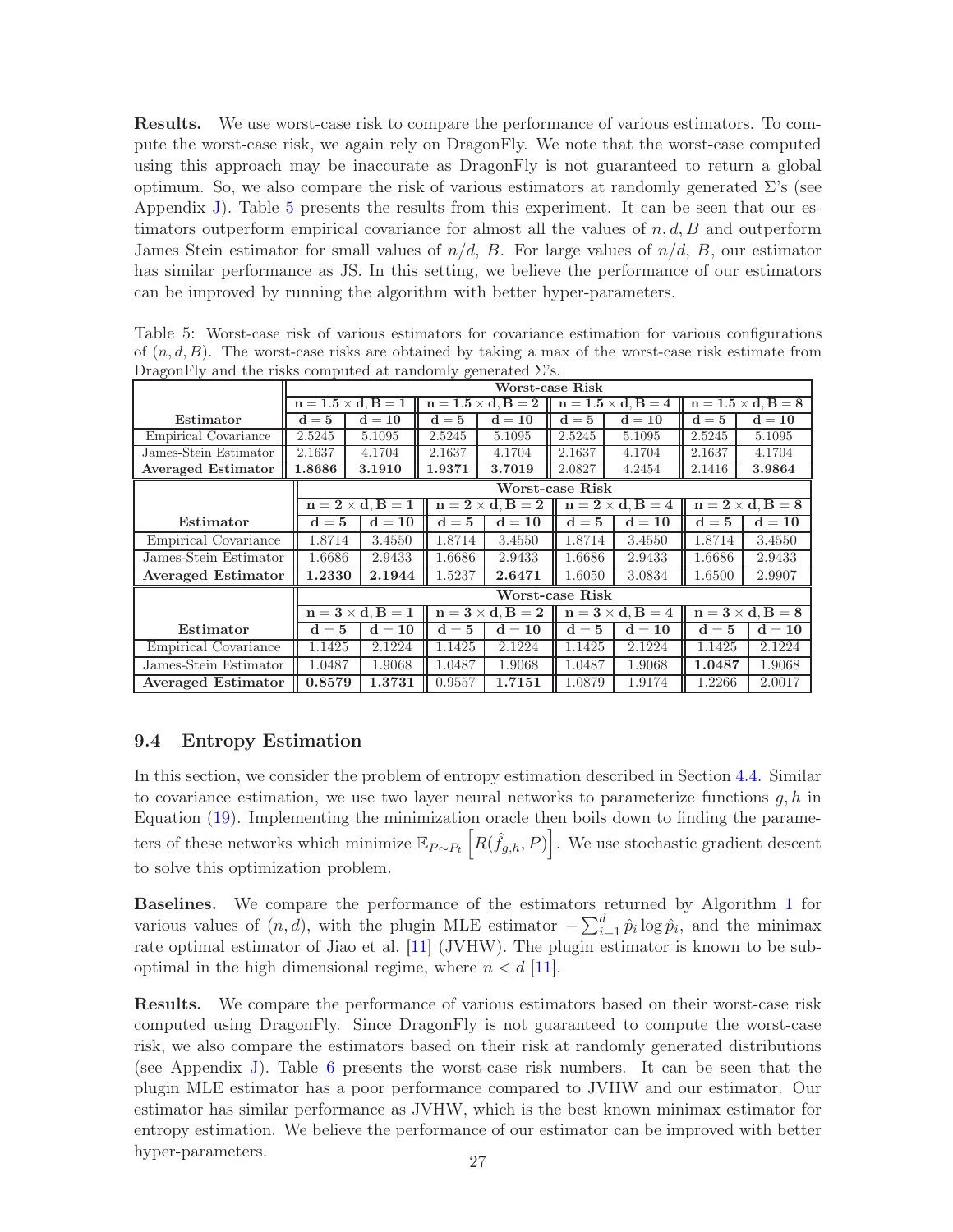|                                                                                                                                                                                                           | Worst-case Risk |  |                                                                                                                                                                             |  |  |          |  |          |  |  |
|-----------------------------------------------------------------------------------------------------------------------------------------------------------------------------------------------------------|-----------------|--|-----------------------------------------------------------------------------------------------------------------------------------------------------------------------------|--|--|----------|--|----------|--|--|
|                                                                                                                                                                                                           | $d = 10$        |  | $d = 20$                                                                                                                                                                    |  |  | $d = 40$ |  | $d = 80$ |  |  |
| Estimator $\ \mathbf{n} = 10\ \mathbf{n} = 20\ \mathbf{n} = 20\ \mathbf{n} = 40\ \mathbf{n} = 10\ \mathbf{n} = 20\ \mathbf{n} = 40\ \mathbf{n} = 20\ \mathbf{n} = 40\ \mathbf{n} = 80\ $                  |                 |  |                                                                                                                                                                             |  |  |          |  |          |  |  |
| Plugin                                                                                                                                                                                                    |                 |  | $\parallel 0.2895 \parallel 0.1178 \parallel 0.2512 \parallel 0.0347 \parallel 2.1613 \parallel 0.8909 \parallel 0.2710 \parallel 2.2424 \parallel 0.9142 \parallel 0.2899$ |  |  |          |  |          |  |  |
| <i>MLE</i>                                                                                                                                                                                                |                 |  |                                                                                                                                                                             |  |  |          |  |          |  |  |
| JVHW [11] $\parallel$ 0.3222 $\parallel$ 0.0797 $\parallel$ <b>0.1322</b> 0.0489 $\parallel$ 0.6788 $\parallel$ 0.2699 $\parallel$ 0.0648 $\parallel$ <b>0.3751</b> $\parallel$ 0.1755 $\parallel$ 0.0974 |                 |  |                                                                                                                                                                             |  |  |          |  |          |  |  |
| Averaged<br>Estimator                                                                                                                                                                                     |                 |  | $\parallel$ 0.1382 0.0723 $\parallel$ 0.1680   0.0439 $\parallel$ 0.5392   0.2320   0.0822 $\parallel$ 0.5084   0.2539   0.0672                                             |  |  |          |  |          |  |  |

<span id="page-27-1"></span>Table 6: Worst-case risk of various estimators for entropy estimation, for various values of  $(n, d)$ . The worst-case risks are obtained by taking a max of the worst-case risk estimate from DragonFly and the risks computed at randomly generated distributions.

## <span id="page-27-0"></span>10 Discussion

In this paper, we introduced an algorithmic approach for constructing minimax estimators, where we attempt to directly solve the min-max statistical game associated with the estimation problem. This is unlike the traditional approach in statistics, where an estimator is first proposed and then its minimax optimality is certified by showing its worst-case risk matches the known lower bounds for the minimax risk. Our algorithm relies on techniques from online non-convex learning for solving the statistical game and requires access to certain optimization subroutines. Given access to these subroutines, our algorithm returns a minimax estimator and a least favorable prior. This reduces the problem of designing minimax estimators to a purely computational question of efficient implementation of these subroutines. While implementing these subroutines is computationally expensive in the worst case, we showed that one can rely on the structure of the problem to reduce their computational complexity. For the well studied problems of finite Gaussian sequence model and linear regression, we showed that our approach can be used to learn provably minimax estimators in  $poly(d)$  time. For problems where provable implementation of the optimization subroutines is computationally expensive, we demonstrated that our framework can still be used together with heuristics to obtain estimators with better performance than existing (up to constant-factor) minimax estimators. We empirically demonstrated this on classical problems such as covariance and entropy estimation. We believe our approach could be especially useful in high-dimensional settings where classical estimators are sub-optimal and not much is known about minimax estimators. In such settings, our approach can provide insights into least favourable priors and aid statisticians in designing minimax estimators.

There are several avenues for future work. The most salient is a more comprehensive understanding of settings where the optimization subroutines can be efficiently implemented. In this work, we have mostly relied on invariance properties of statistical games to implement these subroutines. As described in Section [3,](#page-8-0) there are several other forms of problem structure that can be exploited to implement these subroutines. Exploring these directions can help us construct minimax estimators for several other estimation problems. Another direction for future work would be to modify our algorithm to learn an approximate minimax estimator (*i.e.,* a rate optimal estimator), instead of an exact minimax estimator. There are several reasons why switching to approximate rather than exact minimaxity can be advantageous. First, with respect to our risk tolerance, it may suffice to construct an estimator whose worstcase risk is constant factors worse than the minimax risk. Second, by switching to approximate minimaxity, we believe one can design algorithms requiring significantly weaker optimization subroutines than those required by our current algorithm. Third, the resulting algorithms might be less tailored or over-fit to the specific statistical model assumptions, so that the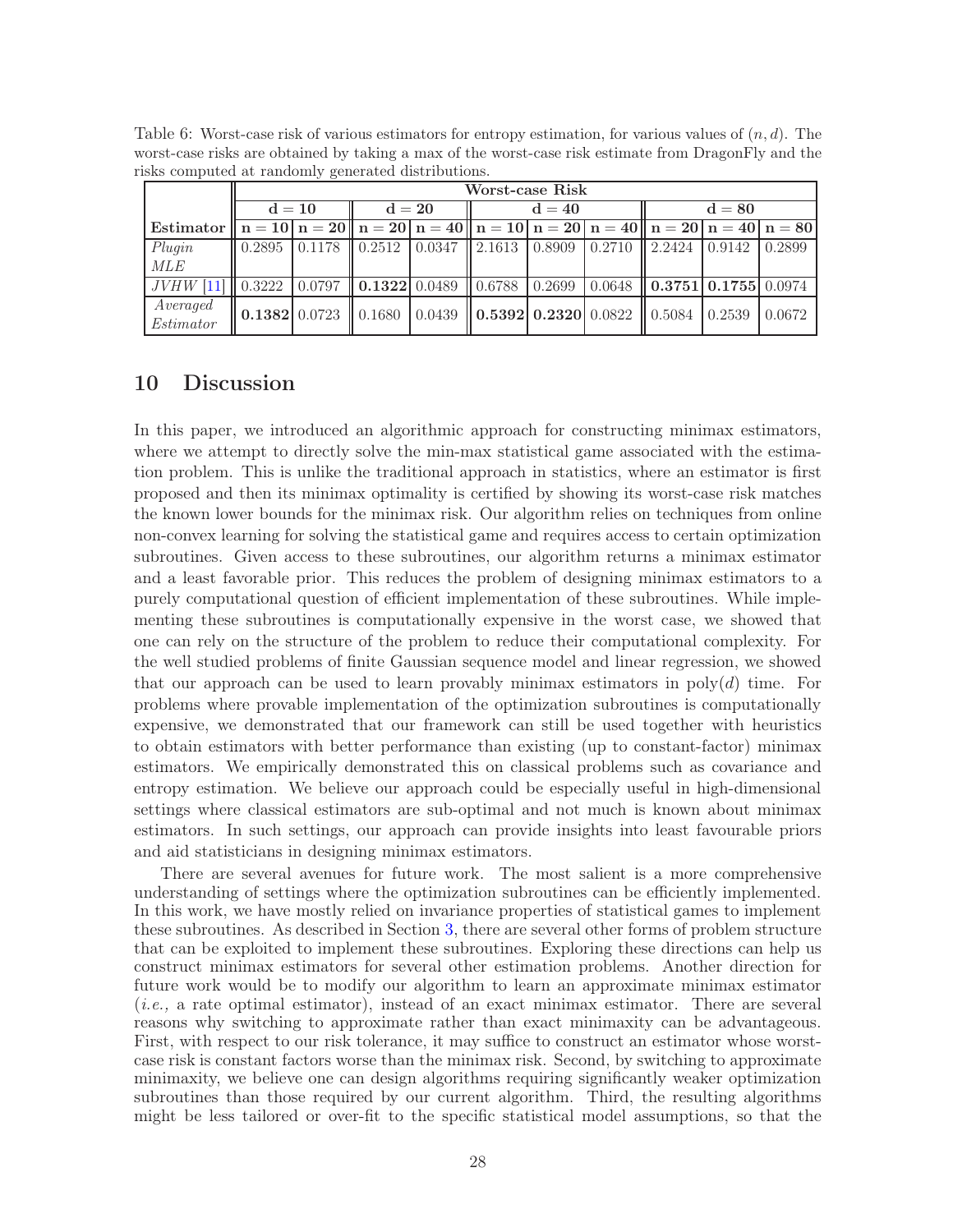resulting algorithms will be much more broadly applicable. Towards the last point, we note that our minimax estimators could always be embedded within a model selection sub-routine, so that for any given data-set, one could select from a suite of minimax estimators using standard model selection criteria. Finally, it would be of interest to modify our algorithm to output a single estimator which is simultaneously minimax for various values of  $n$ , the number of observations.

## References

- <span id="page-28-0"></span>[1] Thomas S Ferguson. Mathematical statistics: A decision theoretic approach, volume 1. Academic press, 2014.
- <span id="page-28-1"></span>[2] Erich L Lehmann and George Casella. Theory of point estimation. Springer Science & Business Media, 2006.
- <span id="page-28-2"></span>[3] Alexandre B. Tsybakov. Introduction to Nonparametric Estimation. Springer Publishing Company, Incorporated, 1st edition, 2008. ISBN 0387790519, 9780387790510.
- <span id="page-28-3"></span>[4] I. A. Ibragimov and R. Z. Has'minskii. Statistical Estimation: Asymptotic Theory. New York, 1981.
- <span id="page-28-4"></span>[5] Lucien Le Cam. Asymptotic methods in statistical decision theory. Springer Science & Business Media, 2012.
- <span id="page-28-5"></span>[6] A. W. van der Vaart. Asymptotic Statistics. Cambridge Series in Statistical and Probabilistic Mathematics. Cambridge University Press, 1998. doi: 10.1017/CBO9780511802256.
- <span id="page-28-6"></span>[7] Lucien Birgé. Approximation dans les espaces métriques et théorie de l'estimation. Zeitschrift für Wahrscheinlichkeitstheorie und verwandte Gebiete, 65(2):181–237, 1983.
- <span id="page-28-7"></span>[8] Lucien Birgé and Pascal Massart. Rates of convergence for minimum contrast estimators. Probability Theory and Related Fields, 97(1-2):113–150, 1993.
- <span id="page-28-8"></span>[9] Yuhong Yang and Andrew Barron. Information-theoretic determination of minimax rates of convergence. Annals of Statistics, pages 1564–1599, 1999.
- <span id="page-28-9"></span>[10] Jon A Wellner. Maximum likelihood in modern times: the ugly, the bad, and the good. 2015. URL <https://www.stat.washington.edu/jaw/RESEARCH/TALKS/LeCam-v2.pdf>.
- <span id="page-28-10"></span>[11] Jiantao Jiao, Kartik Venkat, Yanjun Han, and Tsachy Weissman. Minimax estimation of functionals of discrete distributions. IEEE Transactions on Information Theory, 61(5):2835–2885, 2015.
- <span id="page-28-11"></span>[12] T Tony Cai and Mark G Low. Testing composite hypotheses, hermite polynomials and optimal estimation of a nonsmooth functional. The Annals of Statistics, 39(2):1012–1041, 2011.
- <span id="page-28-12"></span>[13] G. Valiant and P. Valiant. The power of linear estimators. In 2011 IEEE 52nd Annual Symposium on Foundations of Computer Science, pages 403–412, Oct 2011. doi: 10.1109/FOCS.2011.81.
- <span id="page-28-13"></span>[14] Cristina Butucea, Mohamed Ndaoud, Natalia A Stepanova, and Alexandre B Tsybakov. Variable selection with hamming loss. The Annals of Statistics, 46(5):1837–1875, 2018.
- <span id="page-28-14"></span>[15] Yihong Wu and Pengkun Yang. Minimax rates of entropy estimation on large alphabets via best polynomial approximation. IEEE Transactions on Information Theory, 62(6):3702–3720, 2016.
- <span id="page-28-15"></span>[16] James O Berger. Statistical Decision Theory and Bayesian Analysis. Springer Science & Business Media, 1985.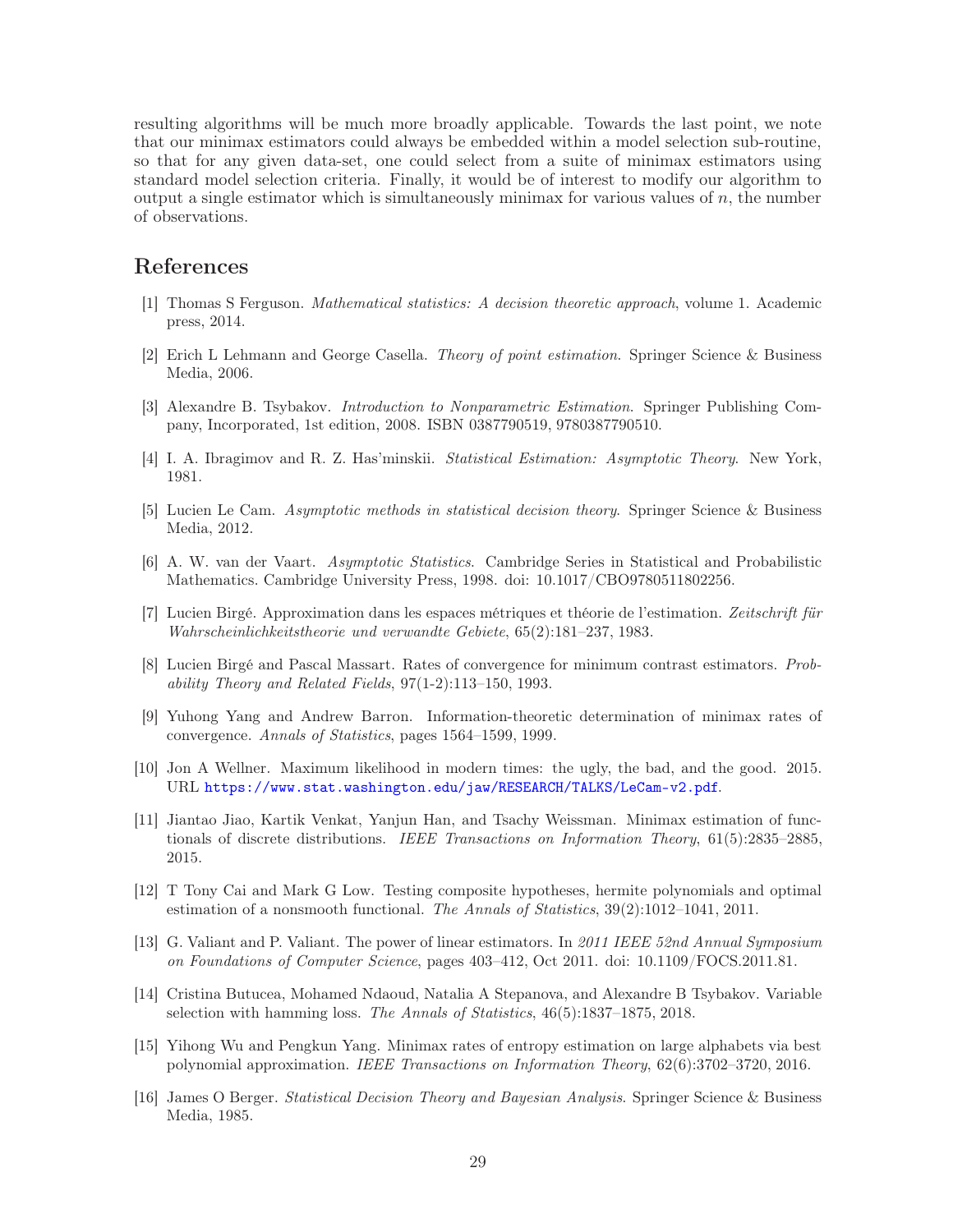- <span id="page-29-0"></span>[17] Yoav Freund and Robert E Schapire. Game theory, on-line prediction and boosting. In COLT, volume 96, pages 325–332. Citeseer, 1996.
- <span id="page-29-1"></span>[18] Robert S Chen, Brendan Lucier, Yaron Singer, and Vasilis Syrgkanis. Robust optimization for non-convex objectives. In Advances in Neural Information Processing Systems, pages 4705–4714, 2017.
- <span id="page-29-2"></span>[19] Uriel Feige, Yishay Mansour, and Robert Schapire. Learning and inference in the presence of corrupted inputs. In Conference on Learning Theory, pages 637–657, 2015.
- <span id="page-29-3"></span>[20] Iain M Johnstone. Function estimation and gaussian sequence models. Unpublished manuscript, 2(5.3), 2002.
- <span id="page-29-4"></span>[21] PJ Bickel. Minimax estimation of the mean of a normal distribution when the parameter space is restricted. The Annals of Statistics, 9(6):1301–1309, 1981.
- <span id="page-29-5"></span>[22] J Calvin Berry. Minimax estimation of a bounded normal mean vector. Journal of Multivariate Analysis, 35(1):130–139, 1990.
- <span id="page-29-6"></span>[23] Éric Marchand and François Perron. On the minimax estimator of a bounded normal mean. Statistics & probability letters, 58(4):327–333, 2002.
- <span id="page-29-7"></span>[24] Abraham Wald. Statistical decision functions. The Annals of Mathematical Statistics, pages 165–205, 1949.
- <span id="page-29-8"></span>[25] John Von Neumann, Oskar Morgenstern, and Harold William Kuhn. Theory of games and economic behavior (commemorative edition). Princeton university press, 2007.
- <span id="page-29-9"></span>[26] EB Yanovskaya. Infinite zero-sum two-person games. Journal of Soviet Mathematics, 2(5):520– 541, 1974.
- <span id="page-29-10"></span>[27] Anders Hald. The size of bayes and minimax tests as function of the sample size and the loss ratio. Scandinavian Actuarial Journal, 1971(1-2):53–73, 1971.
- <span id="page-29-11"></span>[28] Bertrand S Clarke and Andrew R Barron. Jeffreys' prior is asymptotically least favorable under entropy risk. *Journal of Statistical planning and Inference*,  $41(1):37-60, 1994$ .
- <span id="page-29-12"></span>[29] MN Ghosh. Uniform approximation of minimax point estimates. The Annals of Mathematical Statistics, pages 1031–1047, 1964.
- <span id="page-29-13"></span>[30] Wayne Nelson. Minimax solution of statistical decision problems by iteration. The Annals of Mathematical Statistics, pages 1643–1657, 1966.
- <span id="page-29-14"></span>[31] Peter J Kempthorne. Numerical specification of discrete least favorable prior distributions. SIAM Journal on Scientific and Statistical Computing, 8(2):171–184, 1987.
- <span id="page-29-15"></span>[32] Alex Luedtke, Marco Carone, Noah Simon, and Oleg Sofrygin. Learning to learn from data: Using deep adversarial learning to construct optimal statistical procedures. Science Advances, 6(9), 2020. doi: 10.1126/sciadv.aaw2140. URL <https://advances.sciencemag.org/content/6/9/eaaw2140>.
- <span id="page-29-16"></span>[33] Elad Hazan. Introduction to online convex optimization. Foundations and Trends® in Optimization,  $2(3-4):157-325$ ,  $2016$ .
- <span id="page-29-17"></span>[34] H Brendan McMahan. A survey of algorithms and analysis for adaptive online learning. The Journal of Machine Learning Research, 18(1):3117–3166, 2017.
- <span id="page-29-18"></span>[35] Adam Kalai and Santosh Vempala. Efficient algorithms for online decision problems. Journal of Computer and System Sciences, 71(3):291–307, 2005.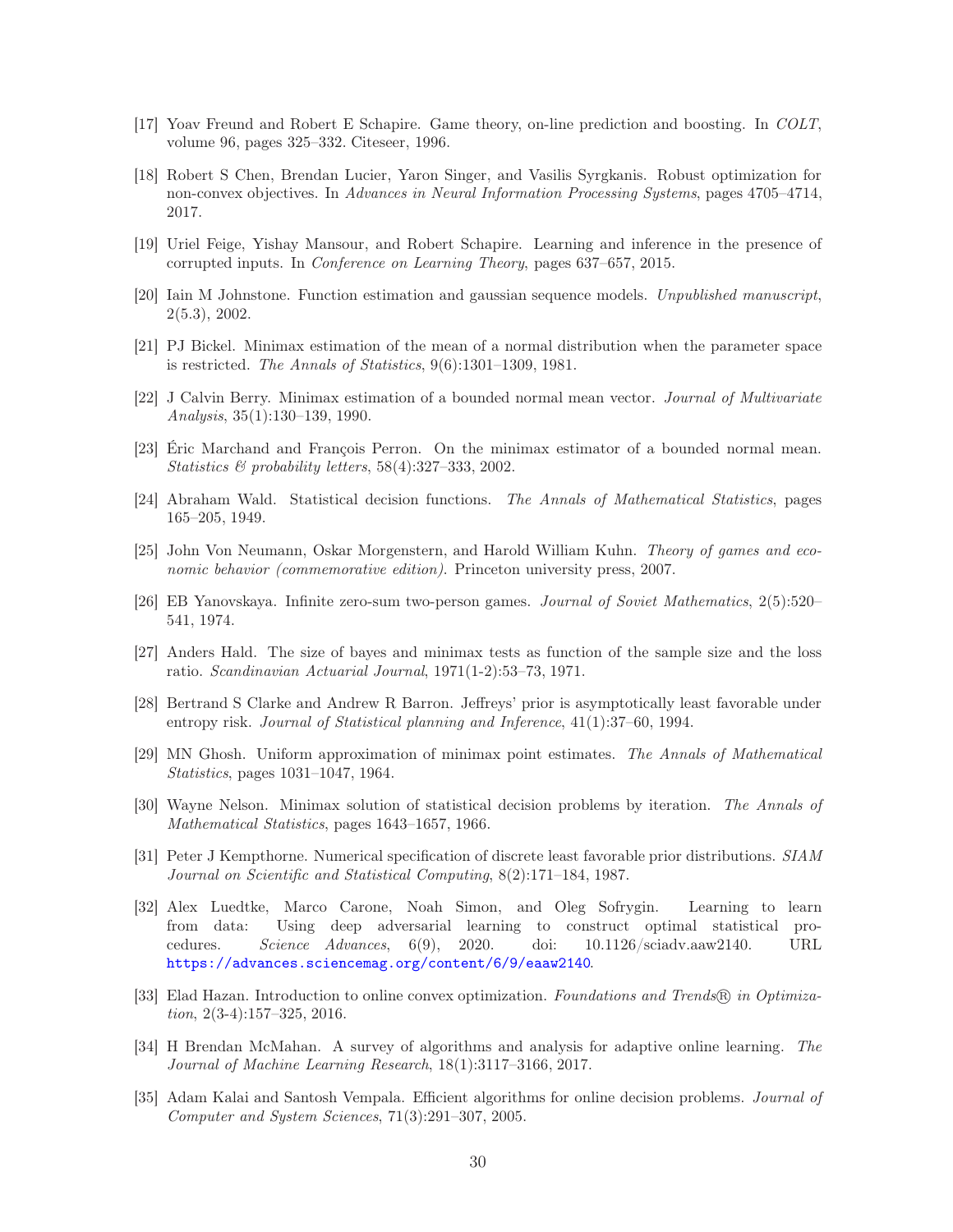- <span id="page-30-0"></span>[36] Arun Sai Suggala and Praneeth Netrapalli. Online non-convex learning: Following the perturbed leader is optimal. CoRR, abs/1903.08110, 2019. URL <http://arxiv.org/abs/1903.08110>.
- <span id="page-30-1"></span>[37] Nicolo Cesa-Bianchi and Gabor Lugosi. Prediction, learning, and games. Cambridge university press, 2006.
- <span id="page-30-2"></span>[38] Walid Krichene, Maximilian Balandat, Claire Tomlin, and Alexandre Bayen. The hedge algorithm on a continuum. In International Conference on Machine Learning, pages 824–832, 2015.
- <span id="page-30-3"></span>[39] Naman Agarwal, Alon Gonen, and Elad Hazan. Learning in non-convex games with an optimization oracle. arXiv preprint arXiv:1810.07362, 2018.
- <span id="page-30-4"></span>[40] David L Donoho, Richard C Liu, and Brenda MacGibbon. Minimax risk over hyperrectangles, and implications. The Annals of Statistics, pages 1416–1437, 1990.
- <span id="page-30-5"></span>[41] Yury Polyanskiy and Yihong Wu. Dualizing le cam's method, with applications to estimating the unseens. arXiv preprint arXiv:1902.05616, 2019.
- <span id="page-30-6"></span>[42] JA Hartigan. Asymptotic normality of posterior distributions. In Bayes theory, pages 107–118. Springer, 1983.
- <span id="page-30-7"></span>[43] J Kiefer. The Annals of Mathematical Statistics, 28(3):573–601, 1957.
- <span id="page-30-8"></span>[44] Iain M Johnstone. Gaussian estimation: Sequence and wavelet models. Unpublished manuscript, 2011.
- <span id="page-30-9"></span>[45] George Casella and William E Strawderman. Estimating a bounded normal mean. The Annals of Statistics, pages 870–878, 1981.
- <span id="page-30-10"></span>[46] Alfred Kume and Andrew TA Wood. Saddlepoint approximations for the bingham and fisher– bingham normalising constants. Biometrika, 92(2):465–476, 2005.
- <span id="page-30-11"></span>[47] Jean-Pierre Imhof. Computing the distribution of quadratic forms in normal variables. Biometrika, 48(3/4):419–426, 1961.
- <span id="page-30-12"></span>[48] Kirthevasan Kandasamy, Karun Raju Vysyaraju, Willie Neiswanger, Biswajit Paria, Christopher R. Collins, Jeff Schneider, Barnabas Poczos, and Eric P Xing. Tuning Hyperparameters without Grad Students: Scalable and Robust Bayesian Optimisation with Dragonfly.  $arXiv$ preprint arXiv:1903.06694, 2019.
- <span id="page-30-13"></span>[49] David L Donoho. The Annals of Statistics, 22(1):238–270, 1994.
- <span id="page-30-14"></span>[50] William James and Charles Stein. Estimation with quadratic loss. In *Breakthroughs in statistics*, pages 443–460. Springer, 1992.
- <span id="page-30-15"></span>[51] Lawrence D Brown and R Purves. Measurable selections of extrema. The annals of statistics, 1 (5):902–912, 1973.
- <span id="page-30-16"></span>[52] Robert A Wijsman. Invariant measures on groups and their use in statistics. IMS, 1990.
- <span id="page-30-17"></span>[53] Kanti V Mardia and Peter E Jupp. Directional statistics, volume 494. John Wiley & Sons, 2009.
- <span id="page-30-18"></span>[54] Arindam Banerjee, Inderjit S Dhillon, Joydeep Ghosh, and Suvrit Sra. Clustering on the unit hypersphere using von mises-fisher distributions. Journal of Machine Learning Research, 6(Sep): 1345–1382, 2005.
- <span id="page-30-19"></span>[55] Manzil Zaheer, Satwik Kottur, Siamak Ravanbakhsh, Barnabas Poczos, Ruslan R Salakhutdinov, and Alexander J Smola. Deep sets. In Advances in neural information processing systems, pages 3391–3401, 2017.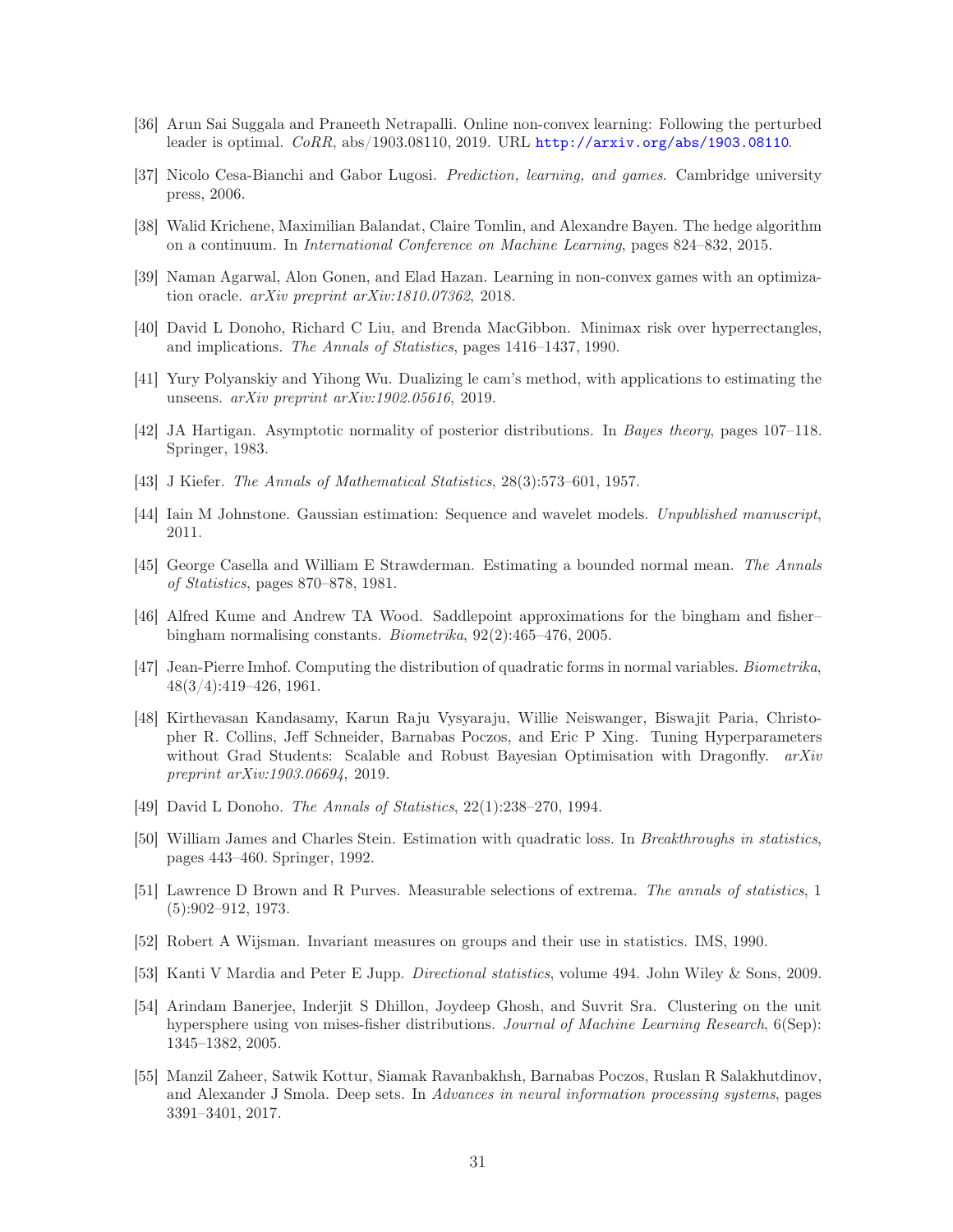## <span id="page-31-0"></span>A Measurability of Bayes Estimators

For any prior  $\Pi$ , define  $p_{\Pi}(\mathbb{X}^n)$  as

$$
\int_{\theta} \prod_{i=1}^n p(X_i; \theta) d\Pi(\theta).
$$

For any prior  $\Pi$ , define estimator  $\hat{\theta}_{\Pi}$  as follows

$$
\hat{\theta}_{\Pi}(\mathbb{X}^n) \in \operatorname*{argmin}_{\tilde{\theta} \in \Theta} \mathbb{E}_{\theta \sim \Pi(\cdot | \mathbb{X}^n)} \left[ M(\tilde{\theta}, \theta) \right].
$$

Certain regularity conditions need to hold for this to be a Bayes estimator of  $\Pi$ .  $\hat{\theta}_{\Pi}$  defined this way need not be a measurable function of  $\mathbb{X}^n$ . We now provide sufficient conditions on the statistical problem which guarantee measurability of  $\theta_{\Pi}$ . These conditions are from Brown and Purves [\[51](#page-30-15)].

**Assumption A.1.** The sample space  $\mathcal{X}^n$  and the parameter set  $\Theta$  are non-empty Borel sets.

**Assumption A.2.** Let  $\mathcal{B}(\mathcal{X}^n)$  be the Borel  $\sigma$ -algebra corresponding to the sample space  $\mathcal{X}^n$  and  $\mathcal{B}(\Theta)$ be the Borel  $\sigma$ -algebra corresponding to parameter space  $\Theta$ . Let  $\Pi$  be a prior probability measure on  $\Theta$ . Suppose, for each  $\theta \in \Theta$ ,  $P_{\theta}$  is such that, for each  $B \in \mathcal{B}(\mathcal{X}^n)$ , the function  $\theta \to P_{\theta}(B)$  is measurable  $w.r.t \mathcal{B}(\Theta)$ .

**Assumption A.3.** The loss function M defined on  $\Theta \times \Theta$  and taking non-negative real values, is measurable w.r.t  $\mathcal{B}(\Theta) \times \mathcal{B}(\Theta)$ . Moreover,  $M(\cdot, \theta)$  is lower semi-continuous on  $\Theta$ , for each  $\theta \in \Theta$ .

Under these assumptions, when  $\Theta$  is compact, Brown and Purves [\[51\]](#page-30-15) show that there exists a Borel measurable function  $\hat{\theta}_{\Pi}$  such that

$$
\hat{\theta}_{\Pi}(\mathbb{X}^n) \in \operatorname*{argmin}_{\tilde{\theta} \in \Theta} \mathbb{E}_{\theta \sim \Pi(\cdot | \mathbb{X}^n)} \left[ M(\tilde{\theta}, \theta) \right].
$$

Moreover,  $\hat{\theta}_{\Pi}$  is the Bayes estimator for  $\Pi$ .

## <span id="page-31-1"></span>B Minimax Estimators, LFPs and Nash Equilibirium

**Proposition B.1.** Consider the statistical game in Equation [\(1\)](#page-3-1). If  $(\hat{\theta}^*, P^*)$  is a mixed strategy NE of [\(1\)](#page-3-1), then the minmax and maxmin values of the linearized game are equal to each other. Moreover,  $\hat{\theta}^*$  is a minimax estimator and  $P^*$  is an LFP. Conversely, if  $\hat{\theta}^*$  is a minimax estimator, and  $P^*$  is an LFP, and the minmax and maxmin values of the linearized game [\(4\)](#page-4-1) are equal to each other, then  $(\hat{\theta}^*, P^*)$  is a mixed strategy NE of [\(1\)](#page-3-1). Moreover,  $\theta^*$  is a Bayes estimator for  $P^*$ .

*Proof.* Suppose  $(\hat{\theta}^*, P^*)$  is a mixed strategy NE. Then, from the definition of mixed strategy NE, we have

$$
\sup_{P \in \mathcal{M}_{\Theta}} R(\hat{\theta}^*, P) \le R(\hat{\theta}^*, P^*) \le \inf_{\hat{\theta} \in \mathcal{M}_{\mathcal{D}}} R(\hat{\theta}, P^*).
$$

This further implies

$$
\inf_{\hat{\theta}\in\mathcal{M}_{\mathcal{D}}} \sup_{P\in\mathcal{M}_{\Theta}} R(\hat{\theta},P) \stackrel{(a)}{\leq} \sup_{P\in\mathcal{M}_{\Theta}} R(\hat{\theta}^*,P) \leq R(\hat{\theta}^*,P^*) \stackrel{(b)}{\leq} \inf_{\hat{\theta}\in\mathcal{M}_{\mathcal{D}}} R(\hat{\theta},P^*) \stackrel{(c)}{\leq} \sup_{P\in\mathcal{M}_{\Theta}} \inf_{\hat{\theta}\in\mathcal{M}_{\mathcal{D}}} R(\hat{\theta},P).
$$

Since  $\inf_{\hat{\theta} \in \mathcal{M}_{\mathcal{D}}} \sup_{P \in \mathcal{M}_{\Theta}} R(\hat{\theta}, P) \geq \sup_{P \in \mathcal{M}_{\Theta}} \inf_{\hat{\theta} \in \mathcal{M}_{\mathcal{D}}} R(\hat{\theta}, P)$ , the above set of inequalities all hold with an equality and imply that the minmax and maxmin values of the linearized game are equal to each other. Moreover, from (a), we have  $\sup_{P \in \mathcal{M}_{\Theta}} R(\hat{\theta}^*, P) = \inf_{\hat{\theta} \in \mathcal{M}_{\mathcal{D}}} \sup_{P \in \mathcal{M}_{\Theta}} R(\hat{\theta}, P)$ . This implies  $\hat{\theta}^*$  is a minimax estimator. From (c), we have  $\inf_{\hat{\theta} \in \mathcal{M}_{\mathcal{D}}} R(\hat{\theta}, P^*) = \sup_{P \in \mathcal{M}_{\Theta}} \inf_{\hat{\theta} \in \mathcal{M}_{\mathcal{D}}} R(\hat{\theta}, P)$ .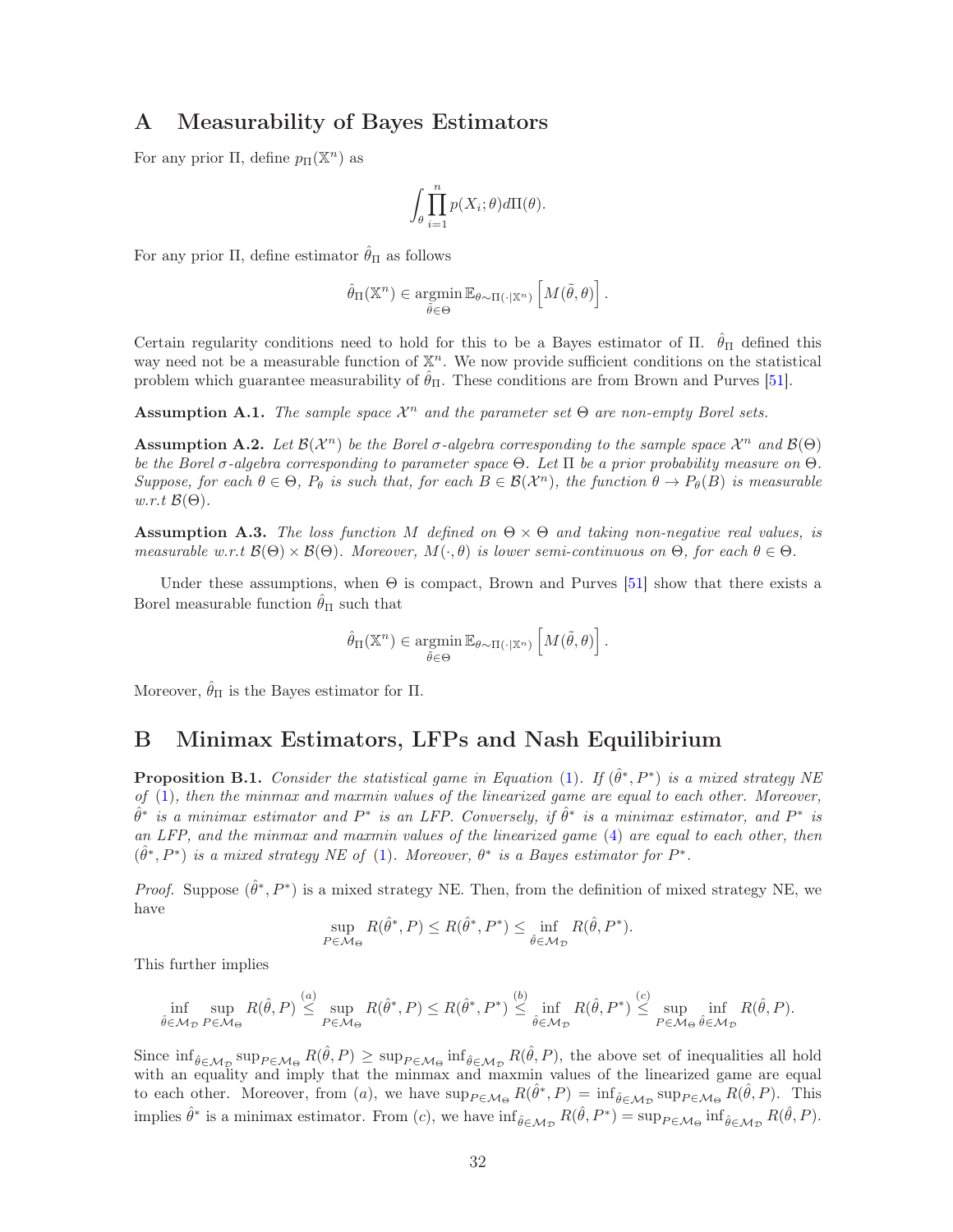This implies  $P^*$  is an LFP. Finally, from (b), we have  $R(\hat{\theta}^*, P^*) = \inf_{\hat{\theta} \in \mathcal{M}_{\mathcal{D}}} R(\hat{\theta}, P^*)$ . This implies  $\hat{\theta}^*$ is a Bayes estimator for  $P^*$ .

We now prove the converse. Since  $\hat{\theta}^*$  is a minimax estimator and  $P^*$  is an LFP, we have

$$
\sup_{P \in \mathcal{M}_{\Theta}} R(\hat{\theta}^*, P) = \inf_{\hat{\theta} \in \mathcal{M}_{\mathcal{D}}} \sup_{P \in \mathcal{M}_{\Theta}} R(\hat{\theta}, P), \quad \inf_{\hat{\theta} \in \mathcal{M}_{\mathcal{D}}} R(\hat{\theta}, P^*) = \sup_{P \in \mathcal{M}_{\Theta}} \inf_{\hat{\theta} \in \mathcal{M}_{\mathcal{D}}} R(\hat{\theta}, P).
$$

Moreover, since minmax and maxmin values of the linearized game are equal to each other, all the above 4 quantities are equal to each other. Since  $R(\hat{\theta}^*, P^*) \leq \sup_{P \in \mathcal{M}_{\Theta}} R(\hat{\theta}^*, P)$  and  $R(\hat{\theta}^*, P^*) \geq$  $\inf_{\hat{\theta}\in\mathcal{M}_{\mathcal{D}}} R(\hat{\theta}, P^*)$ , we have

$$
\sup_{P \in \mathcal{M}_{\Theta}} R(\hat{\theta}^*, P) = R(\hat{\theta}^*, P^*) = \inf_{\hat{\theta} \in \mathcal{M}_{\mathcal{D}}} R(\hat{\theta}, P^*).
$$

This shows that  $(\hat{\theta}^*, P^*)$  is a mixed strategy NE of the linear game in Equation [\(4\)](#page-4-1).

 $\Box$ 

# <span id="page-32-0"></span>C Follow the Perturbed Leader (FTPL)

We now describe the FTPL algorithm in more detail. We first introduce the notion of an offline optimization oracle, which takes as input a function  $f : \mathcal{X} \to \mathbb{R}$  and a perturbation vector  $\sigma$  and returns an approximate minimizer of  $f(x)-\langle \sigma, x \rangle$ . An optimization oracle is called " $(\alpha, \beta)$ -approximate optimization oracle" if it returns  $\mathbf{x}^* \in \mathcal{X}$  such that

$$
f(\mathbf{x}^*) - \langle \sigma, \mathbf{x}^* \rangle \le \inf_{\mathbf{x} \in \mathcal{X}} f(\mathbf{x}) - \langle \sigma, \mathbf{x} \rangle + \alpha + \beta ||\sigma||_1.
$$

Denote such an oracle with  $\mathcal{O}_{\alpha,\beta}^{\text{FTPL}}(f,\sigma)$ . Given access to such an oracle, the FTPL algorithm is given by the following prediction rule (see Algorithm [6\)](#page-32-1)

$$
\mathbf{x}_t = \mathcal{O}_{\alpha,\beta}^{\text{FTPL}}\left(\sum_{i=1}^{t-1} f_i, \sigma\right),
$$

where  $\sigma \in \mathbb{R}^d$  is a random perturbation such that  $\{\sigma_j\}_{j=1}^d \stackrel{i.i.d}{\sim} \text{Exp}(\eta)$  and  $\text{Exp}(\eta)$  is the exponential distribution with parameter  $\eta$ . We now state the following result from Suggala and Netrapalli [\[36](#page-30-0)] which provides an upper bound on the expected regret of Algorithm [6.](#page-32-1)

<span id="page-32-2"></span>**Theorem C.1** (Regret Bound). Let D be the  $\ell_{\infty}$  diameter of X. Suppose the losses encountered by the learner are L-Lipschitz w.r.t  $\ell_1$  norm. For any fixed  $\eta$ , the predictions of Algorithm [6](#page-32-1) satisfy the following regret bound

$$
\mathbb{E}\left[\frac{1}{T}\sum_{t=1}^T f_t(\mathbf{x}_t) - \frac{1}{T}\inf_{\mathbf{x}\in\mathcal{X}}\sum_{t=1}^T f_t(\mathbf{x})\right] \leq O\left(\eta d^2 DL^2 + \frac{d(\beta T + D)}{\eta T} + \alpha + \beta dL\right).
$$

<span id="page-32-1"></span>Algorithm 6 Follow the Perturbed Leader (FTPL)

1: **Input:** Parameter of exponential distribution  $\eta$ , approximate optimization subroutine  $\mathcal{O}_{\alpha,\beta}$ 

2: for  $t = 1 \dots T$  do

3: Generate random vector  $\sigma$  such that  $\{\sigma_j\}_{j=1}^d \stackrel{i.i.d}{\sim} \text{Exp}(\eta)$ 

4: Predict  $\mathbf{x}_t$  as

$$
\mathbf{x}_t = \mathcal{O}_{\alpha,\beta}^{\text{FTPL}}\left(\sum_{i=1}^{t-1} f_i, \sigma\right).
$$

5: Observe loss function  $f_t$ 

6: end for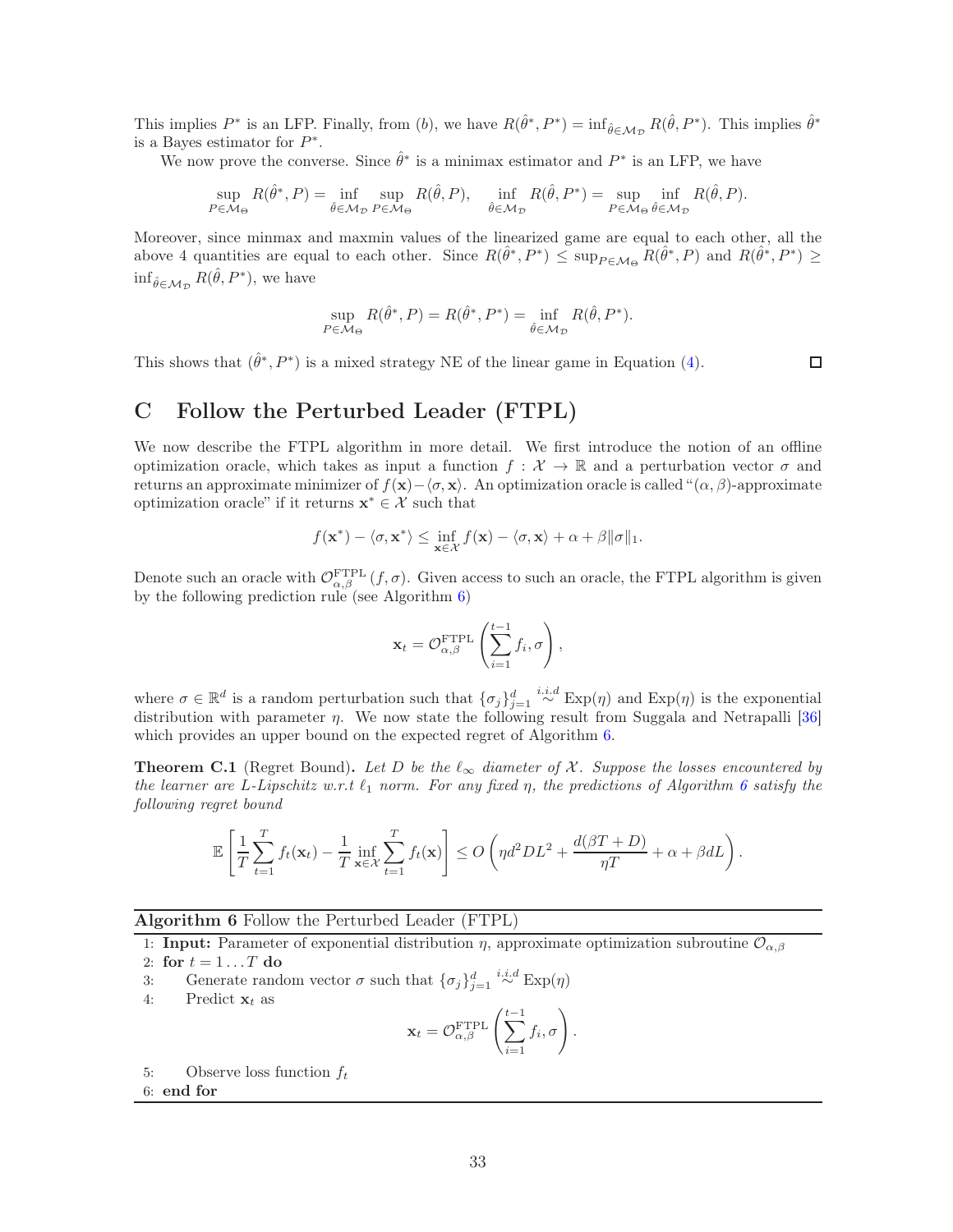## D Minimax Estimation via Online Learning

### D.1 Proof of Proposition [3.1](#page-8-2)

We have the following bounds on the regret of the minimization and maximization players

$$
\sum_{t=1}^{T} R(\hat{\theta}_t, P_t) - \inf_{\hat{\theta} \in \mathcal{D}} \sum_{t=1}^{T} R(\hat{\theta}, P_t) \le \epsilon_1(T),
$$
  
\n
$$
\sup_{\theta \in \Theta} \sum_{t=1}^{T} R(\hat{\theta}_t, \theta) - \sum_{t=1}^{T} R(\hat{\theta}_t, P_t) \le \epsilon_2(T).
$$

Now consider the following

$$
\inf_{\hat{\theta}\in\mathcal{D}}\frac{1}{T}\sum_{t=1}^{T}R(\hat{\theta},P_t)
$$
\n
$$
\geq \frac{1}{T}\sum_{t=1}^{T}R(\hat{\theta}_t,P_t) - \frac{\epsilon_1(T)}{T}
$$
\n
$$
\geq \sup_{\theta\in\Theta}\frac{1}{T}\sum_{t=1}^{T}R(\hat{\theta}_t,\theta) - \frac{\epsilon_1(T) + \epsilon_2(T)}{T},
$$
\n(20)

where the first and the second inequalities follow from the regret bounds of the minimization and maximization players. We further bound the LHS and RHS of the above inequality as follows

$$
\inf_{\hat{\theta}\in\mathcal{D}}\frac{1}{T}\sum_{t=1}^{T}R(\hat{\theta},P_t) \leq \frac{1}{T^2}\sum_{t=1}^{T}\sum_{t'=1}^{T}R(\hat{\theta}_{t'},P_t) = R(\hat{\theta}_{RND},P_{AVG}),
$$
  
\n
$$
\sup_{\theta\in\Theta}\frac{1}{T}\sum_{t=1}^{T}R(\hat{\theta}_{t},\theta) \geq \frac{1}{T^2}\sum_{t=1}^{T}\sum_{t'=1}^{T}R(\hat{\theta}_{t'},P_t) = R(\hat{\theta}_{RND},P_{AVG}).
$$

Combining the previous two sets of inequalities gives us

$$
R(\hat{\theta}_{RND}, P_{AVG}) \ge \sup_{\theta \in \Theta} R(\hat{\theta}_{RND}, \theta) - \frac{\epsilon_1(T) + \epsilon_2(T)}{T},
$$
  

$$
R(\hat{\theta}_{RND}, P_{AVG}) \le \inf_{\hat{\theta} \in \mathcal{D}} R(\hat{\theta}, P_{AVG}) + \frac{\epsilon_1(T) + \epsilon_2(T)}{T}.
$$

### D.2 Proof of Theorem [3.1](#page-10-1)

To prove the Theorem we first bound the regret of each player and then rely on Proposition [3.1](#page-8-2) to show that the iterates converge to a NE. Since the maximization player is responding using FTPL to the actions of minimization player, we rely on Theorem [C.1](#page-32-2) to bound her regret. First note that the sequence of reward functions seen by the maximization player  $R(\hat{\theta}_i, \cdot)$  are L-Lipschitz. Moreover, the domain  $\Theta$  has  $\ell_{\infty}$  diameter of D. So applying Theorem [C.1](#page-32-2) gives us the following regret bound

$$
\mathbb{E}_{\sigma}\left[\sup_{\theta\in\Theta}\frac{1}{T}\sum_{t=1}^T R(\hat{\theta}_t,\theta)-\frac{1}{T}\sum_{t=1}^T R(\hat{\theta}_t,\theta_t(\sigma))\right]\leq O\left(\eta d^2DL^2+\frac{d(\beta T+D)}{\eta T}+\alpha+\beta dL\right).
$$

Taking the expectation inside, we get the following

$$
\sup_{\theta \in \Theta} \frac{1}{T} \sum_{t=1}^{T} R(\hat{\theta}_t, \theta) - \frac{1}{T} \sum_{t=1}^{T} R(\hat{\theta}_t, P_t) \le O\left(\eta d^2 DL^2 + \frac{d(\beta T + D)}{\eta T} + \alpha + \beta dL\right).
$$
 (21)

Since the minimization player is using BR, her regret is upper bounded by 0. Plugging in these two regret bounds in Proposition [3.1](#page-8-2) gives us the required result.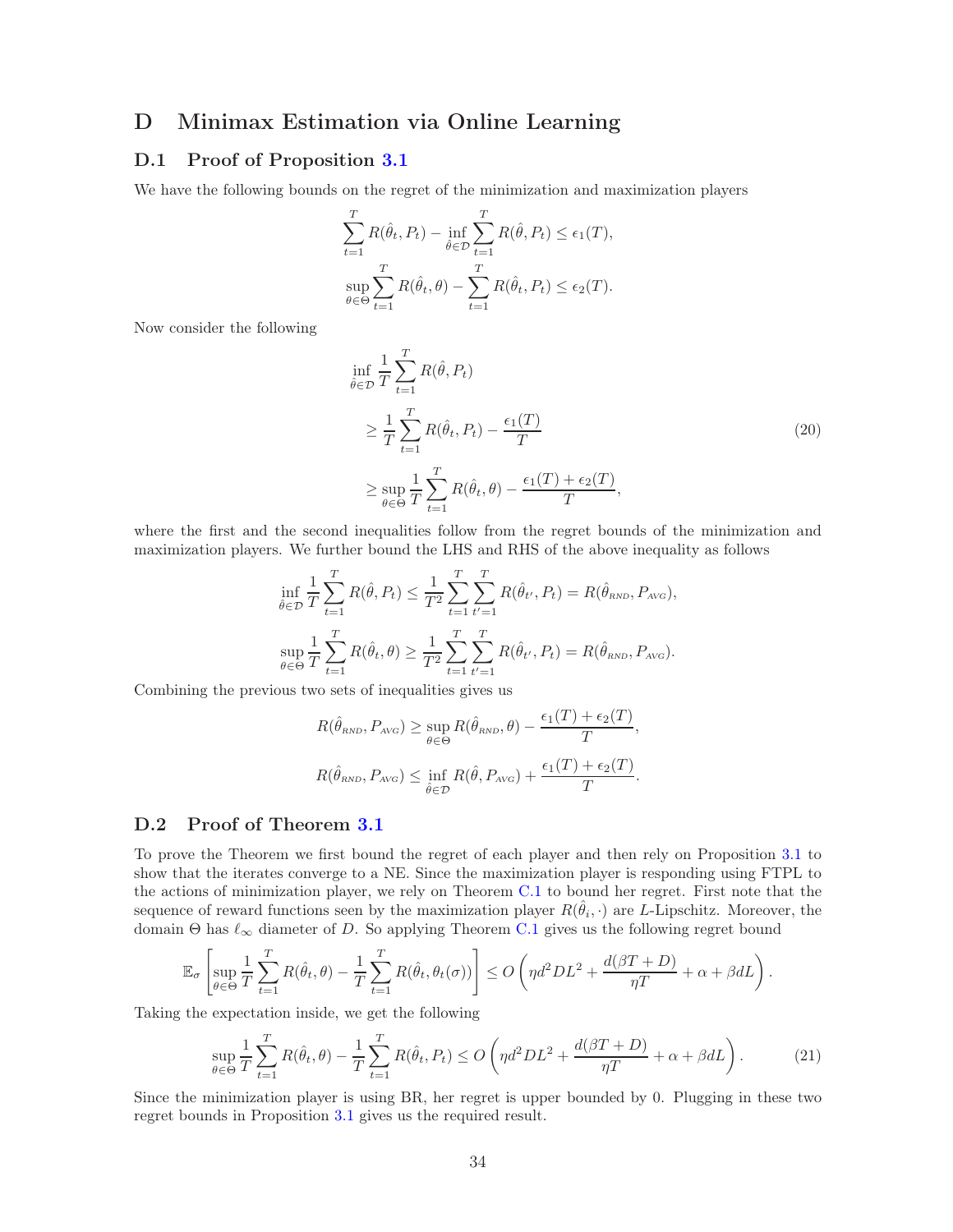### D.3 Proof of Corollary [3.1](#page-10-2)

Note that this corollary is only concerned about existence of minimax estimators and LFPs, and showing that minmax and maxmin values of Equation [\(4\)](#page-4-1) are equal to each other. So we can ignore the approximation errors introduced by the oracles and set  $\alpha = \beta = \alpha' = 0$  in the results of Theorem [3.1](#page-10-1) (that is, we assume access to exact optimization oracles, as we are only concerned with existence of NE and not about computational tractability of the algorithm).

**Minimax Theorem.** To prove the first part of the corollary, we set  $\eta = \sqrt{\frac{1}{dL^2T}}$  in Theorem [3.1](#page-10-1) and let  $T \to \infty$ . We get

$$
\sup_{\theta \in \Theta} R(\hat{\theta}_{RND}, \theta) = \inf_{\hat{\theta} \in \mathcal{D}} R(\hat{\theta}, P_{AVG})
$$
  
\n
$$
\implies \sup_{P \in \mathcal{M}_{\Theta}} R(\hat{\theta}_{RND}, P) = \inf_{\hat{\theta} \in \mathcal{M}_{\mathcal{D}}} R(\hat{\theta}, P_{AVG})
$$
  
\n
$$
\implies \inf_{\hat{\theta} \in \mathcal{M}_{\mathcal{D}}} \sup_{P \in \mathcal{M}_{\Theta}} R(\hat{\theta}, P) \le \sup_{P \in \mathcal{M}_{\Theta}} \inf_{\hat{\theta} \in \mathcal{M}_{\mathcal{D}}} R(\hat{\theta}, P).
$$

Since minmax value of any game is always greater than or equal to maxmin value of the game, we get

$$
\inf_{\hat{\theta}\in\mathcal{M}_{\mathcal{D}}} \sup_{P\in\mathcal{M}_{\Theta}} R(\hat{\theta}, P) = \sup_{P\in\mathcal{M}_{\Theta}} \inf_{\hat{\theta}\in\mathcal{M}_{\mathcal{D}}} R(\hat{\theta}, P) R^*.
$$

Existence of LFP. We now show that the statistical game has an LFP. To prove this result, we make use of the following result on the compactness of probability spaces. If  $\Theta$  is a compact space, then  $M_{\Theta}$  is sequentially compact; that is, any sequence  $P_n \in M_{\Theta}$  has a convergent subsequence converging to a point in  $M_{\Theta}$  (the notion of convergence here is weak convergence). Let  $P_{AVG,t} = \frac{1}{t} \sum_{i=1}^{t} P_i$  be the mixture distribution obtained from the first t iterates of Algorithm [1](#page-10-0) when run with  $\eta = \sqrt{\frac{1}{dL^2T}}$ and exact optimization oracles. Consider the sequence of probability measures  $\{P_{AVG,t}\}_{t=1}^{\infty}$ . Since the parameter space  $\Theta$  is compact, we know that there exists a converging subsequence  $\{P_{AVG,t_i}\}_{i=1}^{\infty}$ . Let  $P^* \in \mathcal{M}_{\Theta}$  be the limit of this sequence. In the rest of the proof, we show that  $P^*$  is an LFP; that is,  $\inf_{\hat{\theta}\in\mathcal{D}} R(\hat{\theta}, P^*) = R^*$ . Since  $R(\hat{\theta}, \theta)$  is bounded, and Lipschitz in its second argument, we have

$$
\forall \hat{\theta} \in \mathcal{M}_{\mathcal{D}} \quad \lim_{i \to \infty} R(\hat{\theta}, P_{\text{AVG}, t_i}) = R(\hat{\theta}, P^*). \tag{22}
$$

This follows from the equivalent formulations of weak convergence of measures. We now make use of the following result from Corollary [3.2](#page-11-0) (which we prove later in Appendix [D.4\)](#page-35-0)

<span id="page-34-0"></span>
$$
\inf_{\hat{\theta}\in\mathcal{D}} R(\hat{\theta}, P_{\text{AVG},t}) \ge R^* - O(t^{-\frac{1}{2}}).
$$

Combining this with the fact that  $\sup_{P \in \mathcal{M}_{\Theta}} \inf_{\hat{\theta} \in \mathcal{D}} R(\hat{\theta}, P) = R^*$ , we get

<span id="page-34-1"></span>
$$
\lim_{i \to \infty} \inf_{\hat{\theta} \in \mathcal{D}} R(\hat{\theta}, P_{\text{AVG}, t_i}) = R^*.
$$
\n(23)

Equations [\(22\)](#page-34-0), [\(23\)](#page-34-1) show that  $\inf_{\hat{\theta}\in\mathcal{D}} R(\hat{\theta}, P_{AVG,t_i})$ ,  $R(\tilde{\theta}, P_{AVG,t_i})$  are converging sequences as  $i \to \infty$ . Since  $\inf_{\hat{\theta}\in\mathcal{D}} R(\hat{\theta}, P_{AVG,t_i}) \leq R(\tilde{\theta}, P_{AVG,t_i})$  for all  $i, \tilde{\theta} \in \mathcal{D}$ , we have

$$
\lim_{i \to \infty} \inf_{\hat{\theta} \in \mathcal{D}} R(\hat{\theta}, P_{\text{AVG}, t_i}) \leq \lim_{i \to \infty} R(\tilde{\theta}, P_{\text{AVG}, t_i}), \quad \forall \tilde{\theta} \in \mathcal{D}.
$$

From Equations  $(22)$ ,  $(23)$ , we then have

$$
R^* \le R(\tilde{\theta}, P^*), \quad \forall \tilde{\theta} \in \mathcal{D}
$$

$$
\implies R^* \le \inf_{\hat{\theta} \in \mathcal{D}} R(\hat{\theta}, P^*),
$$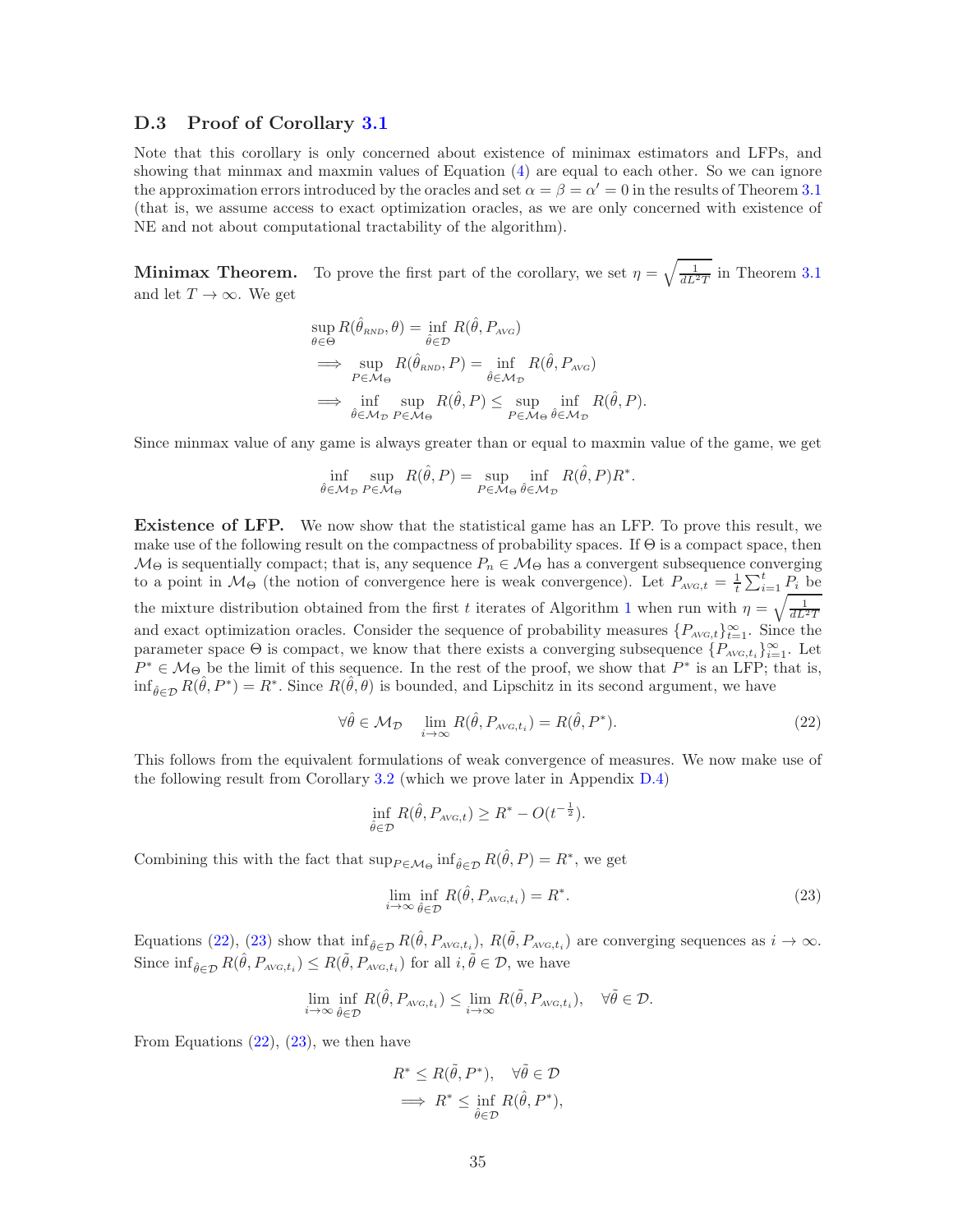Combining this with the fact that  $\sup_{P \in \mathcal{M}_{\Theta}} \inf_{\hat{\theta} \in \mathcal{D}} R(\hat{\theta}, P) = R^*$ , we get

$$
\inf_{\hat{\theta}\in\mathcal{D}} R(\hat{\theta}, P^*) = R^*.
$$

This shows that  $P^*$  is an LFP.

Existence of Minimax Estimator. To show the existence of a minimax estimator, we make use of the following result from Wald [\[24\]](#page-29-7), which is concerned about the "compactness" of the space of estimators  $\mathcal{M}_{\mathcal{D}}$ .

**Proposition D.1.** Suppose  $\Theta$  is compact w.r.t  $\Delta_M(\theta_1, \theta_2) = \sup_{\theta \in \Theta} |M(\theta_1, \theta) - M(\theta_2, \theta)|$ . Moreover, suppose the risk R is bounded. Then for any sequence of  $\{\hat{\theta}_i\}_{i=1}^{\infty}$  of estimators there exists a subsequence  $\{\hat{\theta}_{i_j}\}_{j=1}^{\infty}$  such that  $\lim_{j\to\infty} \hat{\theta}_{i_j} = \hat{\theta}_0$  and for any  $\theta \in \Theta$ 

$$
\lim \inf_{i \to \infty} R(\hat{\theta}_{i_j}, \theta) \ge R(\hat{\theta}_0, \theta).
$$

Let  $\hat{\theta}_{RND,t}$  be the randomized estimator obtained by uniformly sampling an estimator from  $\{\hat{\theta}_i\}_{i=1}^t$ . Consider the sequence of estimators  $\{\hat{\theta}_{RND,t}\}_{t=1}^{\infty}$ . From the above proposition, we know that there exists a subsequence  $\{\hat{\theta}_{RND,t_j}\}_{j=1}^{\infty}$  and an estimator  $\hat{\theta}^*$  such that  $\liminf_{j\to\infty} R(\hat{\theta}_{RND,t_j}, \theta) \geq R(\hat{\theta}^*, \theta)$ . We now show that  $\hat{\theta}^*$  is a minimax estimator; that is, we show that  $\sup_{\theta \in \Theta} R(\hat{\theta}^*, \theta) = R^*$ . We make use of the following result from Corollary [3.2](#page-11-0)

$$
\sup_{\theta \in \Theta} R(\hat{\theta}_{RND,t}, \theta) \leq R^* + O(t^{-\frac{1}{2}}).
$$

Combining this with the fact that  $\inf_{\hat{\theta} \in \mathcal{D}} \sup_{P \in \mathcal{M}_{\Theta}} R(\hat{\theta}, P) = R^*$ , we get

$$
\lim_{j \to \infty} \sup_{\theta \in \Theta} R(\hat{\theta}_{\text{RND}, t_j}, \theta) = R^*.
$$
\n(24)

Since  $\sup_{\theta \in \Theta} R(\hat{\theta}_{\text{RND},t_j}, \theta) \geq R(\hat{\theta}_{\text{RND},t_j}, \tilde{\theta})$  for any  $j, \tilde{\theta} \in \Theta$ , we have

$$
\liminf_{j \to \infty} \sup_{\theta \in \Theta} R(\hat{\theta}_{\text{RND}, t_j}, \theta) \ge \liminf_{j \to \infty} R(\hat{\theta}_{\text{RND}, t_j}, \tilde{\theta}) \ge R(\hat{\theta}^*, \theta), \quad \forall \tilde{\theta} \in \Theta.
$$

Since  $\{R(\hat{\theta}_{RND,t_j}, \theta)\}_{j=1}^{\infty}$  is a converging sequence, we have

$$
\liminf_{j \to \infty} \sup_{\theta \in \Theta} R(\hat{\theta}_{\text{RND}, t_j}, \theta) = \lim_{j \to \infty} \sup_{\theta \in \Theta} R(\hat{\theta}_{\text{RND}, t_j}, \theta) = R^*.
$$

This together with the previous inequality gives us  $\sup_{\tilde{\theta}\in\Theta} R(\hat{\theta}_{RND,t_j}, \tilde{\theta}) \leq R^*$ . This shows that  $\theta^*$  is a minimax estimator.

### <span id="page-35-0"></span>D.4 Proof of Corollary [3.2](#page-11-0)

Minimax Estimator. From Theorem [3.1](#page-10-1) we have

$$
\sup_{\theta \in \Theta} R(\hat{\theta}_{RND}, \theta) = \sup_{\theta \in \Theta} \frac{1}{T} \sum_{i=1}^{T} R(\hat{\theta}_{i}, \theta)
$$
  
\n
$$
\leq \inf_{\hat{\theta} \in \mathcal{D}} \frac{1}{T} \sum_{i=1}^{T} R(\hat{\theta}, P_{i}) + O\left(\eta d^{2} DL^{2} + \frac{d(\beta T + D)}{\eta T} + \alpha + \alpha' + \beta dL\right)
$$
  
\n
$$
= \inf_{\hat{\theta} \in \mathcal{M}_{\mathcal{D}}} \frac{1}{T} \sum_{i=1}^{T} R(\hat{\theta}, P_{i}) + O\left(\eta d^{2} DL^{2} + \frac{d(\beta T + D)}{\eta T} + \alpha + \alpha' + \beta dL\right)
$$
  
\n
$$
\leq \inf_{\hat{\theta} \in \mathcal{M}_{\mathcal{D}}} \sup_{P \in \mathcal{M}_{\Theta}} R(\hat{\theta}, P) + O\left(\eta d^{2} DL^{2} + \frac{d(\beta T + D)}{\eta T} + \alpha + \alpha' + \beta dL\right),
$$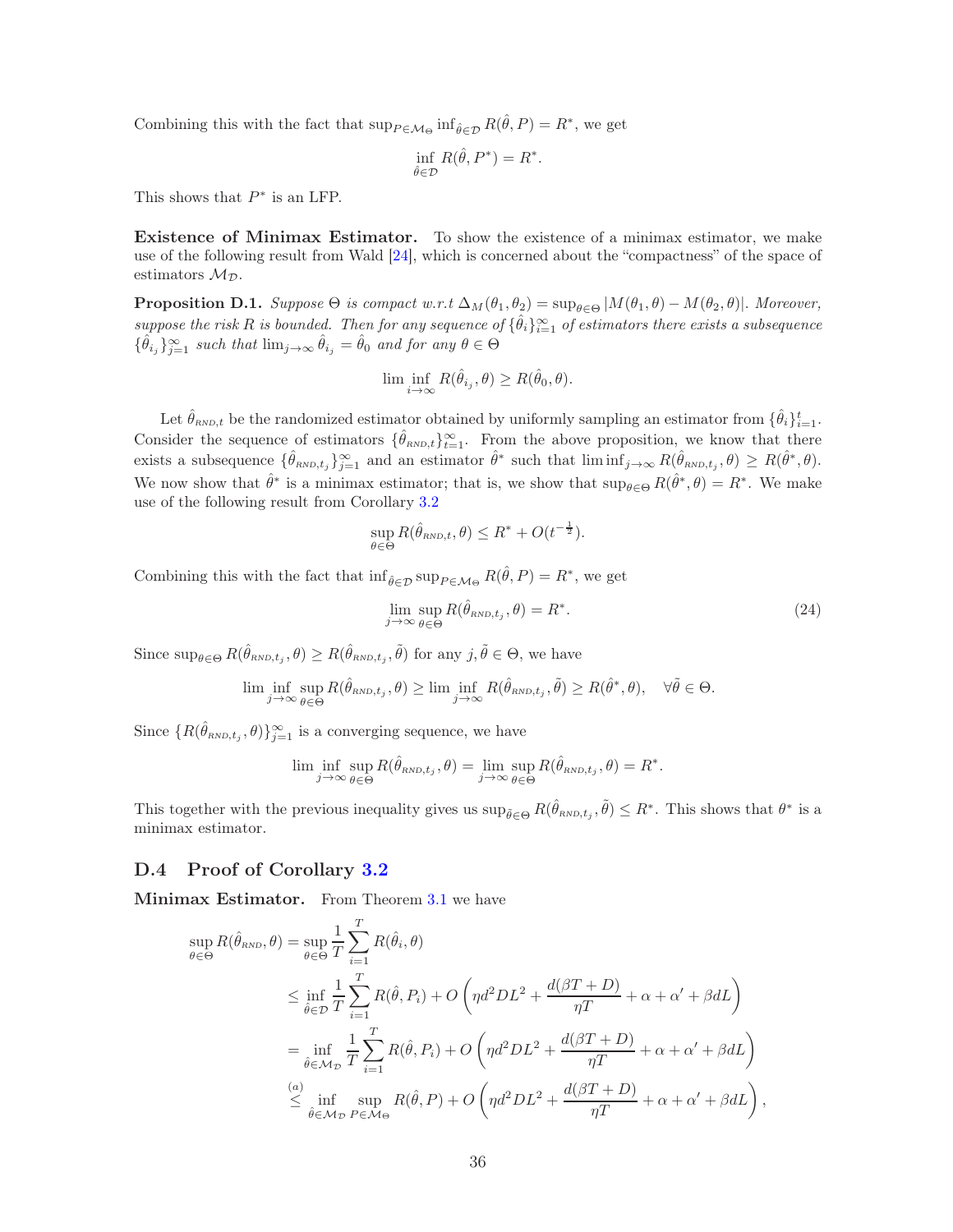where (a) follows from the fact that  $\sup_{\theta \in \Theta} R(\hat{\theta}, \theta) \geq \frac{1}{T} \sum_{i=1}^{T} R(\hat{\theta}, P_i)$ . Substituting  $\eta = \sqrt{\frac{1}{dL^2T}}$  in the above equation shows that the randomized estimator is approximately minimax. This completes the first part of the proof. If the metric  $M$  is convex in its first argument, then from Jensen's inequality we have

<span id="page-36-0"></span>
$$
\forall \theta, \quad R(\hat{\theta}_{AVG}, \theta) \le R(\hat{\theta}_{RND}, \theta).
$$

This shows that the worst-case risk of  $\hat{\theta}_{AVG}$  is upper bounded as

$$
\sup_{\theta \in \Theta} R(\hat{\theta}_{A\vee\sigma}, \theta) \le \inf_{\hat{\theta} \in \mathcal{M}_D} \sup_{P \in \mathcal{M}_\Theta} R(\hat{\theta}, \theta) + O\left(\eta d^2 DL^2 + \frac{d(\beta T + D)}{\eta T} + \alpha + \alpha' + \beta dL\right). \tag{25}
$$

Substituting  $\eta = \sqrt{\frac{1}{dL^2T}}$  in Equation [\(25\)](#page-36-0) gives us the required bound on the worst-case risk of  $\hat{\theta}_{AVG}$ .

LFP. We now prove the results pertaining to LFP. From Theorem [3.1,](#page-10-1) we have

$$
\inf_{\hat{\theta} \in \mathcal{M}_{\mathcal{D}}} R(\hat{\theta}, P_{\text{AVG}}) = \inf_{\hat{\theta} \in \mathcal{M}_{\mathcal{D}}} \frac{1}{T} \sum_{i=1}^{T} R(\hat{\theta}, P_i)
$$
\n
$$
\geq \sup_{P \in \mathcal{M}_{\Theta}} \frac{1}{T} \sum_{i=1}^{T} R(\hat{\theta}_i, P) - O\left(\eta d^2 DL^2 + \frac{d(\beta T + D)}{\eta T} + \alpha + \alpha' + \beta dL\right)
$$
\n
$$
\geq \inf_{\hat{\theta} \in \mathcal{M}_{\mathcal{D}}} \sup_{P \in \mathcal{M}_{\Theta}} R(\hat{\theta}, P) - O\left(\eta d^2 DL^2 + \frac{d(\beta T + D)}{\eta T} + \alpha + \alpha' + \beta dL\right).
$$

Substituting  $\eta = \sqrt{\frac{1}{dL^2T}}$  in the above equation shows that  $P_{AVG}$  is approximately least favourable. Now consider the case where M is convex in its first argument. To show that  $\hat{\theta}_{AVG}$  is an approximate Bayes estimator for  $P_{AVG}$ , we again rely on Theorem [3.1](#page-10-1) where we showed that

$$
\sup_{P \in \mathcal{M}_{\Theta}} \frac{1}{T} \sum_{i=1}^T R(\hat{\theta}_i, P) \le \inf_{\hat{\theta} \in \mathcal{M}_{\mathcal{D}}} \frac{1}{T} \sum_{t=1}^T R(\hat{\theta}, P_t) + O\left(\eta d^2 DL^2 + \frac{d(\beta T + D)}{\eta T} + \alpha + \alpha' + \beta dL\right).
$$

Since  $\frac{1}{T^2} \sum_{t=1}^T \sum_{t'=1}^T R(\hat{\theta}_{t'}, P_t) \le \sup_{P \in \mathcal{M}_{\Theta}} \frac{1}{T} \sum_{i=1}^T R(\hat{\theta}_i, P)$ , we have

$$
\frac{1}{T^2} \sum_{t=1}^T \sum_{t'=1}^T R(\hat{\theta}_{t'}, P_t) \le \inf_{\hat{\theta} \in \mathcal{M}_{\mathcal{D}}} \frac{1}{T} \sum_{t=1}^T R(\hat{\theta}, P_t) + O\left(\eta d^2 DL^2 + \frac{d(\beta T + D)}{\eta T} + \alpha + \alpha' + \beta dL\right).
$$

Since  $M$  is convex in its first argument, we have

$$
\frac{1}{T^2} \sum_{t=1}^T \sum_{t'=1}^T R(\hat{\theta}_{t'}, P_t) \ge \frac{1}{T} \sum_{i=1}^T R(\hat{\theta}_{AVG}, P_i).
$$

Combining the above two equations shows that  $\hat{\theta}_{AVG}$  is an approximate Bayes estimator for  $P_{AVG}$ .

## E Invariance of Minimax Estimators

### E.1 Proof of Theorem [4.1](#page-13-1)

In our proof, we rely on the following property of left Haar measure  $\mu$  of a compact group G. For any real valued integrable function f on G and any  $g \in G$  [see Chapter 7 of [52](#page-30-16)]

<span id="page-36-1"></span>
$$
\int_{G} f(g^{-1}h)d\mu(h) = \int_{G} f(h)d\mu(h).
$$
\n(26)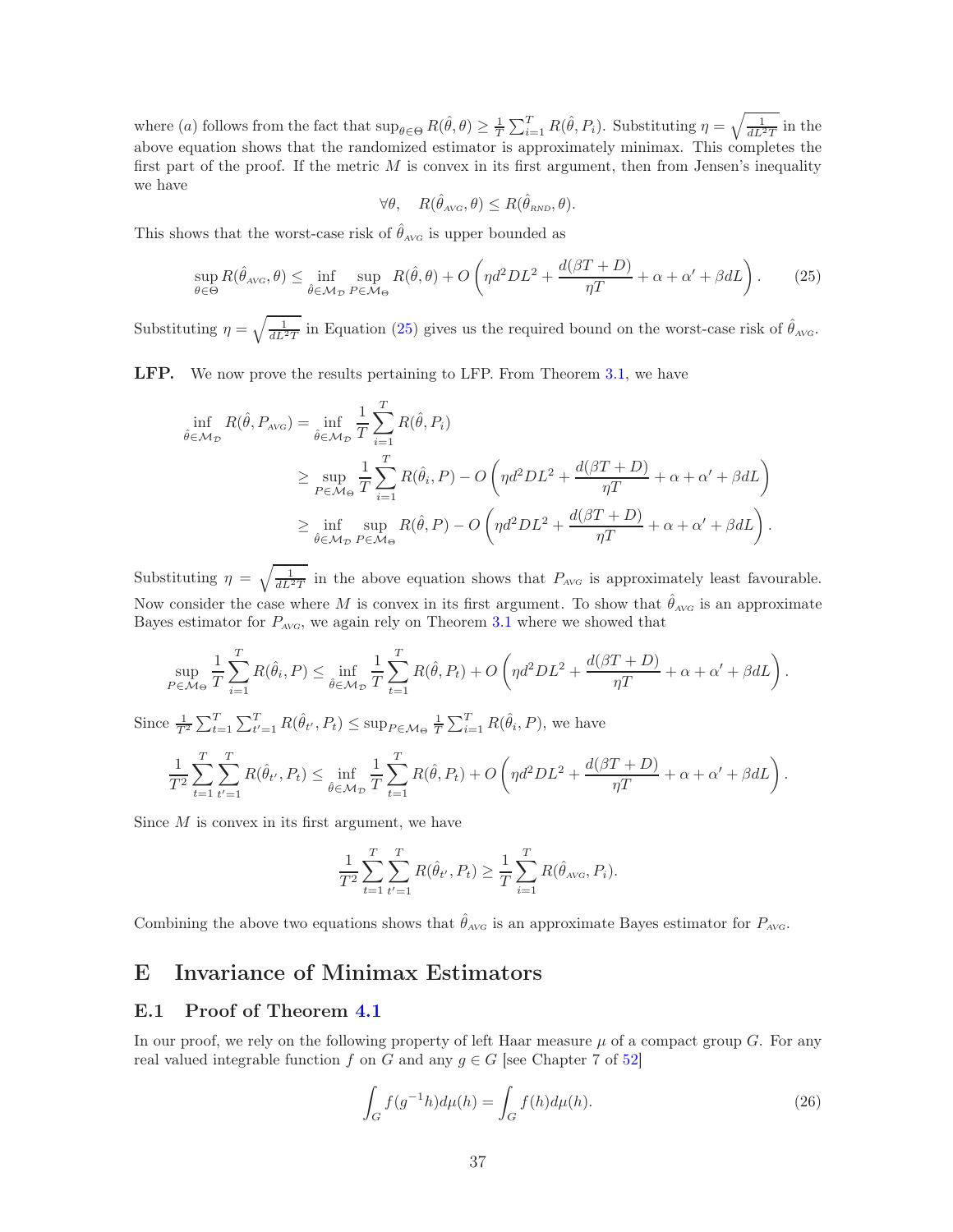We now proceed to the proof of the Theorem. For any estimator  $\hat{\theta}: \mathcal{X}^n \to \Theta$ , define the following estimator  $\theta_G$ 

$$
\hat{\theta}_G(\mathbb{X}^n) = \int_G g \hat{\theta}(g^{-1} \mathbb{X}^n) d\mu(g),
$$

where  $\mu$  is the left Haar measure on G and  $g\mathbb{X}^n = \{gX_1, \ldots gX_n\}$ . The above integral is well defined because  $\hat{\theta}$  is measurable, G is compact and the action of the group G is continuous. We first show that  $\hat{\theta}_G$  is invariant under group transformations G. For any  $h \in G$ , consider the following

$$
\hat{\theta}_G(h\mathbb{X}^n) = \int_G g\hat{\theta}((g^{-1}h)\mathbb{X}^n)d\mu(g)
$$
  
\n
$$
= \int_G h(h^{-1}g)\hat{\theta}((h^{-1}g)^{-1}\mathbb{X}^n)d\mu(g)
$$
  
\n
$$
= h\left[\int_G (h^{-1}g)\hat{\theta}((h^{-1}g)^{-1}\mathbb{X}^n)d\mu(g)\right]
$$
  
\n
$$
\stackrel{(a)}{=} h\left[\int_G g\hat{\theta}(g^{-1}\mathbb{X}^n)d\mu(g)\right]
$$
  
\n
$$
= h\hat{\theta}_G(\mathbb{X}^n),
$$

where (a) follows from Equation [\(26\)](#page-36-1). This shows that  $\hat{\theta}_G$  is an invariant estimator. We now show that the worst case risk of  $\hat{\theta}_G$  is less than or equal to the worst case risk of  $\hat{\theta}$ . Consider the following upper bound on the risk of  $\hat{\theta}_G$  at any  $\theta \in \Theta$ 

$$
R(\hat{\theta}_{G}, \theta) = \mathbb{E}_{\mathbb{X}^{n} \sim P_{\theta}^{n}} \left[ M(\hat{\theta}_{G}(\mathbb{X}^{n}), \theta) \right]
$$
  
\n
$$
\leq \mathbb{E}_{\mathbb{X}^{n} \sim P_{\theta}^{n}} \left[ \int_{G} M(g\hat{\theta}(g^{-1}\mathbb{X}^{n}), \theta) d\mu(g) \right]
$$
 (convexity of  $M$ )  
\n
$$
= \mathbb{E}_{\mathbb{X}^{n} \sim P_{\theta}^{n}} \left[ \mathbb{E}_{g \sim \mu} \left[ M(g\hat{\theta}(g^{-1}\mathbb{X}^{n}), \theta) \right] \right]
$$
  
\n
$$
\stackrel{(a)}{=} \mathbb{E}_{g \sim \mu} \left[ \mathbb{E}_{\mathbb{X}^{n} \sim P_{g^{-1}\theta}^{n}} \left[ M(g\hat{\theta}(\mathbb{X}^{n}), \theta) \right] \right]
$$
 (change of variables)  
\n
$$
\stackrel{(b)}{=} \mathbb{E}_{g \sim \mu} \left[ \mathbb{E}_{\mathbb{X}^{n} \sim P_{g^{-1}\theta}^{n}} \left[ M(\hat{\theta}(\mathbb{X}^{n}), g^{-1}\theta) \right] \right]
$$
 (invariance of  $M$ )  
\n
$$
= \mathbb{E}_{g \sim \mu} \left[ R(\hat{\theta}, g^{-1}\theta) \right]
$$
  
\n
$$
\leq \sup_{\theta' \in \Theta} R(\hat{\theta}, \theta'),
$$

where (a) follows from Fubini's theorem and change of variables  $X' = g^{-1}X$  and the fact that if  $X \sim P_{\theta}$ , then  $g^{-1}X \sim P_{g^{-1}\theta}$ . (b) follows from the invariance property of the metric M. This shows that  $\sup_{\theta \in \Theta} R(\hat{\theta}_G, \theta) \leq \sup_{\theta \in \Theta} R(\hat{\theta}, \theta)$ . This shows that we can always improve a given estimator by averaging over the group  $G$  and hence there should be a minimax estimator which is invariant under the action of G.

### E.2 Proof of Theorem [4.2](#page-14-0)

#### E.2.1 Intermediate Results

We first prove some intermediate results which we require in the proof of Theorem [4.2.](#page-14-0)

<span id="page-37-0"></span>**Lemma E.1.** Suppose  $\hat{\theta}$  is a deterministic estimator that is invariant to group transformations G. Then  $R(\hat{\theta}, \theta_1) = R(\hat{\theta}, \theta_2)$ , whenever  $\theta_1 \sim \theta_2$ .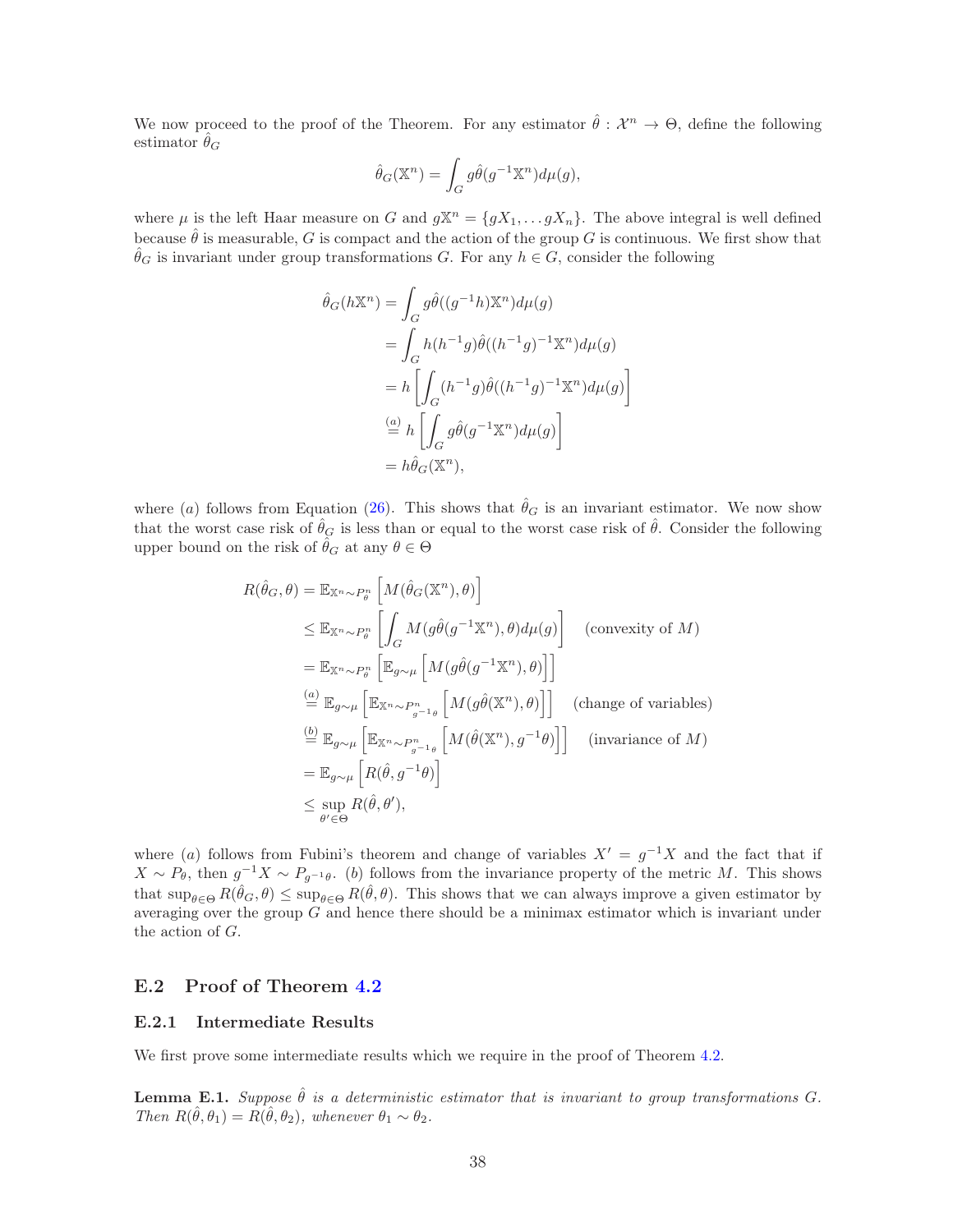*Proof.* Suppose  $\theta_2 = g\theta_1$  for some  $g \in G$ . From the definition of  $R(\hat{\theta}, g\theta_1)$  we have

$$
R(\hat{\theta}, \theta_2) = R(\hat{\theta}, g\theta_1) = \mathbb{E}_{\mathbb{X}^n \sim P_{g\theta_1}^n} \left[ M(\hat{\theta}(\mathbb{X}^n), g\theta_1) \right]
$$
  
\n
$$
= \mathbb{E}_{\mathbb{X}^n \sim P_{g\theta_1}^n} \left[ M(g^{-1}\hat{\theta}(\mathbb{X}^n), \theta_1) \right] \quad \text{(invariance of loss metric)}
$$
  
\n
$$
= \mathbb{E}_{\mathbb{X}^n \sim P_{g\theta_1}^n} \left[ M(\hat{\theta}(g^{-1}\mathbb{X}^n), \theta_1) \right] \quad \text{(invariance of estimator)}
$$
  
\n
$$
\stackrel{(a)}{=} \mathbb{E}_{\mathbb{X}^n \sim P_{\theta_1}^n} \left[ M(\hat{\theta}(\mathbb{X}^n), \theta_1) \right]
$$
  
\n
$$
= R(\hat{\theta}, \theta_1),
$$

where (a) follows from the fact that  $gX \sim P_{g\theta}$  whenever  $X \sim P_{\theta}$ . This shows that  $R(\hat{\theta}, \theta_1) =$  $R(\hat{\theta}, \theta_2)$ .  $\Box$ 

<span id="page-38-0"></span>**Lemma E.2.** Suppose  $\Pi$  is a probability distribution which is invariant to group transformations  $G$ . For any deterministic estimator  $\hat{\theta}$ , there exists an invariant estimator  $\hat{\theta}_G$  such that the Bayes risk of  $\hat{\theta}_G$  is no larger than the Bayes risk of  $\hat{\theta}$ 

$$
R(\hat{\theta}, \Pi) \ge R(\hat{\theta}_G, \Pi).
$$

*Proof.* Define estimator  $\hat{\theta}_G$  as follows

$$
\hat{\theta}_G(\mathbb{X}^n) = \int_G g\hat{\theta}(g^{-1}\mathbb{X}^n)d\mu(g),
$$

where  $\mu$  is the left Haar measure on G. Note that, in the proof of Theorem [4.1](#page-13-1) we showed that this estimator is invariance to the action of group G. We now show that the Bayes risk of  $\theta_G$  is less than equal to the Bayes risk of  $\hat{\theta}$ . Consider the following

$$
R(\hat{\theta}_{G}, \Pi) = \mathbb{E}_{\theta \sim \Pi}[R(\hat{\theta}_{G}, \theta)]
$$
  
\n
$$
= \mathbb{E}_{\theta \sim \Pi} \left[ \mathbb{E}_{\mathbb{X}^{n} \sim P_{\theta}^{n}} \left[ M \left( \int_{G} g \hat{\theta}(g^{-1} \mathbb{X}^{n}) d\mu(g), \theta \right) \right] \right]
$$
  
\n
$$
\stackrel{(a)}{\leq} \mathbb{E}_{\theta \sim \Pi} \left[ \mathbb{E}_{\mathbb{X}^{n} \sim P_{\theta}^{n}} \left[ \mathbb{E}_{g \sim \mu} \left[ M \left( g \hat{\theta}(g^{-1} \mathbb{X}^{n}), \theta \right) \right] \right] \right]
$$
  
\n
$$
= \mathbb{E}_{g \sim \mu} \left[ \mathbb{E}_{\theta \sim \Pi} \left[ \mathbb{E}_{\mathbb{X}^{n} \sim P_{\theta}^{n}} \left[ M \left( g \hat{\theta}(g^{-1} \mathbb{X}^{n}), \theta \right) \right] \right] \right]
$$
  
\n
$$
\stackrel{(b)}{=} \mathbb{E}_{g \sim \mu} \left[ \mathbb{E}_{\theta \sim \Pi} \left[ \mathbb{E}_{\mathbb{X}^{n} \sim P_{\theta}^{n}} \left[ M \left( \hat{\theta}(g^{-1} \mathbb{X}^{n}), g^{-1} \theta \right) \right] \right] \right]
$$
  
\n
$$
= \mathbb{E}_{g \sim \mu} \left[ \mathbb{E}_{\theta \sim \Pi} \left[ R(\hat{\theta}, g^{-1} \theta) \right] \right]
$$
  
\n
$$
\stackrel{(c)}{=} \mathbb{E}_{\theta \sim \Pi} \left[ R(\hat{\theta}, \theta) \right],
$$

where  $(a)$  uses convexity of M and follows from Jensen's inequality,  $(b)$  follows from the invariance of M and (c) follows from the invariance of distribution  $\Pi$  to actions of group G. □

#### E.2.2 Main Argument

We now proceed to the proof of Theorem [4.2.](#page-14-0) We first prove the second part of the Theorem. The first part immediately follows from the proof of second part. Suppose  $(\hat{\theta}_G^*, P_G^*)$  is an  $\epsilon$ -approximate mixed strategy Nash equilibirium of the reduced statistical game in Equation [\(8\)](#page-13-0). Our goal is to construct an approximate Nash equilibrium of the original statistical game in Equation [\(1\)](#page-3-1), using  $(\hat{\theta}_G^*, P_G^*)$ .

Note that  $\hat{\theta}_G^*$  is a randomized estimator over the set of deterministic invariant estimators  $\mathcal{D}_G$  and  $P_G^*$  is a distribution on the quotient space  $\Theta/G$ . To construct an approximate Nash equilibrium of the original statistical game [\(1\)](#page-3-1), we extend  $P_G^*$  to the entire parameter space  $\Theta$ . We rely on Bourbaki's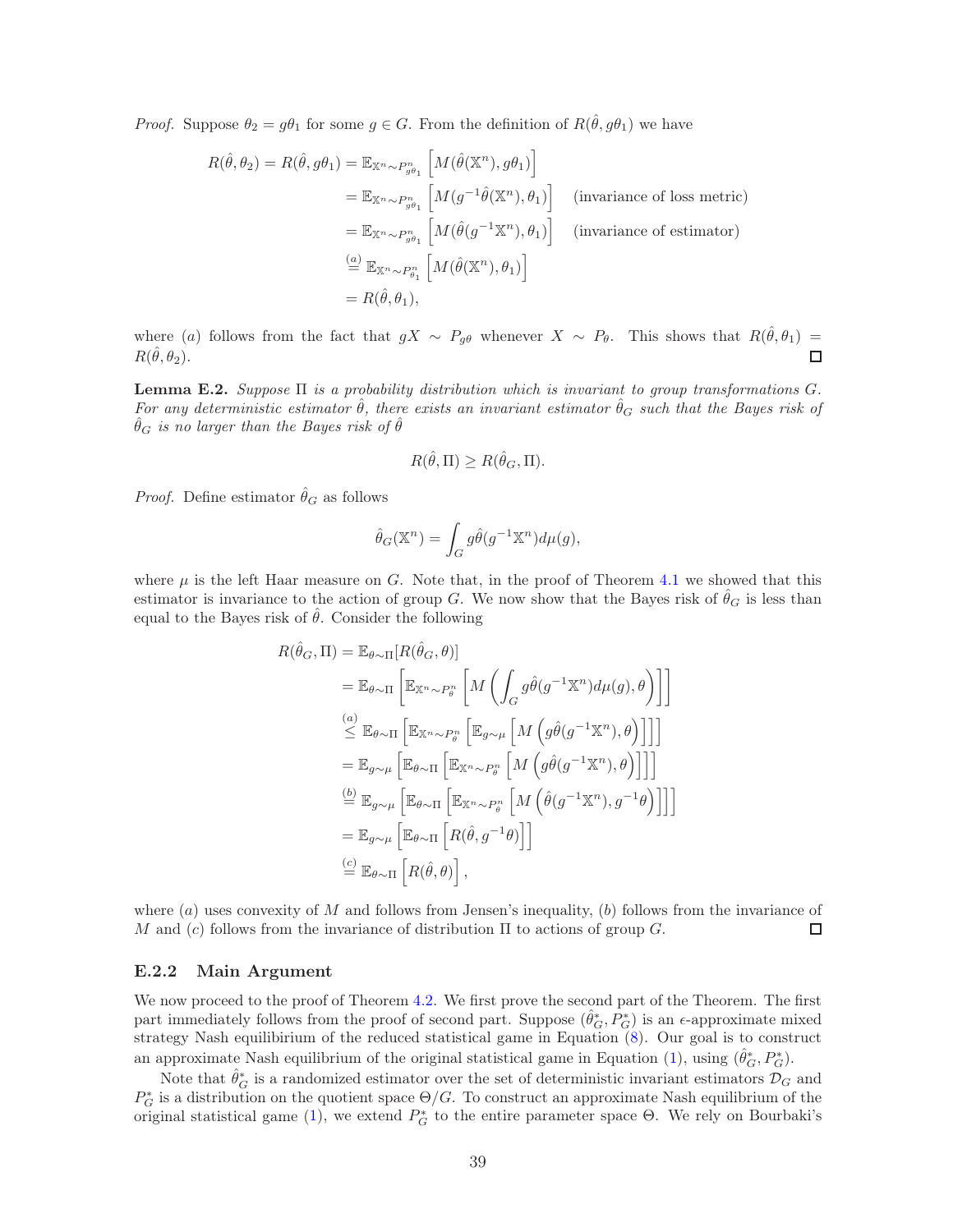approach to measure theory, which is equivalent to classical measure theory in the setting of locally compact spaces we consider in this work [\[52\]](#page-30-16). In Bourbaki's approach, any measure  $\nu$  on a set  $\Theta$  is defined as a linear functional on the set of integrable functions (that is, a measure is defined by its action on integrable functions)

$$
\nu[f] = \int_{\Theta} f(\theta) d\nu(\theta).
$$

We define  $P^*$ , the extension of  $P_G^*$  to the entire parameter space  $\Theta$ , as follows

$$
P^*[f] = \int_{\Theta/G} f'(\Theta_\beta) dP^*_{G}(\Theta_\beta),
$$

where  $f': \Theta/G \to \mathbb{R}$  is a function that depends on f, and is defined as follows. First define  $f_I : \Theta \to \mathbb{R}$ , an invariant function constructed using f, as  $f_I(\theta) = \int_{\Theta} f(g\theta) d\mu(g)$ , where  $\mu$  is the left invariant Haar measure of G. From Equation [\(26\)](#page-36-1), it is easy to see that  $f_I(h\theta) = f_I(\theta)$ , for all  $h \in G$ . So  $f_I$  is constant on the equivalence classes of  $\Theta$ . So  $f_I$  can be written in terms of a function  $f' : \Theta/G \to \mathbb{R}$ , as follows

<span id="page-39-0"></span>
$$
f_I = f' \circ \gamma,
$$

where  $\gamma : \Theta \to \Theta/G$  is the orbit projection function which projects  $\theta \in \Theta$  onto the quotient space. We first show that  $P^*$  defined this way is an invariant measure. To this end, we use the following equivalent definition of an invariant measure.

**Proposition E.1.** A probability measure  $\nu$  on  $\Theta$  is invariant to transformations of group G iff for any v-integrable function f and for any  $h \in G$ ,  $\int f(\theta) d\nu(\theta) = \int f(h\theta) d\nu(\theta)$ .

Since  $f_I$  is an invariant function, relying on the above proposition, it is easy to see that  $P^*$  is an invariant measure. We now show that  $(\hat{\theta}_G^*, P^*)$  is an  $\epsilon$ -approximate mixed strategy Nash equilibrium of Equation [\(1\)](#page-3-1). Since  $(\hat{\theta}_G^*, P_G^*)$  is an  $\epsilon$ -approximate Nash equilibrium of Equation [\(8\)](#page-13-0), we have

$$
\sup_{\Theta_{\beta}\in\Theta/G} R_G(\hat{\theta}_G^*, \Theta_{\beta}) - \epsilon \leq \mathbb{E}_{\Theta_{\beta}\sim P_G^*}[R_G(\hat{\theta}_G^*, \Theta_{\beta})] \leq \inf_{\hat{\theta}\in\mathcal{D}_G} \mathbb{E}_{\Theta_{\beta}\sim P_G^*}[R_G(\hat{\theta}, \Theta_{\beta})] + \epsilon,
$$
\n(27)

where  $\mathcal{D}_G$  is the set of deterministic invariant estimators. Now consider the following

$$
\mathbb{E}_{\theta \sim P^*}[R(\hat{\theta}_G^*, \theta)] \stackrel{(a)}{=} \mathbb{E}_{\Theta_\beta \sim P_G^*}[R_G(\hat{\theta}_G^*, \Theta_\beta)] \quad \text{(Lemma E.1)}
$$
\n
$$
\leq \inf_{\hat{\theta} \in \mathcal{D}_G} \mathbb{E}_{\Theta_\beta \sim P_G^*}[R_G(\hat{\theta}, \Theta_\beta)] + \epsilon \quad \text{(Equation (27))}
$$
\n
$$
= \inf_{\hat{\theta} \in \mathcal{D}_G} \mathbb{E}_{\theta \sim P^*}[R(\hat{\theta}, \theta)] + \epsilon \quad \text{(definition of } P^*)
$$
\n
$$
\stackrel{(b)}{=} \inf_{\hat{\theta} \in \mathcal{D}} \mathbb{E}_{\theta \sim P^*}[R(\hat{\theta}, \theta)] + \epsilon \quad \text{(Lemma E.2)},
$$

where (a) follows from the definition of  $P^*$  and Lemma [E.1.](#page-37-0) (b) follows from the fact that for any invariant prior, there exists a Bayes estimator which is invariant to group transformations (Lemma [E.2\)](#page-38-0). Next, we provide a lower bound for  $\mathbb{E}_{\theta \sim P^*}[R(\hat{\theta}_G^*, \theta)]$ 

$$
\mathbb{E}_{\theta \sim P^*}[R(\hat{\theta}_G^*, \theta)] = \mathbb{E}_{\Theta_\beta \sim P_G^*}[R_G(\hat{\theta}_G^*, \Theta_\beta)]
$$
  
\n
$$
\geq \sup_{\Theta_\beta \in \Theta/G} R_G(\hat{\theta}_G^*, \Theta_\beta) - \epsilon
$$
  
\n
$$
= \sup_{\theta \in \Theta} R(\hat{\theta}_G^*, \theta) - \epsilon \quad \text{(Lemma E.1)}
$$

The upper and lower bounds for  $\mathbb{E}_{\theta \sim P^*}[R(\hat{\theta}_G^*, \theta)]$  derived in the previous two equations shows that  $(\hat{\theta}_G^*, P^*)$  is an  $\epsilon$ -approximate mixed strategy Nash equilibrium of the original statistical game in Equation [1.](#page-3-1) The above inequalites also show that

$$
\sup_{\theta \in \Theta} R(\hat{\theta}_G^*, \theta) - \epsilon \leq \mathbb{E}_{\Theta_{\beta} \sim P_G^*}[R_G(\hat{\theta}_G^*, \Theta_{\beta})] \leq \inf_{\hat{\theta} \in \mathcal{D}} \mathbb{E}_{\theta \sim P^*}[R(\hat{\theta}, \theta)] + \epsilon.
$$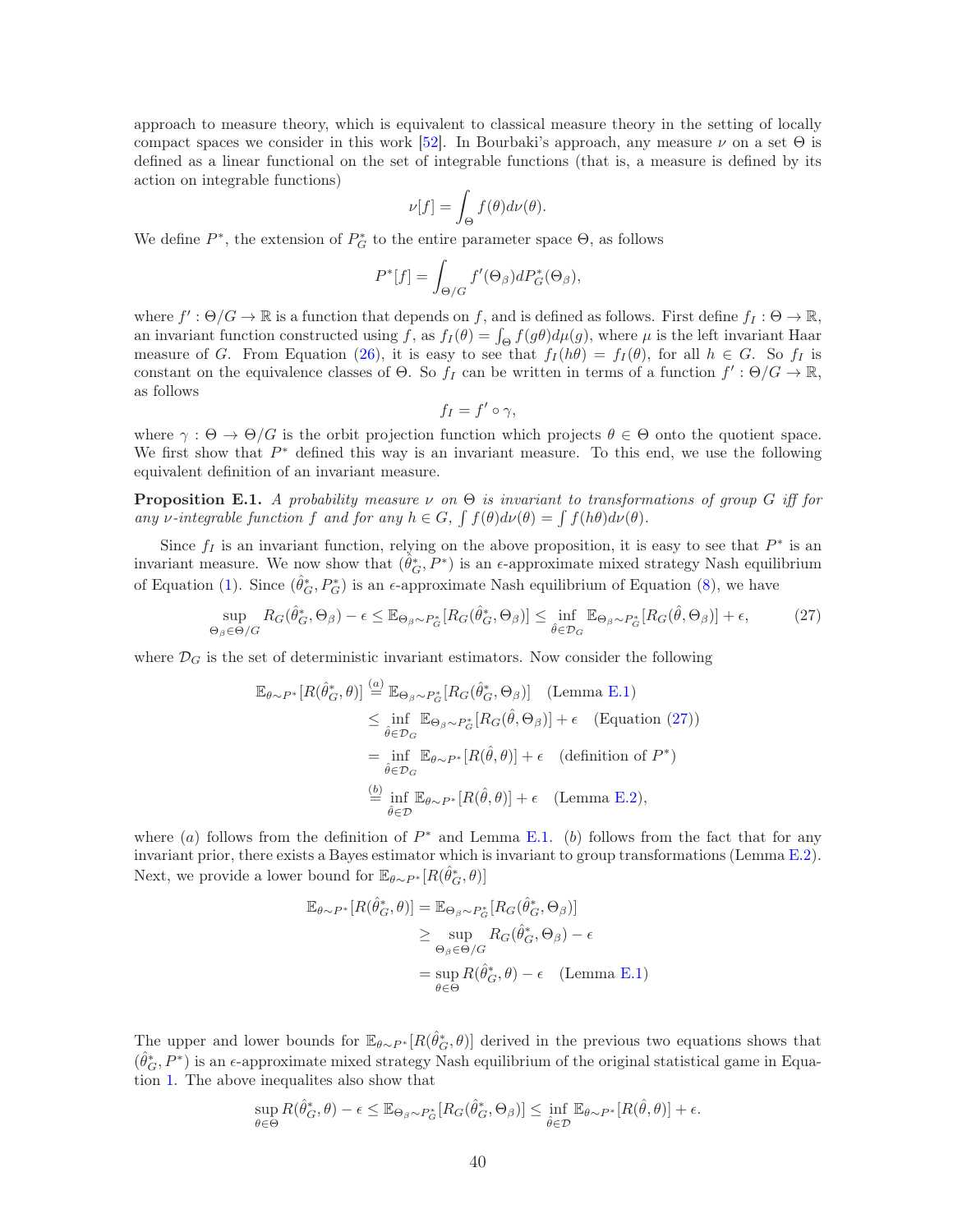This, together with Equation [\(27\)](#page-39-0), shows that

$$
\inf_{\hat{\theta}\in\mathcal{M}_{\mathcal{D}}}\sup_{\theta\in\Theta}R(\hat{\theta},\theta)=\inf_{\hat{\theta}\in\mathcal{M}_{\mathcal{D},G}}\sup_{\Theta_{\beta}\in\Theta/G}R_G(\hat{\theta},\Theta_{\beta}).
$$

### E.3 Applications of Invariance Theorem

In our proofs, we establish homeomorphisms between the quotient spaces and another natural space over which we run our algorithm. Note that establishing a homeomorphism is sufficient since we are only dealing with Borel  $\sigma$ -algebras on our spaces and homeomorphism would imply that there is an isomorphism between the Borel  $\sigma$ -algebras of the two spaces. Hence, measures learnt on one space can be transferred to another.

#### E.3.1 Proof of Theorem [4.3](#page-14-3)

First note that for any  $g \in \mathbb{O}(d)$  and  $\theta \in \Theta$ , we have  $g\theta \in \Theta$  and the distribution of  $gX$  is  $P_g\theta$ . Moreover, for any orthogonal matrix  $g \in \mathbb{O}(d)$  we have  $||g\theta - gX||^2 = ||\theta - X||^2$ , which implies the statistical game is invariant to group transformations G.

For the second part, note that for any  $\theta_1, \theta_2 \in \Theta$  such that  $\|\theta_1\|_2 = \|\theta_2\|_2$ ,  $\exists g \in \mathbb{O}(d)$  s.t.  $g\theta_1 = \theta_2$ . Mapping all elements to their norm gives us a bijection between the quotient space and the interval  $[0, B]$ . The continuity of this bijection and it's inverse can easily be checked using the standard basis for both the topologies.

#### E.3.2 Proof of Theorem [4.4](#page-14-5)

Note that for any  $\theta \in \Theta$ ,  $g\theta = [g_1\theta^{1:k}, g_2\theta^{k+1:d}] \in \Theta$ . Since  $g_1$  is orthogonal, for any  $\theta_1, \theta_2 \in \Theta$  we have  $||g_1\theta_1^{1:k} - g_1\theta_2^{1:k}|| = ||\theta_1^{1:k} - \theta_2^{1:k}||$ . Hence the invariance of the statistical game follows.

Now, for any  $\theta_1, \theta_2 \in \Theta$  such that  $\|\theta_1^{1:k}\| = \|\theta_2^{1:k}\|$  and  $\|\theta_1^{k+1:d}\| = \|\theta_2^{k+1:d}\|$ ,  $\exists g_1 \in \mathbb{O}(k)$  and  $g_2 \in \mathbb{O}(d-k)$  such that  $g_1\theta_1^{1:k} = \theta_2^{1:k}$  and  $g_2\theta_1^{k+1:d} = \theta_2^{k+1:d}$ . Hence  $\exists g \in \mathbb{O}(k) \times \mathbb{O}(d-k)$  such that  $g\theta_1 = \theta_2$ . This means that in each equivalence class the parameters  $B_1 = ||\theta_1^{1:k}||^2$  and  $B_2 = ||\theta_1^{k+1:d}||^2$ are constant. Since  $\|\theta\|^2 \leq B$  we have  $B_1 + B_2 \leq B$ , this gives us a bijection. The continuity of this bijection and it's inverse can easily be checked using the standard basis for both the topologies.

### E.3.3 Proof of Theorem [4.5](#page-15-2)

We define the action of any  $g \in \mathbb{O}(d)$  on the samples  $\{(X_i, Y_i)\}_{i=1}^n$  as transforming them to  $\{(gX_i, Y_i)\}_{i=1}^n$ . Since  $Y_i = X_i^T \theta + \epsilon_i = X_i^T g^T g \theta + \epsilon_i = (gX_i)^T g \theta + \epsilon_i$  and  $||g\theta_1 - g\theta_2|| = ||\theta_1 - \theta_2||$  for any  $\theta_1, \theta_2 \in \Theta$  we have the invariance of the statistical game. The rest of the proof uses similar arguments as in Theorem [4.3.](#page-14-3)

#### E.3.4 Proof of Theorem [4.6](#page-15-6)

First note that for any  $\Sigma$  such that  $||\Sigma||_2 \leq B$ , and any  $g \in \mathbb{O}(d)$ , we have  $||g\Sigma g^T|| \leq B$ . If  $X \sim N(0, \Sigma)$ then for any  $g \in \mathbb{O}(d)$ 

$$
\mathbb{E}[gXX^Tg^T] = g\mathbb{E}[XX^T]g^T = g\Sigma g^T.
$$

Hence  $gX \sim N(0, g\Sigma g^T)$ . Moreover, we have

$$
M(g\Sigma_1 g^T, g\Sigma_2 g^T)
$$
  
= tr  $((g\Sigma_1 g^T)^{-1} g \Sigma_2 g^T) - \log |(g\Sigma_1 g^T)^{-1} g \Sigma_2 g^T| - d$   
= tr  $(g\Sigma_1^{-1} g^T g \Sigma_2^{-1} g^T) - \log |g\Sigma_1^{-1} g^T g \Sigma_2^{-1} g^T| - d$   
= tr  $(g\Sigma_1^{-1} \Sigma_2 g^T) - \log |g\Sigma_1^{-1} \Sigma_2 g^T| - d$   
=  $M(\Sigma_1, \Sigma_2)$ ,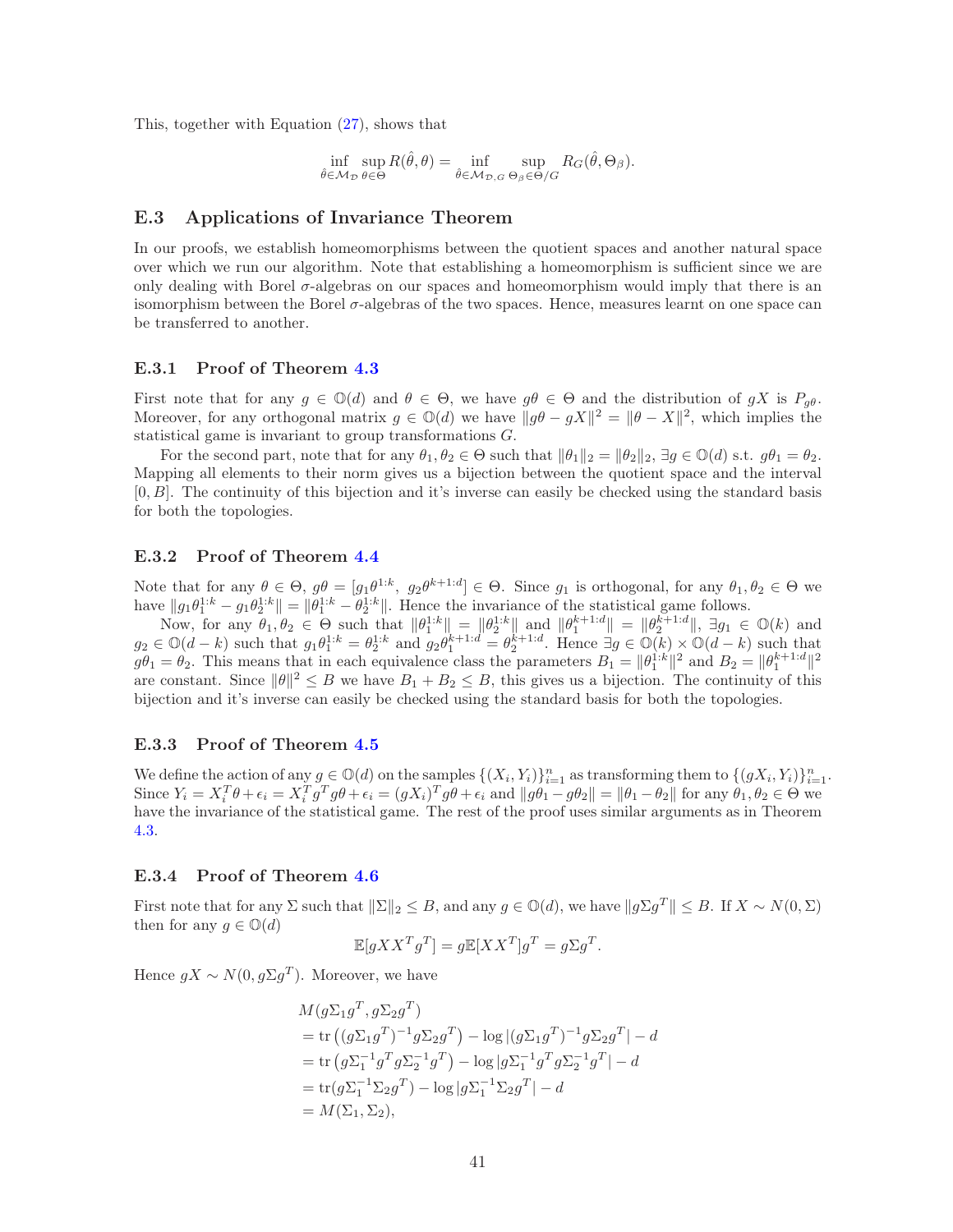where the last equality follows from the invariance of trace to multiplication with orthogonal matrices and the property of the determinant to split over the multiplication of matrices. This shows the desired invariance of the statistical game.

Now, consider two covariance matrices  $\Sigma_1, \Sigma_2$  with singular value decompositions (SVD)  $\Sigma_1$  =  $U_1\Delta_1U_1^T$  and  $\Sigma_2=U_2\Delta_2U_2^T$  respectively. Here all matrices are square and of full rank. In particular,  $\Delta_1$  and  $\Delta_2$  are diagonal matrices with decreasing entries from left to right and,  $U_1$  and  $U_2$  are orthogonal matrices. Since the orthogonal group is transitive  $\exists g \in \mathbb{O}(d)$  such that  $gU_1 = U_2$ . If  $\Delta_1 = \Delta_2$ we have  $g\Sigma_1g^T = \Sigma_2$ . Hence under the action of  $\mathbb{O}(d)$ , all covariance matrices with the same singular values fall in the same equivalence class. It is easy to see that this is also a necessary condition. These equivalence classes naturally form a bijection with a sequence of  $d$  decreasing positive real numbers bounded above by  $B$ . The continuity of this bijection and it's inverse can easily be checked using the standard basis for both the topologies.

#### E.3.5 Proof of Theorem [4.7](#page-16-4)

Let P, Q be any two distributions on d elements  $\{1, \ldots d\}$  such that  $\exists g \in S_d$  s.t.  $gP = Q$ . They are indistinguishable from the samples they generate. Since the entropy is defined as

$$
f(P) = -\sum_{i=1}^{d} p_i \log(p_i)
$$

it doesn't depend upon the ordering of the individual probabilites. Hence the statistical game is invariant under the action of  $S_d$ .

Since using a permutation we can always order a given set of probabilities in decreasing order, there is a natural bijection between the quotient space and the given space. The continuity of this map and it's inverse can easily be checked using the standard basis for both the topologies.

### E.3.6 Mixture of Gaussians

In the problem of mixture of Gaussians we are given n samples  $X_1, \ldots, X_n \in \mathbb{R}^d$  which come from a mixture distribution of  $k$  Gaussians with different means

$$
P_{\theta} = \sum_{i=1}^{k} p_i \mathcal{N}(\theta_i, \Sigma_i).
$$

We assume that all  $k$  Gaussians have the same covariance, let's say identity, and we also assume that we know the mixture probabilities. Finally, we assume that the mean vectors  $\theta_i$  are such that  $\|\theta_i\| \leq B$ . Under this setting we want to estimate the k different means while minimizing the sum of the  $L_2^2$  losses of all the estimates of the mean parameters.

We will show the invariance of this statistical game under the action of the group  $G = \mathbb{O}(d) \times$  $\mathbb{O}(d-1) \times \ldots \times \mathbb{O}(d-k+1)$ . But first we describe an element in the group and it's operation on the parameter and sample space.

An element of  $g \in G$  is made up of a sequence of k orthonormal matrices  $(g_1, \ldots, g_k)$  such that for a given set of parameters  $\theta = (\theta_1, \dots, \theta_k) \in \mathbb{R}^{d \times k}$  (where each  $\theta_i \in \mathbb{R}^d$ ) the matrix  $g_i$  leaves the first  $(i-1)$  parameters unchanged, i.e. for  $j = 1, \ldots, i-1$   $g_i \theta_j = \theta_j$ . Hence the *i*th orthonormal matrix has  $(d - i + 1)$  degrees of freedom and can be viewed as an element in  $\mathbb{O}(d - i + 1)$ .

The action of g on  $\theta$  is defined as

$$
g\theta = g(\theta_1, \dots, \theta_k)
$$
  
=  $(g\theta_1, \dots, g\theta_k)$   
=  $(g_k \dots g_1 \theta_1, \dots, g_k \dots g_1 \theta_1)$   
=  $(g_1 \theta_1, \dots, g_i \dots g_1 \theta_i, \dots, g_k \dots g_1 \theta_k)$ 

where the last equality follows from the definition of our group. The group acts in a similar manner on the sample space, i.e., for an  $X \in \mathcal{X}$   $gX = g_k \dots g_1 X$ .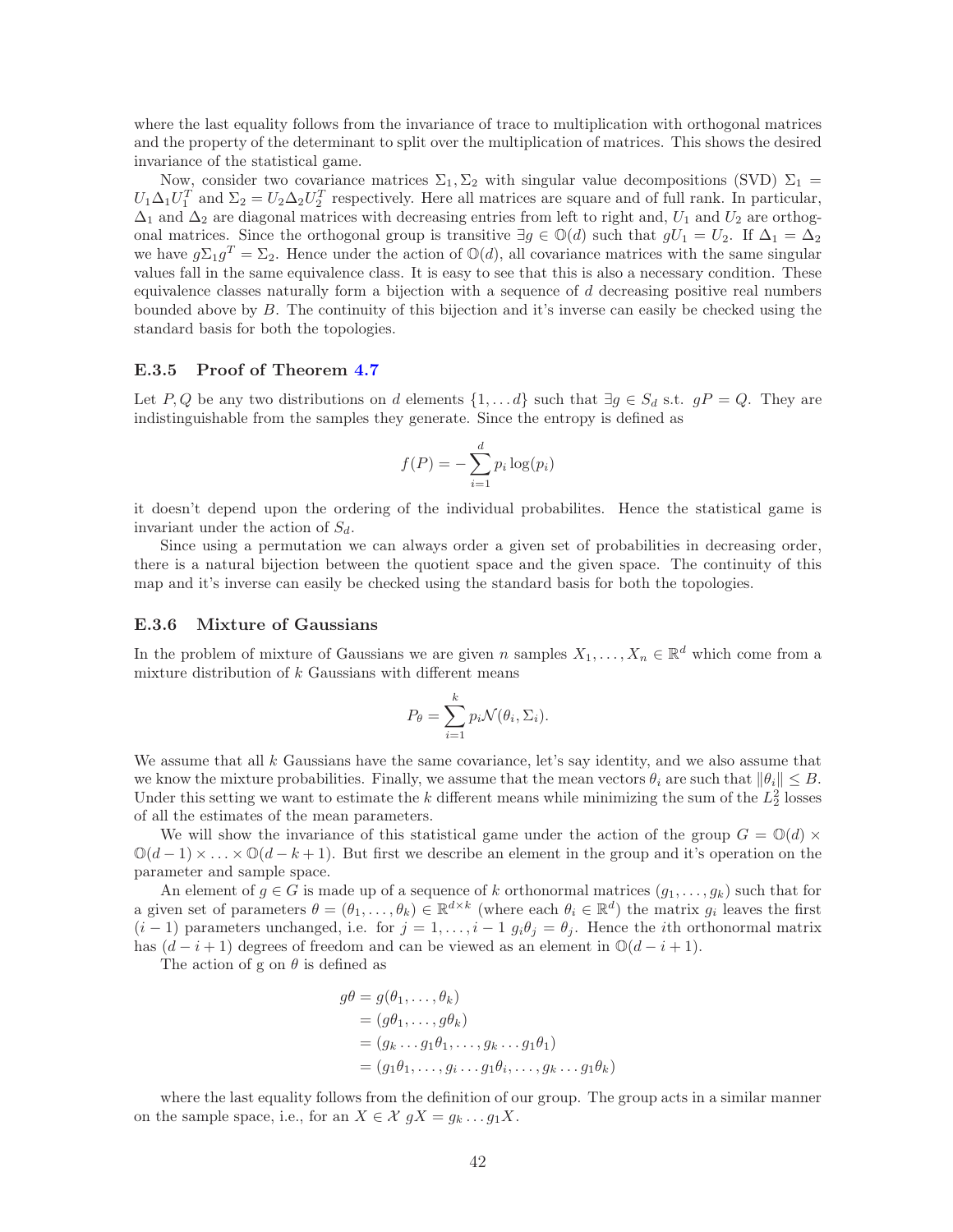Theorem E.1. The statistical game defined by mixture of k-Gaussians with identity covariance and known mixture probabilities under  $L_2^2$  loss is invariant under the action of the group  $\mathbb{Q}(d) \times \mathbb{Q}(d-1) \times$  $\ldots \times \mathbb{O}(d-k+1)$ . Moreover, the quotient space is homeomorphic to  $(0, B]^k \times [0, \pi]^{k \choose 2}$ .

*Proof.* First we show the invariance of the mixture distribution  $P_{\theta} = \sum_{i} p_i \mathcal{N}(\theta_i, I)$ , i.e., if  $X \sim P_{\theta}$  then  $gX \sim P_{q\theta}$ . Note that from the proof of Theorem [4.3](#page-14-3) it follows that for a given normal distribution  $N(\tilde{\theta}, I)$  and an orthonormal matrix  $h \in \mathbb{O}(d)$  s.t.  $h\tilde{\theta} = \tilde{\theta}$  if  $X \sim N(\tilde{\theta}, I)$  then  $hX \sim N(h\tilde{\theta}, I) =$  $N(\tilde{\theta}, I)$ . The invariance of P follows directly from this by substituting each  $||X - \theta_i||^2$  in the pdf with  $||g_k...g_1X-g_k...g_1\theta_i||^2$  and the definition of the group. The  $L_2^2$  loss is trivially invariant and hence we establish the invariance of the statistical game.

Now, notice that for any two given parameters  $\theta = (\theta_1, \ldots, \theta_k), \phi = (\phi_1, \ldots, \phi_k) \in \mathbb{R}^{dk}$  if we have the property that  $\forall i \|\theta_i\| = \|\phi_i\|$  and  $\forall i, j \ \theta_i^T \theta_j = \phi_i^T \phi_j$  then we can find orthonormal matrices  $g_1, \ldots, g_k$  s.t.  $\forall i \ g_i \ldots g_1 \theta_i = \phi_i$ . This follows from the following inductive argument: Assume we have  $g_1, \ldots, g_{i-1}$  which satisfy the given constraints. Consider  $\theta' = g_{i-1} \ldots g_1 \theta_i$ . We have  $\forall j =$  $1, \ldots, i-1$   $\theta^T \phi_j = \theta_i^T \theta_j = \phi_i^T \phi_j$  because  $g^T = g^{-1}$ . Now if  $\phi_i$  lies in the span of  $\phi_1, \ldots, \phi_{i-1}$  then  $\theta' = \phi_i$  and we can pick  $g_i$  to be any orthonormal matrix which doesn't transform this spanned space. Otherwise, we can pick an orthonormal matrix which rotates the axis orthogonal to the spanned subspace and in the direction of the high component of  $\theta'$  to the corresponding axis for  $\phi_i$ . This completes the desired construction.

It is easy to see that given  $\theta, \phi, g$  which satisfy  $g\theta = \phi$ , we have  $\forall i \|\theta_i\| = \|\phi_i\|$  and  $\forall i, j \theta_i^T \theta_j =$  $\phi_i^T \phi_j$ . Hence the equivalence classes are defined uniquely by the norms of the individual gaussians and the angles between them, since there are k different norms and  $\binom{k}{2}$  many angles we can establish a bijection between the quotient space and  $(0, B]^k \times [0, \pi]^{k \choose 2}$ . The continuity of this map and it's inverse can easily be checked using the standard basis for both the topologies. ◻

### F Finite Gaussian Sequence Model

### F.1 Proof of Proposition [5.1](#page-17-2)

In this section we derive a closed-form expression for the minimizer  $\hat{\theta}_t$  of the following objective

$$
\underset{\hat{\theta}\in\mathcal{D}_G}{\operatorname{argmin}} \mathbb{E}_{b\sim P_t} \left[ R(\hat{\theta}, b\mathbf{e}_1) \right],
$$

where  $\mathcal{D}_G$  is the set of deterministic estimators which are invariant to transformations of orthogonal group  $\mathbb{O}(d)$ . From Lemma [E.1,](#page-37-0) we know that for any invariant estimator  $\theta \in \mathcal{D}_G$  and any  $g \in \mathbb{O}(d)$ ,  $R(\hat{\theta}, b\mathbf{e}_1) = R(\hat{\theta}, b g\mathbf{e}_1)$ . So the above problem can be rewritten as follows

$$
\underset{\hat{\theta}\in\mathcal{D}_G}{\operatorname{argmin}} \mathbb{E}_{b\sim P_t} \left[ \mathbb{E}_{\theta\sim U_b} \left[ R(\hat{\theta}, \theta) \right] \right],
$$

where  $U_b$  is the uniform distribution over spherical shell of radius b, centered at origin; that is, its density  $u_b(\theta)$  is defined as

$$
u_b(\theta) \propto \begin{cases} 0, & \text{if } \|\theta\|_2 \neq b \\ b^{-d+1}, & \text{otherwise} \end{cases}.
$$

The above optimization problem can be further rewritten as

$$
\operatorname*{argmin}_{\hat{\theta}\in\mathcal{D}_G} R(\hat{\theta}, \Pi_t),
$$

where  $R(\hat{\theta}, \Pi_t) \stackrel{\text{def}}{=} \mathbb{E}_{\theta \sim \Pi_t} \left[ R(\hat{\theta}, \theta) \right]$ , and  $\Pi_t$  is the distribution of a random variable  $\theta$  which is generated by first sampling b from  $P_t$  and then generating a sample from  $U_b$ . Note that  $\Pi_t$  is a spherically symmetric distribution. From Lemma [E.2,](#page-38-0) we know that the Bayes estimator corresponding to any invariant prior is an invariant estimator. So the minimization over  $\mathcal{D}_G$  in the above optimization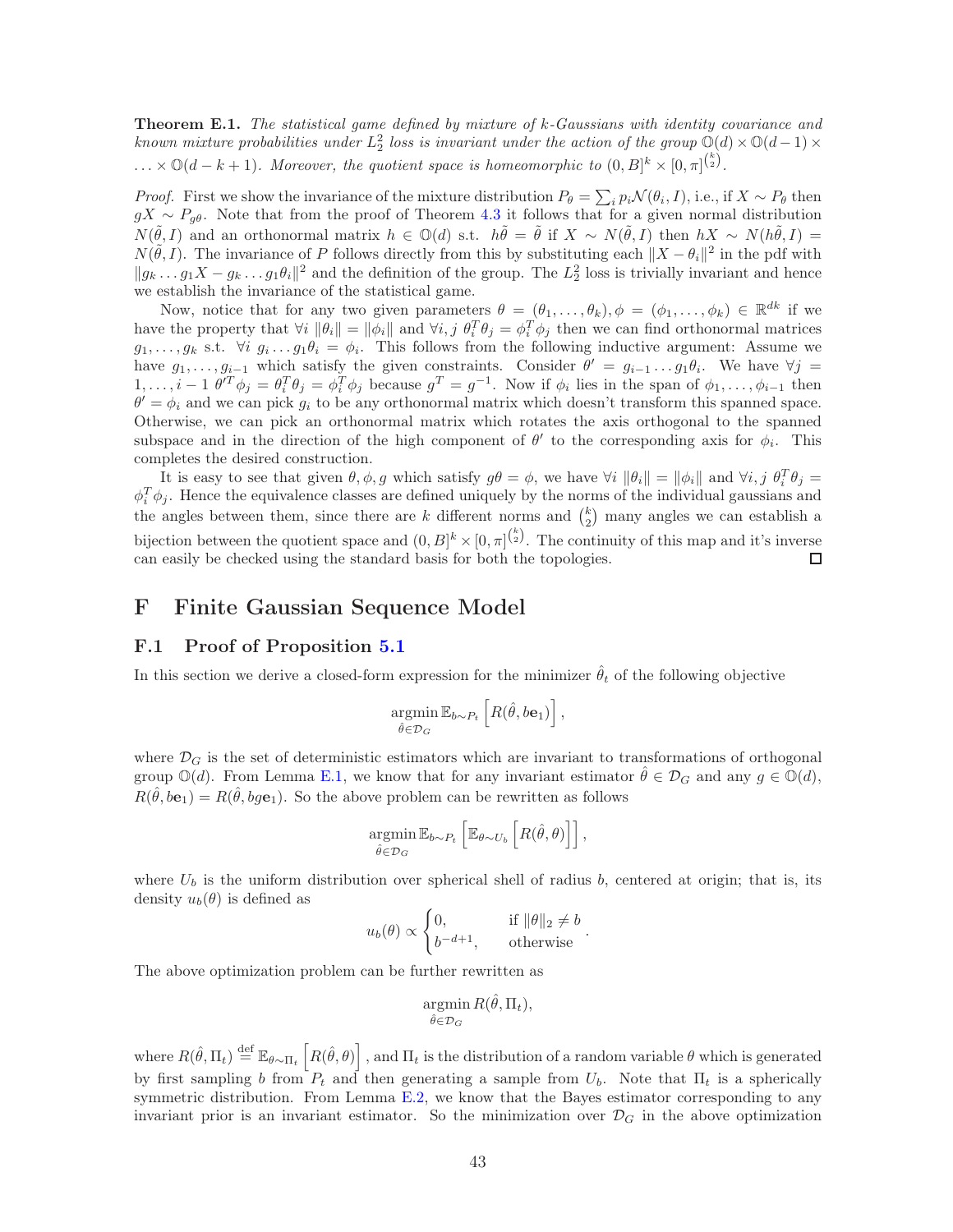problem can be replaced with minimization over the set of all estimators D. This leads us to the following equivalent optimization problem

$$
\operatorname*{argmin}_{\hat{\theta}\in\mathcal{D}} R(\hat{\theta}, \Pi_t).
$$

Let  $\hat{\theta}_t$  be the minimizer of this equivalent problem. We now obtain an expression for  $\hat{\theta}_t(X)$  in terms of modified Bessel functions. Let  $\Pi_t(\cdot|X)$  be the posterior distribution of  $\theta$  given the data X and let  $p(X; \theta)$  be the probability density function for distribution  $P_{\theta}$ . Since the risk is measured with respect to  $\ell_2^2$  metric, the Bayes estimator  $\hat{\theta}_t(X)$  is given by the posterior mean

$$
\hat{\theta}_{t}(X) = \mathbb{E}_{\theta \sim \Pi_{t}}[\theta p(X; \theta)]
$$
\n
$$
= \frac{\mathbb{E}_{\theta \sim \Pi_{t}}[\theta p(X; \theta)]}{\mathbb{E}_{\theta \sim P_{t}}[\int \theta u_{b}(\theta) p(X; \theta) d\theta]} = \frac{\mathbb{E}_{b \sim P_{t}}[\int \theta u_{b}(\theta) p(X; \theta) d\theta]}{\mathbb{E}_{b \sim P_{t}}[\int u_{b}(\theta) p(X; \theta) d\theta]} \quad \text{(definition of } \Pi_{t})
$$
\n
$$
= \frac{\mathbb{E}_{b \sim P_{t}}[\int b^{-d+1} \int_{\|\theta\|_{2} = b} \theta p(X; \theta) d\theta]}{\mathbb{E}_{b \sim P_{t}}[\int b^{-d+1} \int_{\|\theta\|_{2} = b} p(X; \theta) d\theta]} \quad \text{(since } U_{b} \text{ is uniform on sphere)}
$$
\n
$$
= \frac{\mathbb{E}_{b \sim P_{t}}[\int b^{-d+1} e^{-b^{2}/2} \int_{\|\theta\|_{2} = b} \theta e^{\langle X, \theta \rangle} d\theta]}{\mathbb{E}_{b \sim P_{t}}[\int b^{-d+1} e^{-b^{2}/2} \int_{\|\theta\|_{2} = b} e^{\langle X, \theta \rangle} d\theta]}
$$
\n
$$
= \frac{\mathbb{E}_{b \sim P_{t}}[\int b^{2} e^{-b^{2}/2} \int_{\|\theta\|_{2} = 1} \theta e^{b \langle X, \theta \rangle} d\theta]}{\mathbb{E}_{b \sim P_{t}}[\int b^{2} e^{-b^{2}/2} \int_{\|\theta\|_{2} = 1} e^{b \langle X, \theta \rangle} d\theta]} \quad \text{(change of variables)}.
$$

We now obtain a closed-form expression for the terms  $\int_{\|\theta\|_2=1} \theta e^{b\langle X,\theta\rangle} d\theta$  and  $\int_{\|\theta\|_2=1} e^{b\langle X,\theta\rangle} d\theta$  appearing in the RHS of the above equation. We do this by relating them to the mean and normalization constant of Von Mises-Fisher (vMF) distribution, which is a probability distribution on the unit sphere centered at origin in  $\mathbb{R}^d$ . This distribution is usually studied in directional statistics [\[53\]](#page-30-17). The probability density function of a random unit vector  $Z \in \mathbb{R}^d$  distributed according to vMF distribution is given by

$$
p(Z; \mu, \kappa) = \frac{\kappa^{d/2 - 1}}{(2\pi)^{d/2} I_{d/2 - 1}(\kappa)} \exp(\kappa \langle \mu, Z \rangle),
$$

where  $\kappa \geq 0$ ,  $\|\mu\|_2 = 1$ ,  $I_\nu$  is the modified Bessel function of the first kind of order  $\nu$ . Using the fact that a probability density function integrates to 1, we get the following closed-form expression for  $\int_{\|\theta\|_2=1} e^{b\langle X,\theta\rangle} d\theta$ 

<span id="page-43-0"></span>
$$
\int_{\|\theta\|_2=1} e^{b\langle X,\theta\rangle} d\theta = \frac{(2\pi)^{d/2} I_{d/2-1}(b||X||_2)}{(b||X||_2)^{d/2-1}}.
$$
\n(28)

To get a closed-form expression for  $\int_{\|\theta\|_2=1} \theta e^{b\langle X,\theta\rangle} d\theta$ , we relate it to mean of vMF distribution. We have the following expression for the mean of a random vector distributed according to vMF distribution [\[54](#page-30-18)]

<span id="page-43-1"></span>
$$
\int_{\|Z\|=1} Zp(Z;\mu,\kappa)dZ = \frac{I_{d/2}(\kappa)}{I_{d/2-1}(\kappa)}\mu.
$$

Using the above equality, we get the following expression for  $\int_{\|\theta\|_2=1} \theta e^{b\langle X,\theta\rangle} d\theta$ 

$$
\int_{\|\theta\|_{2}=1} \theta e^{b\langle X,\theta\rangle} d\theta = \frac{(2\pi)^{d/2} I_{d/2}(b||X||_2)}{(b||X||_2)^{d/2-1}} \frac{X}{||X||_2}.
$$
\n(29)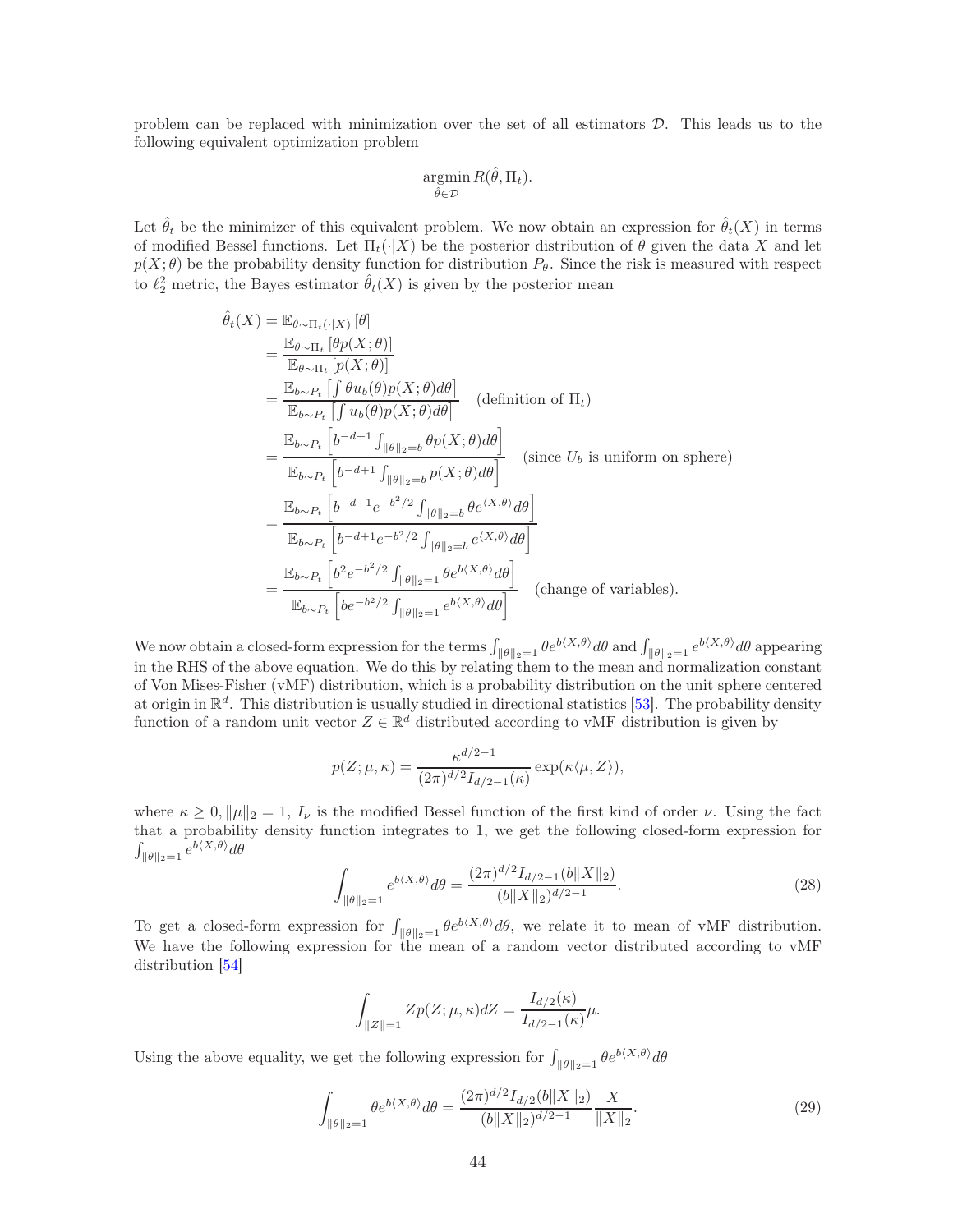Substituting Equations [\(28\)](#page-43-0), [\(29\)](#page-43-1) in the expression for  $\hat{\theta}_t(X)$  obtained above, we get an expression for  $\hat{\theta}_t(X)$  which involves the modified Bessel function  $I_\nu$  and integrals over variable b. We note that  $I_\nu$ can be computed to very high accuracy and there exist accurate implementations of  $I_{\nu}$  in a number of programming languages. So in our analysis of the approximation error of Algorithm [3,](#page-17-1) we assume the error from the computation of  $I_{\nu}$  is 0.

### F.2 Proof of Theorem [5.1](#page-17-3)

Before we present the proof of the Theorem we present useful intermediate results which we require in our proof.

#### F.2.1 Intermediate Results

<span id="page-44-0"></span>Lemma F.1 (Lipschitz Continuity). Consider the problem of finite Gaussian sequence model. Let  $\Theta = \{\theta : \theta \in \mathbb{R}^d, \|\theta\|_2 \leq B\}$  be the ball of radius B centered at origin in  $\mathbb{R}^d$ . Let  $\hat{\theta}$  be any estimator which maps X to an element in  $\Theta$ . Then the risk  $R(\hat{\theta}, \theta) = \mathbb{E}_{X \sim \mathcal{N}(\theta, I)} \left[ \| \hat{\theta}(X) - \theta \|_2^2 \right]$  is Lipschitz continuous in its second argument w.r.t  $\ell_2$  norm over the domain  $\Theta$ , with Lipschitz constant  $4(B+\sqrt{d}B^2)$ . Moreover,  $R(\hat{\theta}, \text{be}_1) = \mathbb{E}_{X \sim \mathcal{N}(\theta, I)} \left[ \| \hat{\theta}(X) - \text{be}_1 \|_2^2 \right]$  is Lipschitz continuous in b over the domain  $[0, B]$ , with Lipschitz constant  $4(B+B^2)$ .

*Proof.* Let  $R_{\hat{\theta}}(\theta) = R(\hat{\theta}, \theta)$ . The gradient of  $R_{\hat{\theta}}(\theta)$  with respect to  $\theta$  is given by

$$
\nabla_{\theta} R_{\hat{\theta}}(\theta) = \mathbb{E}_{X \sim \mathcal{N}(\theta, I)} \left[ 2(\theta - \hat{\theta}(X)) + (X - \theta) ||\hat{\theta}(X) - \theta||_2^2 \right]
$$

.

 $\Box$ 

The norm of  $\nabla_{\theta} R_{\hat{\theta}}(\theta)$  can be upper bounded as follows

$$
\|\nabla_{\theta}R_{\hat{\theta}}(\theta)\|_{2} \leq \left|\left|\mathbb{E}_{X\sim\mathcal{N}(\theta,I)}\left[2(\theta-\hat{\theta}(X))\right]\right|\right|_{2} + \left|\left|\mathbb{E}_{X\sim\mathcal{N}(\theta,I)}\left[(X-\theta)\|\hat{\theta}(X)-\theta\|_{2}^{2}\right]\right|\right|_{2}
$$
  
\n
$$
\leq 4B + \mathbb{E}_{\mathbf{x}\sim\mathcal{N}(\theta,I)}\left[\|X-\theta\|_{2}\|\hat{\theta}(X)-\theta\|_{2}^{2}\right]
$$
  
\n
$$
\leq 4B + 4B^{2}\mathbb{E}_{X\sim\mathcal{N}(\theta,I)}\left[\|X-\theta\|_{2}\right]
$$
  
\n
$$
\leq 4B + 4\sqrt{d}B^{2},
$$

where the first term in (a) follows from the fact that  $\theta, \hat{\theta}(X) \in \Theta$  and the second term follows from Jensen's inequality. This shows that  $R_{\hat{\theta}}(\theta)$  is Lipschitz continuous over  $\Theta$ . This finishes the first part of the proof. To show that  $R(\hat{\theta}, b\mathbf{e}_1)$  is Lipschitz continuous in b, we use similar arguments. Let  $R_{\hat{\theta}}(b) = R(\hat{\theta}, b\mathbf{e}_1)$ . Then

$$
\begin{aligned}\n\left| R_{\hat{\theta}}'(b) \right| &= \left| \left\langle \mathbf{e}_{1}, \nabla_{\theta} R_{\hat{\theta}}(\theta) \right|_{\theta=b\mathbf{e}_{1}} \right\rangle \\
&\stackrel{(a)}{\leq} \left| \mathbb{E}_{X \sim \mathcal{N}(b\mathbf{e}_{1},I)} \left[ 2(b - [\hat{\theta}(X)]_{1}) \right] \right| + \left| \left| \mathbb{E}_{X \sim \mathcal{N}(b\mathbf{e}_{1},I)} \left[ (X_{1} - b) \|\hat{\theta}(X) - b\mathbf{e}_{1}\|_{2}^{2} \right] \right| \right|_{2} \\
&\leq 4B + \mathbb{E}_{\mathbf{x} \sim \mathcal{N}(b\mathbf{e}_{1},I)} \left[ |X_{1} - b| \|\hat{\theta}(X) - b\mathbf{e}_{1}\|_{2}^{2} \right] \\
&\leq 4B + 4B^{2} \mathbb{E}_{X \sim \mathcal{N}(b\mathbf{e}_{1},I)} \left[ |X_{1} - b| \right] \\
&\leq 4B + 4B^{2},\n\end{aligned}
$$

where (a) follows from the expression for  $\nabla_{\theta} R_{\hat{\theta}}(\theta)$  obtained above.

<span id="page-44-1"></span>**Lemma F.2** (Approximation of risk). Consider the setting of Lemma [F.1.](#page-44-0) Let  $\hat{\theta}$  be any estimator which maps X to an element in  $\Theta$ . Let  $\{X_i\}_{i=1}^N$  be N i.i.d samples from  $\mathcal{N}(\theta, I)$ . Then with probability at least  $1 - \delta$ 

$$
\left|\frac{1}{N}\sum_{i=1}^N \|\hat{\theta}(X_i) - \theta\|_2^2 - R_{\hat{\theta}}(\theta)\right| \le 4B^2 \sqrt{\frac{\log \frac{1}{\delta}}{N}}.
$$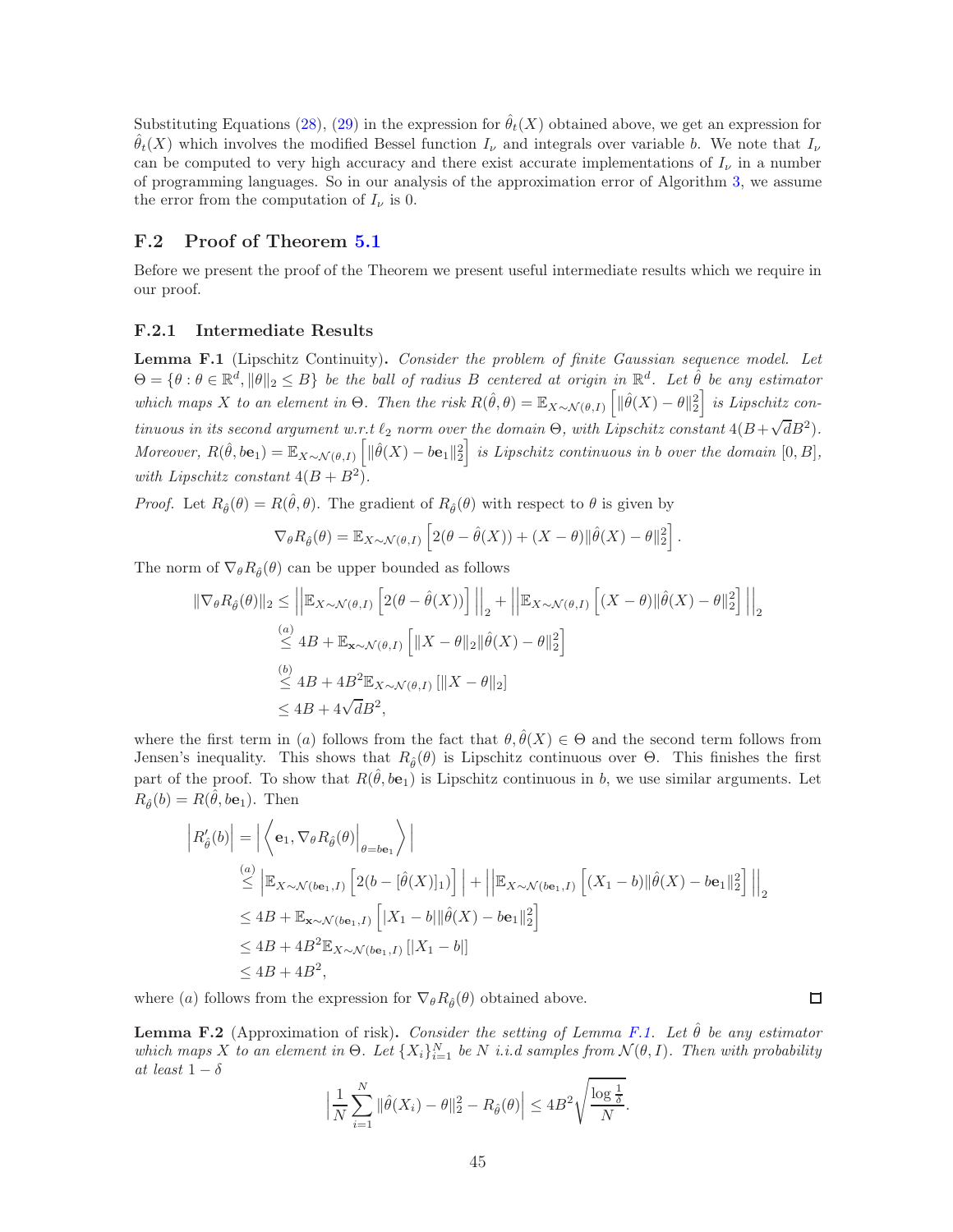Proof. The proof of the Lemma relies on concentration properties of sub-Gaussian random variables. Let  $Z(X) = ||\hat{\theta}(X) - \theta||^2$ . Note that  $R_{\hat{\theta}}(\theta) = \mathbb{E}_{X \sim \mathcal{N}(\theta, I)} [Z(X)]$ . Since  $Z(X)$  is bounded by  $4B^2$ , it is a sub-Gaussian random variable. Using Hoeffding bound we get

$$
\left|\frac{1}{N}\sum_{i=1}^{N}Z(X_i) - \mathbb{E}\left[Z(X)\right]\right| \le 4B^2\sqrt{\frac{\log{\frac{1}{\delta}}}{N}}, \quad \text{w.p } \ge 1 - \delta.
$$

□

#### F.2.2 Main Argument

The proof relies on Corollary [3.2](#page-11-0) to show that the averaged estimator  $\hat{\theta}_{AVG}$  is approximately minimax and  $\hat{P}_{\text{LFP}}$  is approximately least favorable. Here is a rough sketch of the proof. We first apply the corollaries on the following reduced statistical game that we are aiming to solve

$$
\inf_{\hat{\theta}\in\mathcal{D}_G}\sup_{b\in[0,B]}R(\hat{\theta},b\mathbf{e}_1).
$$

To apply these corollaries, we need the risk  $R(\hat{\theta}, b\mathbf{e}_1)$  to be Lipscthiz continuous in b. This holds for us because of Lemma [F.1.](#page-44-0) Next, we convert the guarantees for the reduced statistical game to the orginial statistical game to show that we learn a minimax estimator and LFP for finite Gaussian sequence model.

To use Corollary [3.2,](#page-11-0) we first need to bound  $\alpha, \beta, \alpha'$ , the approximation errors of the optimization subroutines described in Algorithms [2,](#page-17-0) [3.](#page-17-1) A major part of the proof involves bounding these quantities.

Approximation error of Algorithm [2.](#page-17-0) There are two causes for error in the optimization oracle described in Algorithm [2:](#page-17-0) (a) grid search and (b) approximate computation of risk  $R(\hat{\theta}, b\mathbf{e}_1)$ . We now bound the error due to both (a) and (b). From Lemma [F.2](#page-44-1) we know that for any estimator  $\hat{\theta}_i$  and grid point  $b_j$ , the following holds with probability at least  $1 - \delta$ 

$$
\left|\frac{1}{N_1}\sum_{k=1}^{N_1} \|\hat{\theta}_i(X_k) - b_j \mathbf{e}_1\|_2^2 - R(\hat{\theta}_i, b_j \mathbf{e}_1)\right| \le 4B^2 \sqrt{\frac{\log \frac{1}{\delta}}{N_1}}.
$$

Taking a union bound over all estimators  $\{\hat{\theta}_i\}_{i=1}^T$  and grid points  $\{b_j\}_{j=1}^{B/w}$ , we can show that with probability at least  $1 - \delta$ , the following holds for all  $i \in [T], j \in [B/w]$ 

$$
\left|\frac{1}{N_1}\sum_{k=1}^{N_1} \|\hat{\theta}_i(X_k) - b_j \mathbf{e}_1\|_2^2 - R(\hat{\theta}_i, b_j \mathbf{e}_1)\right| \le 4B^2 \sqrt{\frac{\log \frac{BT}{w\delta}}{N_1}}.
$$
\n(30)

Let  $f_{t,\sigma}(b)$  be the actual objective we would like to optimize in iteration t of Algorithm [1,](#page-10-0) which is given by

<span id="page-45-0"></span>
$$
f_{t,\sigma}(b) = \sum_{i=1}^{t-1} R(\hat{\theta}_i, b\mathbf{e}_1) + \sigma b.
$$

Let  $\hat{f}_{t,\sigma}(b)$  be the approximate objective we are optimizing by replacing  $R(\hat{\theta}_i,b\mathbf{e}_1)$  with its approximate estimate. Let  $b_t^*$  be a maximizer of  $f_{t,\sigma}(b)$  and  $b_{t,\text{approx}}^*$  be the maximizer of  $\hat{f}_{t,\sigma}(b)$  (which is also the output of Algorithm [2\)](#page-17-0). Finally, let  $b_{t,NN}^*$  be the point on the grid which is closest to  $b_t^*$ . Using Lemma [F.1](#page-44-0) we first show that  $f_{t,\sigma}(b)$  is Lipschitz continuous in b. The derivative of  $f_{t,\sigma}(b)$  with respect to  $b$  is given by

$$
f'_{t,\sigma}(b) = \sum_{i=1}^{t-1} \left\langle \mathbf{e}_1, \nabla_{\theta} R(\hat{\theta}_i, \theta) \Big|_{\theta = b\mathbf{e}_1} \right\rangle + \sigma
$$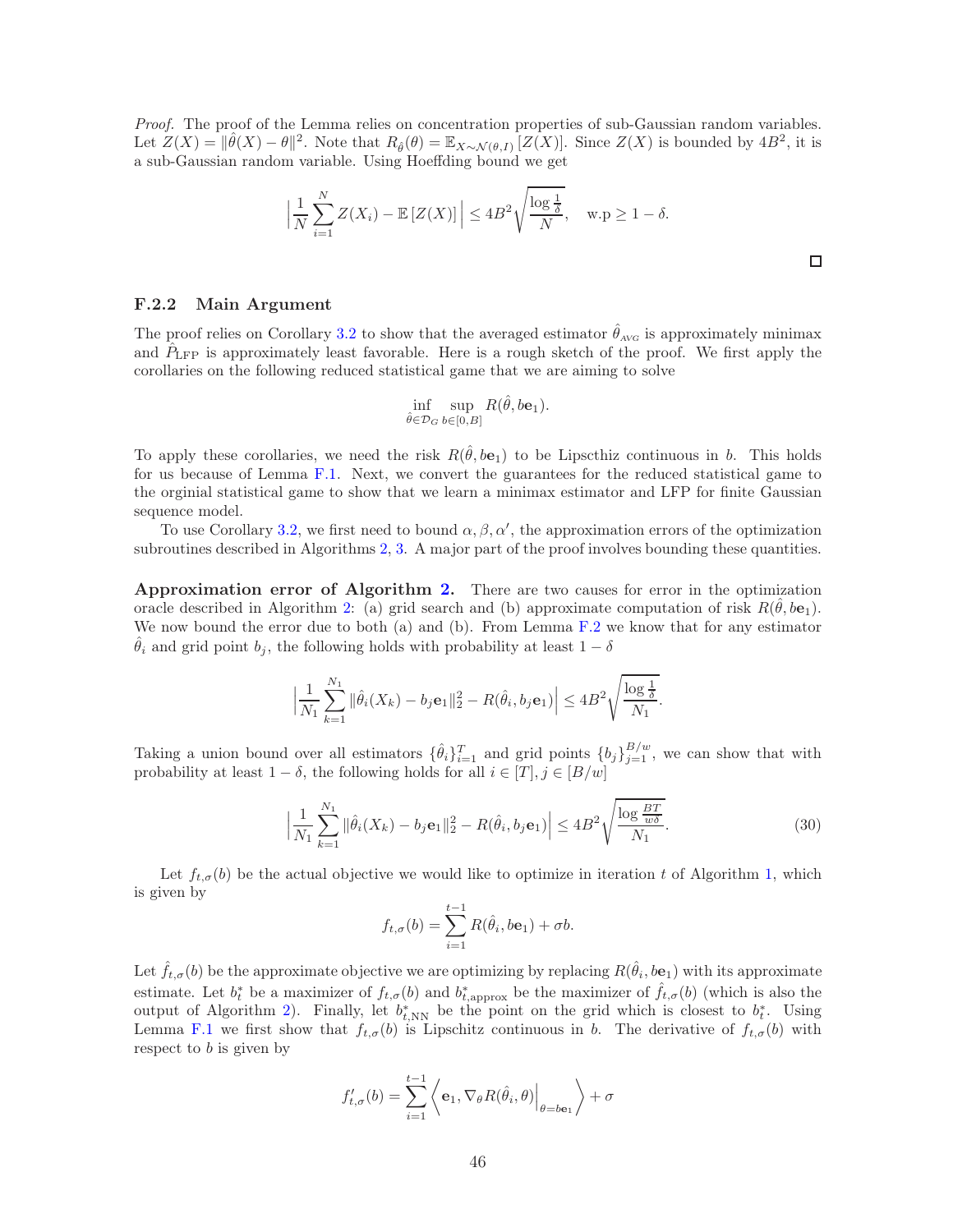Using Lemma [F.1,](#page-44-0) the magnitude of  $f'_{t,\sigma}(b)$  can be upper bounded as

$$
|f'_{t,\sigma}(b)| \le 4(t-1)(B+B^2) + \sigma.
$$

This shows that  $f_{t,\sigma}(b)$  is Lipschitz continuous in b. We now bound  $f_{t,\sigma}(b_t^*) - f_{t,\sigma}(b_{t,\text{approx}}^*)$ , the approximation error of the optimization oracle

$$
f_{t,\sigma}(b_t^*) \stackrel{(a)}{\leq} f_{t,\sigma}(b_{t,NN}^*) + \left(4t(B+B^2) + \sigma\right) w
$$
  
\n
$$
\stackrel{(b)}{\leq} \hat{f}_{t,\sigma}(b_{t,NN}^*) + 4tB^2 \sqrt{\frac{\log \frac{BT}{w\delta}}{N_1}} + \left(4t(B+B^2) + \sigma\right) w
$$
  
\n
$$
\stackrel{(c)}{\leq} \hat{f}_{t,\sigma}(b_{t,\mathrm{approx}}^*) + 4tB^2 \sqrt{\frac{\log \frac{BT}{w\delta}}{N_1}} + \left(4t(B+B^2) + \sigma\right) w
$$
  
\n
$$
\stackrel{(d)}{\leq} f_{t,\sigma}(b_{t,\mathrm{approx}}^*) + 8tB^2 \sqrt{\frac{\log \frac{BT}{w\delta}}{N_1}} + \left(4t(B+B^2) + \sigma\right) w,
$$

where (a) follows from Lipschitz property of the loss function and  $(b)$ , (d) follow from Equation [\(30\)](#page-45-0) and hold with probability at least  $1 - \delta$  and (c) follows from the optimality of  $b_{t,\text{approx}}^*$ . This shows that Algorithm [2](#page-17-0) is a  $\left(O\left(TB^2\sqrt{\frac{\log{\frac{BT}{w^3}}}{N_1}} + TB(1+B)w\right), w\right)$ -approximate maximization oracle; that is

$$
\alpha = O\left(TB^2 \sqrt{\frac{\log \frac{BT}{w\delta}}{N_1}} + TB(1+B)w\right), \quad \beta = w.
$$

Approximation error of Algorithm [3.](#page-17-1) There are two sources of approximation error in Al-gorithm [3:](#page-17-1) (a) computation of modified Bessel functions  $I_{\nu}$ , and (b) approximation of  $P_t$  with its samples. In this analysis we assume that  $I_{\nu}$  can be computed to very high accuracy. This is a reasonable assumption because many programming languages have accurate and efficient implementations of  $I_{\nu}$ . So the main focus here is on bounding the error from approximation of  $P_t$ .

First, note that since we are using grid search to optimize the maximization problem, the true distribution  $P_t$  for which we are supposed to compute the Bayes estimator is a discrete distribution supported on grid points  $\{b_1, \ldots, b_{B/w}\}.$  Algorithm [3](#page-17-1) does not compute the Bayes estimator for  $P_t$ . Instead, we generate samples from  $P_t$  and use them as a proxy for  $P_t$ . Let  $\hat{P}_t$  be the empirical distribution obtained by sampling  $N_2$  points from  $P_t$ . Let  $p_{t,j}$  be the probability mass on grid point  $b_i$ . Using Bernstein inequality we can show that the following holds with probability at least  $1 - \delta$ 

<span id="page-46-0"></span>
$$
\forall j \in [B/w] \quad |\hat{p}_{t,j} - p_{t,j}| \le \sqrt{p_{t,j} \frac{\log \frac{B}{w\delta}}{N_2}}.\tag{31}
$$

Define estimators  $\hat{\theta}'_t$ ,  $\hat{\theta}_t$  as

$$
\hat{\theta}'_t \leftarrow \underset{\hat{\theta} \in \mathcal{D}_G}{\operatorname{argmin}} \mathbb{E}_{b \sim P_t} \left[ R(\hat{\theta}, b\mathbf{e}_1) \right], \quad \hat{\theta}_t \leftarrow \underset{\hat{\theta} \in \mathcal{D}_G}{\operatorname{argmin}} \mathbb{E}_{b \sim \hat{P}_t} \left[ R(\hat{\theta}, b\mathbf{e}_1) \right].
$$

 $\hat{\theta}'_t$  is what we ideally want to compute.  $\hat{\theta}_t$  is what we end up computing using Algorithm [3.](#page-17-1) We now show that  $\hat{\theta}_t$  is an approximate minimizer of the left hand side optimization problem above. To this end, we try to bound the following quantity

$$
\mathbb{E}_{b\sim P_t}\left[R(\hat{\theta}_t,b\mathbf{e}_1)-R(\hat{\theta}'_t,b\mathbf{e}_1)\right].
$$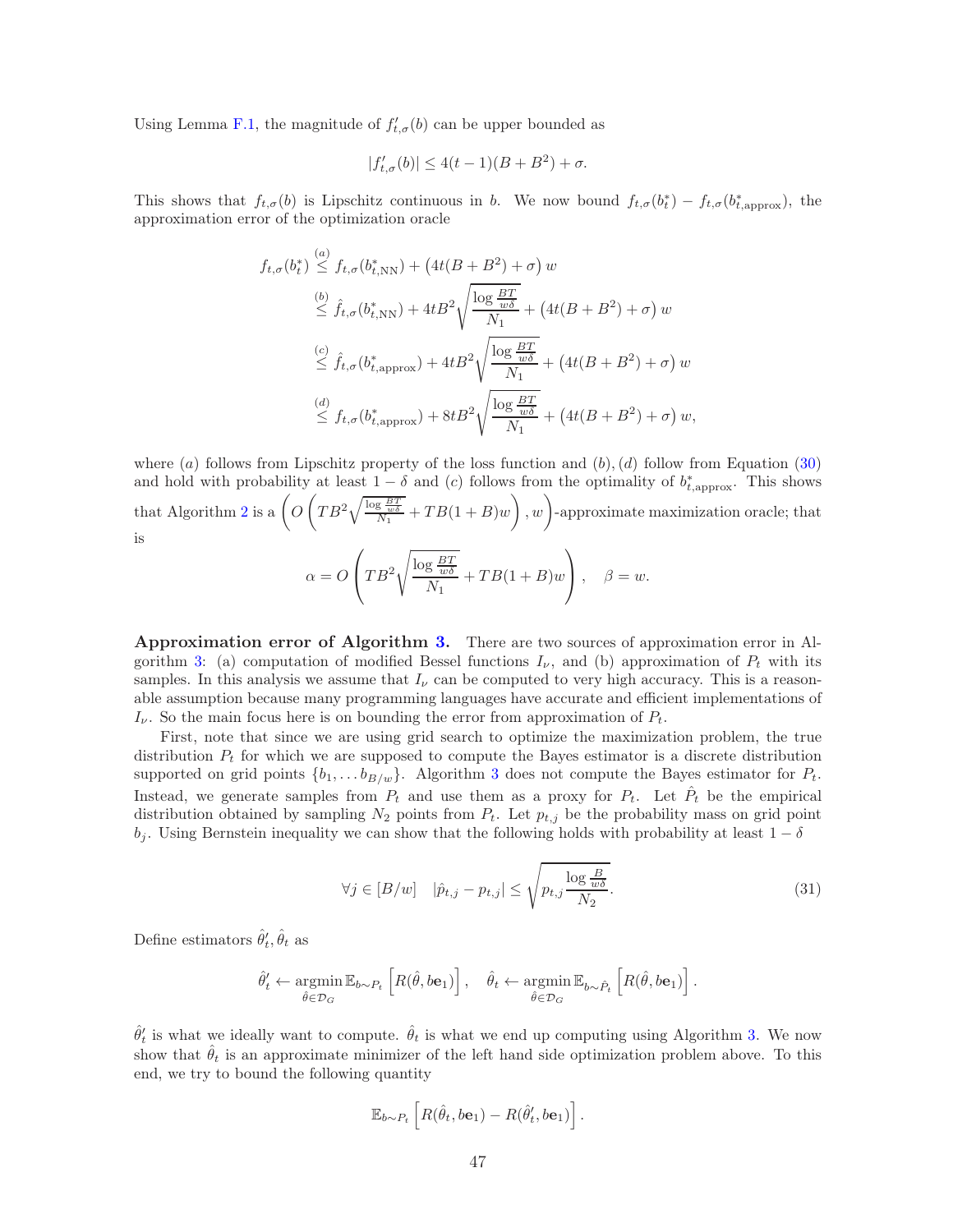Let  $f_t(\hat{\theta}) = \mathbb{E}_{b \sim P_t} \left[ R(\hat{\theta}, b e_1) \right]$  and  $\hat{f}_t(\hat{\theta}) = \mathbb{E}_{b \sim \hat{P}_t} \left[ R(\hat{\theta}, b e_1) \right]$ . We would like to bound the quantity  $f_t(\hat{\theta}_t) - f_t(\hat{\theta}'_t)$ . Consider the following

$$
f_t(\hat{\theta}_t) \stackrel{(a)}{\leq} \hat{f}_t(\hat{\theta}_t) + \frac{4B^3}{w} \sqrt{\frac{\log \frac{B}{w\delta}}{N_2}}
$$
  

$$
\stackrel{(b)}{\leq} \hat{f}_t(\hat{\theta}'_t) + \frac{4B^3}{w} \sqrt{\frac{\log \frac{B}{w\delta}}{N_2}}
$$
  

$$
\stackrel{(c)}{\leq} f_t(\hat{\theta}'_t) + \frac{8B^3}{w} \sqrt{\frac{\log \frac{B}{w\delta}}{N_2}},
$$

where (a) follows from Equation [\(31\)](#page-46-0) and the fact that the risk  $R(\hat{\theta}, \theta)$  of any estimator is bounded by  $4B^2$ , (b) follows since  $\hat{\theta}_t$  is a minimizer of  $\hat{f}_t$  and (c) follows from Equation [\(31\)](#page-46-0). This shows that with probability at least  $1-\delta$ , Algorithm [3](#page-17-1) is an  $O\left(\frac{B^3}{w}\sqrt{\frac{\log \frac{B}{w\delta}}{N_2}}\right)$ -approximate optimization oracle; that is,

$$
\alpha' = O\left(\frac{B^3}{w} \sqrt{\frac{\log \frac{B}{w\delta}}{N_2}}\right).
$$

**Minimax Estimator.** We are now ready to show that  $\hat{\theta}_{AVG}$  is an approximate minimax estimator. Instantiating Corollary [3.2](#page-11-0) for the reduced statistical game gives us the following bound, which holds with probability at least  $1 - \delta$ 

$$
\sup_{b\in[0,B]} R(\hat{\theta}_{A\vee G}, b\mathbf{e}_1) \le \inf_{\hat{\theta}\in\mathcal{D}_G} \sup_{b\in[0,B]} R(\hat{\theta}, b\mathbf{e}_1) + \tilde{O}\left(\frac{B^2(B+1)}{\sqrt{T}} + \alpha + \alpha' + \beta B(B+1)\sqrt{T}\right),
$$

where we used the fact that the risk  $R(\hat{\theta}, b\mathbf{e}_1)$  is  $4B(B + 1)$ -Lipschitz continuous w.r.t b. The  $\tilde{O}$ notation in the above inequality hides logarithmic factors. Plugging in the values of  $\alpha, \alpha', \beta$  in the above equation gives us

$$
\sup_{b\in[0,B]} R(\hat{\theta}_{A\vee G},b\mathbf{e}_1)\leq \inf_{\hat{\theta}\in\mathcal{D}_G}\sup_{b\in[0,B]} R(\hat{\theta},b\mathbf{e}_1)+\tilde{O}\left(\frac{B^2(B+1)}{\sqrt{T}}\right).
$$

We now convert this bound to a bound on the original statistical game. From Theorem [4.2](#page-14-0) we know that  $\inf_{\hat{\theta} \in \mathcal{D}_G} \sup_{b \in [0, B]} R(\hat{\theta}, b e_1) = \inf_{\hat{\theta} \in \mathcal{D}} \sup_{\theta \in \Theta} R(\hat{\theta}, \theta) = R^*$ . Since the estimator  $\hat{\theta}_{A \vee G}$  is invariant to transformations of orthogonal group, we have  $R(\hat{\theta}_{AVG}, \theta) = R(\hat{\theta}_{AVG}, \|\theta\|_2, \mathbf{e}_1)$  for any  $\theta \in \Theta$ . Using these two results in the above inequality, we get

$$
\sup_{\theta \in \Theta} R(\hat{\theta}_{A\vee G}, \theta) = \sup_{b \in [0, B]} R(\hat{\theta}_{A\vee G}, b\mathbf{e}_1) \le R^* + \tilde{O}\left(\frac{B^2(B+1)}{\sqrt{T}}\right).
$$

This shows that the worst-case risk of  $\hat{\theta}_{AVG}$  is close to the minimax risk  $R^*$ . This finishes the first part of the proof.

LFP. To prove the second part, we rely on Corollary [3.2.](#page-11-0) Instantiating it for the reduced statistical game gives us

$$
\inf_{\hat{\theta}\in\mathcal{D}_G}\frac{1}{T}\sum_{t=1}^T\mathbb{E}_{b\sim P_t}\left[R(\hat{\theta},b\mathbf{e}_1)\right]\geq R^*-\tilde{O}\left(\frac{B^2(B+1)}{\sqrt{T}}+\alpha+\alpha'+\beta B(B+1)\sqrt{T}\right).
$$

Plugging in the values of  $\alpha, \alpha', \beta$  in the above equation gives us

$$
\inf_{\hat{\theta}\in\mathcal{D}_G} \frac{1}{T} \sum_{t=1}^T \mathbb{E}_{b\sim P_t} \left[ R(\hat{\theta}, b\mathbf{e}_1) \right] \ge R^* - \tilde{O}\left(\frac{B^2(B+1)}{\sqrt{T}}\right).
$$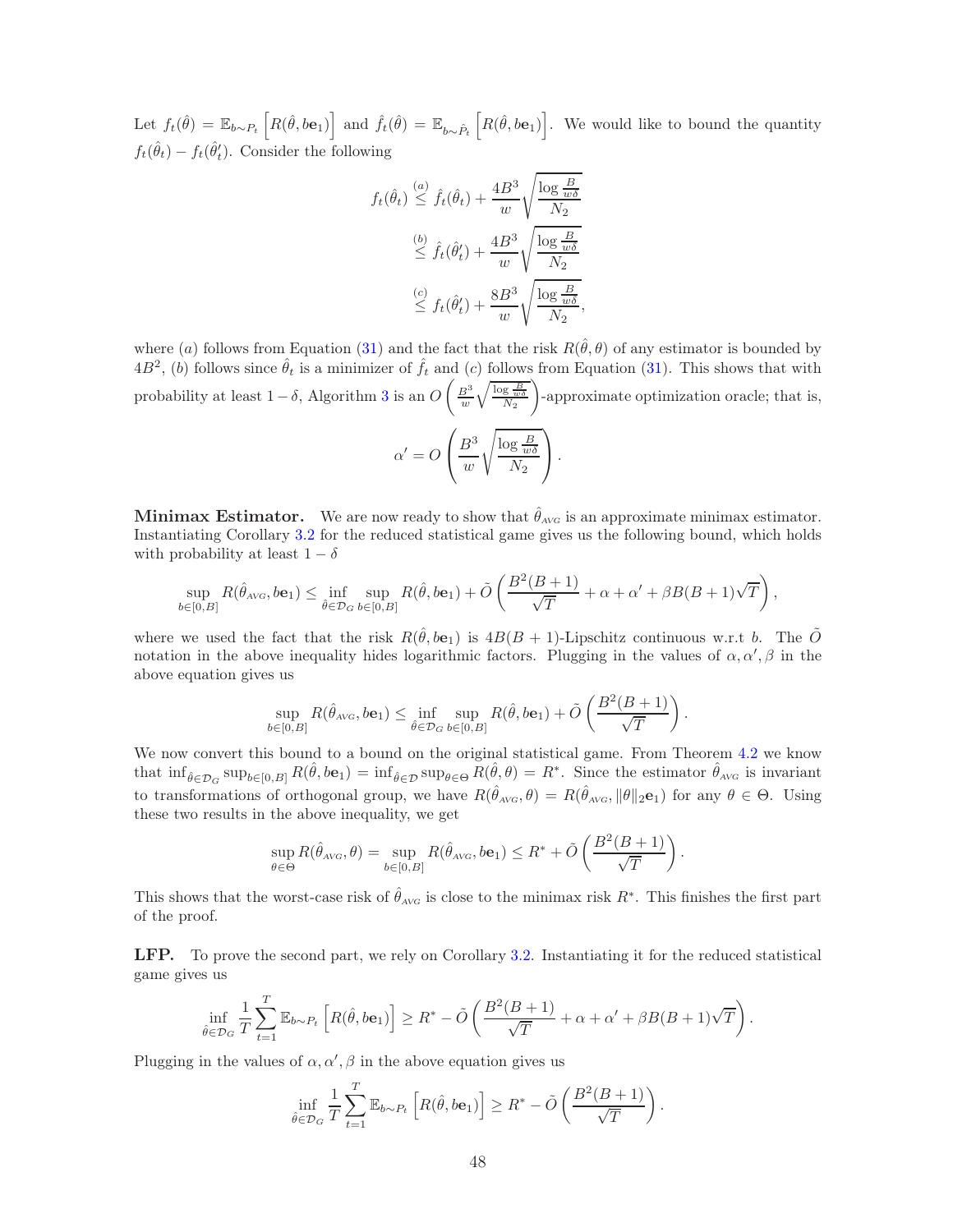From Equation [\(31\)](#page-46-0) we know that  $P_t$  is close to  $\hat{P}_t$  with high probability. Using this, we can replace  $P_t$  in the above bound with  $\hat{P}_t$  and obtain the following bound, which holds with probability at least  $1 - \delta$ 

<span id="page-48-1"></span>
$$
\inf_{\hat{\theta}\in\mathcal{D}_G} \frac{1}{T} \sum_{t=1}^T \mathbb{E}_{b\sim\hat{P}_t} \left[ R(\hat{\theta}, b\mathbf{e}_1) \right] \ge R^* - \tilde{O}\left(\frac{B^2(B+1)}{\sqrt{T}}\right). \tag{32}
$$

In the rest of the proof, we show that  $\inf_{\hat{\theta} \in \mathcal{D}_G} \frac{1}{T} \sum_{t=1}^T \mathbb{E}_{b \sim \hat{P}_t} \left[ R(\hat{\theta}, b e_1) \right] = \inf_{\hat{\theta}} R(\hat{\theta}, \hat{P}_{\text{LFP}})$ . Recall, the density function of  $\hat{P}_{\text{LFP}}$  is given by:  $\hat{p}_{\text{LFP}}(\theta) \propto \|\theta\|_2^{1-d} \hat{P}_{\text{AVG}}(\|\theta\|_2)$ , where  $\hat{P}_{\text{AVG}}(\|\theta\|_2)$  is the probability mass placed by  $\hat{P}_{AVG}$  at  $\|\theta\|_2$ . This distribution is equivalent to the distribution of a random variable which is generated by first sampling b from  $\hat{P}_t$  and then sampling  $\theta$  from the uniform distribution on  $(d-1)$  dimensional sphere of radius b, centered at origin in  $\mathbb{R}^d$ . Using this equivalence, we can equivalently rewrite  $R(\hat{\theta}, \hat{P}_{\text{LFP}})$  for any estimator  $\hat{\theta}$  as

$$
R(\hat{\theta}, \hat{P}_{\rm LFP}) = \frac{1}{T} \sum_{t=1}^{T} \mathbb{E}_{b \sim \hat{P}_t} \left[ \mathbb{E}_{\theta \sim U} \left[ R(\hat{\theta}, b\theta) \right] \right],
$$

where U is the uniform distribution on the  $(d-1)$  dimensional unit sphere centered at origin, in  $\mathbb{R}^d$ . Next, from Lemma [E.2,](#page-38-0) we know that the Bayes estimator corresponding to any invariant prior is an invariant estimator. Since  $\hat{P}_{\text{LFP}}$  is an invariant distribution, we have

$$
\inf_{\hat{\theta}\in\mathcal{D}} R(\hat{\theta}, \hat{P}_{\text{LFP}}) = \inf_{\hat{\theta}\in\mathcal{D}_G} R(\hat{\theta}, \hat{P}_{\text{LFP}}) = \inf_{\hat{\theta}\in\mathcal{D}_G} \frac{1}{T} \sum_{t=1}^T \mathbb{E}_{b\sim\hat{P}_t} \left[ \mathbb{E}_{\theta\sim U} \left[ R(\hat{\theta}, b\theta) \right] \right].
$$

From Lemma [E.1](#page-37-0) we know that for any invariant estimator  $\hat{\theta}$ , we have  $R(\hat{\theta}, \theta_1) = R(\hat{\theta}, \theta_2)$ , whenever  $\theta_1 \sim \theta_2$ . Using this result in the above equation gives us

$$
\inf_{\hat{\theta}\in\mathcal{D}} R(\hat{\theta},\hat{P}_{\mathrm{LFP}})=\inf_{\hat{\theta}\in\mathcal{D}_{G}}\frac{1}{T}\sum_{t=1}^{T}\mathbb{E}_{b\sim\hat{P}_{t}}\left[R(\hat{\theta},b\mathbf{e}_{1})\right].
$$

Combining the above result with Equation [\(32\)](#page-48-1) shows that  $\hat{P}_{\text{LFP}}$  is approximately least favorable.

#### <span id="page-48-0"></span>F.3 Loss on few co-ordinates

In this section, we present the optimization oracles for the problem of finite Gaussian sequence model, when the loss is evaluated on a few co-ordinates. Recall, in Theorem [4.4](#page-14-5) we showed that the original min-max statistical game can be reduced to the following simpler problem

$$
\inf_{\hat{\theta}\in\mathcal{M}_{\mathcal{D},G}}\sup_{b:b[1]^2+b[2]^2\leq B^2} R(\hat{\theta},[b[1]\mathbf{e}_{1,k},b[2]\mathbf{e}_{1,d-k}]),\tag{33}
$$

where  $b[j]$  represents the  $j<sup>th</sup>$  co-ordinate of b. We now provide efficient implementations of the optimization oracles required by Algorithm [1](#page-10-0) for finding a Nash equilibrium of this game. The optimization problems corresponding to the two optimization oracles are as follows

$$
\hat{\theta}_t \leftarrow \underset{\hat{\theta} \in \mathcal{D}_G}{\operatorname{argmin}} \mathbb{E}_{b \sim P_t} \left[ R(\hat{\theta}, [b[1] \mathbf{e}_{1,k}, b[2] \mathbf{e}_{1,d-k}]) \right],
$$
  

$$
b_t(\sigma) \leftarrow \underset{b:b[1]^2 + b[2]^2 \leq B^2}{\operatorname{argmax}} \sum_{i=1}^{t-1} R(\hat{\theta}_i, [b[1] \mathbf{e}_{1,k}, b[2] \mathbf{e}_{1,d-k}]) + \langle \sigma, b \rangle,
$$

where  $\mathcal{D}_G$  is the set of deterministic invariant estimators and  $P_t$  is the distribution of random variable  $b_t(\sigma)$ . The maximization oracle can be efficiently implemented via a grid search over  $\{b : b[1]^2 + b[2]^2 \leq b(t) \}$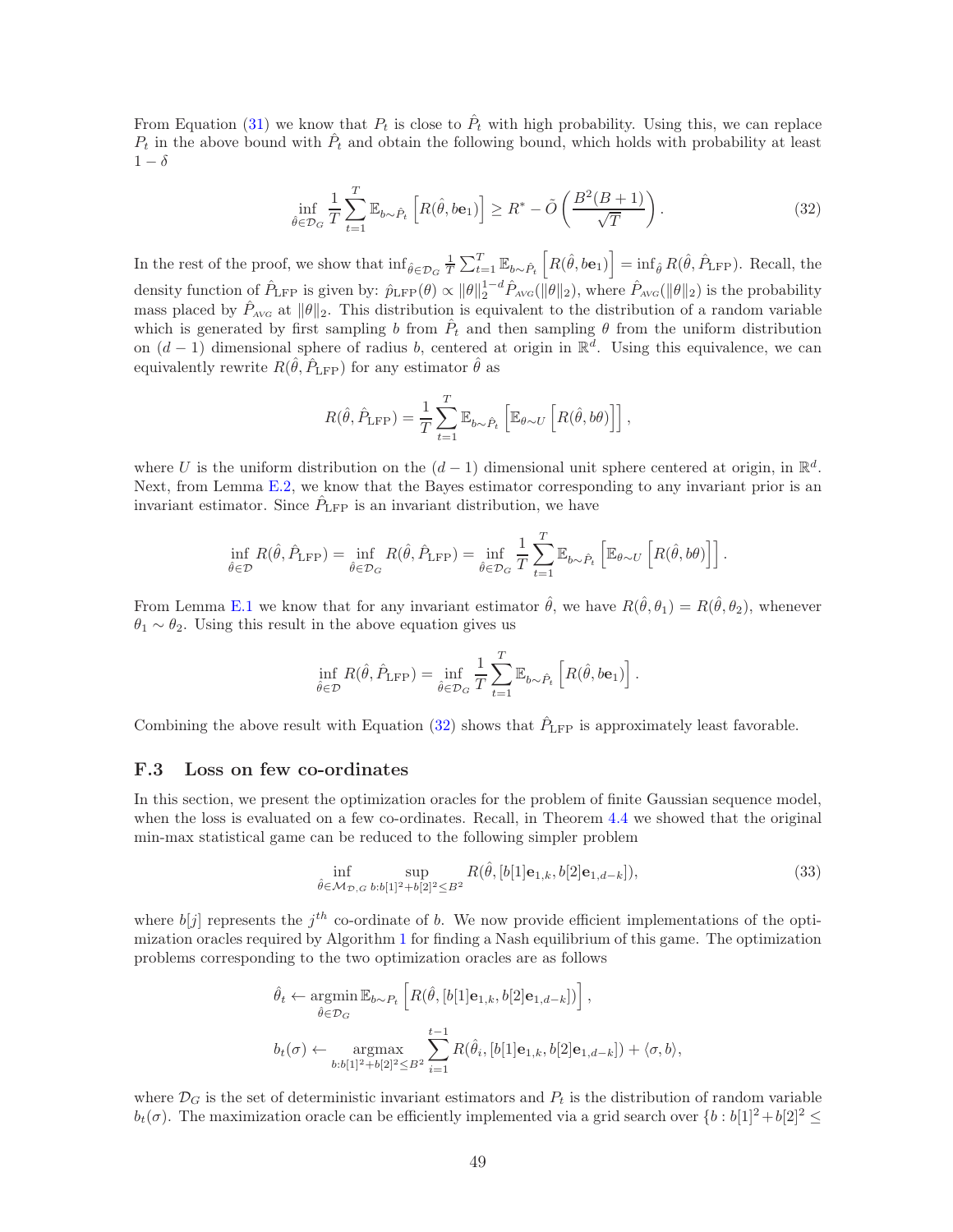$B<sup>2</sup>$  (see Algorithm [7\)](#page-49-0). The minimization oracle can also be efficiently implemented. The minimizer has a closed form expression which depends on  $P_t$  and modified Bessel functions (see Algorithm [8\)](#page-49-1).

<span id="page-49-0"></span>Algorithm 7 Maximization Oracle

- 1: Input: Number of coordinates to evaluate loss on k, estimators  $\{\hat{\theta}_i\}_{i=1}^{t-1}$ , perturbation  $\sigma$ , grid width w, number of samples for computation of expected risk  $R(\hat{\theta}, \theta)$ : N<sub>1</sub>
- 2: Let  $\{b_1, b_2 \ldots b_{N(w)}\}$  be the w-covering of  $\{b : b[1]^2 + b[2]^2 \leq B^2\}$
- 3: for  $j = 1 \dots N(w)$  do
- 4: **for**  $i = 1...t-1$  **do**<br>5: **Generate**  $N_1$  inde
- 5: Generate  $N_1$  independent samples  $\{X_l\}_{l=1}^{N_1}$  from the following distribution

$$
\mathcal{N}([b_j[1]\mathbf{e}_{1,k},b_j[2]\mathbf{e}_{1,d-k}],I)
$$

6: Estimate  $R(\hat{\theta}_i, [b_j[1] \mathbf{e}_{1,k}, b_j[2] \mathbf{e}_{1,d-k}])$  as

$$
\frac{1}{N_1}\sum_{l=1}^{N_1} \|\hat{\theta}_i(X_l)[1:k]-b_j[1]\mathbf{e}_{1,k}\|_2^2.
$$

- 7: end for
- 8: Evaluate the objective at  $b_i$  using the above estimates
- 9: end for
- 10: **Output:**  $b_i$  which maximizes the objective

#### <span id="page-49-1"></span>Algorithm 8 Minimization Oracle

- 1: **Input:** Samples  ${b_i}_{i=1}^{N_2}$  generated from distribution  $P_t$ , number of coordinates to evaluate loss on  $k$ .
- 2: For any X, compute  $\hat{\theta}_t(X)$  as

$$
\left(\frac{\sum_{i=1}^{N_2} w_i b_i[1] A_k(b_i[1] \|X[1:k]\|_2)}{\sum_{i=1}^{N_2} w_i}\right) \frac{X[1:k]}{\|X[1:k]\|_2},
$$

where  $A_k(\gamma) = \frac{I_{k/2}(\gamma)}{I_{k/2-1}(\gamma)},$ 

$$
w_i = b_i[1]^{2-\frac{k}{2}}b_i[2]^{2-\frac{d-k}{2}}e^{-\frac{\|b\|^2}{2}}I_{k/2-1}(b_i[1]\|X[1:k]\|_2)I_{(d-k)/2-1}(b_i[2]\|X[k+1:d]\|_2),
$$

and  $I_{\nu}$  is the modified Bessel function of the first kind of order  $\nu$ .

## G Linear Regression

#### G.1 Proof of Proposition [6.1](#page-19-2)

In this section we derive a closed-form expression for the minimizer  $\hat{\theta}_t$  of the following objective

$$
\operatorname*{argmin}_{\hat{\theta}\in\mathcal{D}_G} \mathbb{E}_{b\sim P_t} \left[ R(\hat{\theta}, b\mathbf{e}_1) \right].
$$

Using the same arguments as in proof of Proposition [5.1,](#page-17-2) we can show that the above optimization problem can be rewritten as the following equivalent optimization problem over the set of all deterministic estimators

$$
\underset{\hat{\theta}\in\mathcal{D}}{\operatorname{argmin}}\,\mathbb{E}_{\theta\sim\Pi_t}\left[R(\hat{\theta},\theta)\right],
$$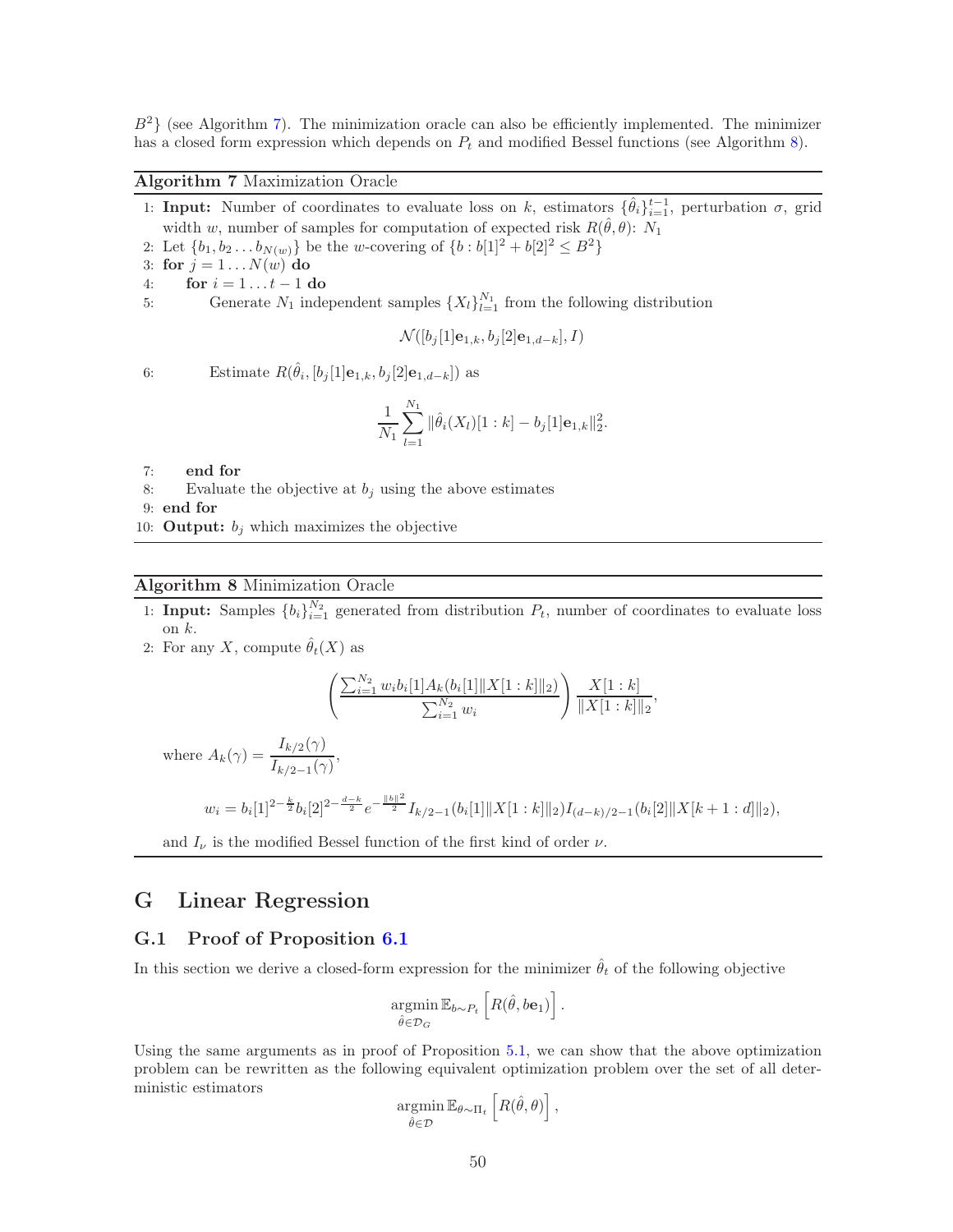where  $\Pi_t$  is the distribution of a random variable  $\theta$  which is generated by first sampling a b from  $P_t$ and then drawing a random sample from  $U_b$ , the uniform distribution on a spherical shell of radius b. The density function of  $U_b$  is given by

$$
u_b(\theta) \propto \begin{cases} 0, & \text{if } \|\theta\|_2 \neq b \\ b^{-d+1}, & \text{otherwise} \end{cases}.
$$

Since the risk is measured with respect to  $\ell_2^2$  metric, the minimizer  $\hat{\theta}_t(D_n)$  is given by the posterior mean

$$
\hat{\theta}_{t}(D_{n}) = \mathbb{E}_{\theta \sim \Pi_{t}}[\theta p(D_{n};\theta)]
$$
\n
$$
= \frac{\mathbb{E}_{\theta \sim \Pi_{t}}[\theta p(D_{n};\theta)]}{\mathbb{E}_{\theta \sim P_{t}}[\int \theta u_{b}(\theta) p(D_{n};\theta) d\theta]}
$$
\n
$$
= \frac{\mathbb{E}_{b \sim P_{t}}[\int u_{b}(\theta) p(D_{n};\theta) d\theta]}{\mathbb{E}_{b \sim P_{t}}[\int u_{b}(\theta) p(D_{n};\theta) d\theta]}
$$
\n
$$
= \frac{\mathbb{E}_{b \sim P_{t}}[b^{-d+1} \int_{\|\theta\|_{2}=b} \theta p(D_{n};\theta) d\theta]}{\mathbb{E}_{b \sim P_{t}}[b^{-d+1} \int_{\|\theta\|_{2}=b} p(D_{n};\theta) d\theta]}
$$
\n
$$
= \frac{\mathbb{E}_{b \sim P_{t}}[b^{-d+1} \int_{\|\theta\|_{2}=b} \theta e^{-\frac{\|\mathbf{Y}-\mathbf{X}\theta\|_{2}^{2}}{2}} d\theta]}{\mathbb{E}_{b \sim P_{t}}[b^{-d+1} \int_{\|\theta\|_{2}=b} e^{-\frac{\|\mathbf{Y}-\mathbf{X}\theta\|_{2}^{2}}{2}} d\theta]}
$$
\n
$$
= \frac{\mathbb{E}_{b \sim P_{t}}[b^{2} \int_{\|\theta\|_{2}=1} \theta e^{-\frac{b^{2} \|\mathbf{X}\theta\|_{2}^{2}-2b\left\langle \theta, \mathbf{X}^{T}\mathbf{Y}\right\rangle}{2}} d\theta]}{\mathbb{E}_{b \sim P_{t}}[b^{2} \int_{\|\theta\|_{2}=1} e^{-\frac{b^{2} \|\mathbf{X}\theta\|_{2}^{2}-2b\left\langle \theta, \mathbf{X}^{T}\mathbf{Y}\right\rangle}{2}} d\theta]}
$$
\n(change of variables).

We now relate the terms appearing in the above expression to the mean and normalization constant of Fisher-Bingham (FB) distribution. As stated in Section [6,](#page-18-0) the probability density function of a random unit vector  $Z \in \mathbb{R}^d$  distributed according to FB distribution is given by

$$
p(Z; A, \gamma) = C(A, \gamma)^{-1} \exp(-Z^T A Z + \langle \gamma, Z \rangle),
$$

where  $Z \in \mathbb{S}^{d-1}$ , and  $\gamma \in \mathbb{R}^d$ ,  $A \in \mathbb{R}^{d \times d}$  are the parameters of the distribution with A being positive semi-definite and  $C(A, \gamma)$  is the normalization constant which is given by

$$
C(A, \gamma) = \int_{\|Z\|_2 = 1} \exp\left(-Z^T A Z + \langle \gamma, Z \rangle\right) dZ.
$$

The mean of  $Z$  is given by

$$
\int_{\|Z\|_2=1} Zp(Z;A,\gamma)dZ = C(A,\gamma)^{-1} \int_{\|Z\|_2=1} Z \exp\left(-Z^T AZ + \langle \gamma,Z\rangle\right) dZ = C(A,\gamma)^{-1} \frac{\partial}{\partial \gamma} C(A,\gamma).
$$

Using these in the previously derived expression for  $\hat{\theta}(D_n)$  gives us the required result.

### <span id="page-50-0"></span>G.2 Mean and normalization constant of Fisher-Bingham distribution

In this section, we present our technique for computation of  $C(A, \gamma)$ . Once we have an accurate technique for its computation, computing  $\frac{\partial}{\partial \gamma} C(A, \gamma)$  should be straight forward as one can rely on efficient numerical differentiation techniques for its computation. Recall, to implement Algorithm [5](#page-19-1) we need to compute  $C(2^{-1}b^2\mathbf{X}^T\mathbf{X}, b\mathbf{X}^T\mathbf{Y})$ . Let  $\hat{\Sigma} = \frac{1}{n}\mathbf{X}^T\mathbf{X}$  and let  $U\Lambda U^T$  be its eigen decomposition. Then it is easy to see that  $C(2^{-1}b^2\mathbf{X}^T\mathbf{X}, b\mathbf{X}^T\mathbf{Y})$  can be rewritten as

$$
C\left(2^{-1}b^2\mathbf{X}^T\mathbf{X}, b\mathbf{X}^T\mathbf{Y}\right) = C(2^{-1}nb^2\Lambda, bU^T\mathbf{X}^T\mathbf{Y}).
$$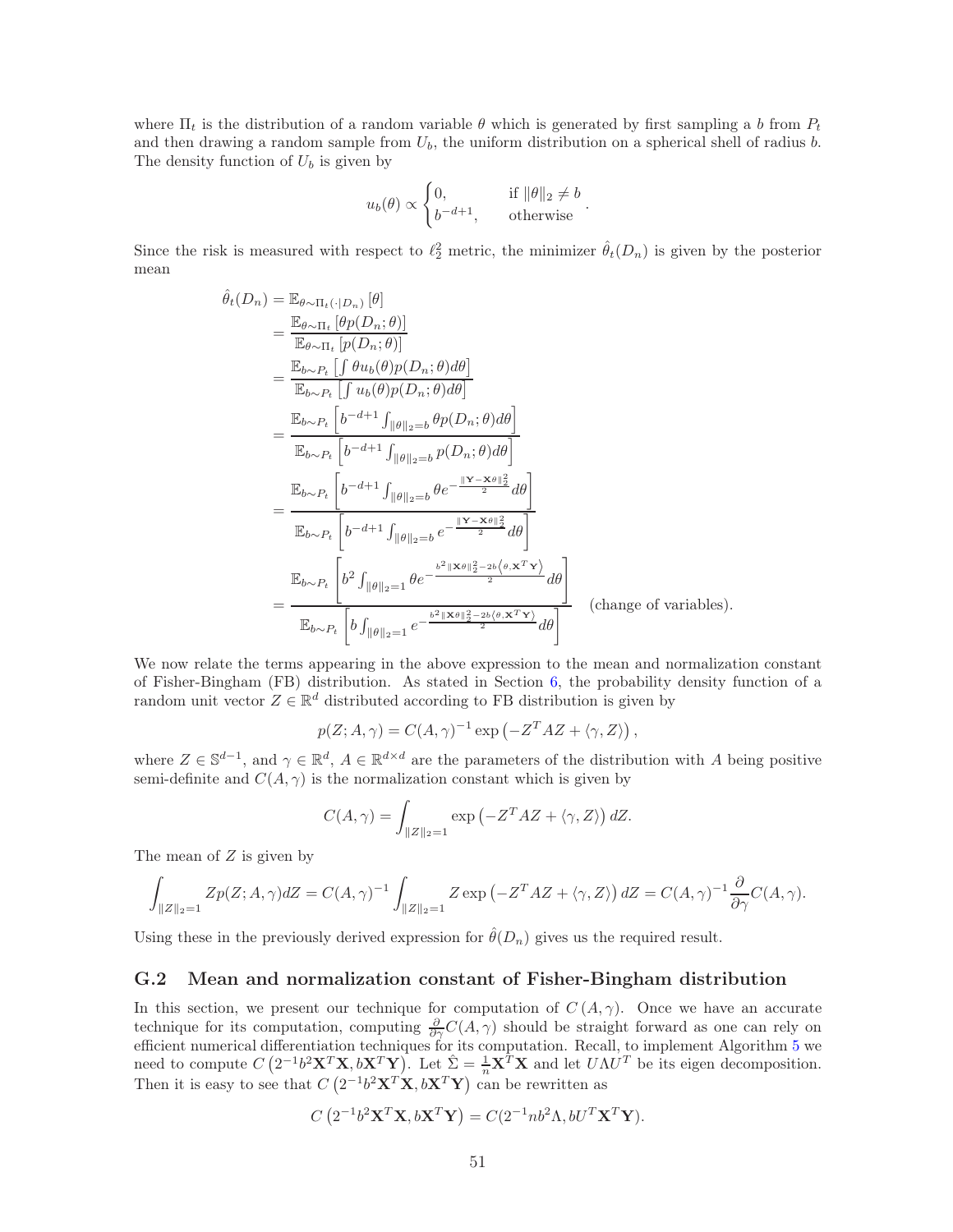So it suffices to compute  $C(A, \gamma)$  for some positive semi-definite, diagonal matrix A and vector  $\gamma$ . Let  $a_i$  be the i<sup>th</sup> diagonal entry of A and let  $\gamma_i$  be the i<sup>th</sup> element of  $\gamma$ . Kume and Wood [\[46\]](#page-30-10) derive the following expression for  $C(A, \gamma)$ 

$$
C(A, \gamma) = (2\pi)^{d/2} \left( \prod_{i=1}^{d} a_i^{-1/2} \right) \exp \left( \frac{1}{4} \sum_{i=1}^{d} \frac{\gamma_i^2}{a_i} \right) f_{A, \gamma}(1),
$$

where  $f_{A,\gamma}$  is the probability density of a non-central chi-squared random variable  $\sum_{i=1}^{d} z_i^2$  with  $z_i \sim$  $\mathcal{N}(\frac{\gamma_i}{2a_i}, \frac{1}{2a_i})$ . There are number of efficient techniques for computation of  $f_{A,\gamma}(1)$  [\[46,](#page-30-10) [47\]](#page-30-11). We first present the technique of Imhof [\[47\]](#page-30-11) for exact computation of  $f_{A,\gamma}(1)$ . Imhof [47] showed that  $f_{A,\gamma}(1)$ can be written as the following integral

$$
f_{A,\gamma}(1) = \pi^{-1} \int_0^\infty [\rho(u)]^{-1} \cos \zeta(u) du,
$$

where  $\rho : \mathbb{R} \to \mathbb{R}$  and  $\zeta : \mathbb{R} \to \mathbb{R}$  are defined as

$$
\zeta(u) = \frac{1}{2} \sum_{i=1}^{d} \left( \tan^{-1} \left( \frac{u}{2a_i} \right) + \frac{\gamma_i^2}{8a_i^3} \left( 1 + \frac{u^2}{4a_i^2} \right)^{-1} u \right) - \frac{1}{2} u,
$$
  

$$
\rho(u) = \prod_{i=1}^{d} \left( 1 + \frac{u^2}{4a_i^2} \right)^{1/4} \exp \left( \frac{1}{32} \frac{(u\gamma_i/a_i^2)^2}{1 + \frac{u^2}{4a_i^2}} \right).
$$

One can rely on numerical integration techniques to compute the above integral to desired accuracy. In our analysis of the approximation error of Algorithm [5,](#page-19-1) we assume the error from the computation of  $f_{A,\gamma}(1)$  is negligible.

Before we conclude this subsection, we present another technique for computation of  $f_{A,\gamma}(1)$ , which is typically faster than the above approach. This approach was proposed by Kume and Wood [\[46\]](#page-30-10) and relies on the saddle point density approximation technique. While this approach is faster, the downside of it is that it only provides an approximate estimate of  $f_{A,\gamma}(1)$ . To explain this method, we first present some facts about non-central chi-squared random variables. The cumulant generating function of a non-central chi-squared random variable with density  $f_{A,\gamma}$  is given by

$$
K(t) = \sum_{i=1}^{d} \left( -\frac{1}{2} \log \left( 1 - \frac{t}{a_i} \right) + \frac{1}{4} \frac{\gamma_i^2}{a_i - t} - \frac{\gamma_i^2}{4a_i} \right) \quad (t < \min_i a_i).
$$

The first derivative of  $K(t)$  is given by

$$
K^{(1)}(t) = \sum_{i=1}^{d} \left( \frac{1}{2} \frac{1}{a_i - t} + \frac{1}{4} \frac{\gamma_i^2}{(a_i - t)^2} \right),
$$

and higher derivatives are given by

$$
K^{(j)}(t) = \sum_{i=1}^{d} \left( \frac{(j-1)!}{2} \frac{1}{(a_i - t)^j} + \frac{j!}{4} \frac{\gamma_i^2}{(a_i - t)^{j+1}} \right), \quad (j \ge 2).
$$

Let the unique solution in  $(-\infty, \min_i a_i)$  to the saddle point equation  $K^{(1)}(\hat{t}) = 1$ . Kume and Wood [\[46\]](#page-30-10) show that  $\hat{t}$  has finite upper and lower bounds

$$
\min_i a_i - \frac{d}{4} - \frac{1}{2} \left( \frac{d^2}{4} + d \max_i \gamma_i^2 \right)^{1/2} \leq \hat{t} \leq \min_i a_i - \frac{1}{4} - \frac{1}{2} \left( \frac{1}{4} + \gamma_{\min}^2 \right)^{1/2},
$$

where  $\gamma_{\min}$  is equal to  $\gamma_{i^*}$  for  $i^* = \operatorname{argmin}_i a_i$ . So, to find  $\hat{t}$ , one can perform grid search in the above range. Given  $\hat{t}$ , the first-order saddle point density approximation of  $f_{A,\gamma}(1)$  is given by

$$
\hat{f}_{A,\gamma,1}(1) = \left(2\pi K^{(2)}(\hat{t})\right)^{-1/2} \exp(K(\hat{t}) - \hat{t}).
$$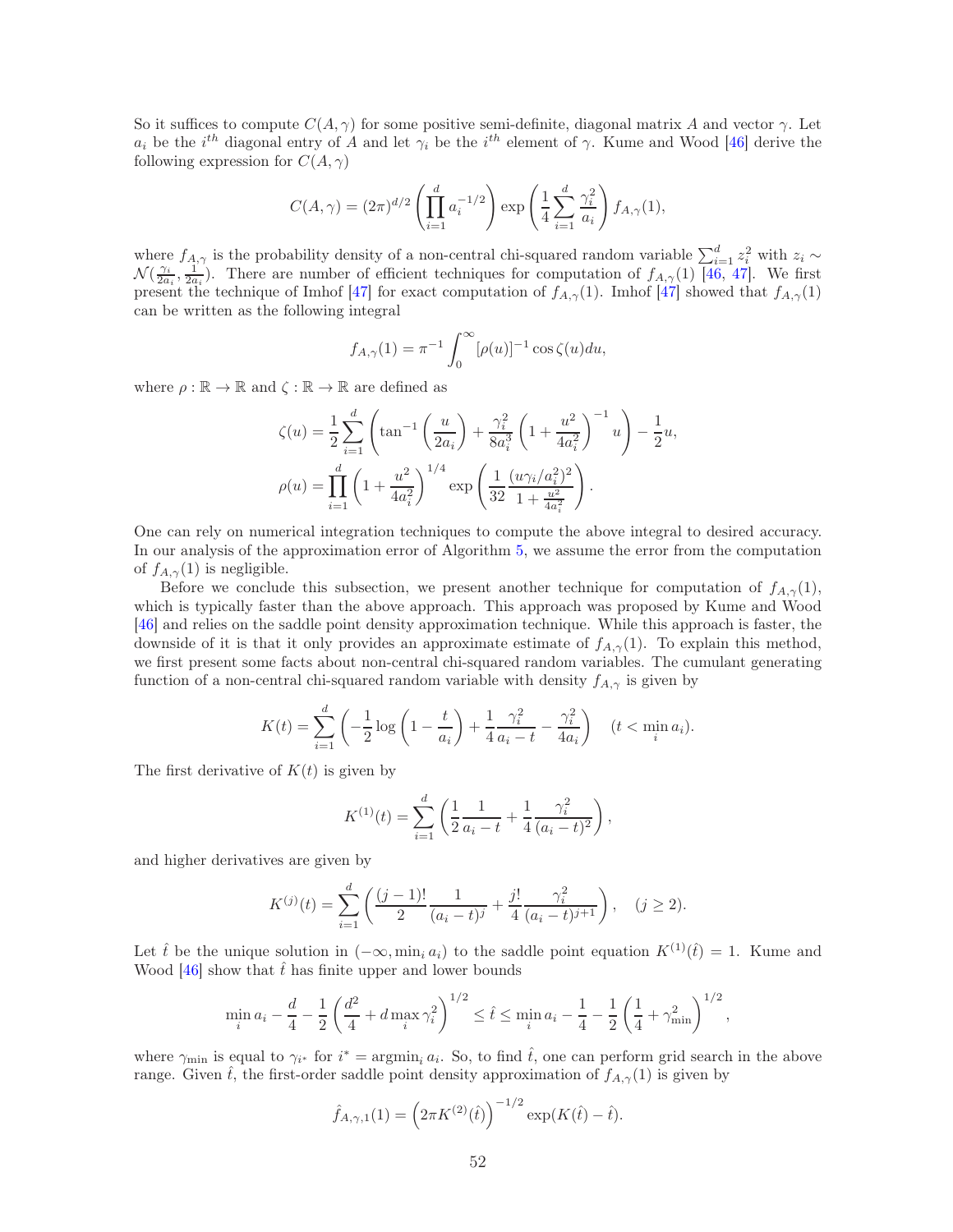The second-order saddle point density approximation of  $Z_{g,h}(1)$  is given by

$$
\hat{f}_{A,\gamma,2}(1) = \hat{f}_{A,\gamma,1}(1)(1+T),
$$

where  $T = \frac{1}{8}\hat{\rho}_4 - \frac{5}{24}\hat{\rho}_3^2$ , where  $\hat{\rho}_j = K^{(j)}(\hat{t})/(K^{(2)}(\hat{t}))^{j/2}$ .

### G.3 Proof of Theorem [6.1](#page-19-3)

Before we present the proof of the Theorem we present useful intermediate results which we require in our proof.

#### G.3.1 Intermediate Results

<span id="page-52-0"></span>Lemma G.1 (Lipschitz Continuity). Consider the problem of linear regression described in Section [4.2.](#page-15-1) Let  $\Theta = \{\theta : \theta \in \mathbb{R}^d, \|\theta\|_2 \leq B\}$  and let  $\hat{\theta}$  be any estimator which maps the data  $D_n = \{(X_i, Y_i)\}_{i=1}^n$ to an element in  $\Theta$ . Then the risk  $R(\hat{\theta}, \theta) = \mathbb{E}_{D_n} \left[ \| \hat{\theta}(D_n) - \theta \|_2^2 \right]$  is Lipschitz continuous in its second argument w.r.t  $\ell_2$  norm over the domain  $\Theta$ , with Lipschitz constant  $4(B + B^2\sqrt{nd})$ . Moreover,  $R(\hat{\theta}, b\mathbf{e}_1) = \mathbb{E}_{D_n} \left[ \|\hat{\theta}(D_n) - b\mathbf{e}_1\|_2^2 \right]$  is Lipschitz continuous in b over the domain  $[0, B]$ , with Lipschitz constant  $4(B + \overrightarrow{B^2}\sqrt{n}).$ 

*Proof.* Let  $R_{\hat{\theta}}(\theta) = R(\hat{\theta}, \theta)$ . The gradient of  $R_{\hat{\theta}}(\theta)$  with respect to  $\theta$  is given by

$$
\nabla_{\theta} R_{\hat{\theta}}(\theta) = \mathbb{E}_{D_n} \left[ 2(\theta - \hat{\theta}(D_n)) \right] + \mathbb{E}_{D_n} \left[ \| \hat{\theta}(D_n) - \theta \|_2^2 \mathbf{X}^T (\mathbf{Y} - \mathbf{X} \theta) \right],
$$

where  $\mathbf{X} = [X_1, X_2, \dots, X_n]^T$ ,  $\mathbf{Y} = [Y_1, \dots, Y_n]$ . The norm of  $\nabla_{\theta} R_{\hat{\theta}}(\theta)$  can be upper bounded as follows

$$
\|\nabla_{\theta}R_{\hat{\theta}}(\theta)\|_{2} \leq \left\|\mathbb{E}_{D_{n}}\left[2(\theta - \hat{\theta}(D_{n}))\right]\right\|_{2} + \left\|\mathbb{E}_{D_{n}}\left[\|\hat{\theta}(D_{n}) - \theta\|_{2}^{2}\mathbf{X}^{T}(\mathbf{Y} - \mathbf{X}\theta)\right]\right\|_{2}
$$
  
\n
$$
\leq 4B + \mathbb{E}_{D_{n}}\left[\|\mathbf{X}^{T}(\mathbf{Y} - \mathbf{X}\theta)\|_{2}\|\hat{\theta}(D_{n}) - \theta\|_{2}^{2}\right]
$$
  
\n
$$
\leq 4B + 4B^{2}\mathbb{E}_{D_{n}}\left[\|\mathbf{X}^{T}(\mathbf{Y} - \mathbf{X}\theta)\|_{2}\right]
$$
  
\n
$$
\leq 4B + 4B^{2}\sqrt{nd},
$$

where the first term in (a) follows from the fact that  $\theta$ ,  $\hat{\theta}(X) \in \Theta$  and the second term follows from Jensen's inequality. This shows that  $R_{\hat{\theta}}(\theta)$  is Lipschitz continuous over  $\Theta$ . This finishes the first part of the proof. To show that  $R(\hat{\theta}, b\mathbf{e}_1)$  is Lipschitz continuous in b, we use similar arguments. Let  $R_{\hat{\theta}}(b) = R(\hat{\theta}, b\mathbf{e}_1)$ . Then

$$
\begin{aligned}\n\left| R_{\hat{\theta}}'(b) \right| &= \left| \left\langle \mathbf{e}_1, \nabla_{\theta} R_{\hat{\theta}}(\theta) \right|_{\theta=b\mathbf{e}_1} \right\rangle \\
&\stackrel{(a)}{\leq} \left| \mathbb{E}_{D_n} \left[ 2(b - [\hat{\theta}(D_n)]_1) \right] \right| + \left| \left| \mathbb{E}_{D_n} \left[ \mathbf{e}_1^T \mathbf{X}^T (\mathbf{Y} - \mathbf{X}\theta) \right| \hat{\theta}(D_n) - b\mathbf{e}_1 \right\|_2^2 \right] \right|_2 \\
&\leq 4B + 4B^2 \mathbb{E}_{D_n} \left[ \left| \mathbf{e}_1^T \mathbf{X}^T (\mathbf{Y} - \mathbf{X}\theta) \right| \right] \\
&\leq 4B + 4B^2 \sqrt{n},\n\end{aligned}
$$

where (a) follows from our bound for  $\|\nabla_{\theta}R_{\hat{\theta}}(\theta)\|_2$  obtained above.

<span id="page-52-1"></span>**Lemma G.2** (Approximation of risk). Consider the setting of Lemma [G.1.](#page-52-0) Let  $\hat{\theta}$  be any estimator which maps  $D_n$  to an element in  $\Theta$ . Let  $\{D_{n,k}\}_{k=1}^N$  be N independent datasets generated from the linear regression model with true parameter  $\theta$ . Then with probability at least  $1 - \delta$ 

 $\Box$ 

$$
\left| \frac{1}{N} \sum_{i=1}^{N} \|\hat{\theta}(D_{n,i}) - \theta\|_{2}^{2} - R_{\hat{\theta}}(\theta) \right| \le 4B^{2} \sqrt{\frac{\log \frac{1}{\delta}}{N}}
$$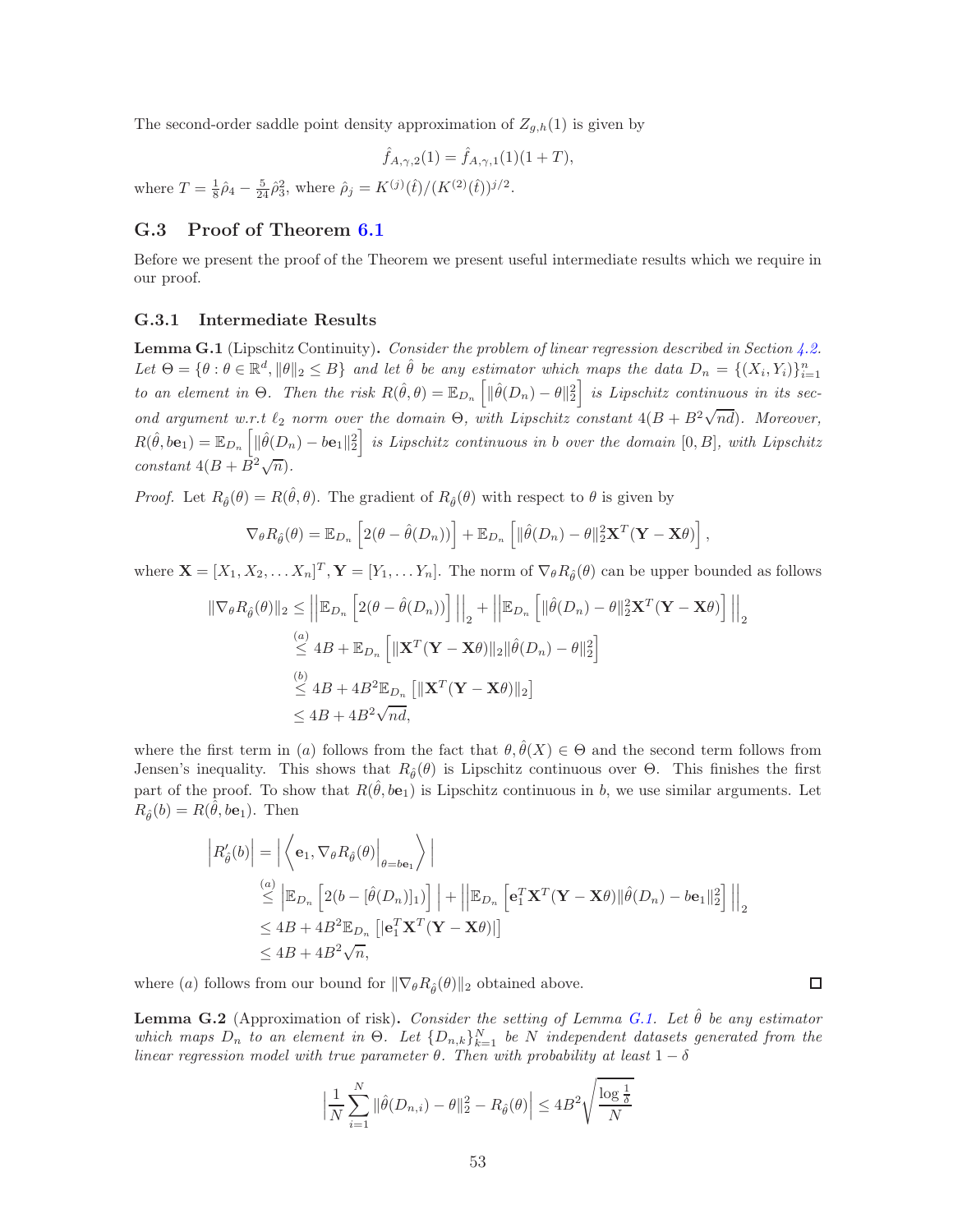Proof. The proof of the Lemma relies on concentration properties of sub-Gaussian random variables. Let  $Z(D_n) = \|\hat{\theta}(D_n) - \theta\|^2$ . Note that  $R_{\hat{\theta}}(\theta) = \mathbb{E}_{D_n}[Z(D_n)]$ . Since  $Z(D_n)$  is bounded by  $4B^2$ , it is a sub-Gaussian random variable. Using Hoeffding bound we get

$$
\left|\frac{1}{N}\sum_{i=1}^{N}Z(D_{n,i})-\mathbb{E}\left[Z(D_n)\right]\right|\leq 4B^2\sqrt{\frac{\log{\frac{1}{\delta}}}{N}}, \quad \text{w.p}\geq 1-\delta.
$$

 $\Box$ 

### G.3.2 Main Argument

The proof uses exactly the same arguments as in the proof of Theorem [5.1.](#page-17-3) The only difference between the two proofs are the Lipschitz constants derived in Lemmas [F.1,](#page-44-0) [G.1.](#page-52-0) The Lipschitz constant in the case of regression is  $O(B+B^2\sqrt{n})$ , whereas in the case of finite Gaussian sequence model it is  $O(B+B^2)$ .

Approximation Error of Algorithm [4.](#page-19-0) There are two causes for error in the optimization oracle described in Algorithm [4:](#page-19-0) (a) grid search and (b) approximate computation of risk  $R(\hat{\theta}, b\mathbf{e}_1)$ . We now bound the error due to both (a) and (b). From Lemma [G.2](#page-52-1) we know that for any estimator  $\hat{\theta}_i$  and grid point  $b_j$ , the following holds with probability at least  $1 - \delta$ 

$$
\Big| \frac{1}{N_1} \sum_{k=1}^{N_1} \| \hat{\theta}_i(D_{n,k}) - b_j \mathbf{e}_1 \|_2^2 - R(\hat{\theta}_i, b_j \mathbf{e}_1) \Big| \leq 4 B^2 \sqrt{\frac{\log \frac{1}{\delta}}{N_1}}.
$$

Taking a union bound over all estimators  $\{\hat{\theta}_i\}_{i=1}^T$  and grid points  $\{b_j\}_{j=1}^{B/w}$ , we can show that with probability at least  $1 - \delta$ , the following holds for all  $i \in [T], j \in [B/w]$ 

$$
\left|\frac{1}{N_1}\sum_{k=1}^{N_1} \|\hat{\theta}_i(D_{n,k}) - b_j \mathbf{e}_1\|_2^2 - R(\hat{\theta}_i, b_j \mathbf{e}_1)\right| \le 4B^2 \sqrt{\frac{\log \frac{BT}{w\delta}}{N_1}}.
$$
\n(34)

Let  $f_{t,\sigma}(b)$  be the actual objective we would like to optimize in iteration t of Algorithm [1,](#page-10-0) which is given by

<span id="page-53-0"></span>
$$
f_{t,\sigma}(b) = \sum_{i=1}^{t-1} R(\hat{\theta}_i, b\mathbf{e}_1) + \sigma b.
$$

Let  $\hat{f}_{t,\sigma}(b)$  be the approximate objective we are optimizing by replacing  $R(\hat{\theta}_i,b\mathbf{e}_1)$  with its approximate estimate. Let  $b_t^*$  be a maximizer of  $f_{t,\sigma}(b)$  and  $b_{t,\text{approx}}^*$  be the maximizer of  $\hat{f}_{t,\sigma}(b)$  (which is also the output of Algorithm [4\)](#page-19-0). Finally, let  $b_{t,NN}^*$  be the point on the grid which is closest to  $b_t^*$ . Using Lemma [G.1](#page-52-0) we first show that  $f_{t,\sigma}(b)$  is Lipschitz continuous in b. The derivative of  $f_{t,\sigma}(b)$  with respect to  $b$  is given by

$$
f'_{t,\sigma}(b) = \sum_{i=1}^{t-1} \left\langle \mathbf{e}_1, \nabla_{\theta} R(\hat{\theta}_i, \theta) \Big|_{\theta = b\mathbf{e}_1} \right\rangle + \sigma
$$

Using Lemma [G.1,](#page-52-0) the magnitude of  $f'_{t,\sigma}(b)$  can be upper bounded as

$$
|f'_{t,\sigma}(b)| \le 4(t-1)(B+B^2\sqrt{n}) + \sigma.
$$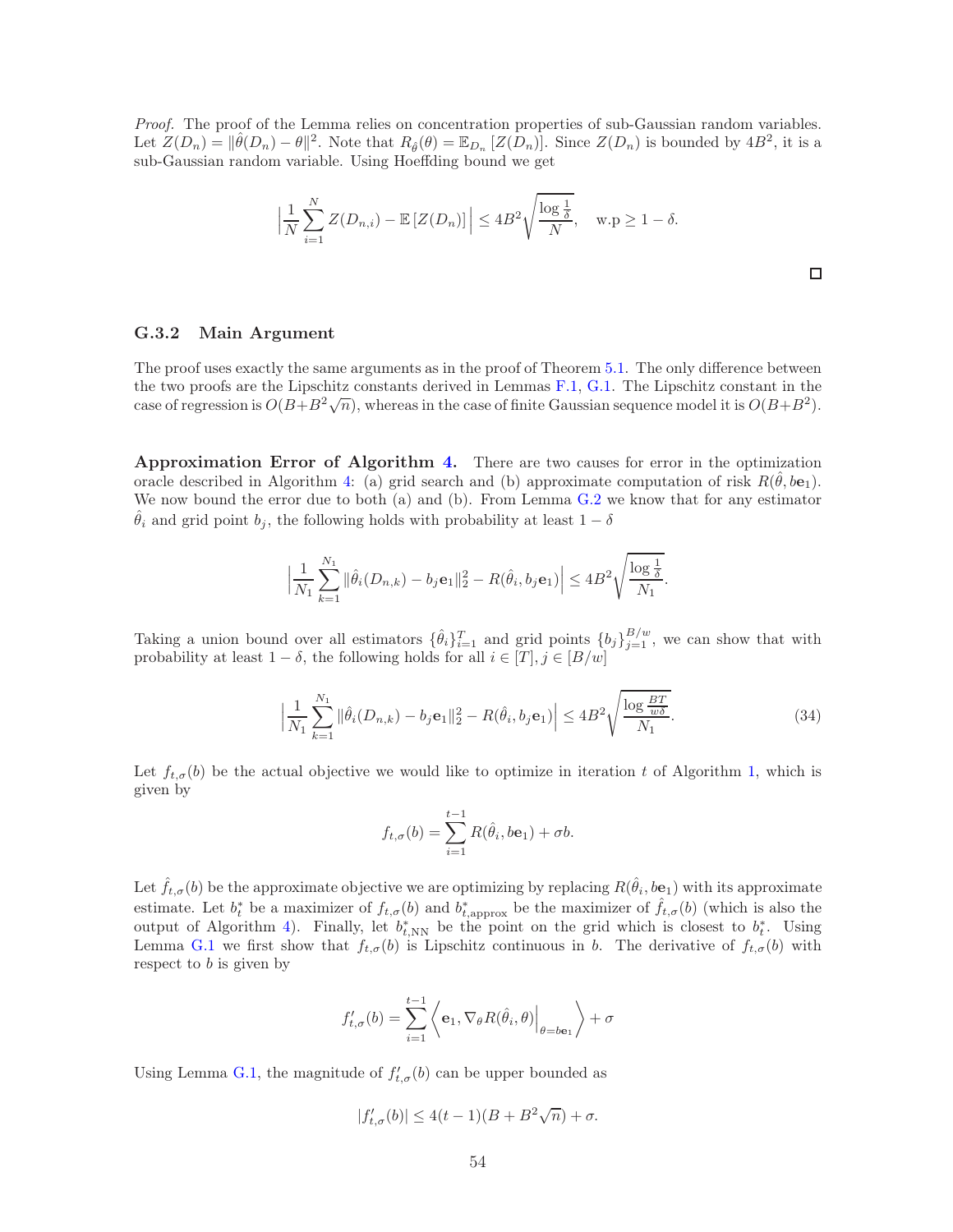This shows that  $f_{t,\sigma}(b)$  is Lipschitz continuous in b. We now bound  $f_{t,\sigma}(b_t^*) - f_{t,\sigma}(b_{t,\text{approx}}^*)$ , the approximation error of the optimization oracle

$$
f_{t,\sigma}(b_t^*) \stackrel{(a)}{\leq} f_{t,\sigma}(b_{t,\text{NN}}^*) + \left(4t(B + B^2\sqrt{n}) + \sigma\right)w
$$
  
\n
$$
\stackrel{(b)}{\leq} \hat{f}_{t,\sigma}(b_{t,\text{NN}}^*) + 4tB^2\sqrt{\frac{\log\frac{BT}{w\delta}}{N_1}} + \left(4t(B + B^2\sqrt{n}) + \sigma\right)w
$$
  
\n
$$
\stackrel{(c)}{\leq} \hat{f}_{t,\sigma}(b_{t,\text{approx}}^*) + 4tB^2\sqrt{\frac{\log\frac{BT}{w\delta}}{N_1}} + \left(4t(B + B^2\sqrt{n}) + \sigma\right)w
$$
  
\n
$$
\stackrel{(d)}{\leq} f_{t,\sigma}(b_{t,\text{approx}}^*) + 8tB^2\sqrt{\frac{\log\frac{BT}{w\delta}}{N_1}} + \left(4t(B + B^2\sqrt{n}) + \sigma\right)w,
$$

where (a) follows from Lipschitz property of the loss function and  $(b)$ , (d) follow from Equation [\(34\)](#page-53-0) and hold with probability at least  $1 - \delta$  and (c) follows from the optimality of  $b^*_{t,approx}$ . This shows that Algorithm [4](#page-19-0) is a  $\left(O\left(TB^2\sqrt{\frac{\log \frac{BT}{wa}}{N_1}}+TB(1+B\sqrt{n})w\right), w\right)$ -approximate maximization oracle; that is

$$
\alpha = O\left(TB^2 \sqrt{\frac{\log \frac{BT}{w\delta}}{N_1}} + TB(1 + B\sqrt{n})w\right), \quad \beta = w.
$$

Approximation Error of Algorithm [5.](#page-19-1) There are two sources of approximation error in Algorithm [5:](#page-19-1) (a) computation of mean and normalization constant of FB distribution, and (b) approximation of  $P_t$  with its samples. In this analysis we assume that mean and normalization constant of FB distribution can be computed to very high accuracy. So the main focus here is on bounding the error from approximation of  $P_t$ .

First, note that since we are using grid search to optimize the maximization problem, the true distribution  $P_t$  for which we are supposed to compute the Bayes estimator is a discrete distribution supported on grid points  $\{b_1, \ldots, b_{B/w}\}$ . Algorithm [5](#page-19-1) does not compute the Bayes estimator for  $P_t$ . Instead, we generate samples from  $P_t$  and use them as a proxy for  $P_t$ . Let  $\hat{P}_t$  be the empirical distribution obtained by sampling  $N_2$  points from  $P_t$ . Let  $p_{t,j}$  be the probability mass on grid point  $b_i$ . Using Bernstein inequality we can show that the following holds with probability at least  $1 - \delta$ 

<span id="page-54-0"></span>
$$
\forall j \in [B/w] \quad |\hat{p}_{t,j} - p_{t,j}| \le \sqrt{p_{t,j} \frac{\log \frac{B}{w\delta}}{N_2}}.\tag{35}
$$

Define estimators  $\hat{\theta}'_t$ ,  $\hat{\theta}_t$  as

$$
\hat{\theta}'_t \leftarrow \underset{\hat{\theta} \in \mathcal{D}_G}{\operatorname{argmin}} \mathbb{E}_{b \sim P_t} \left[ R(\hat{\theta}, b\mathbf{e}_1) \right], \quad \hat{\theta}_t \leftarrow \underset{\hat{\theta} \in \mathcal{D}_G}{\operatorname{argmin}} \mathbb{E}_{b \sim \hat{P}_t} \left[ R(\hat{\theta}, b\mathbf{e}_1) \right].
$$

 $\hat{\theta}'_t$  is what we ideally want to compute.  $\hat{\theta}_t$  is what we end up computing using Algorithm [5.](#page-19-1) We now show that  $\hat{\theta}_t$  is an approximate minimizer of the left hand side optimization problem above. To this end, we try to bound the following quantity

$$
\mathbb{E}_{b\sim P_t}\left[ R(\hat{\theta}_t, b\mathbf{e}_1) - R(\hat{\theta}'_t, b\mathbf{e}_1) \right].
$$

Let  $f_t(\hat{\theta}) = \mathbb{E}_{b \sim P_t} \left[ R(\hat{\theta}, b e_1) \right]$  and  $\hat{f}_t(\hat{\theta}) = \mathbb{E}_{b \sim \hat{P}_t} \left[ R(\hat{\theta}, b e_1) \right]$ . We would like to bound the quantity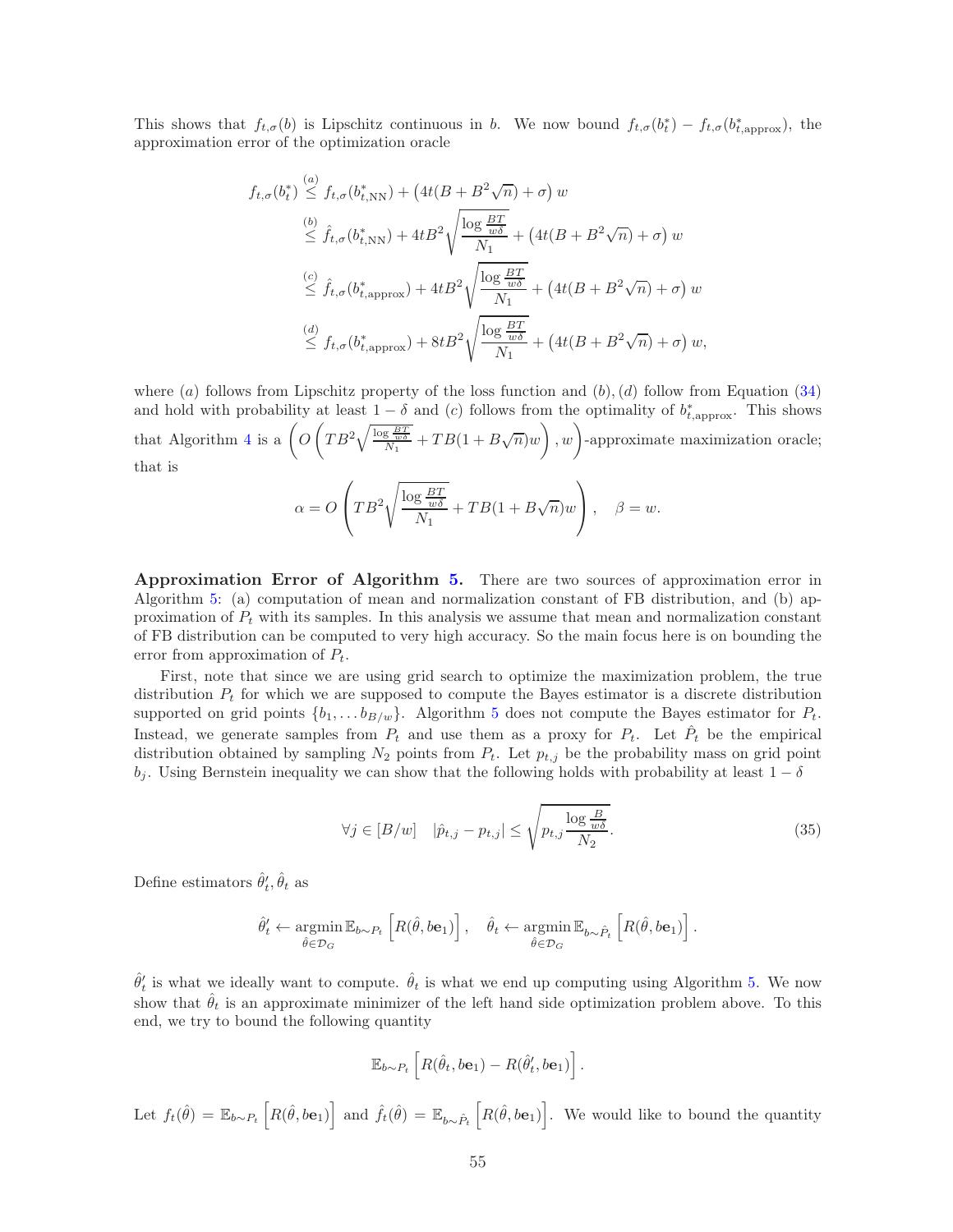$f_t(\hat{\theta}_t) - f_t(\hat{\theta}'_t)$ . Consider the following

$$
f_t(\hat{\theta}_t) \stackrel{(a)}{\leq} \hat{f}_t(\hat{\theta}_t) + \frac{4B^3}{w} \sqrt{\frac{\log \frac{B}{w\delta}}{N_2}}
$$
  

$$
\stackrel{(b)}{\leq} \hat{f}_t(\hat{\theta}'_t) + \frac{4B^3}{w} \sqrt{\frac{\log \frac{B}{w\delta}}{N_2}}
$$
  

$$
\stackrel{(c)}{\leq} f_t(\hat{\theta}'_t) + \frac{8B^3}{w} \sqrt{\frac{\log \frac{B}{w\delta}}{N_2}},
$$

where (a) follows from Equation [\(35\)](#page-54-0) and the fact that the risk  $R(\hat{\theta}, \theta)$  of any estimator is bounded by  $4B^2$ , (b) follows since  $\hat{\theta}_t$  is a minimizer of  $\hat{f}_t$  and (c) follows from Equation [\(35\)](#page-54-0). This shows that with probability at least  $1-\delta$ , Algorithm [5](#page-19-1) is an  $O\left(\frac{B^3}{w}\sqrt{\frac{\log \frac{B}{w\delta}}{N_2}}\right)$ -approximate optimization oracle; that is,

$$
\alpha' = O\left(\frac{B^3}{w} \sqrt{\frac{\log \frac{B}{w\delta}}{N_2}}\right).
$$

The rest of the proof is same as the proof of Theorem [5.1](#page-17-3) and involves substituting the approximation errors computed above in Corollary [3.2.](#page-11-0)

**Minimax Estimator.** We now show that  $\hat{\theta}_{AVG}$  is an approximate minimax estimator. Instantiating Corollary [3.2](#page-11-0) for the reduced statistical game gives us the following bound, which holds with probability at least  $1 - \delta$ 

$$
\sup_{b\in[0,B]} R(\hat{\theta}_{A\vee G},b\mathbf{e}_1) \le \inf_{\hat{\theta}\in\mathcal{D}_G} \sup_{b\in[0,B]} R(\hat{\theta},b\mathbf{e}_1) + \tilde{O}\left(\frac{B^2(B\sqrt{n}+1)}{\sqrt{T}} + \alpha + \alpha' + \beta B(B\sqrt{n}+1)\sqrt{T}\right),
$$

where we used the fact that the risk  $R(\hat{\theta}, b\mathbf{e}_1)$  is  $4B(B\sqrt{n}+1)$ -Lipschitz continuous w.r.t b. The  $\tilde{O}$ notation in the above inequality hides logarithmic factors. Plugging in the values of  $\alpha, \alpha', \beta$  in the above equation gives us

$$
\sup_{b\in[0,B]} R(\hat{\theta}_{\text{AVG}}, b\mathbf{e}_1) \le \inf_{\hat{\theta}\in\mathcal{D}_G} \sup_{b\in[0,B]} R(\hat{\theta}, b\mathbf{e}_1) + \tilde{O}\left(\frac{B^2(B\sqrt{n}+1)}{\sqrt{T}}\right).
$$

We now convert this bound to a bound on the original statistical game. From Theorem [4.2](#page-14-0) we know that  $\inf_{\hat{\theta} \in \mathcal{D}_G} \sup_{b \in [0, B]} R(\hat{\theta}, b e_1) = \inf_{\hat{\theta} \in \mathcal{D}} \sup_{\theta \in \Theta} R(\hat{\theta}, \theta) = R^*$ . Since the estimator  $\hat{\theta}_{A \vee G}$  is invariant to transformations of orthogonal group, we have  $R(\hat{\theta}_{AVG}, \theta) = R(\hat{\theta}_{AVG}, \|\theta\|_2, \mathbf{e}_1)$  for any  $\theta \in \Theta$ . Using these two results in the above inequality, we get

$$
\sup_{\theta \in \Theta} R(\hat{\theta}_{\text{AVG}}, \theta) = \sup_{b \in [0, B]} R(\hat{\theta}_{\text{AVG}}, b\mathbf{e}_1) \leq R^* + \tilde{O}\left(\frac{B^2(B\sqrt{n}+1)}{\sqrt{T}}\right).
$$

This shows that the worst-case risk of  $\hat{\theta}_{AVG}$  is close to the minimax risk  $R^*$ . This finishes the first part of the proof.

LFP. To prove the second part, we rely on Corollary [3.2.](#page-11-0) Instantiating it for the reduced statistical game gives us

$$
\inf_{\hat{\theta}\in\mathcal{D}_G}\frac{1}{T}\sum_{t=1}^T\mathbb{E}_{b\sim P_t}\left[R(\hat{\theta},b\mathbf{e}_1)\right]\geq R^*-\tilde{O}\left(\frac{B^2(B\sqrt{n}+1)}{\sqrt{T}}+\alpha+\alpha'+\beta B(B\sqrt{n}+1)\sqrt{T}\right).
$$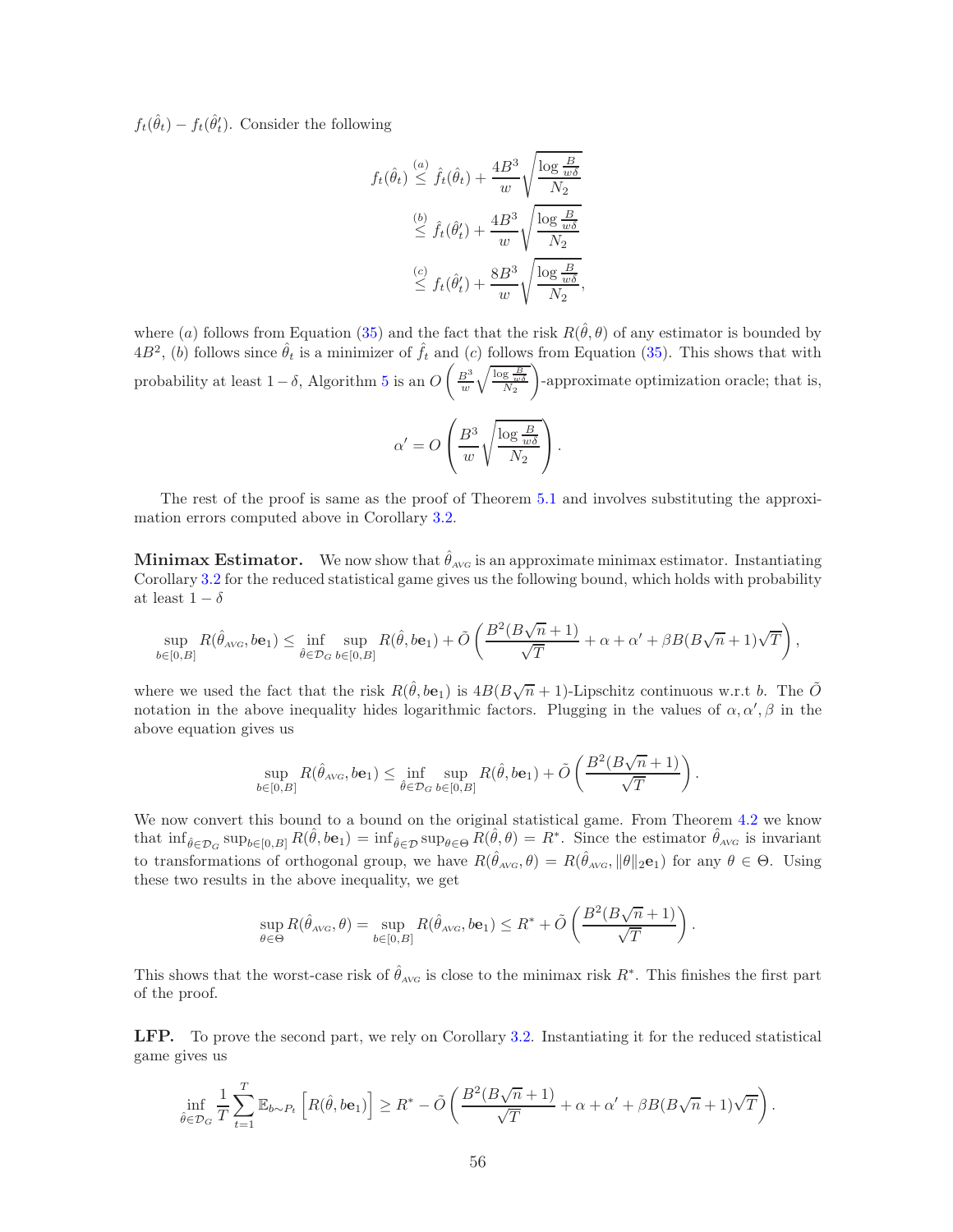Plugging in the values of  $\alpha, \alpha', \beta$  in the above equation gives us

$$
\inf_{\hat{\theta}\in\mathcal{D}_G}\frac{1}{T}\sum_{t=1}^T\mathbb{E}_{b\sim P_t}\left[R(\hat{\theta},b\mathbf{e}_1)\right]\geq R^*-\tilde{O}\left(\frac{B^2(B\sqrt{n}+1)}{\sqrt{T}}\right).
$$

From Equation [\(31\)](#page-46-0) we know that  $P_t$  is close to  $\hat{P}_t$  with high probability. Using this, we can replace  $P_t$  in the above bound with  $\hat{P}_t$  and obtain the following bound, which holds with probability at least  $1-\delta$ 

$$
\inf_{\hat{\theta}\in\mathcal{D}_G} \frac{1}{T} \sum_{t=1}^T \mathbb{E}_{b\sim\hat{P}_t} \left[ R(\hat{\theta}, b\mathbf{e}_1) \right] \ge R^* - \tilde{O}\left(\frac{B^2(B\sqrt{n}+1)}{\sqrt{T}}\right). \tag{36}
$$

In the rest of the proof, we show that  $\inf_{\hat{\theta} \in \mathcal{D}_G} \frac{1}{T} \sum_{t=1}^T \mathbb{E}_{b \sim \hat{P}_t} \left[ R(\hat{\theta}, b e_1) \right] = \inf_{\hat{\theta}} R(\hat{\theta}, \hat{P}_{\text{LFP}})$ . From the definition of  $\hat{P}_{\text{LFP}}$ , we can equivalently rewrite  $R(\hat{\theta}, \hat{P}_{\text{LFP}})$  for any estimator  $\hat{\theta}$  as

<span id="page-56-0"></span>
$$
R(\hat{\theta}, \hat{P}_{\text{LFP}}) = \frac{1}{T} \sum_{t=1}^{T} \mathbb{E}_{b \sim \hat{P}_t} \left[ \mathbb{E}_{\theta \sim U} \left[ R(\hat{\theta}, b\theta) \right] \right],
$$

where U is the uniform distribution on the  $(d-1)$  dimensional unit sphere centered at origin, in  $\mathbb{R}^d$ . Next, from Lemma [E.2,](#page-38-0) we know that the Bayes estimator corresponding to any invariant prior is an invariant estimator. Since  $\hat{P}_{\text{LFP}}$  is an invariant distribution, we have

$$
\inf_{\hat{\theta}\in\mathcal{D}} R(\hat{\theta}, \hat{P}_{\text{LFP}}) = \inf_{\hat{\theta}\in\mathcal{D}_G} R(\hat{\theta}, \hat{P}_{\text{LFP}}) = \inf_{\hat{\theta}\in\mathcal{D}_G} \frac{1}{T} \sum_{t=1}^T \mathbb{E}_{b\sim\hat{P}_t} \left[ \mathbb{E}_{\theta\sim U} \left[ R(\hat{\theta}, b\theta) \right] \right].
$$

From Lemma [E.1](#page-37-0) we know that for any invariant estimator  $\hat{\theta}$ , we have  $R(\hat{\theta}, \theta_1) = R(\hat{\theta}, \theta_2)$ , whenever  $\theta_1 \sim \theta_2$ . Using this result in the above equation gives us

$$
\inf_{\hat{\theta}\in\mathcal{D}} R(\hat{\theta}, \hat{P}_{\text{LFP}}) = \inf_{\hat{\theta}\in\mathcal{D}_G} \frac{1}{T} \sum_{t=1}^T \mathbb{E}_{b\sim\hat{P}_t} \left[ R(\hat{\theta}, b\mathbf{e}_1) \right].
$$

Combining the above result with Equation [\(36\)](#page-56-0) shows that  $\hat{P}_{\text{LFP}}$  is approximately least favorable.

## H Covariance Estimation

#### H.1 Proof of Proposition [7.1](#page-20-0)

In this proof, we rely on permutation invariant functions and a representer theorem for such functions. A function  $f : \mathbb{R}^d \to \mathbb{R}$  is called permutation invariant, if for any permutation  $\pi$  and any  $X \in \mathbb{R}^d$ 

$$
f(\pi(X)) = f(X).
$$

The following proposition provides a representer theorem for such functions.

<span id="page-56-1"></span>**Proposition H.1** (Zaheer et al. [\[55](#page-30-19)]). A function  $f(X)$  from  $\mathbb{R}^d$  to  $\mathbb{R}$  is permutation invariant and continuous iff it can be decomposed in the form  $\rho(\sum_{i=1}^d \phi(X_i))$ , for some suitable transformations  $\phi: \mathbb{R} \to \mathbb{R}^{d+1}$  and  $\rho: \mathbb{R}^{d+1} \to \mathbb{R}$ .

We now prove Proposition [7.1.](#page-20-0) First note that from Blackwell's theorem we know that there exists a minimax estimator which is just a function of the sufficient statistic, which in this case is the empirical covariance  $S_n = \frac{1}{n} \sum_{i=1}^n X_i X_i^T$  [see Theorem 2.1 of [4\]](#page-28-3). So we restrict ourselves to estimators which are functions of  $S_n$ . This, together with Theorem [4.1,](#page-13-1) shows that there is a minimax estimator which is a function  $S_n$  and which is invariant under the action of the orthogonal group  $\mathbb{O}(d)$ . Let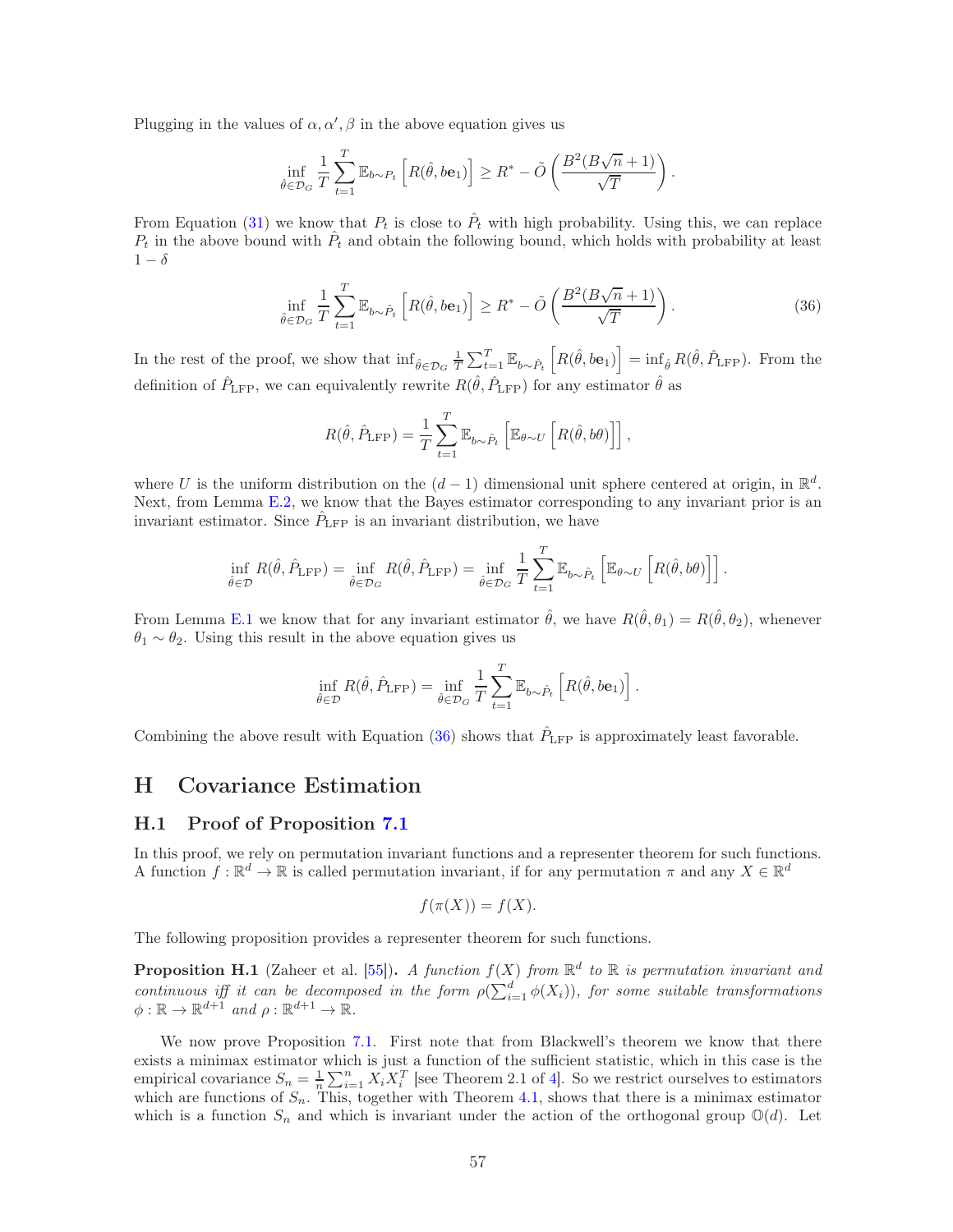$\hat{\Sigma}$  be such an estimator. Since  $\hat{\Sigma}$  is an invariant estimator, it satisfies the following equality for any orthogonal matrix V

$$
\hat{\Sigma}(VS_nV^T) = V\hat{\Sigma}(S_n)V^T.
$$

Setting  $V = U^T$  in the above equation, we get  $\hat{\Sigma}(S_n) = U\hat{\Sigma}(\Delta)U^T$ . Hence,  $\hat{\Sigma}$  is completely determined by it's action on diagonal matrices. So, in the rest of the proof we try to understand  $\hat{\Sigma}(\Delta)$ . Again relying on invariance of  $\hat{\Sigma}$  and setting  $V = \Delta' U^T$  for some diagonal matrix  $\Delta'$  with diagonal elements  $\pm 1$ , we get

$$
\hat{\Sigma}(\Delta' \Delta \Delta') = \Delta' U^T \hat{\Sigma}(S_n) U \Delta' \stackrel{(a)}{=} \Delta' \hat{\Sigma}(\Delta) \Delta',
$$

where (a) follows from the fact that  $\hat{\Sigma}(S_n) = U\hat{\Sigma}(\Delta)U^T$ . Since  $\Delta' \Delta \Delta' = \Delta$ , the above equation shows that  $\Delta' \hat{\Sigma}(\Delta) \Delta' = \hat{\Sigma}(\Delta)$  for any diagonal matrix  $\Delta'$  with diagonal elements  $\pm 1$ . This shows that  $\hat{\Sigma}(\Delta)$ is a diagonal matrix. Next, we set  $V = P_{\pi} U^{T}$ , where  $P_{\pi}$  is the permutation matrix corresponding to some permutation  $\pi$ . This gives us

$$
\hat{\Sigma}(P_{\pi} \Delta P_{\pi}^{T}) = P_{\pi} \hat{\Sigma}(\Delta) P_{\pi}^{T}.
$$

This shows that for any permutation  $\pi$ ,  $\hat{\Sigma}(\pi(\Delta)) = \pi(\hat{\Sigma}(\Delta))$ , where  $\pi(\Delta)$  represents permutation of the diagonal elements of  $\Delta$ . In the rest of the proof, we use the notation  $\Delta_i$  to denote the  $i^{th}$  diagonal entry of  $\Delta$  and  $\hat{\Sigma}_i(\Delta)$  to denote the  $i^{th}$  diagonal entry of  $\hat{\Sigma}(\Delta)$ . The above property of  $\hat{\Sigma}$  shows that  $\hat{\Sigma}_i(\Delta)$  doesn't depend on the ordering of the elements in  $\{\Delta_j\}_{j\neq i}$ . This follows by choosing any permutation  $\pi$  which keeps the i<sup>th</sup> element fixed. Next, by considering the permutation which only exchanges positions 1 and  $i$ , we get

$$
\hat{\Sigma}_i(\Delta_1,\ldots,\Delta_i,\ldots,\Delta_d)=\hat{\Sigma}_1(\Delta_i,\ldots,\Delta_1,\ldots,\Delta_d).
$$

Thus  $\hat{\Sigma}_i$  can be expressed in terms of  $\hat{\Sigma}_1$ . Represent  $\hat{\Sigma}_1$  by  $\hat{\Sigma}_0$ . Combining the above two properties, we have

$$
\hat{\Sigma}_i(\Delta) = \hat{\Sigma}_0(\Delta_i, {\{\Delta_j\}_{j \neq i}}),
$$

where  $\{\Delta_j\}_{j\neq i}$  represents the independence of  $\hat{\Sigma}_0$  on the ordering of elements  $\{\Delta_j\}_{j\neq i}$ . Now, consider the function  $\hat{\Sigma}_0(\Delta_1, {\{\Delta_j\}}_{j=2}^d)$ . For any fixed a, and  $\Delta_1 = a, \hat{\Sigma}_0(a, {\{\Delta_j\}}_{j=2}^d)$  is a permutation invariant function. Using Proposition [H.1,](#page-56-1)  $\hat{\Sigma}_0(a, {\{\Delta_j\}}_{j=2}^d)$  can be written as

$$
\hat{\Sigma}_0(a,\{\Delta_j\}_{j=2}^d) = f_a\left(\sum_{j=2}^d g_a(\Delta_j)\right),
$$

for some functions  $f_a, g_a$ . We overload the notation and define  $f_a(x) = f(a, x)$  and  $g_a(x) = g(a, x)$ . Using this, we can represent  $\hat{\Sigma}_i(\Delta)$  as

$$
\hat{\Sigma}_i(\Delta) = f\left(\Delta_i, \sum_{j \neq i} g(\Delta_i, \Delta_j)\right),
$$

for some functions  $f, g$ . There is a small technicality which we ignored while using Proposition [H.1](#page-56-1) on  $\hat{\Sigma}_0$ . Proposition [H.1](#page-56-1) only holds for continuous functions. Since  $\hat{\Sigma}_0$  is not guaranteed to be continuous, the proposition can't be used on this function. However, this is not an issue because any measurable function is a limit of continuous functions. Since  $\hat{\Sigma}_0$  is a measurable function, it can be approximated arbitrarily close in the form of  $f_a\left(\sum_{j=2}^d g_a(\Delta_j)\right)$ .

To conclude the proof of the proposition, we note that

$$
\inf_{\hat{\Sigma}\in\mathcal{M}_{\mathcal{D},G}}\sup_{\lambda\in\Xi_G}R(\hat{\Sigma},\text{Diag}(\lambda))=\inf_{\hat{\Sigma}\in\mathcal{M}_{f,g}}\sup_{\lambda\in\Xi_G}R(\hat{\Sigma},\text{Diag}(\lambda)).
$$

This is because the minimax estimator can be approximated arbitrarily well using estimators of the form  $\hat{\Sigma}_i(\Delta) = f\left(\Delta_i, \sum_{j\neq i} g(\Delta_i, \Delta_j)\right)$  and the fact that the model class has absolutely continuous distributions.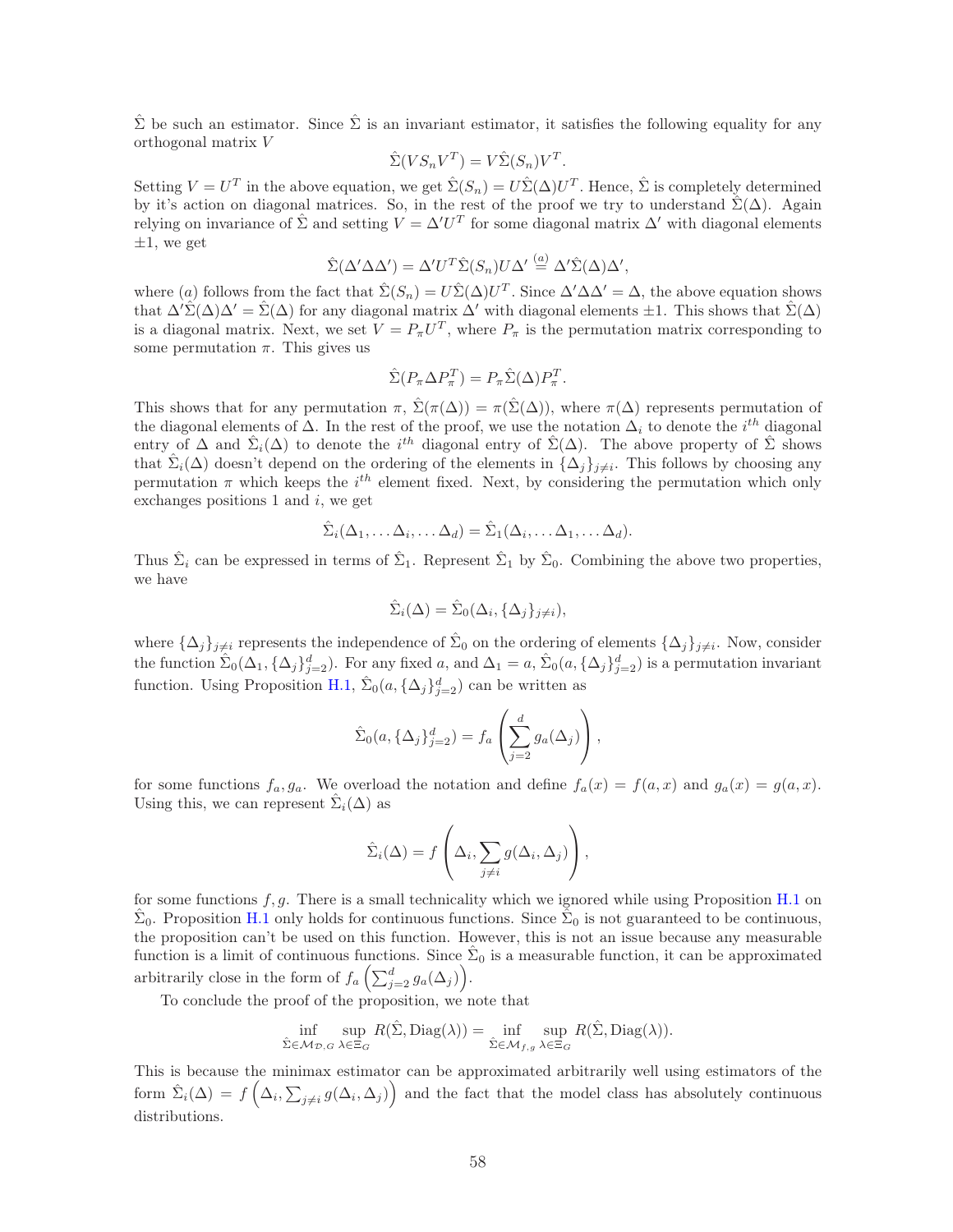## I Entropy Estimation

### <span id="page-58-0"></span>I.1 Proof of Proposition [8.1](#page-21-2)

First note that any estimator of entropy is a function of  $\hat{P}_n$ , which is a sufficient statistic for the problem. This, together with Theorem [4.1,](#page-13-1) shows that there is a minimax estimator which is a function of  $\hat{P}_n$ and which is invariant under the action of permutation group. Let  $\hat{f} : \mathbb{R}^d \to \mathbb{R}$  be such an estimator. Since  $\hat{f}$  is invariant, it satisfies the following property for any permutation  $\pi$ 

$$
\hat{f}(\pi(\hat{P}_n)) = \hat{f}(\hat{P}_n).
$$

If  $\hat{f}(\hat{P}_n)$  is continuous, then Proposition [H.1](#page-56-1) shows that it can written as  $g\left(\sum_{j=1}^d h(\hat{p}_j)\right)$ , for some functions  $h : \mathbb{R} \to \mathbb{R}^{d+1}, g : \mathbb{R}^{d+1} \to \mathbb{R}$ . Even if it is not continuous, since it is a measurable function, it is a limit of continuous functions. So  $\hat{f}$  can be approximated arbitrarily close in the form of  $g\left(\sum_{j=1}^d h(\hat{p}_j)\right)$ . This also implies the statistical game in Equation [\(17\)](#page-16-3) can reduced to the following problem

$$
\inf_{\hat{f}\in\mathcal{M}_{\mathcal{D},G}}\sup_{P\in\mathcal{P}_G}R(\hat{f},P)=\inf_{\hat{f}\in\mathcal{M}_{g,h}}\sup_{P\in\mathcal{P}_G}R(\hat{f},P).
$$

# <span id="page-58-1"></span>J Experiments

### J.1 Covariance Estimation

In this section, we compare the performance of various estimators at randomly generated  $\Sigma$ 's. We use beta distribution to randomly generate Σ's with varying spectral decays and compute the average risks of all the estimators at these  $\Sigma$ 's. Figure [2](#page-58-2) presents the results from this experiment. It can be seen that our estimator has better average case performance than empirical and James Stein estimators.



<span id="page-58-2"></span>Figure 2: Risk of various estimators for covariance estimation evaluated at randomly generated  $\Sigma$ 's. We generated multiple  $\Sigma$ 's whose eigenvalues are randomly sampled from a Beta distribution with various parameters and averaged the risks of estimators at these Σ's. Plots on the left correspond to  $d = 5$  and the plots on the right correspond to  $d = 10$ .

### J.2 Entropy Estimation

In this section, we compare the performance of various estimators at randomly generated  $P$ 's. We use beta distribution to randomly generate P's and compute the average risks of all the estimators at these P's. Figure [3](#page-59-0) presents the results from this experiment.